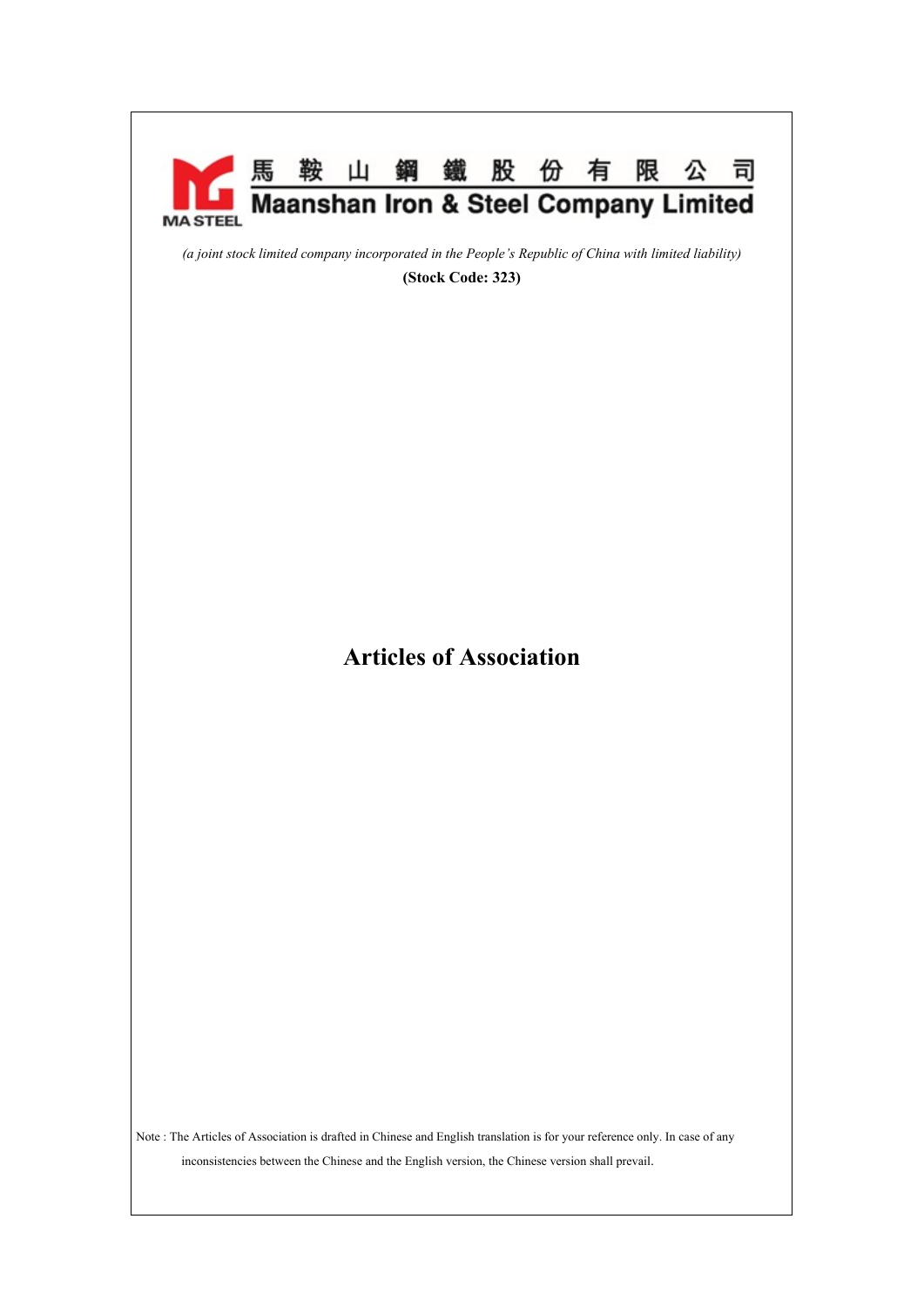# **Contents**

| Chapter 1  |                                                                               |  |  |
|------------|-------------------------------------------------------------------------------|--|--|
| Chapter 2  |                                                                               |  |  |
| Chapter 3  |                                                                               |  |  |
| Chapter 4  |                                                                               |  |  |
| Chapter 5  | Financial Assistance for the Acquisition of Shares of the Company             |  |  |
| Chapter 6  |                                                                               |  |  |
| Chapter 7  |                                                                               |  |  |
| Chapter 8  |                                                                               |  |  |
| Chapter 9  |                                                                               |  |  |
| Chapter 10 |                                                                               |  |  |
| Chapter 11 |                                                                               |  |  |
| Chapter 12 |                                                                               |  |  |
| Chapter 13 |                                                                               |  |  |
| Chapter 14 |                                                                               |  |  |
| Chapter 15 |                                                                               |  |  |
| Chapter 16 | Qualifications and Obligations of Directors, Supervisors, General Manager and |  |  |
|            |                                                                               |  |  |
| Chapter 17 | Financial and Accounting Systems, Profit Distribution and Internal Audit65    |  |  |
| Chapter 18 |                                                                               |  |  |
| Chapter 19 |                                                                               |  |  |
| Chapter 20 |                                                                               |  |  |
| Chapter 21 |                                                                               |  |  |
| Chapter 22 |                                                                               |  |  |
| Chapter 23 |                                                                               |  |  |
| Chapter 24 |                                                                               |  |  |

# Appendices

| Order of Meeting for Shareholders' General Meeting of |  |
|-------------------------------------------------------|--|
|                                                       |  |
| Order of Meeting for the Board of directors of        |  |
|                                                       |  |
| Order of Meeting for the Supervisory committee of     |  |
|                                                       |  |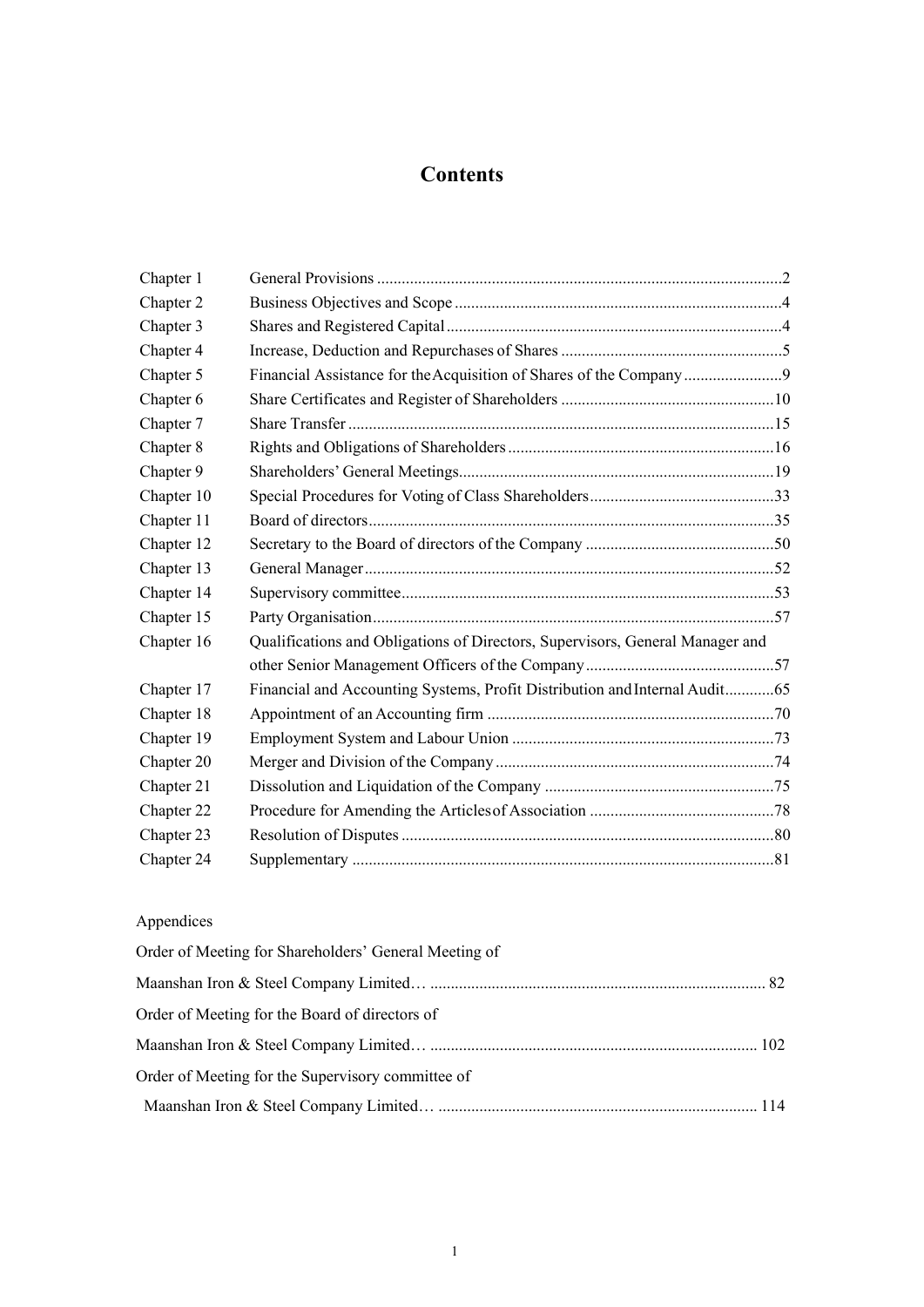# **Chapter 1 General Provisions**

Article 1 The Articles of Association are formulated in accordance with "The Company Law of the People's Republic of China" (hereinafter referred to as the "Company Law"), "The Securities Law of the People's Republic of China" (hereinafter referred to as the Securities Law"), "Special Regulations on Overseas Offerings and Listings of Shares by Joint Stock Limited Companies issued by the State Council" (hereinafter referred to as the "Special Regulations"), "Prerequisite Clauses of the Articles of Association for Companies Seeking Listings Outside the PRC" (hereinafter referred to as the "Prerequisite Clauses"), "Guidelines on the Articles of Association for Listed Companies" (hereinafter referred to as the "Guidelines on the Articles of Association"), "Standards of Corporate Governance for Listed Companies" and other relevant State laws, administrative regulations and regulatory documents, in order to regulate the operation and management of Maanshan Iron & Steel Company Limited (hereinafter referred to as the "Company") and to protect the legitimate rights and interests of the Company and its shareholders. Pursuant to the approval (Ti Gai Sheng (1993) No. 138) of the State Commission for Economic Reform, the Company was established by way of promotion on 31 August 1993 and obtained a corporate business license (No. 14894785-8) after registration with the Anhui Provincial Administration of Industry and Commerce on 1 September 1993. On 16 May 1994, the Company was granted with the "Certificate of Approval for Foreign-invested Enterprise of the People's Republic of China" by the Ministry of Foreign Trade and Economic Cooperation of the People's Republic of China. On 30 June 1994, the Company was re-registered as a "Sino-foreign Joint Stock Limited Company" with business license No. 000970. On 17 June 2008, the business license No. was changed to 340000400002545. In December 2015, the business license number was changed to the Uniform Social Credit Code as 91340000610400837Y.

The promoter of the Company was Maanshan Iron & Steel Company (renamed as Maanshan Magang Holding Company and Magang (Group) Holding Company Limited on 1 September 1993 and 18 September 1998, respectively).

Article 2 Registered name of the Company: Maanshan Iron & Steel Company Limited (hereinafter referred to as "Magang").

Article 3 Address of the Company: No.8 Jiu Hua Xi Road, Maanshan City, Anhui Province, the People's Republic of China; Postal Code: 243003.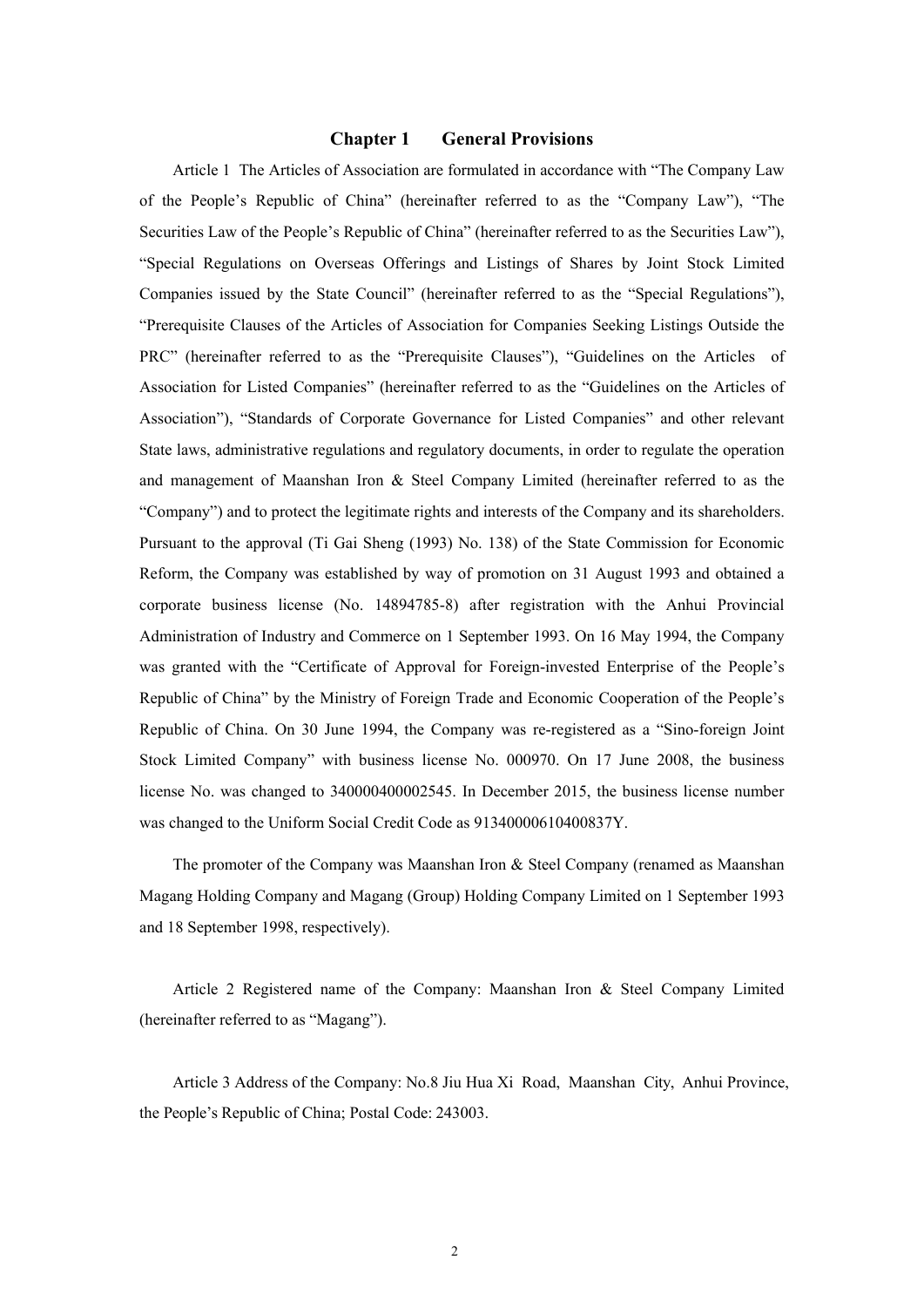Article 4 The chairman of the board of directors is the legal representative of the Company.

Article 5 The Company is a limited company which has perpetual existence.

Article 6 The Articles of Association shall, subsequent to the passage by the shareholders' general meeting in the form of a special resolution and approval by the companies examination and approval authority appointed by the State Council and upon the date of registration with the administration for industry and commerce, replace the Articles of Association that the Company has originally registered with the administration for industry and commerce.

From the date of the Articles of Association becoming effective, the Articles of Association constitute a legally binding document regulating the Company's organisation and activities, and the rights and obligations between the Company and each shareholder and among the shareholders.

Article 7 The Articles of Association are binding on the Company and its shareholders, directors, supervisors, general manager and other senior management officers of the Company. The aforementioned persons may raise any claims relating to the affairs of the Company in accordance with the Articles of Association.

Shareholders may take action against the Company in accordance with the Articles of Association. The Company may take action against its shareholders in accordance with the Articles of Association. Shareholders may take action against each other in accordance with the Articles of Association. Shareholder may take action against the Company's directors, supervisors, general manager and senior management officers in accordance with the Articles of Association.

The actions referred to in the preceding paragraph shall include legal proceedings instituted in courts or the application to arbitration institutions for arbitration.

Article 8 The Company may invest in other enterprises. However, the Company shall not become an investor that assumes joint and several liabilities for the invested enterprise's debts unless it is otherwise stated in the laws.

Article 9 In accordance with the requirements of the Constitution of the Communist Party of China, the Company shall establish an organisation under the Party to carry out the Party's activities. The Company shall provide necessary conditions to facilitate such activities.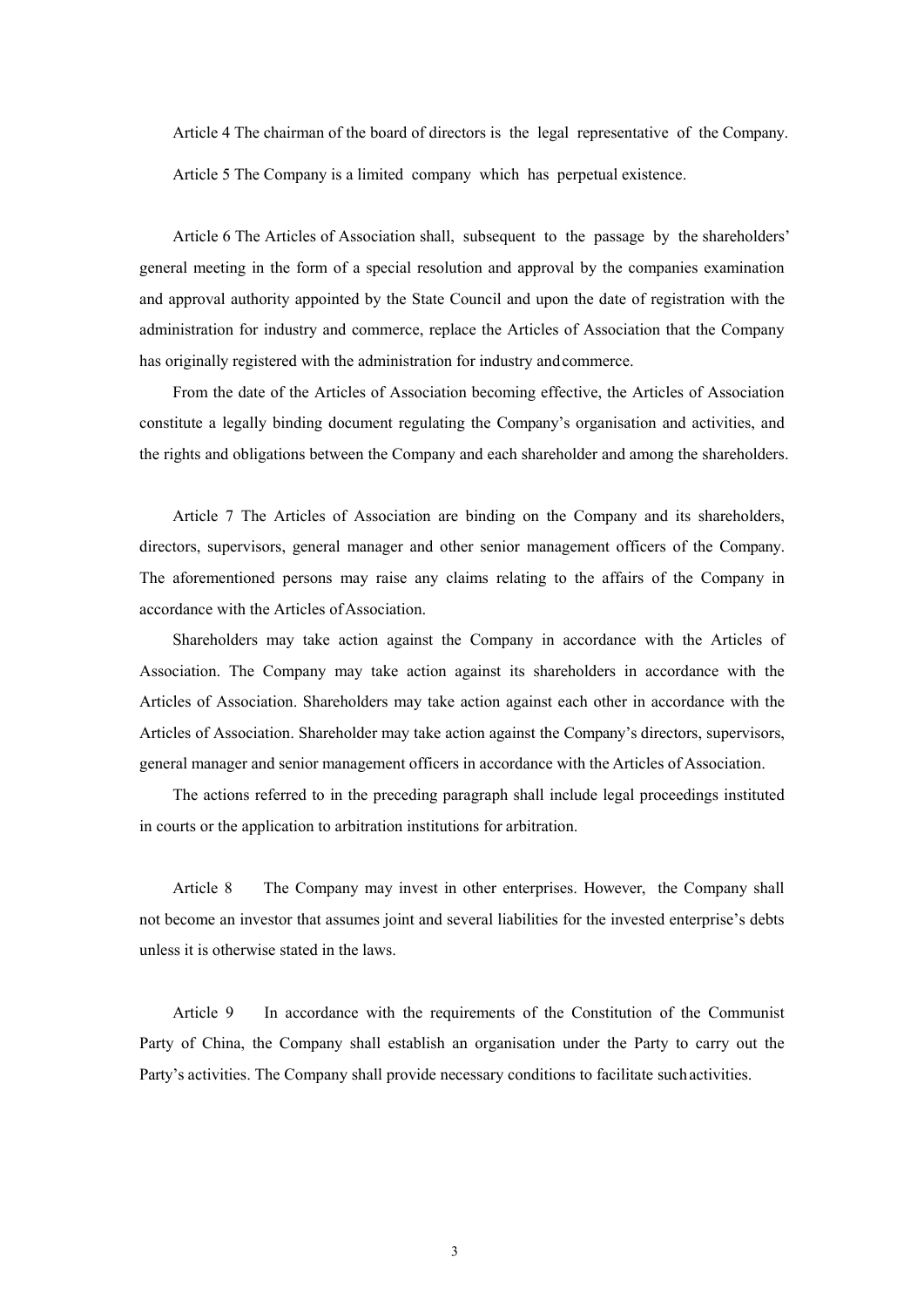# **Chapter 2 Business Objectives and Scope**

Article 10 The business objective of the Company is to utilise capital in the country and overseas, to develop iron and steel business by means of the enhanced level of technology and management so as to be a world-class iron and steel enterprise, and to obtain the best economic benefits for all shareholders.

Article 11 The Company's scope of business is as follows:

Black metals smelting, pressing, processing, production and marketing; production and marketing of coke and its by products, refractory materials, powers and gas; businesses related to iron and steel industry including pier, warehouse storage, transportation and trading; production and marketing of products further processed from iron and steel products, metallic products; manufacture and installation for steel structure and equipments; vehicles repairing and collection and decomposition of scrap vehicles; construction of housing property and civil engineering, construction installation and construction decoration; technical, advisory and labour services, distribution of imported products.

The Company may, in the light of its developing capacity and for the purpose of its business development, legally adjust its business scope and operational mode, and set up domestic and foreign branches and offices.

# **Chapter 3 Shares and Registered Capital**

Article 12 The Company shall have ordinary shares at all time. The Company may issue other types of shares subject to its needs and the approval of the responsible company approval authority as authorised by the State Council.

Article 13 All the shares issued by the Company shall have nominal value. The nominal value shall be one Renminbi each.

Article 14 Upon the Approval of the securities regulatory authority of the State Council, the Company issue shares to investors inside the PRC and investors outside the PRC.

The aforementioned investors outside the PRC refer to investors in foreign countries, Hong Kong, Macau and Taiwan regions who subscribe for shares of the Company. Investors inside the PRC refer to investors in the PRC, excluding the aforementioned regions, who subscribe for share of the Company.

Article 15 Shares issued by the Company to investors inside the PRC and subscribed for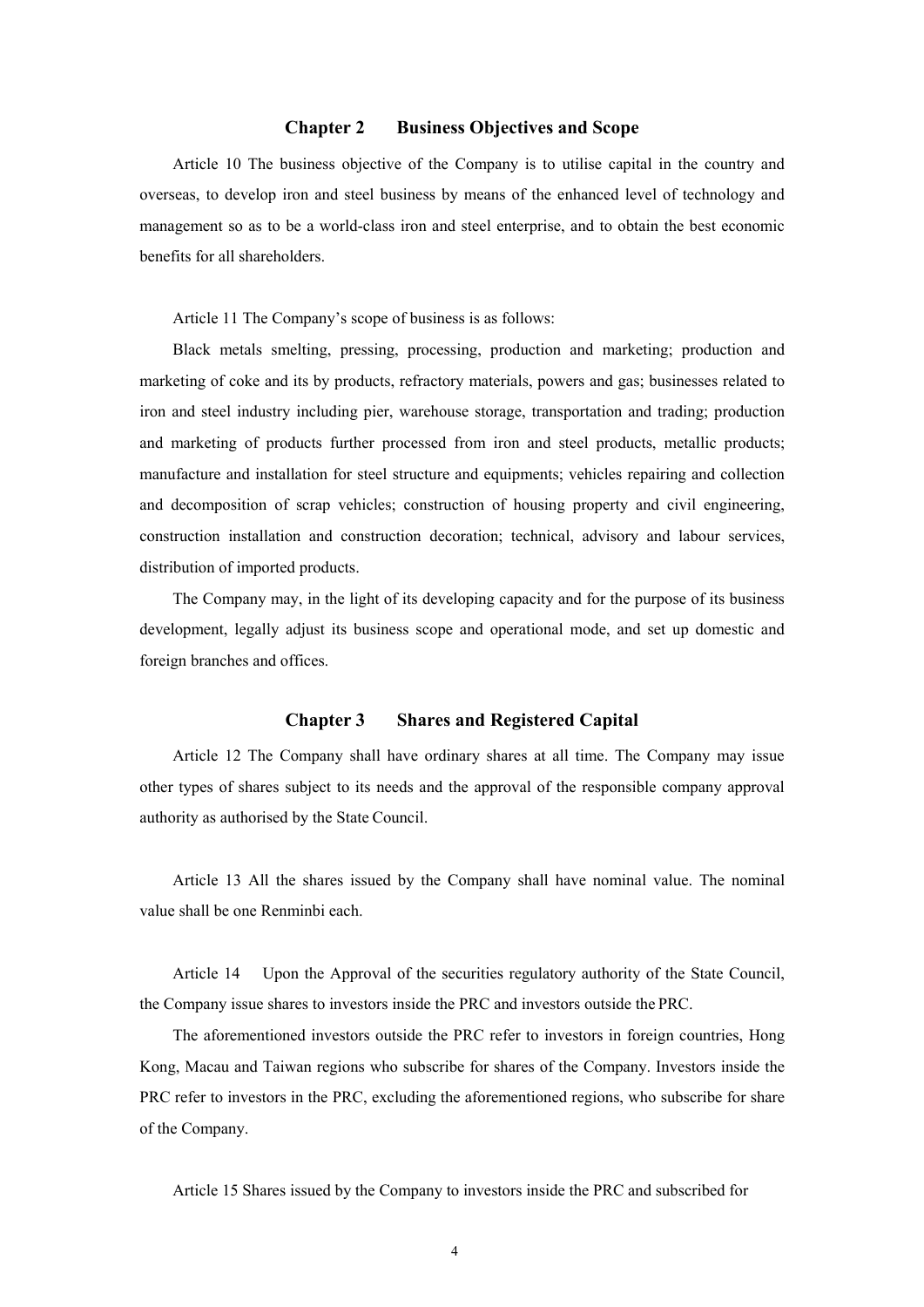in Renminbi are referred to as Domestic Shares. Shares issued by the Company to investors outside the PRC and subscribed for in foreign currency are referred to as Foreign Shares. Foreign shares which are listed overseas are referred to as Overseas-Listed Foreign Shares. Overseas-Listed Foreign Shares may be issued outside the PRC in the form of stock deposit receipts or in other derivate forms.

Article 16 As approved by the Company's supervising authorities mandated by the State Council, the total number of ordinary shares issued by the Company is 7,775,731,186 shares.

Article 17 The share capital structure of the Company is: 7,775,731,186 ordinary shares, among which 6,042,801,186 shares are Domestic Shares, representing 77.714% of the total ordinary shares of the Company, and 1,732,930,000 shares are Overseas-Listed Foreign Shares, representing 22.286% of the total ordinary shares issued by the Company.

Article 18 Upon the proposal for the issuance of Overseas-Listed Foreign Shares and Domestic Shares by the company being approved by the securities regulatory authority of the State Council, the board of directors of the Company may implement arrangement, for the respective issue thereof.

The Company may implement its proposal to issue Overseas-Listed Foreign Shares and Domestic Shares pursuant to the preceding paragraph within fifteen months from the date of approval by the securities regulatory authority of the State Council.

Article 19 Where the total number of shares stated in the proposal for the issuance of shares includes Overseas-Listed Foreign Shares and Domestic Shares, such shares should be fully subscribed for at their respective offerings. If the shares cannot be fully subscribed for all at once due to special circumstances, the shares may, subject to the approval of the securities regulatory authority of the State Council, be issued on separate occasions.

Article 20 The registered capital of the Company is RMB7,775,731,186.

Article 21 Unless otherwise provided in laws and administrative regulations, shares in the Company may be freely transferred without any lien.

#### **Chapter 4 Increase, Deduction and Repurchases of Shares**

Article 22 The Company may increase capital depending on the needs of its operation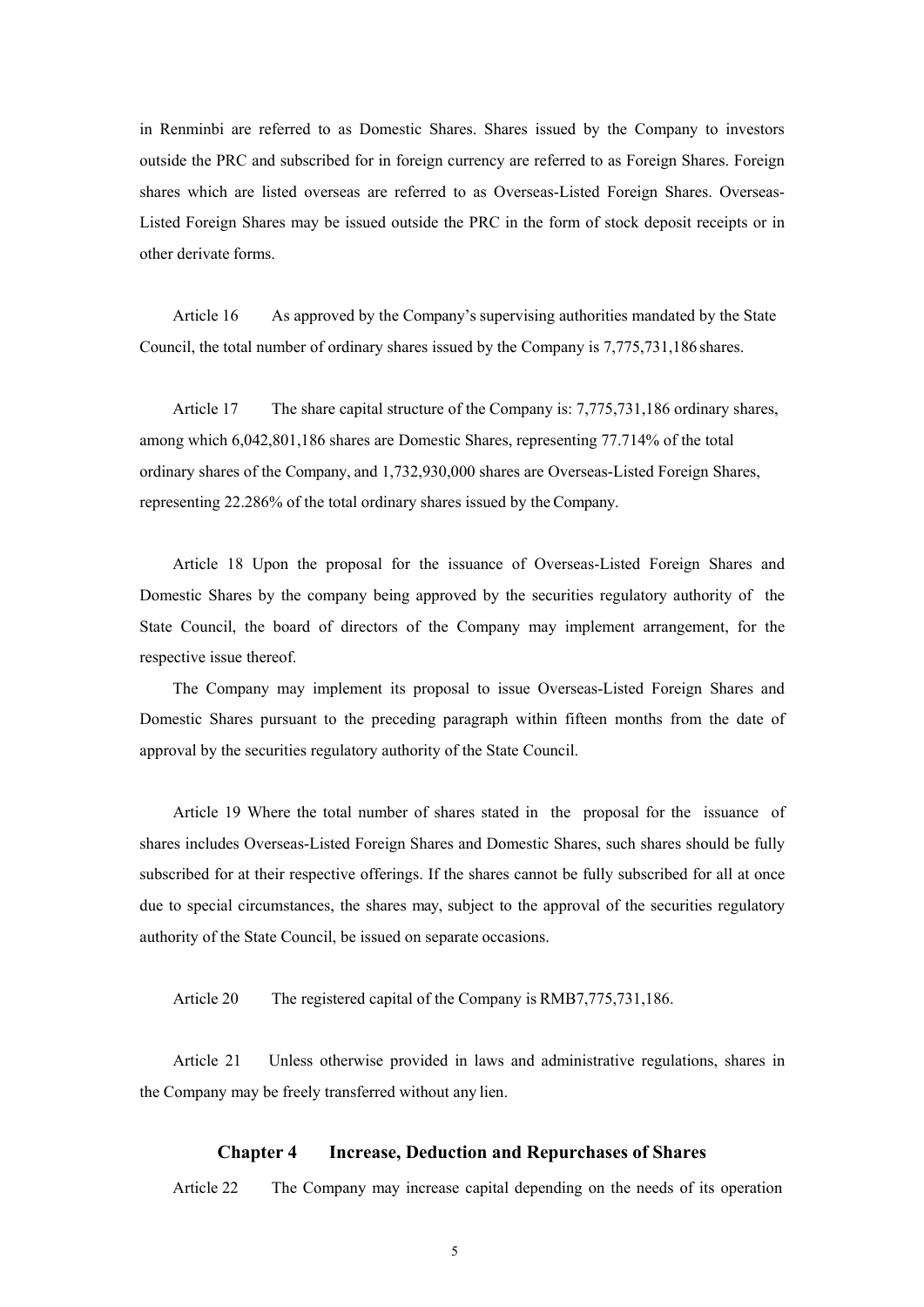and development and in accordance with relevant provisions contained in the Articles of Association. The Company may increase capital in any of the following manners:

- (1) a public offering of shares;
- (2) a non-public offering of shares;
- (3) placing new shares to existing shareholders;
- (4) a bonus issue of shares to existing shareholders;
- (5) conversion of capital common reserve to capital in accordance with Article 188 of the Articles of Association;
- (6) any other methods permitted under laws and administrative regulations.

The Company shall not issue preference shares that are convertible to ordinary shares.

In increasing the capital of the Company through an issue of new shares, the Company shall, after obtaining approvals in accordance with the requirements of the Articles of Association, implement the same in accordance with the procedures prescribed by relevant laws and administrative regulations.

Article 23 The Company may reduce its registered capital in accordance with the provisions of the Articles of Association.

Article 24 When the Company is to reduce its registered capital, it must prepare a balance sheet and an inventory of assets.

The Company shall notify its creditors within 10 days of adopting the resolution to reduce its registered capital and shall publish an announcement of the resolution within 30 days of the said date. Creditors shall, within 30 days of receiving a written notice or within 45 days of the date of the public announcement for those who have not received a written notice, be entitled to require the Company to pay its debts in full or to provide a corresponding guarantee for repayment.

The reduced registered capital of the Company may not be less than the statutory minimum amount.

Article 25 In the following circumstances, the Company may repurchase its own issued shares in accordance with the procedures set out in the laws, administrative regulations, departmental regulations and the Articles the Association and with the approval of the relevant regulatory authorities of the State:

- (1) to reduce the Company's registered capital;
- (2) to merge with another company which holds the Company's shares;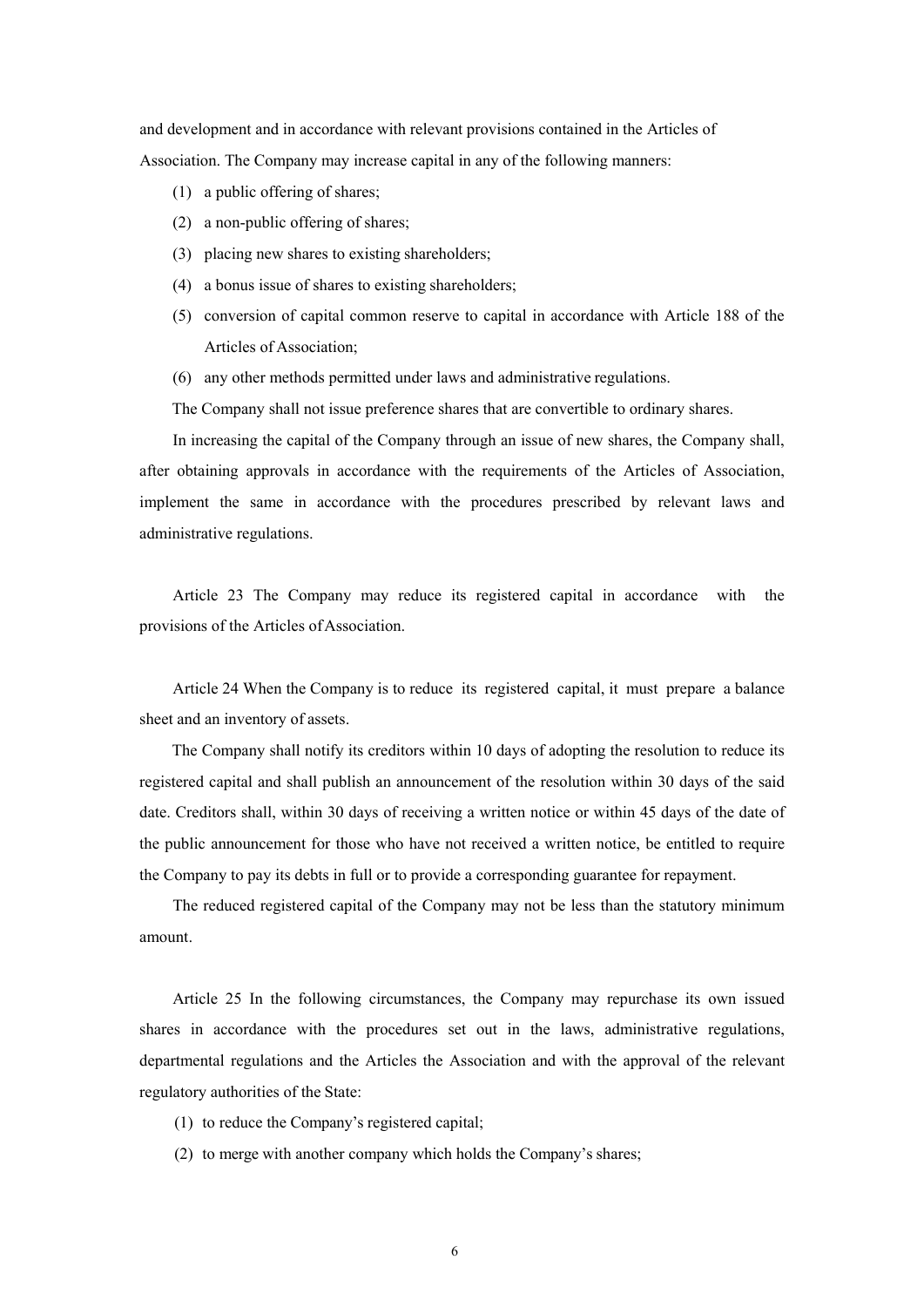- (3) the shares are to be used for employee share ownership plans or equity incentives;
- (4) the shareholders object to a resolution at a shareholders' general meeting that relates to a merger or division of the Company and the shareholders require the Company to repurchase their shares;
- (5) the shares are to be used to convert corporate bonds issued by the listed company that can be converted to shares;
- (6) it is necessary for the listed company to maintain corporate value and shareholders' equity;

(7) other circumstances permitted by laws or administrative regulations.

The Company shall not engage in transactions of selling and purchasing its shares save for the circumstances specified hereinabove.

Article 26 The Company may repurchase its shares upon the approval granted by the relevant supervisory authorities of the State in any one of the following manners:

- (1) to make a repurchase offer to all shareholders in equal proportion to their shareholdings;
- (2) to repurchase the shares in open trading on a recognized stock exchange;
- (3) to repurchase the shares by way of agreement other than through a recognized stock exchange.
- (4) other ways approved by relevant competent authorities of the State.

If the Company acquires the Company's shares in circumstances specified in items (3), (5) and (6) in the first paragraph of Article 25 of the Articles of Association, it shall be conducted by way of open and centralized trading.

Article 27 If the Company shall repurchase its shares in circumstances specified to Subclauses (1) and (2) of Article 25 of the Articles of Association, a resolution by the shareholders' general meeting is required. If the Company shall repurchase the Company's shares in circumstances as specified items (3), (5) and (6) of Article 25 of the Articles of Association, it shall be resolved by a resolution of a board meeting attended by more than two-thirds of the directors.

If the situation under Sub-clause (1) in Article 25 follows after the Company repurchases its shares, the shares shall be cancelled within ten days after they are repurchased or they shall be transferred or cancelled within six months in the case of Sub-clauses (2) and (4). The total number of shares of the Company held by the Company shall not exceed 10% of the total number of shares issued by the Company and shall be transferred or cancelled within three years in the case of Sub-clauses  $(3)$ ,  $(5)$  and  $(6)$ .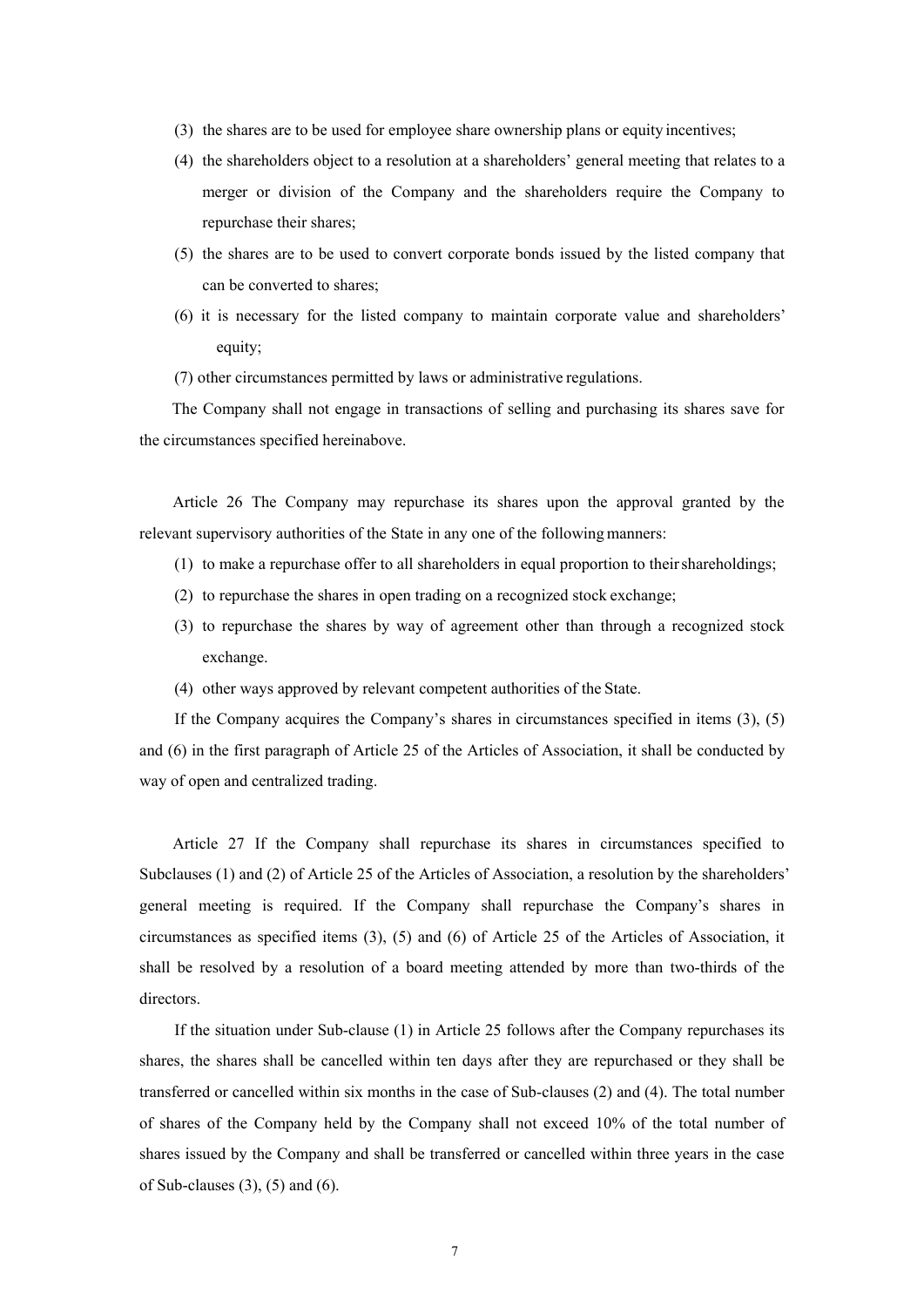Article 28 After the shares repurchased by the Company is cancelled according to the laws, the Company shall apply to the authority for companies' registration with which it was originally registered to amend the registration as to registered capital, and make an announcement in newspapers to this effect.

The aggregate value of the cancelled shares must be deducted from the Company's registered capital.

Article 29 Unless the Company is in the course of liquidation, it must comply with the following provisions in relation to repurchase of its outstanding shares:

- (1) where the Company repurchases shares at nominal value, payment shall be made out of the book surplus on the distributable profits of the Company or out of proceeds of the new issue of shares made for that purpose;
- (2) where the Company repurchases shares at a premium to its nominal value, payment up to the nominal value may be made out of the book surplus on the distributable profits of the Company or out of the proceeds of the new issue of shares made for that purpose. Payment of the portion in excess of the nominal value shall be effected as follows:
	- i. if the shares being repurchased was issued at nominal value, payment shall be made out of the book surplus on the distributable profits of the Company;
	- ii. if the shares being repurchased were issued at a premium to its nominal value, payment shall be made out of the book surplus on the distributable profits of the Company or out of the proceeds of the new issue of shares made for that purpose, provided that the amount paid out of the proceeds of the new issue shall not exceed the aggregate amount of premiums received by the Company on the issue of the shares repurchased nor shall it exceed the Company's premiums account (or capital common reserve account) at the time of the repurchase (including the amount of premiums on the new issue);
- (3) the Company shall make the following payments out of the Company's distributable profits:
	- i. payment for the acquisition of the right to repurchase its own shares;
	- ii. payment for the variation of any contract for the repurchase of its shares;
	- iii. payment for the release of its obligation(s) under any contract for the repurchase of shares;
- (4) after the Company's registered capital has been reduced by the aggregate nominal value of the cancelled shares in accordance with the relevant provisions, the amount deducted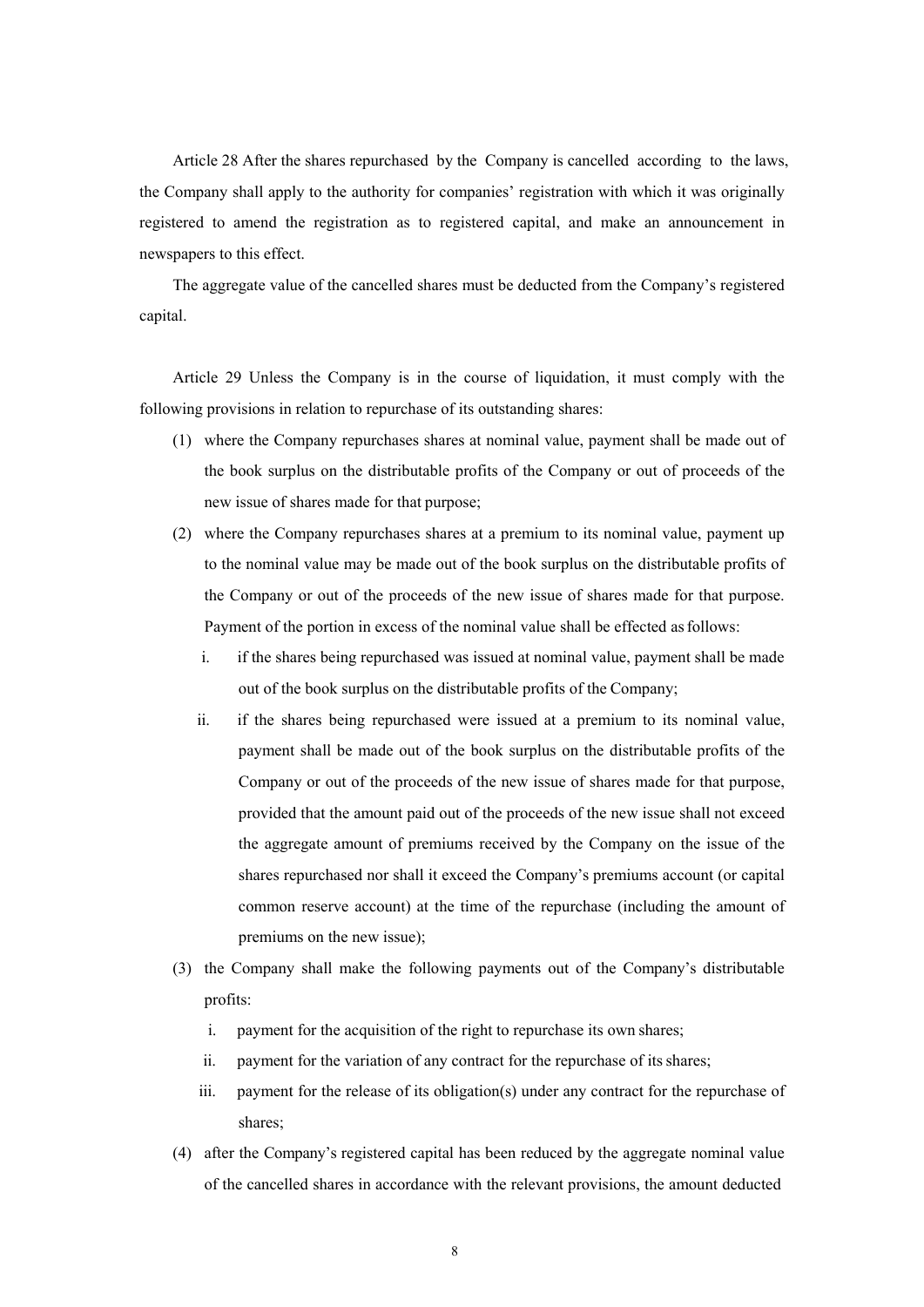from the distributable profits of the Company for payment of the nominal value of shares which have been repurchased shall be transferred to the Company's premiums account ( or capital common reserve account).

# **Chapter 5 Financial Assistance for the Acquisition of Shares of the Company**

Article 30 Company or its subsidiaries shall not at any time provide any financial assistance in any form to purchasers or prospective purchasers of the shares in the Company. purchasers of shares in the Company as referred to above shall include persons that directly or indirectly undertake obligations for the purpose of purchasing shares in the Company. he Company or its subsidiaries shall not at any time provide any financial assistance in any form to the above obligors in order to reduce or discharge their obligations. his provision of the Article shall not apply to the circumstances described in Article 31 of the Articles of Association.

Article 31 In this Chapter, "financial assistance" includes (but is not limited to) assistance by way of:

- (1) gift;
- (2) guarantee (including the provision of any undertaking or property to secure the performance of obligations by the obligor), indemnity (other than an indemnity in respect of the Company's default), release or waiver;
- (3) provision of loans, or any other agreement under which the obligations of the Company are to be fulfilled before the obligations of another party to the agreement, or the change of, or the assignment of rights under, such loan(s) or agreement;
- (4) financial assistance given in any other manner where the Company is unable to pay its debts, has no net assets or in situations where its net assets would be reduced by a material extent.

In this Chapter, "incurring a liability" includes liabilities incurred by changing one's financial position by making an agreement or joint arrangement (whether enforceable or otherwise and whether made on one's own account or with any other person) or by any other means.

Article 32 The following actions shall not be deemed to be activities prohibited by Article 30 of this Chapter:

(1) the provision of financial assistance by the Company where the financial assistance is given in good faith in the interests of the Company, and the principal purpose of which is not for the acquisition of shares in the Company, or the giving of financial assistance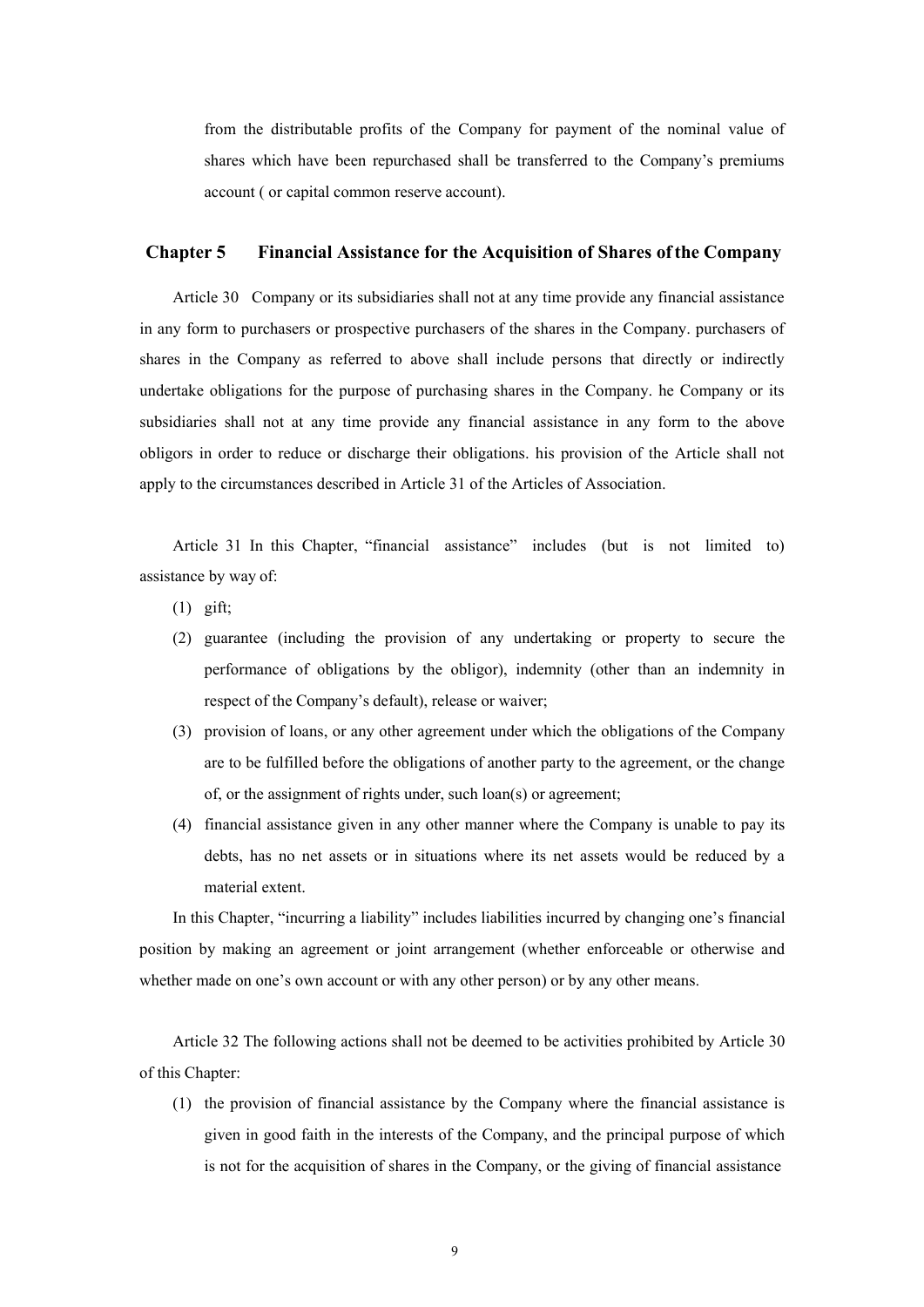is an incidental part of certain plan of the Company;

- (2) the lawful distribution of the Company's assets by way of dividend;
- (3) the distribution of share dividends in the form of shares;
- (4) a reduction of registered capital, a repurchase of shares of the Company or a reorganisation of the share capital structure of the Company effected in accordance with the Company's Articles of Association;
- (5) the lending of money by the Company within its scope of business and in the ordinary course of its business, where the lending of money is part of the scope of business of the Company (provided that the net assets of the Company are not thereby reduced or that, to the extent that the assets are thereby reduced, the financial assistance is provided out of the distributable profits);
- (6) contributions made by the Company to the employee share ownership schemes (provided that the net assets of the Company are not thereby reduced or that, to the extent that the assets are thereby reduced, the financial assistance is provided out of the distributable profits).

# **Chapter 6 Share Certificates and Register of Shareholders**

Article 33 Capital of the Company shall be divided into shares of equal amount.

Shares of the Company adopt the form of share certificate. A share certificate is a certificate issued by the Company to prove the shareholding held by the shareholders.

Share certificates of the Company shall be in registered form. The Company shall issue its share certificates either by way of book entries, or by issuing physical share certificates in accordance with relevant requirements at the place of issue or listing of shares.

In addition to those provided in the Company Law, share certificates of the Company shall also contain any other items required to be specified by the stock exchange on which the shares of the Company are listed.

Article 34 The physical share certificates issued by the Company shall be signed by the chairman of the board of directors. Where the stock exchange on which the shares of the Company are listed requires the share certificates to be signed by other senior management officers, the share certificates shall also be signed by such senior management officers. The share certificates shall take effect after being affixed or printed with the seal of the Company. The share certificates shall only be affixed with the company seal with the authorisation of the Board. The signatures of the chairman of the board of directors or other relevant senior management officers on the share certificates may also be in printed form.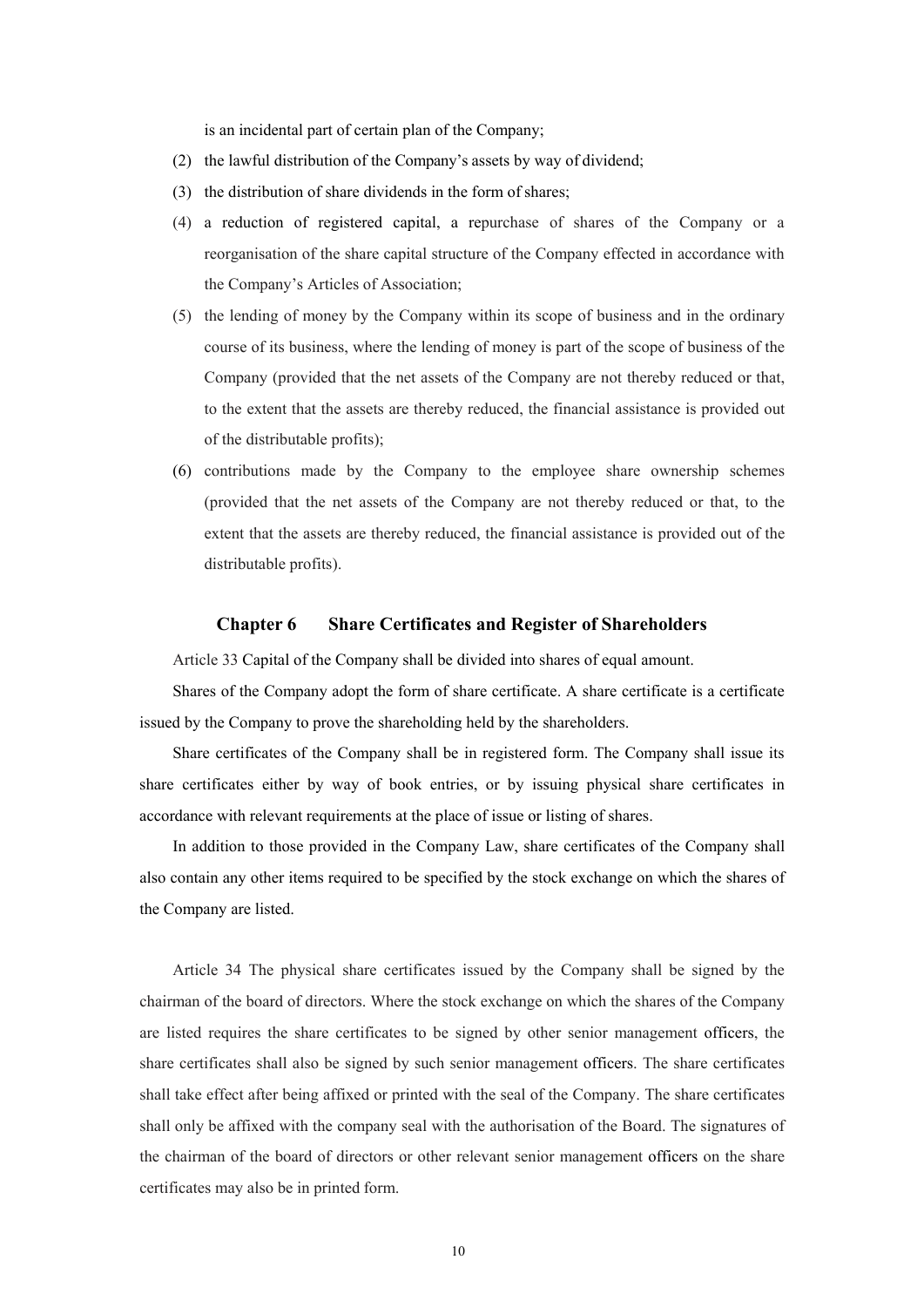Article 35 The Company shall keep a register of members containing the following particulars:

- (1) the name (or title), address (or domicile) of each shareholder;
- (2) the class and number of shares held by each shareholder;
- (3) the amount paid-up or payable in respect of shares held by each shareholder;
- (4) the share certificate numbers of the shares held by each shareholder;
- (5) the date on which each shareholder was registered in the register as a shareholder;
- (6) the date on which any shareholder ceased to be a shareholder.

The register of members shall be the sufficient evidence of the shareholders' shareholding in the Company, unless there is evidence to the contrary.

Article 36 The Company may, in accordance with the mutual understanding and agreements made between the competent securities authorities of the State Council and overseas securities regulatory authorities, maintain its register of holders of Overseas-Listed Foreign Shares outside the PRC and appoint overseas agent(s) to manage such register. The original register of holders of Overseas-Listed Foreign Shares listed in Hong Kong shall be maintained in Hong Kong.

A duplicate of the register of holders of Overseas-Listed Foreign Shares shall be made and maintained at the Company's domicile. The appointed overseas agent(s) shall ensure at all times that the original and the duplicate registers of holders of Overseas-Listed Foreign Shares are consistent.

In the case of inconsistencies between any information recorded in the original register of holders of Overseas-Listed Foreign Shares and that of the duplicate register, the original register shall prevail.

Article 37 The Company shall have a complete register of shareholders.

The register of shareholders shall comprise the following parts:

- (1) a register of shareholders maintained at the Company's domicile, which shall be the register of all shareholders other than those registered in accordance with paragraphs (2) and (3) of this Article;
- (2) a register of holders of Overseas-Listed Foreign Shares maintained at the stock exchange of the place of overseas listing;
- (3) such registers of shareholders maintained in such other places as the board of directors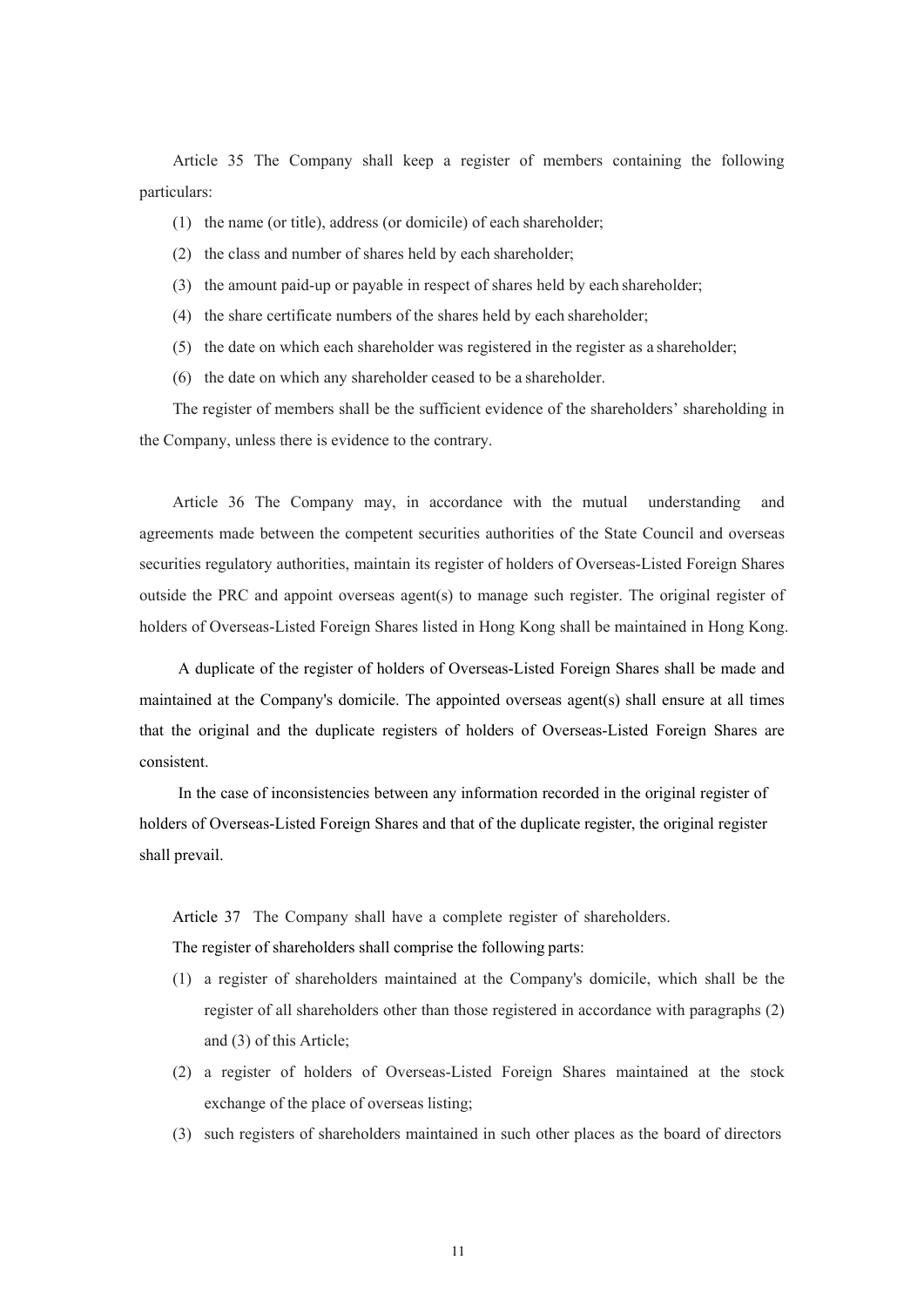may deem necessary for listing purposes.

Article 38 Different parts of the register of shareholders shall not overlap. No transfer of shares registered in one part of the register of shareholders shall, during the continuance of the registration of those shares, be registered in any other parts of the register of shareholders.

Alteration or rectification of each part of the register of shareholders shall be made in accordance with the laws of the place where that part of the register of shareholders is kept.

All fully paid up Overseas-Listed Foreign Shares listed in Hong Kong are freely transferable in accordance with the Articles of Association, but the board of directors may refuse to recognise any instrument of transfer without providing any reason thereof unless the same meets the following conditions:

- (1) a fee of HK\$2 or such higher amount as agreed by the Hong Kong Stock Exchange has been paid to the Company for the registration of the instrument of transfer or other documents relating to or which will affect the ownership of the shares;
- (2) the instrument of transfer only deals with Overseas-Listed Foreign Shares which are listed in Hong Kong;
- (3) the stamp duty payable for the instrument of transfer has been paid;
- (4) the relevant share certificates and such other evidence as reasonably requested by the board of directors for evidencing the authority of the transferor to transfer the relevant shares are provided;
- (5) in the event of transfer to joint holders, the number of joint holders shall not be more than four; and
- (6) the relevant shares shall be free of any lien on the Company.

All Overseas-Listed Foreign Shares listed in Hong Kong shall be transferred by an instrument in writing in any usual or common form or any other form which the board of directors may approve. The instrument of transfer of any share may only be executed by hand, or if the assignor or the assignee is the recognised clearing house or its nominee, the share transfer form may be executed by hand or in mechanically-printed form. All instruments of transfer must be placed at the domicile of the Company or in other places as the board of directors may be specified at any time.

Article 39 Where the relevant laws, rules, regulations, standardization documents, the securities regulatory authorities of the place where the shares in the Company are listed and the stock exchange have other requirements on the change in the register of members period of closure of the register of shareholders prior to a shareholders' general meeting or the reference date set by the Company for the purpose of distribution of dividend, such requirements shall be followed.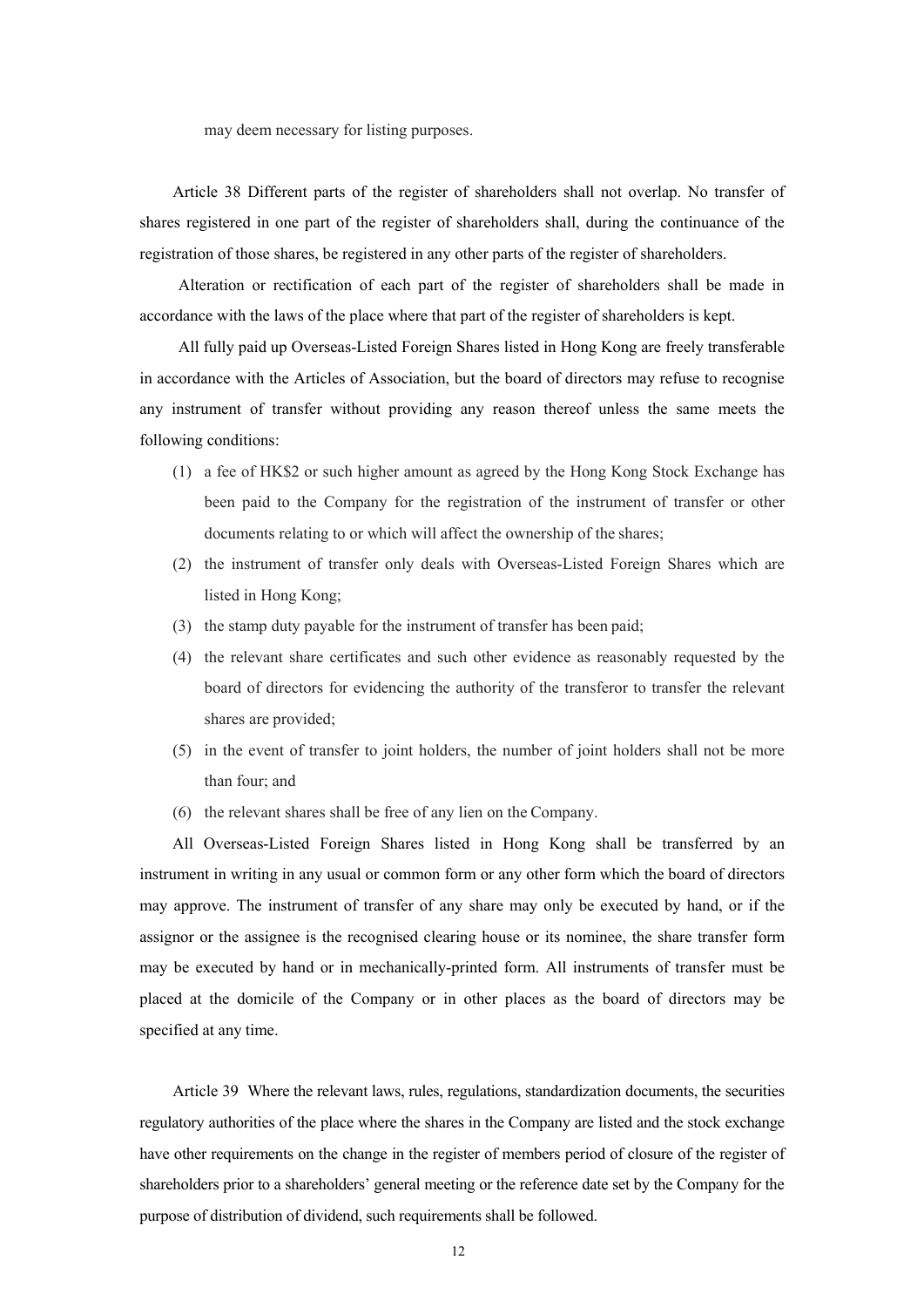Article 40 When the Company convenes a shareholders' general meeting, distributes dividends, goes into liquidation or carries out other activities which require the confirmation of shareholdings, the board of directors shall decide a day to be the record date for the purpose of determining shareholdings, and a shareholder whose name is in the register of shareholders at the end of the record date shall be a shareholder of the Company.

Article 41 Any person who has objection in relation to the register of shareholders and seeks to register his name (or title) on the register of shareholders or to delete his name (or title) from the register of shareholders may in each case apply to a court of competent jurisdiction to rectify the register of shareholders.

Article 42 Any shareholder who is registered on the register of shareholders or any person who seeks to register his name (or title) on the register of shareholders may, if he has lost his share certificate (the "original certificate"), apply to the Company for a new share certificate in respect of the shares (the "relevant shares") represented by the original certificate.

A holder of Domestic Shares who has lost his share certificate and applies for a replacement certificate to be issued shall comply with the provisions of Article 144 of the Company Law.

A holder of Overseas-Listed Foreign Shares who has lost his share certificate and applies for a replacement certificate to be issued may do so in accordance with the laws, the rules of the stock exchange or other relevant requirements of the place where the register of holders of Overseas-Listed Foreign Shares is maintained.

A holder of Overseas-Listed Foreign Shares of the Company listed in Hong Kong who has lost his share certificate and applies for a replacement certificate to be issued shall comply with the following requirements:

- (1) The applicant shall submit an application in the form prescribed by the Company accompanied by a notarial certificate or a statutory declaration, the contents of which shall include the grounds upon which the application is being made, the circumstances of the loss of the share certificate and evidence thereof; and a statement that no other person is entitled to request for the registration as a shareholder in respect of the relevant shares.
- (2) The Company must, prior to the issue of a replacement share certificate, ensure that no other declaration has been received from any person other than the applicant seeking to be registered as a shareholder in respect of the relevant shares.
- (3) If the Company is prepared to issue a replacement share certificate to the applicant, it shall make a public announcement of such intention in newspapers as prescribed by the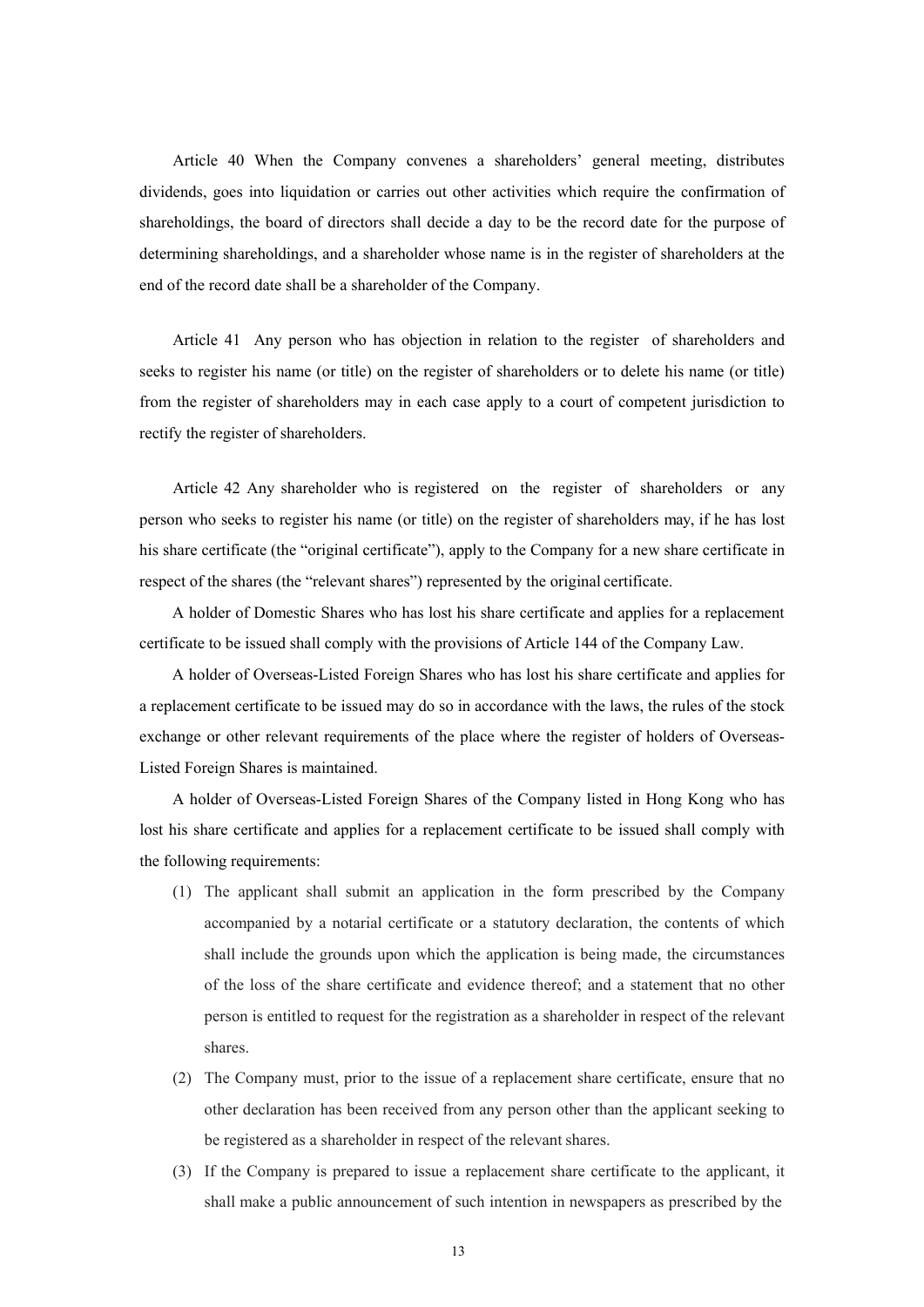board of directors. The period of public announcement shall be 90 days during which such public announcement shall be published at least once every 30 days.

(4) Prior to publication of the public announcements of the intended issue of replacement share certificate, the Company shall deliver to the stock exchange on which the relevant shares are listed a copy of such announcement. The announcement shall be published after the receipt of a reply from such stock exchange confirming that the announcement proposed to be published has been exhibited on such stock exchange. The period for exhibiting such announcement in such stock exchange shall be 90 days.

In the case of an application for the issue of a replacement share certificate made without the consent of the registered holder of the relevant shares, the Company shall send to such registered shareholder by post a copy of the announcement proposed to be published.

- (5) If, by the expiration of the 90-day period of the public announcement and exhibition referred to in Paragraphs (3) and (4) of this Article, the Company has not received any objection to the issue of the replacement share certificate, the Company may issue a replacement share certificate for the relevant shares to the applicant pursuant to the application.
- (6) When the Company issues a replacement share certificate under this Article, it shall forthwith cancel the original certificate and enter the details of the cancellation and replacement issue in the register of shareholders.
- (7) All expenses of the Company relating to the cancellation of the original certificate and the issue of a replacement share certificate shall be borne by the applicant. The Company is entitled to refuse to take any action before reasonable security is provided by the applicant.

Article 43 After the Company has issued a replacement share certificate in accordance with the Articles of Association, the name (or title) of a bona fide purchaser who obtains the new share certificate or a person (if a bona fide purchaser) whose name (or title) is subsequently entered in the register of shareholders in respect of the relevant shares shall not be removed from the register of shareholders.

Article 44 The Company shall not be liable for any damages suffered by any person by reason of the cancellation of an original certificate or the issue of the replacement share certificate, unless the claimant proves that the Company has acted fraudulently.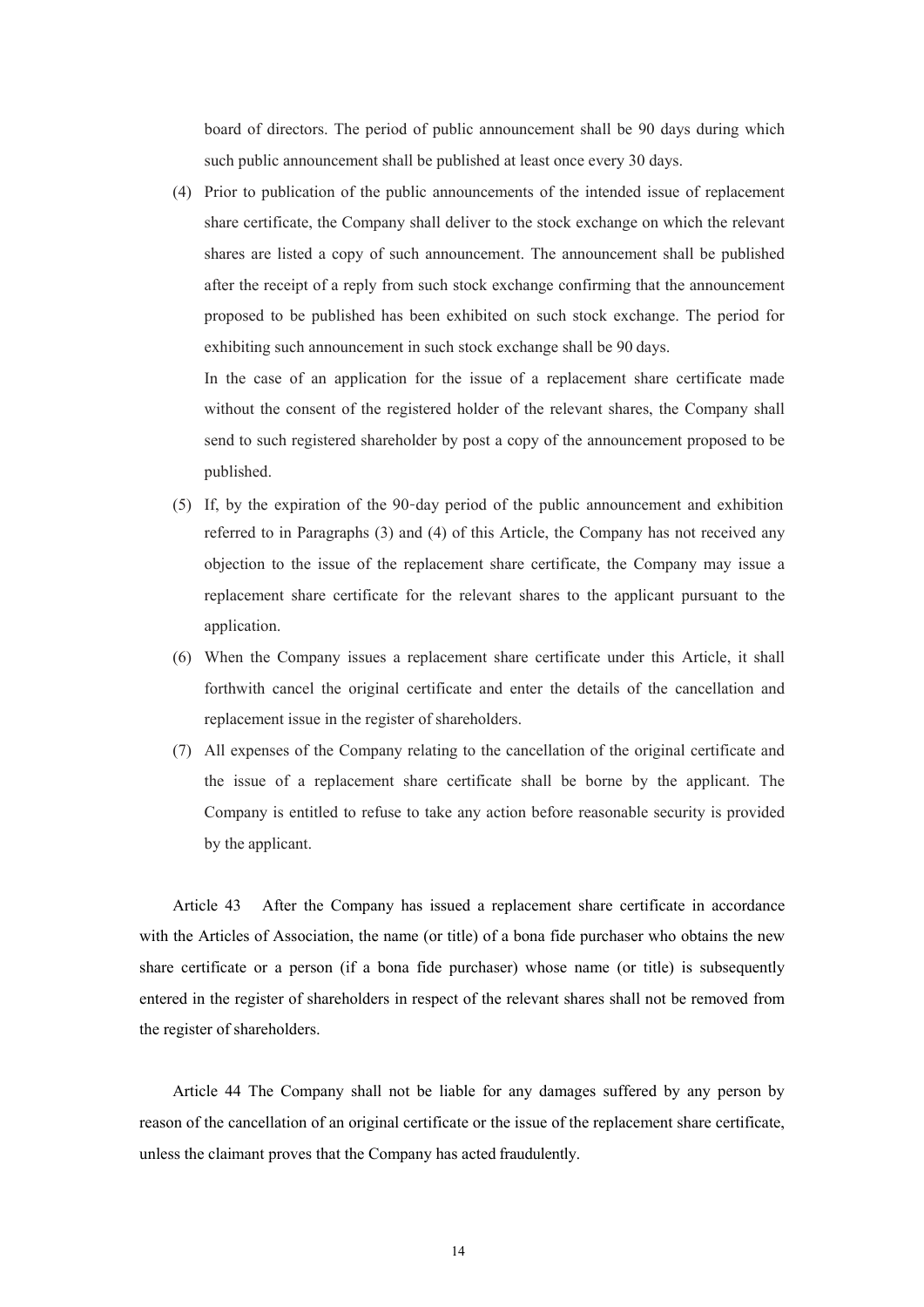# **Chapter 7 Share Transfer**

Article 45 The Company shall not accept the Company's shares as a pledge right object.

Article 46 The directors, supervisors, general manager and other senior management officers shall declare to the Company the number of the Company's shares held by them and the transfer of such shares. During their term of office, they shall not transfer for more than 25% of the total number of the Company's shares they held for a year and they shall not transfer any shares of the Company within one year from the date of the Company's shares are listed. Within six months of their leaving, the aforesaid personnel shall not transfer the Company's shares held by them.

Article 47 If the directors are in possession of any price-sensitive information, they are prohibited from dealing in any of the Company's securities in any event.

A director must not deal in any securities of the Company on any date on which its financial results are published and:

- (1) during the period of 60 days immediately preceding the publication date of the annual results or, if shorter, the period from the end of the relevant financial year up to the publication date of the results; and
- (2) during the period of 30 days immediately preceding the publication date of the quarterly results and half-year results or, if shorter, the period from the end of the relevant quarterly or half-year period up to the publication date of the results.

The period during which the directors are not allowed to deal in securities stated hereinabove shall cover any period of delay in the publication of a results announcement.

Article 48 If the directors, supervisors, and senior management officers of the Company and any shareholders who hold 5% or more shares of the Company, sell his shares in the Company or other equity securities within six months of his purchase, or purchases the shares again within six months of the sale, the profits thus made shall accrue to the Company and the board of directors shall collect all such profits. Except for a securities company, however, as the underwriter, purchases all the unsold shares and therefore holds more than 5% of the shares, and other circumstances specified by the CSRC.

The shares or other equity securities held by the director, supervisor, senior management, or a natural person shareholder as mentioned in the preceding paragraph shall include the shares or other equity securities held by his or her spouse, parents, and children or held through any other person's account.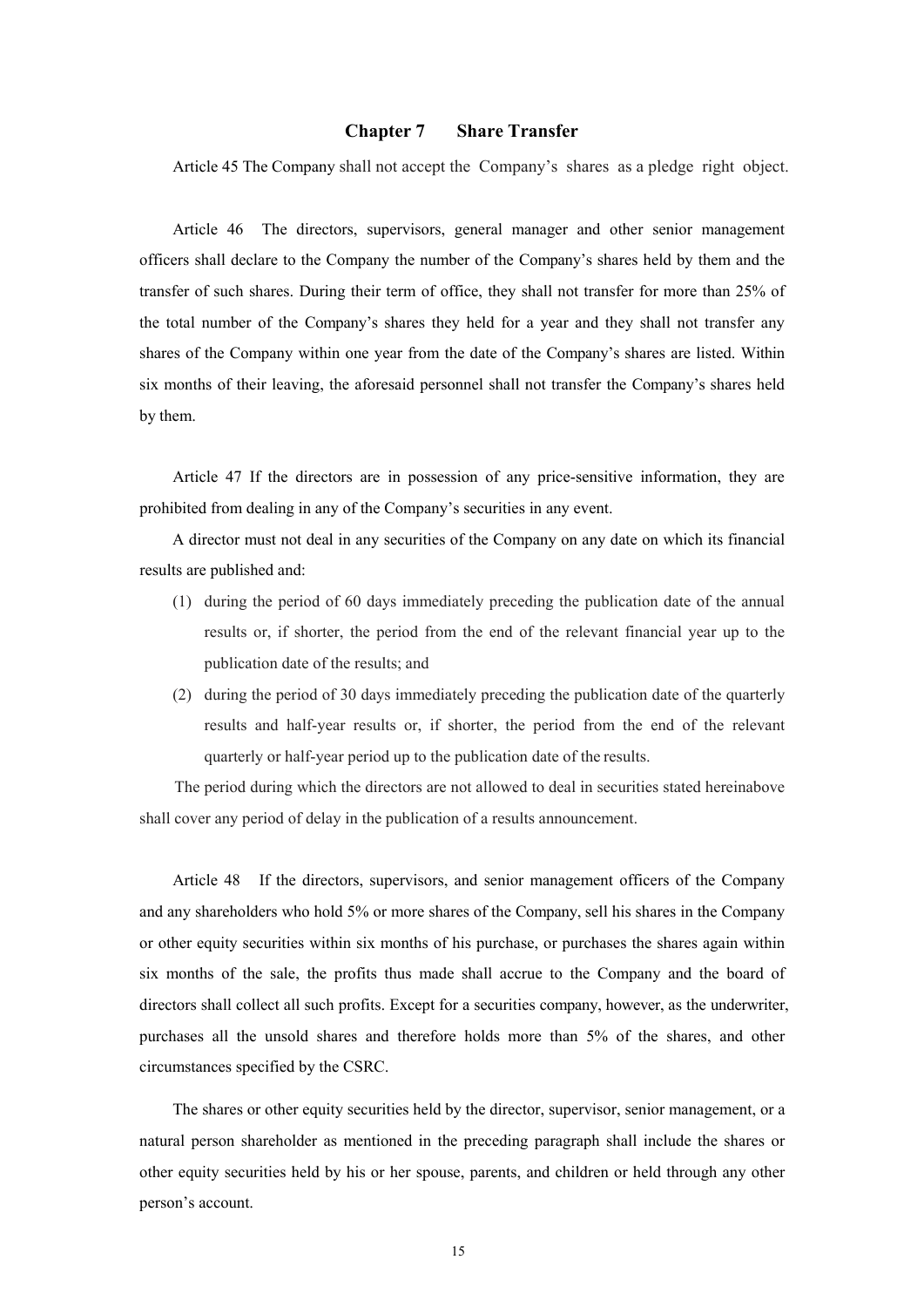If the board of directors refuses to comply with Paragraph (1) of this Article, the shareholders have the right to request the board of directors to do so within 30 days. The shareholders have the right to initiate litigation in the People's Court directly in their own name for the interests of the Company if the board of directors fails to comply with the provision within the period specified hereinabove.

If the board of directors refuses to comply with Paragraph (1) of this Article, the directors at fault shall assume joint and several liabilities in accordance with the laws.

# **Chapter 8 Rights and Obligations of Shareholders**

Article 49 A shareholder of the Company is a person who lawfully holds shares of the Company and whose name (or title) is entered in the register of shareholders.

A shareholder shall enjoy the rights and assume the obligations attached to the class and number of shares held; shareholders holding the same class of shares shall be entitled to the same rights and assume equal obligations.

Article 50 The holders of ordinary shares of the Company shall enjoy the following rights:

- (1) to claim dividends and distribution of profits in any other form in proportion to the number of shares held;
- (2) to request, convene, preside over, attend or appoint proxy to attend shareholders' general meeting and to exercise voting right in accordance with the laws and the Articles of Associations;
- (3) to supervise and to put forward proposals and make enquiries relating to the business operations of the Company;
- (4) to transfer, donate and pledge their shares in accordance with the laws, administrative regulations and the Articles of Association;
- (5) to receive relevant information in accordance with the Articles of Association, including:
	- i. the right to obtain a copy of the Articles of Association upon payment of the cost thereof;
	- ii. the right to inspect and receive copies of the following upon payment of reasonable charges:
		- I. all parts of the register of shareholders;
		- II. the following personal particulars of each of the directors, supervisors, general manager and other senior management officers of the Company:
			- a. his present and former name and aliases;
			- b. his principal address (or domicile);
			- c. his nationality;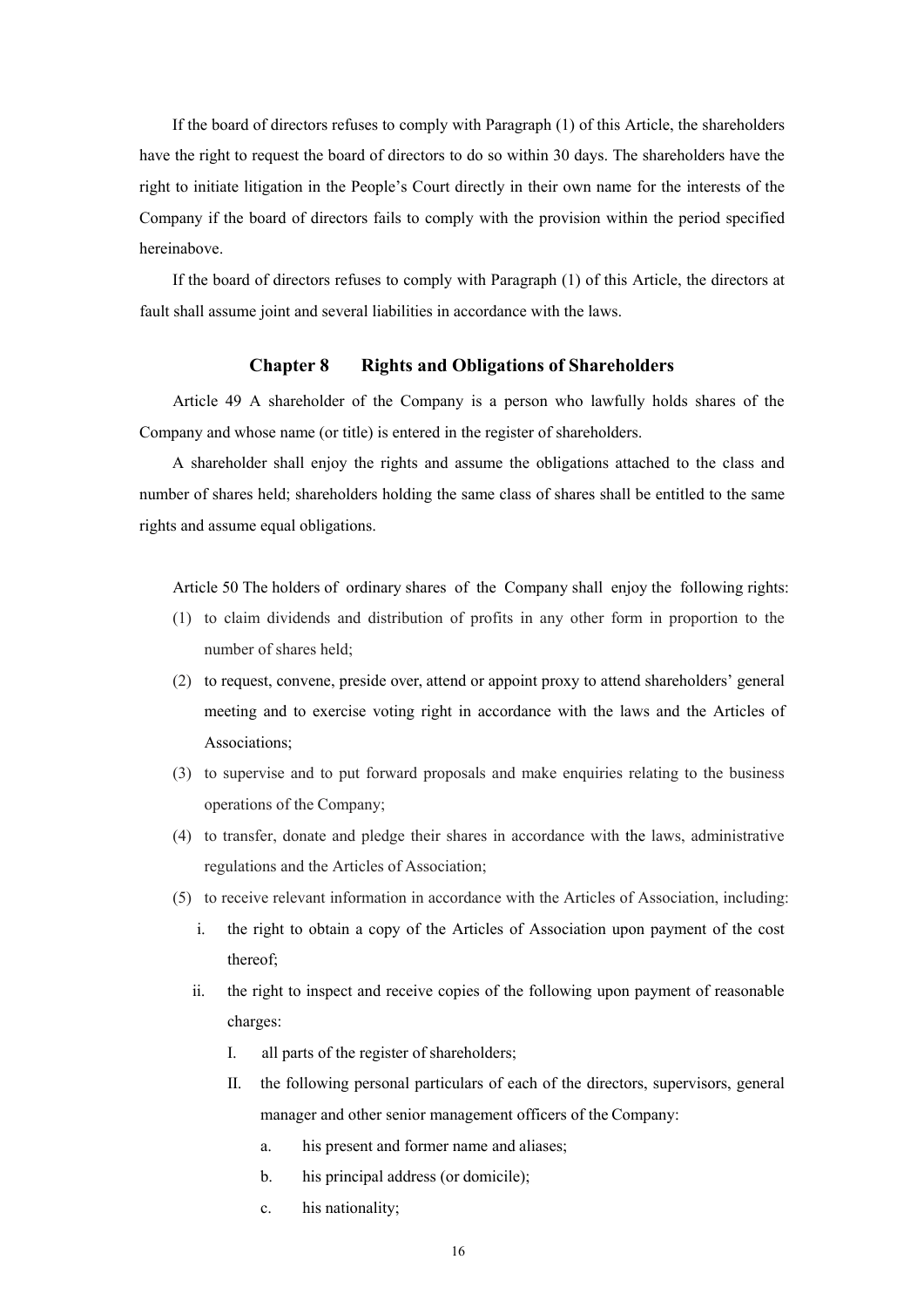- d. his primary occupation, all other concurrent occupations and duties; and
- e. his identification documents and the numbers thereof;
- III. the status of the Company's share capital;
- IV. a report showing the aggregate nominal value, the quantity and the maximum and minimum prices paid by the Company in respect of each class of shares repurchased by the Company since the last financial year, and the aggregate amount paid by the Company for this purpose;
- V. minutes of the shareholders' general meetings
- iii. the right to consult the resolutions of the general meeting of shareholders, resolutions of the meetings of the board of directors, resolutions of the meeting of the supervisory committee, financial and accounting reports and corporate bonds register.
- (6) in the event of the termination or liquidation of the Company, to participate in the distribution of surplus assets of the Company according to the number of shares held by them;
- (7) to require the Company to repurchase the shares due to the shareholders' objection to the resolution at a shareholders' general meeting that relates to a merger or division of the Company;.
- (8) other rights conferred by laws, administrative regulations and the Articles of Association.

Article 51 The holders of ordinary shares of the Company shall have the following obligations:

- (1) to comply with laws, administrative regulations and the Articles of Association;
- (2) to pay subscription moneys according to the number of shares subscribed and the method of subscription;
- (3) not to dispose of its shares, save and except in circumstances provided by laws and administrative regulation;
- (4) not to abuse the rights of shareholders to cause damage to the interests of the Company or other shareholders; shall not abuse the independent status of the Company as a legal person and the limited responsibility of shareholders to cause damage to the interests of the Company's creditors;

A shareholder of the Company shall be held legally liable for any damage incurred to the Company or other shareholders due to the abuse of his rights as a shareholder.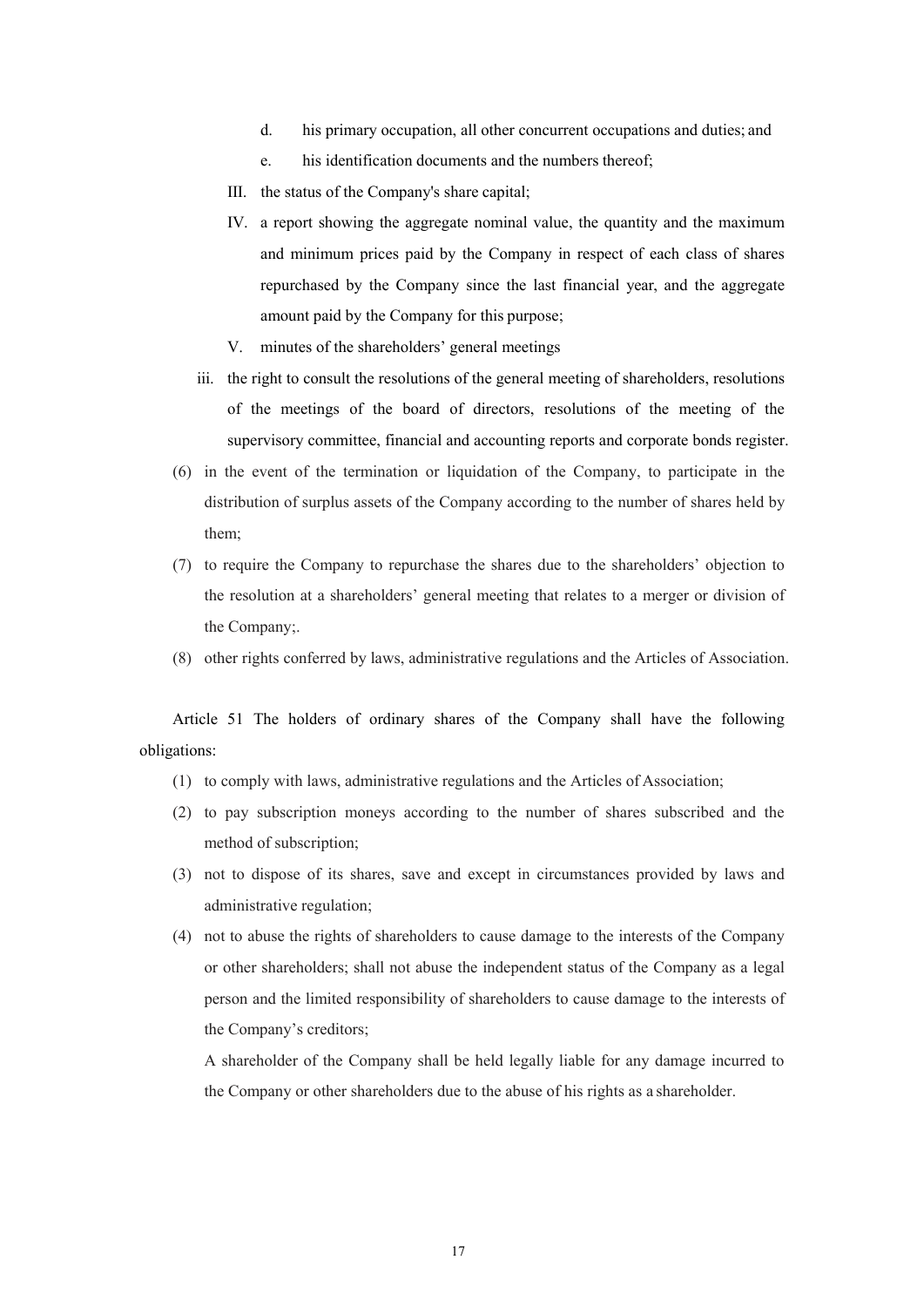A shareholder of the Company shall assume joint liabilities for the Company's debts if severe damage is caused to the interests of the Company's creditors due to his abuse of the independent status of the Company as a legal person or the limited responsibility of shareholders for evading the debts.

- (5) If a shareholder holds more than 5% of the Company's voting shares pledges the shares held by him, he has to report to the Company in writing on the date of making the pledge;
- (6) other obligations imposed by laws, administrative regulations and the Articles of Association.

A shareholder shall not be liable to make further contribution to the subsequent increase in share capital other than the terms as agreed by the subscriber of the relevant shares on subscription.

Article 52 In addition to the obligations imposed by laws and administrative regulations or required by the listing rules of the stock exchange on which the Company's shares are listed, a controlling shareholder shall not exercise his voting rights in respect of the following matters in a manner prejudicial to the interests of the shareholders generally or of some of the shareholders of the Company:

- (1) to relieve a director or supervisor of his duty to act honestly in the best interests of the Company;
- (2) to approve the expropriation by a director or supervisor (for his own benefit or for the benefit of another person) of the Company's assets in any guise, including (but not limited to) opportunities which are beneficial to the Company; and
- (3) to approve the expropriation by a director or supervisor (for his own benefit or for the benefit of another person) of the individual rights of other shareholders, including (but not limited to) rights to distributions and voting rights, save and except where it was done pursuant to a restructuring submitted to and approved by the shareholders' general meeting in accordance with the Articles of Association.

The controlling shareholder and de facto controller (de facto control as defined under the China Securities Regulatory Commission's "Methods for Listed Companies' Acquisition and Management" or relevant laws and administrative regulations) owe fidelity obligations to the Company and its public shareholders. The controlling shareholder should exercise the rights of a capital contributor in strict compliance with the laws, the controlling shareholder shall refrain from jeopardising the lawful interests of the Company and its public shareholders when engaging in connected transactions, profit distributions, asset restructuring, external investments, appropriations of fund and the provision of loan guarantees or from jeopardising the lawful interests of the Company and its public shareholders by taking advantage of its controlling position.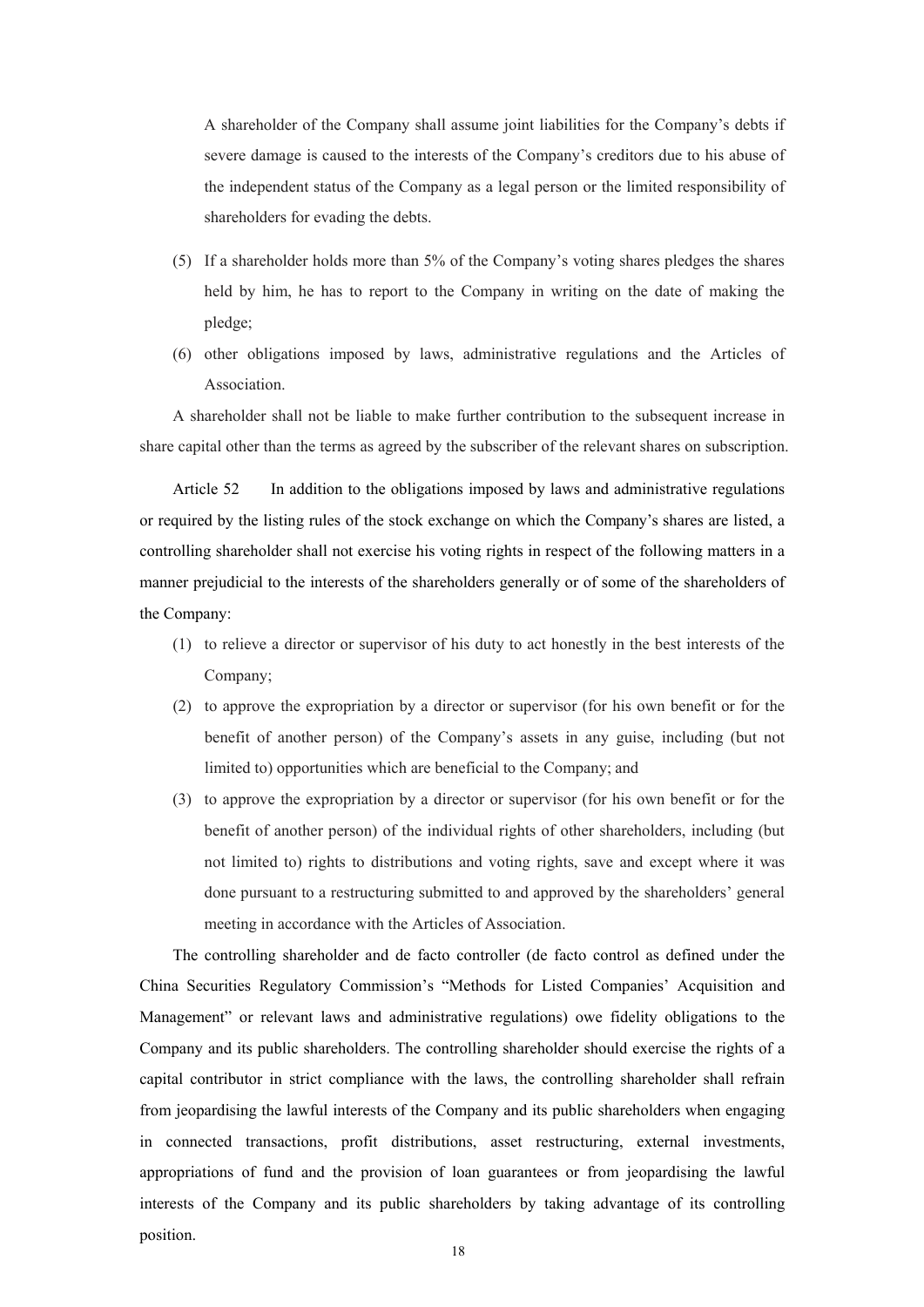Article 53 A controlling shareholder referred to in the preceding Article shall mean a person who meets any of the following conditions:

- (1) he, either acting alone or in concert with others, has the power to elect more than half of the members of the board of directors;
- (2) he, either acting alone or in concert with others, has the power to exercise or to control the exercise of 30% or more (30% inclusive) of the voting rights in the Company;
- (3) he, either acting alone or in concert with others, holds 30% or more (30% inclusive) of the issued shares of the Company;
- (4) he, either acting alone or in concert with others, de facto controls the Company in any other manner."

"Acting in concert" referred to in this Article means the acting of two or more persons by agreement (whether verbal or in writing) so as to gain or strengthen the control over the Company through the acquisition of voting rights in the Company by either of them.

# **Chapter 9 Shareholders' General Meetings**

Article 54 The shareholders' general meeting is comprised of all the shareholders. It is the authority of power of the Company and it exercises its functions and powers according to the laws.

# Article 55 The shareholders' general meeting shall exercise the following powers:

- (1) to determine the business plans and annual investment plans of the Company;
- (2) to elect and replace directors, and to decide on matters relating to the remunerations of directors;
- (3) to elect and replace those supervisors (who are non-employee representatives), and to decide on matters relating to the remunerations of supervisors;
- (4) to consider and approve any report submitted by the Board;
- (5) to consider and approve any report submitted by the supervisory committee;
- (6) to consider and approve the annual financial budget and final accounts of the Company;
- (7) to consider and approve the profit distribution plan and the plan for making up accrued losses of the Company;
- (8) to resolve on the increase or reduction in the registered capital of the Company;
- (9) to resolve on matters such as merger, division, dissolution, liquidation or alteration of the nature of the Company;
- (10) to resolve on the issuance of debentures by the Company;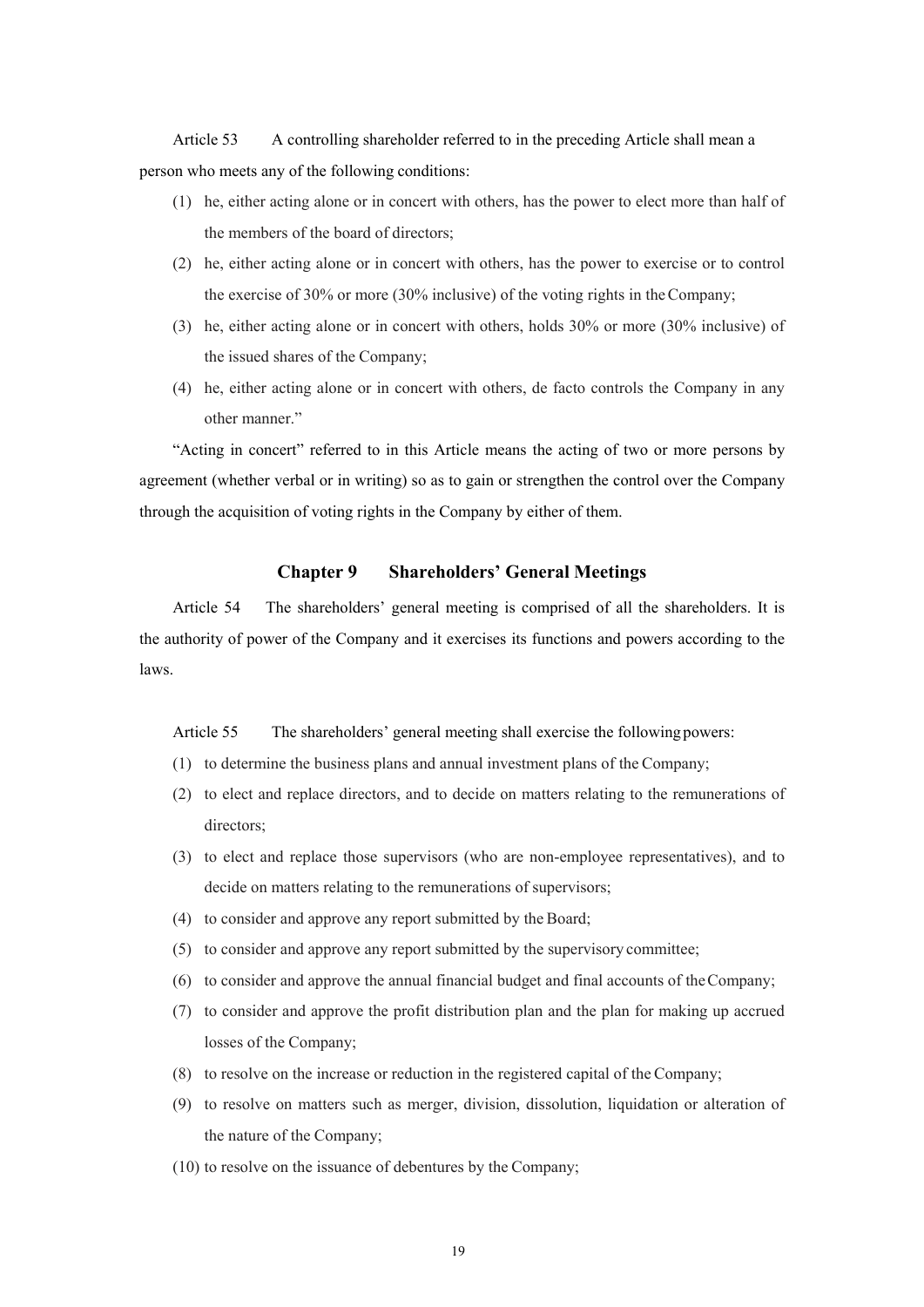- (11) to resolve on the Company's appointment, dismissal or non-renewal of the appointment of an accounting firm;
- (12) to amend the Articles of Association;
- (13) to consider any resolution proposed by shareholders representing more than 3% (including 3%) of the shares carrying voting rights of the Company;
- (14) to decide on matters including external investments, leasing of assets, pledges of assets, entrusted operation and entrusted financial management of the Company;
- (15) to consider and approve the issue of guarantees as stipulated under Article 56 of the Articles of Association;
- (16) to consider purchases or sales of the substantial assets for the amount which exceeds 30% of the Company's latest audited total assets within a year;
- (17) to review and approve the issue of altering the use of raised funds;
- (18) to consider the stock options incentive scheme;
- (19) any other issues required to be determined by passing resolutions at the general meeting according to the laws, administrative regulations and the Articles of Association;
- (20) the shareholders' general meeting may authorise or entrusts the board of directors to deal with the following:
	- i. to decide on matters including external investments, leasing of assets, pledges of assets, entrusted operation and entrusted financial management of the Company, in the limit of 10% of the latest audited net assets of the Company;
	- ii. to authorise the board of directors to decide on or deal with matters not provided for in the laws, regulations and the Articles of Association when necessary and reasonable.

Article 56 The following external guarantees by the Company shall be subject to the review and approval of the shareholders' general meeting:

- (1) Any guarantee that occurs after the total amount of external guarantees by the Company and its subsidiaries has reached or exceeded 50% of the latest audited net assets;
- (2) Any guarantee that occurs after the total amount of external guarantees by the Company has reached or exceeded 30% of the latest audited total assets;
- (3) Any guarantee provided to an entity with an asset to liability ratio of more than 70%;
- (4) Any single guarantee that exceeded 10% of the latest audited net assets;
- (5) Any guarantee provided to the shareholders, de factor controllers or their connected parties.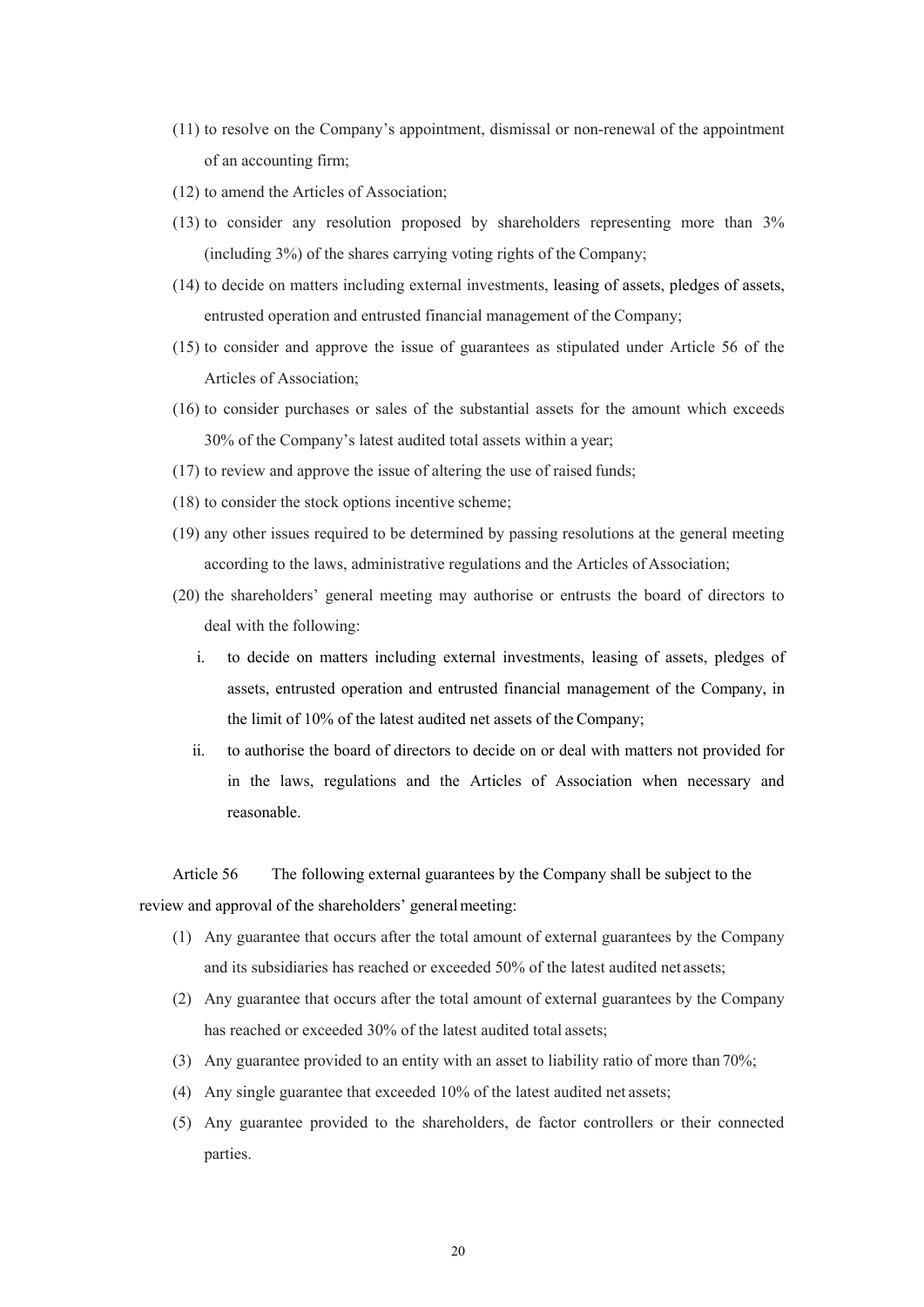Article 57 Shareholders' general meetings are divided into annual general meetings and extraordinary general meetings. Annual general meetings shall be convened once a year within six-month following the end of the previous financial year.

The board of directors shall convene an extraordinary general meeting within two months of any of the following events:

- (1) when the number of directors is less than the number prescribed by the Company Law or fewer than two thirds of the number prescribed by the Articles of Association;
- (2) when the Company does not make up the losses reaching one-third of the total paid-up share capital;
- (3) when shareholder(s) individually or jointly holding more than 10% of the Company's shares make a request in writing to convene an extraordinary general meeting;
- (4) when the board of directors considers it necessary or when the supervisory committee proposes to convene a general meeting.

If the Company is under the circumstances as stated in the preceding sub-clause (1) or (2) and the board of directors failed to conduct an extraordinary general meeting within the prescribed time, the supervisory committee or shareholders may themselves subject to the procedures stated in Article 87 herein convene an extraordinary general meeting.

Article 58 When the Company convenes an annual general meeting, it shall send written notice to all shareholders registered in the register of shareholders at least 20 clear business days prior to the date of the meeting, which notice shall set forth the matters proposed to be considered at the meeting and the date and venue of that meeting. When the Company convenes an extraordinary general meeting, it shall send written notice to all shareholders registered in the register of shareholders at least 10 clear business days or 15 days (whichever is longer which is required or applicable under the relevant laws and regulations or listing rules) prior to the date of the meeting, which notice shall set forth the matters proposed to be considered at the meeting and the date and venue of that meeting.

Article 59 The Company shall hold shareholders' general meetings at its place of domicile or other place as designated by the Board.

A venue shall be designated for a shareholders' general meeting and be convened by way of an onsite meeting. Subject to the legality and validity of the shareholders' general meeting, and in accordance with the laws, administrative regulations, the provisions of the China Securities Regulatory Commission or the Articles of Association, the Company may adopt various methods and means, including the provision of a voting platform on Internet for the shareholders of Domestic Shares if technically practicable, and making it convenient for shareholders to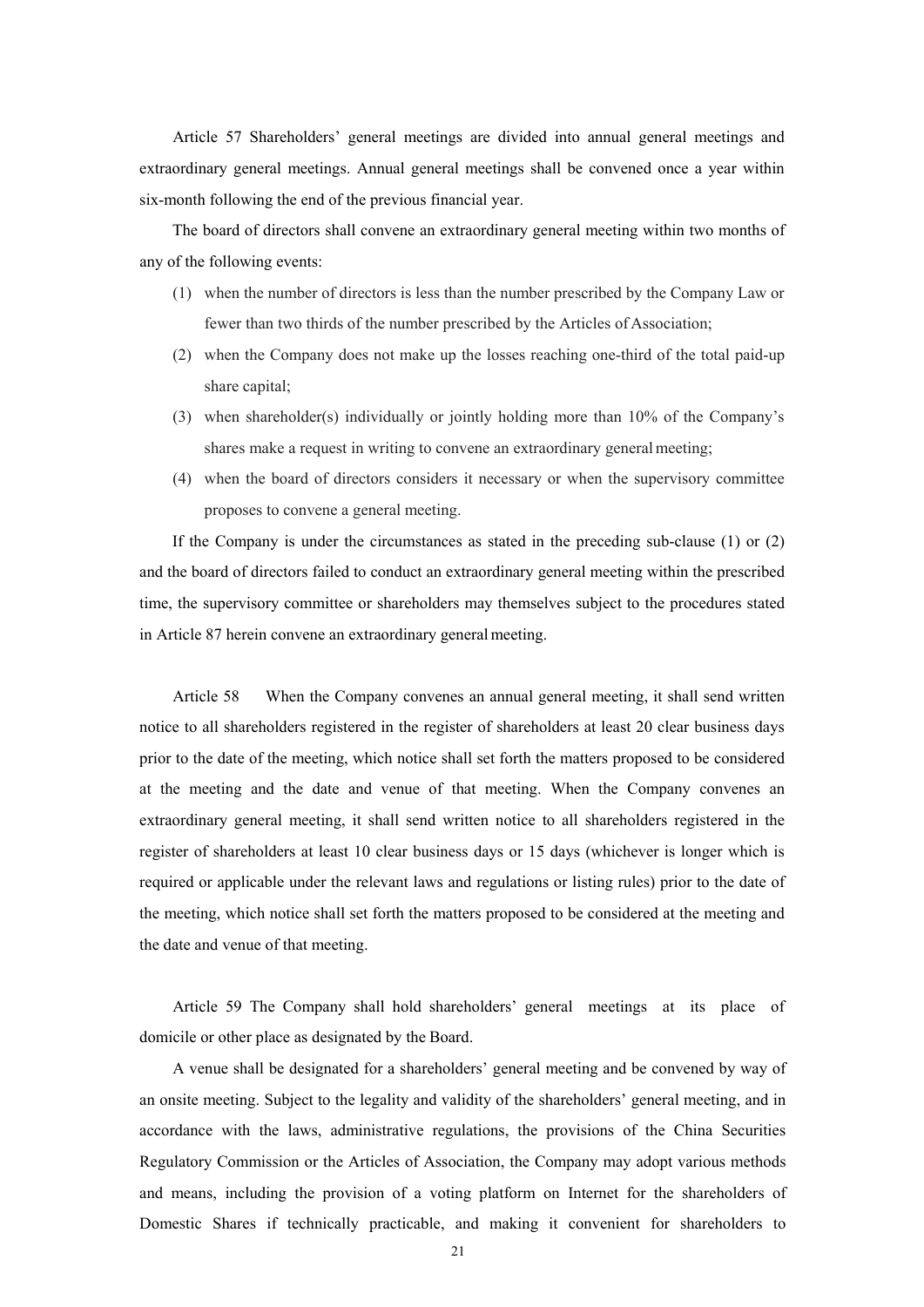participate in shareholders' general meeting so as to enlarge the proportion of public shareholders' participation in the shareholders' general meeting. Shareholders who attend the meeting in the aforesaid manners shall be deemed as present.

Article 60 When the Company convenes a general meeting, the board of directors, the supervisory committee and shareholder(s) individually and jointly holding more than 3% (including 3%) of the Company's shares have the right to propose new resolution(s) to the Company in writing. The Company should include the resolution(s) in the agenda of the meeting in so far as the matters relate to the scope of the functions and duties of the shareholder's general meetings.

Any motion put forward in a shareholders' general meeting shall be subject to the following requirements:

- (1) the contents of the motion shall comply with laws, regulations and the Articles of Association, and shall fall within the scope of business of the Company and the duties of the shareholders' general meeting;
- (2) the motion shall cover a specific subject for discussion with concrete matters to be resolved;
- (3) the motion shall be submitted to or served on the board of directors in writing;
- (4) in accordance with the laws, administrative regulations and the Articles of Association.

Article 61 The board of directors of the Company shall, in the best interest of the Company and the shareholders, examine the motions put forward in shareholders' general meetings in accordance with Article 60 herein.

Article 62 Where the board of directors decides not to include a motion in the agenda of the shareholders' general meeting, an explanation and a statement shall be given at such a meeting. Such statement and details of the motion shall, together with the resolutions of the shareholders' general meeting, be published after the conclusion of the shareholders' general meeting.

Article 63 If the shareholder who puts forward a motion objects to the board of directors' decision of not including his motion in the agenda of the shareholders' general meeting, he may request to convene an extraordinary general meeting in accordance with Article 88 herein.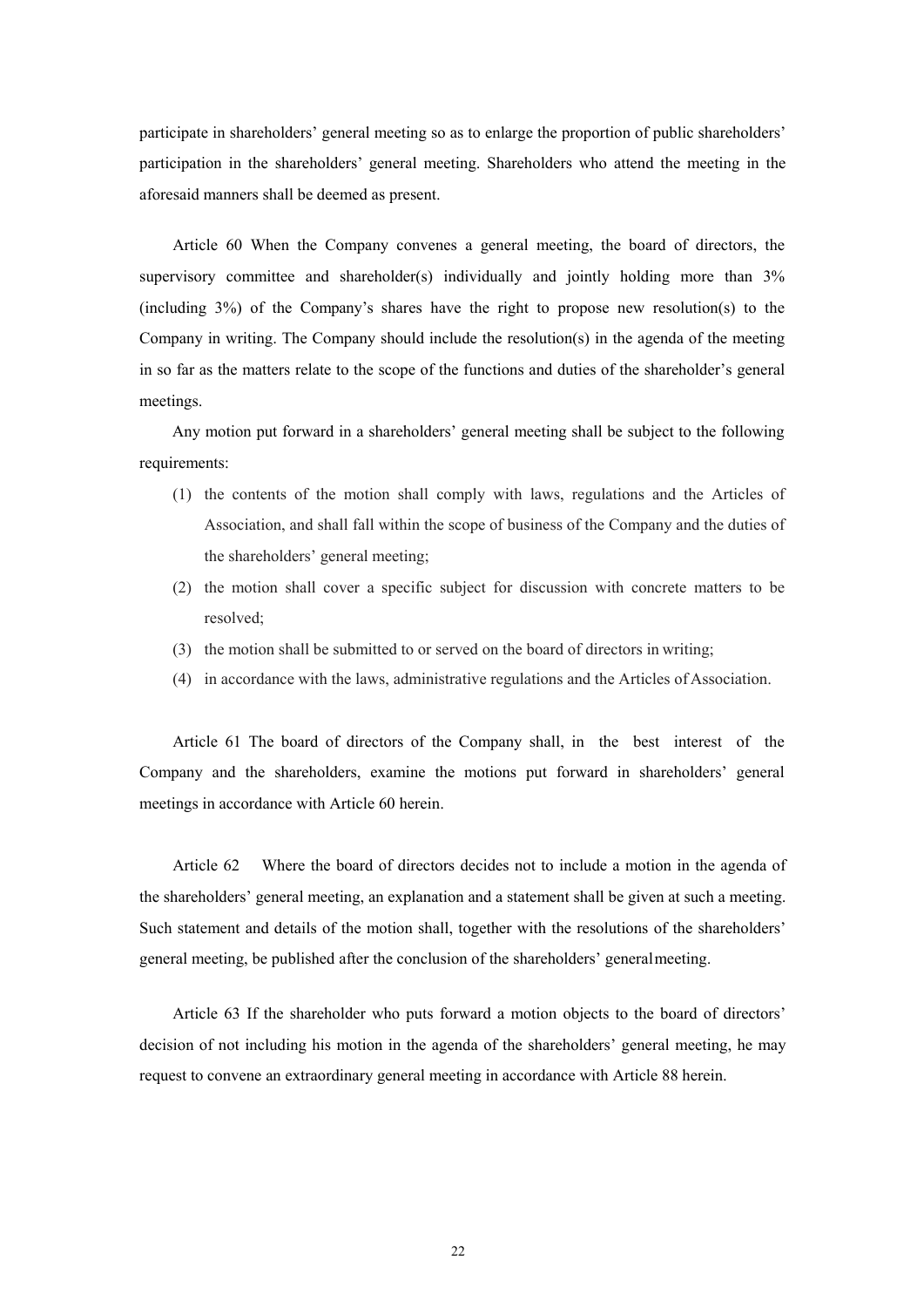Article 64 A general meeting shall not decide on matters which are not specified in the notice.

Article 65 A notice of shareholders' general meeting shall comply with the following requirements:

- (1) be in writing;
- (2) specify the place, date and time for the shareholders' general meeting;
- (3) set out matters to be discussed in the shareholders' general meeting;
- (4) provide necessary information and explanation for shareholders to exercise an informed judgment on the matters for discussion. This shall include (but not limited to), where a proposal is made for a merger, a repurchase of shares, reorganising share capital or restructuring in any other way, the terms of the proposed transaction shall be provided in details together with the proposed contract (if any and applicable) and reason(s) for and consequence(s) of such proposals shall also be properly explained;
- (5) contain a disclosure of the nature and extent, if any, of material interests of any director, supervisor, general manager and other senior management officers in the matters for discussion and effect(s) of such matters on them in their capacity as shareholders in so far as it is different from the effect on the interests of shareholders of the same class;
- (6) contain the full text of any special resolutions proposed to be decided in the shareholders' general meeting;
- (7) contain a statement conspicuously stating that a shareholder entitled to attend and vote at the shareholders' general meeting is entitled to appoint one or more proxies to attend and vote on his/her behalf and that a proxy needs not be a shareholder;
- (8) state the time and the address to which the relevant instrument appointing the proxies for the shareholders' general meeting is to be delivered;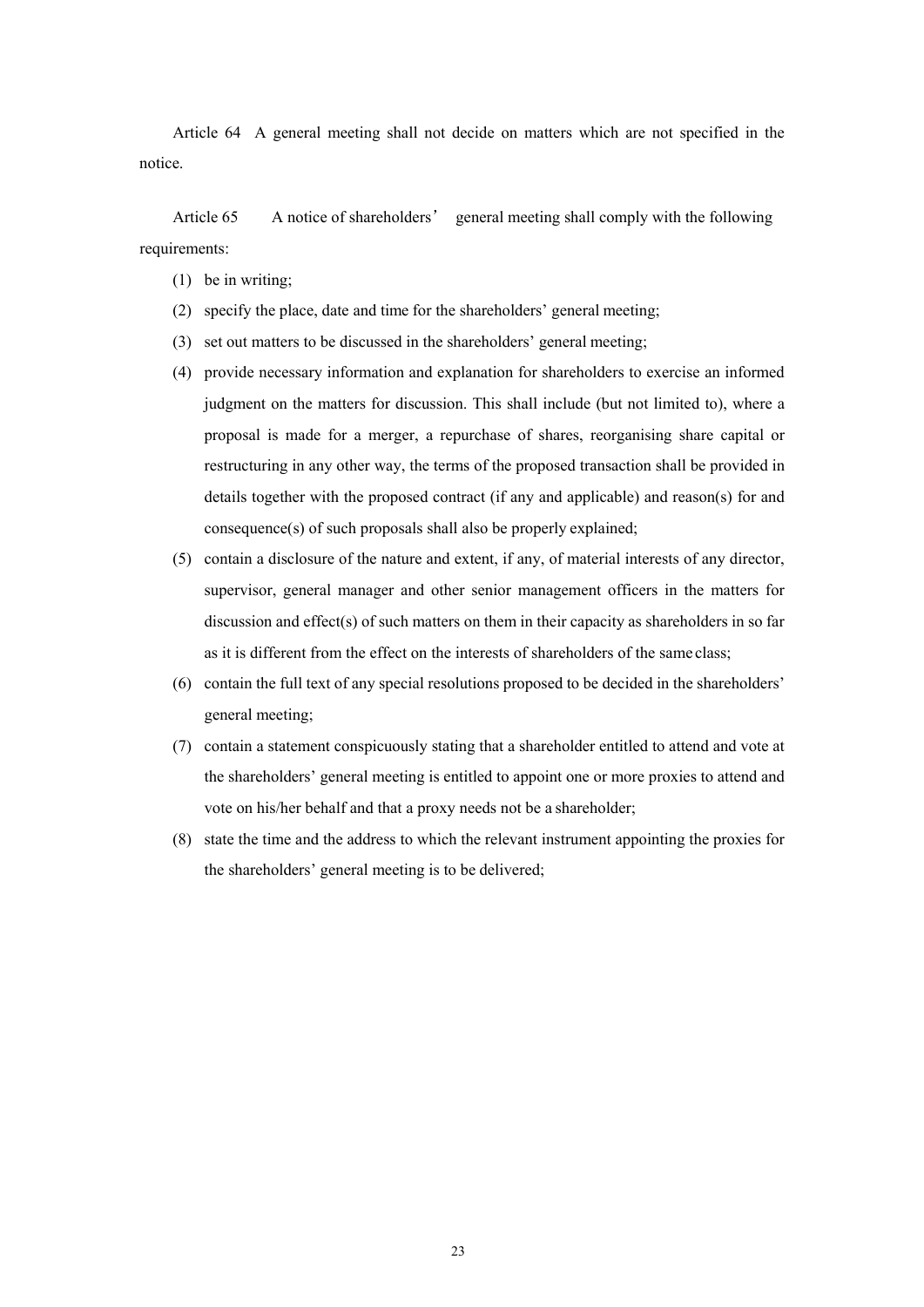- (9) specify the shareholding registration date for shareholders entitled to attend the shareholders' general meetings;
- (10) state the name and telephone number of a contact person for matters relating to the shareholders' general meeting

Where opinions from independent directors are required on any matters to be discussed in the notice (including supplementary notice) of the shareholders' general meeting, such opinions and reasons from independent directors shall be disclosed when a notice (including a supplementary notice) of the shareholders' general meeting is given.

In the event that the shareholders' general meeting adopts an Internet platform or other ways, the time and procedures for voting via the Internet or by other ways shall be specifically stated in the notice of the shareholders' general meeting. The beginning time for voting via the Internet or by other ways for the shareholders' general meeting shall not be earlier than 3:00 p.m. on the day prior to date when the on-site shareholders' general meeting is convened, and shall not be later than 9:30 a.m. on the date when the on-site shareholders' general meeting is convened. Its closing time shall not be earlier than 3:00 p.m. on the date when the onsite shareholders' general meeting is concluded.

Article 66 The notice of a general meeting shall be given to shareholders by way of an announcement, or sent by hand or by prepaid mail. (In the event that such notice is sent, it shall be sent at the address of the recipients recorded in the share register). For holders of Overseas-Listed Foreign Shares, subject to the compliance with applicable laws, regulations and the Listing Rules by the Company, such notice may be published on the website designated by the stock exchange on which the shares of the Company are listed or on the website of the Company, or sent by electronic means, or given in any other means acceptable by the stock exchange on which the shares of the Company are listed, without having to be given or provided in the means referred to above in this Article.

The public announcement referred to in the preceding paragraph shall be published in one or more newspapers designated by the State Council Securities Policy Committee; after the publication of such announcement, the holders of Domestic Shares shall be deemed to have received the notice of the relevant shareholders' general meeting.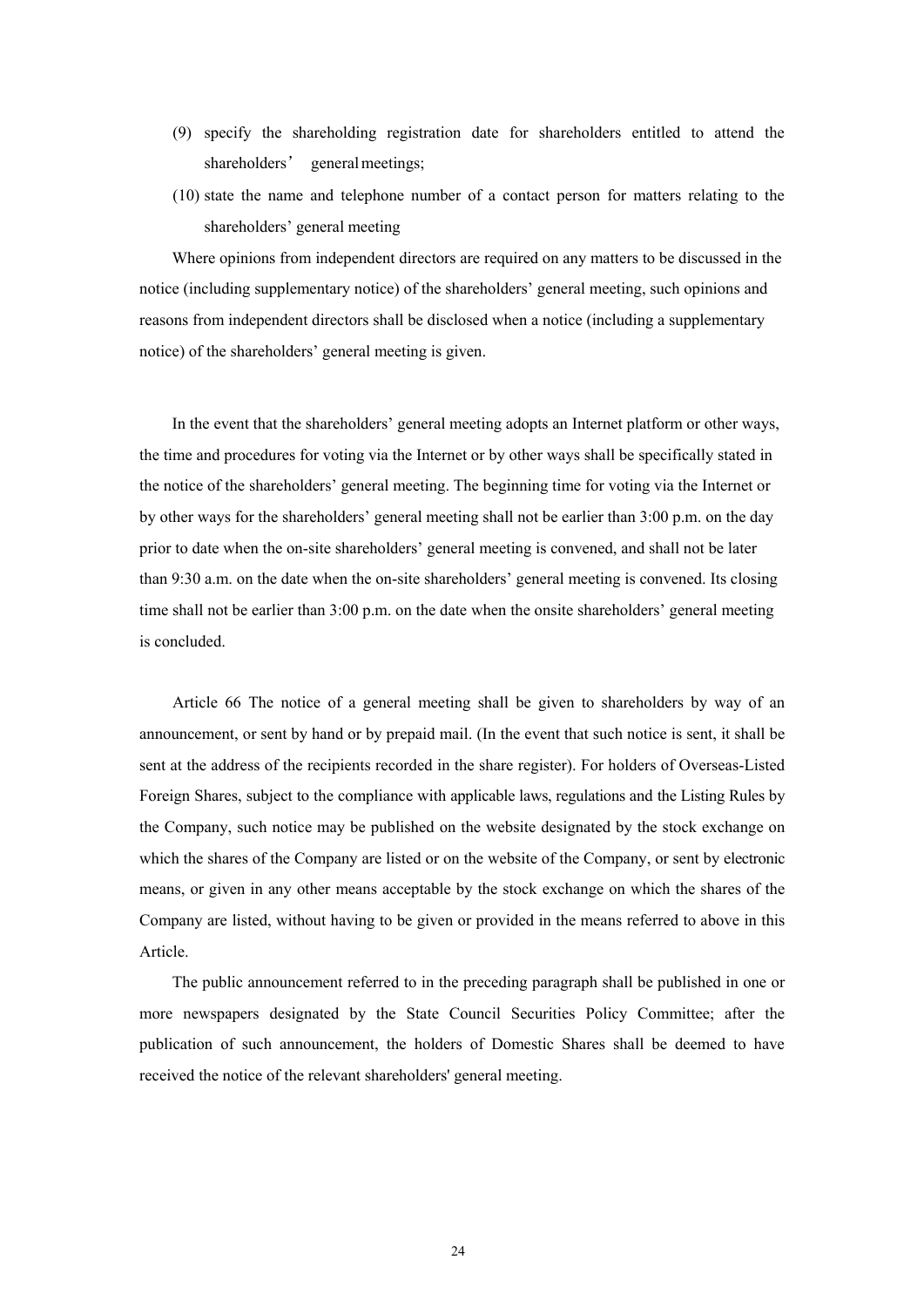Article 67 After the notice of a shareholders' general meeting has been issued, the board of directors shall not change the time for holding the shareholders' general meeting unless due to force majeure or any other extraordinary reasons. Where change of the time for holding the shareholders' general meeting is in fact necessary due to a force majeure, the shareholding registration date shall not be changed thereby.

Article 68 If a person who has the rights to receive the notice of meeting is left out accidentally to be served with the notice or such party fails to receive the notice of meeting, the meeting and resolution made in the meeting shall not become void thereby.

Article 69 The Company's board of directors, independent directors and shareholders who meet the relevant requirements or investor protection institutions established according to laws, administrative regulations or provisions of the securities regulatory authority under the State Council may collect the rights to vote in a shareholders' general meeting publicly as the soliciting parties. While voting rights of shareholders, sufficient disclosure of information such as the specific voting preference shall be made to the shareholders from whom voting rights are being collected. Where the rights of Shareholders are solicited in accordance with the above provisions, the soliciting parties shall disclose the solicitation documents, and the Company shall cooperate in this regard. No consideration or other form of de facto consideration shall be involved in the collection of voting rights from shareholders publicly. The Company shall not impose any limitation related to minimum shareholdings on the collection of voting rights.

Article 70 Any shareholder entitled to attend and vote at a shareholders' general meeting shall be entitled to appoint one or more persons (who need not be a shareholder or shareholders) as his proxy(ies) to attend and vote on his behalf. Pursuant to authorisation by that shareholder, a proxy so appointed shall enjoy the right to speak at the meeting.

In respect of a shareholder who holds Overseas-Listed Foreign Shares which are issued by the Company and listed in Hong Kong, if such shareholder is a recognised clearing house as defined under the "Securities and Futures Ordinance" of Hong Kong, such shareholder or its nominee may authorise one or more person(s) as its representative to attend and vote at shareholders' general meeting or other class(es) shareholders' general meeting; however, if more than one person are so authorised, the power of attorney shall clearly indicate the number and types of the shares involved by way of the authorisation. The person(s) so authorised may exercise the said powers without the need to present any shareholding supporting document or to have the power of attorney notarized, as if they were the individual shareholders of the Company.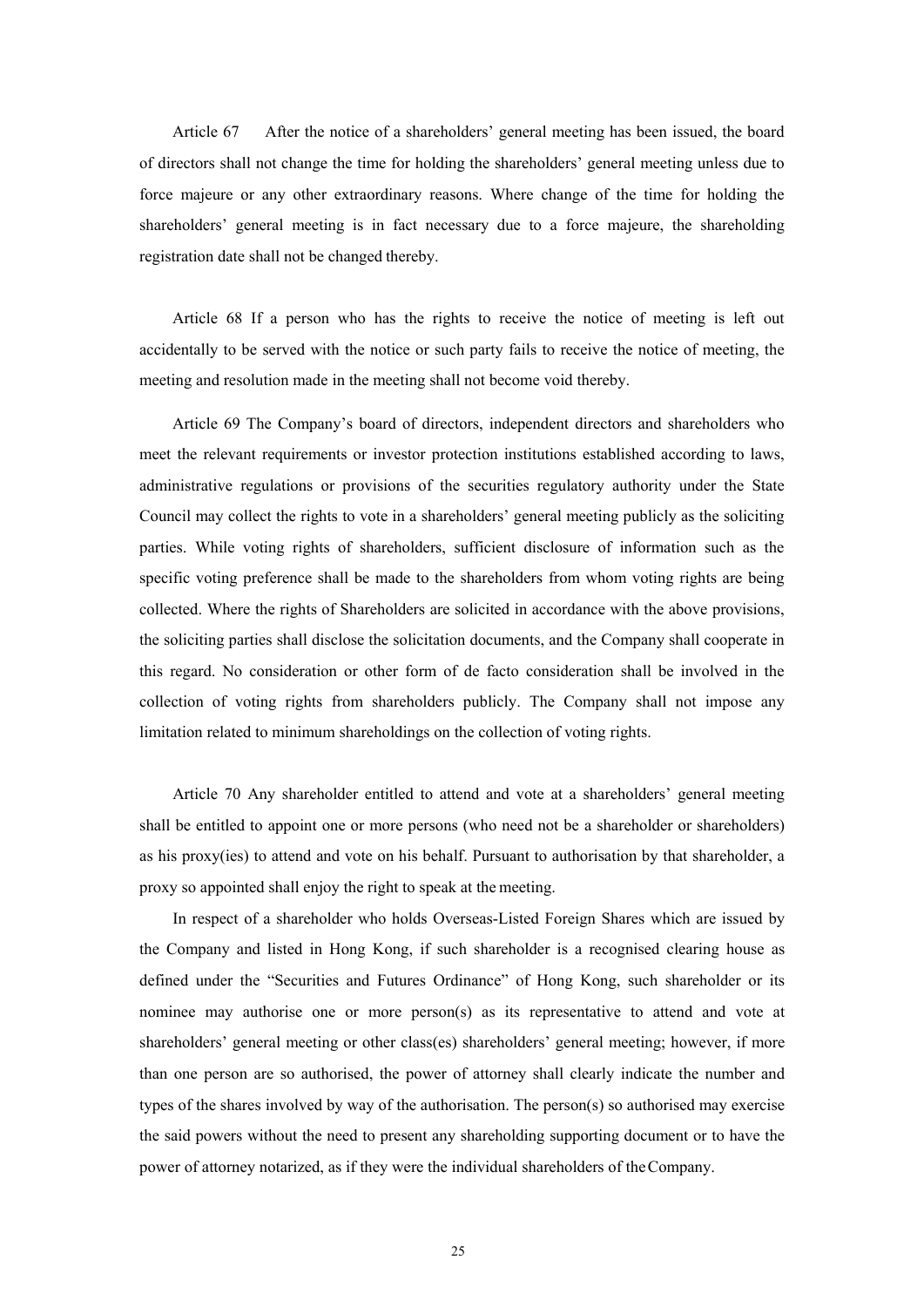Article 71 The instrument appointing a proxy shall be in writing under the hand of the appointor or his/her attorney duly authorised in writing, or if the appointor is a legal person, it shall be under the seal of the Company or under the hand of a director or an attorney duly authorised.

Article 72 A shareholder attending the meeting in person shall produce his/her own identity document or other valid document or certificate that can prove his identity. A shareholder of Domestic shares should also present his stock account card and in case that a proxy is entrusted to attend the meeting, the proxy shall produce his identity document and the shareholder's authorised proxy document.

A corporate shareholder shall appoint its legal representative or a proxy appointed by its legal representative to attend the meeting. The legal representative attending the meeting shall produce his/her identity document, and valid proofs on his/her qualification as the legal representative. A proxy appointed to attend the meeting shall produce his/her identity document and an authorisation document issued by the legal representative of such corporate shareholder in writing.

Article 73 The instrument appointing a proxy shall be deposited at the address of the Company or at some other places specified for the purpose in the notice of general meeting not less than 24 hours before the time for convening the general meeting at which the proxy is authorised to vote or 24 hours before the time specified for the voting. Unless otherwise specified in this Order of Meeting, where such an instrument appointing a proxy is signed by a person under a power of attorney on behalf of the appointor, that power of attorney authorising the signature or other authorisation documents shall be notarially certified. The notarially certified copy of the power of attorney or other authorisation documents shall, together with the instrument appointing the proxy, be deposited at the Company's address or such other place as specified for the purpose in the notice of general meeting.

For a corporate shareholder, its legal representative or person authorised by the way of a resolution of the board of directors or other decision-making authorities shall attend the general meeting of the Company on its behalf.

Article 74 Any proxy form issued by the board of directors to a shareholder for use by him for appointing a proxy to attend and vote at a general meeting shall be such as to enable the shareholder, according to his intention, to instruct the proxy to vote in favour of or against each resolution to be decided in the meeting. Such a form should state: that in default of instructions the proxy may vote at he thinks fit; whether or not the proxy has voting rights in respect of any provisionary proposed resolution which be included in the agenda for general meeting and if the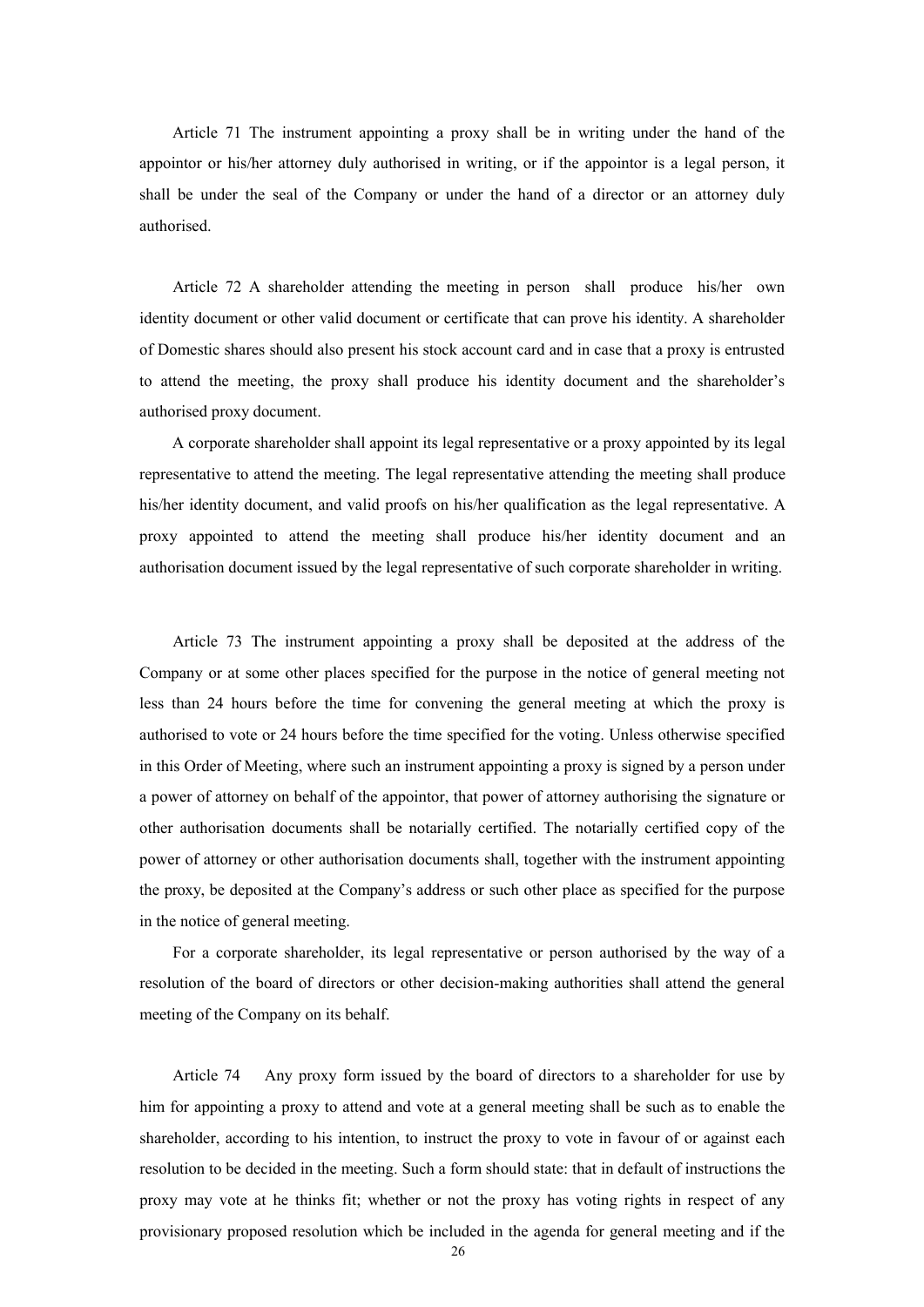proxy has voting rights in respect thereof, specific instructions as to the type of voting rights to be exercised.

Article 75 An attendance register for persons attending the general meeting shall be prepared by the Company and it should contain the names of persons (or legal persons) attending the general meeting, respective identity document numbers, residential addresses, numbers of shares with voting rights held or represented, names of the appointors (or legal persons), etc.

Article 76 A vote given in accordance with the terms of an instrument of proxy shall be valid notwithstanding the death or loss of capacity of the appointor or revocation of the proxy or of the authority under which the vote was given or the shares in respect of which the vote was given have been transferred, provided that no notice in writing of the aforesaid matters shall have been received by the Company before the commencement of the general meeting at which the proxy is used.

Article 77 Resolutions of a general meeting are classified as ordinary resolutions and special resolutions.

An ordinary resolution of a general meeting shall be passed by affirmative votes of more than half of the total voting rights of shareholders (including their proxies) present at the meeting.

A special resolution of a general meeting shall be passed by affirmative votes of more than two-thirds of the total voting rights of shareholders (including their proxies) present at the meeting.

Article 78 Resolutions shall be decided on a poll in shareholders' general meetings. Shareholders (including their proxies) shall exercise their voting rights in accordance with the number of shareholding rights they represent. Each share carries the right to one vote.

Where major matters affecting the interests of small and medium investors are being considered in the shareholders' general meeting, the votes by small and medium investors shall be counted separately. The separate counting results shall be made open and disclosed timely.

Shares held by the Company shall not have any voting rights and shall not be counted into the total number of shares with voting rights present at the shareholder's general meeting.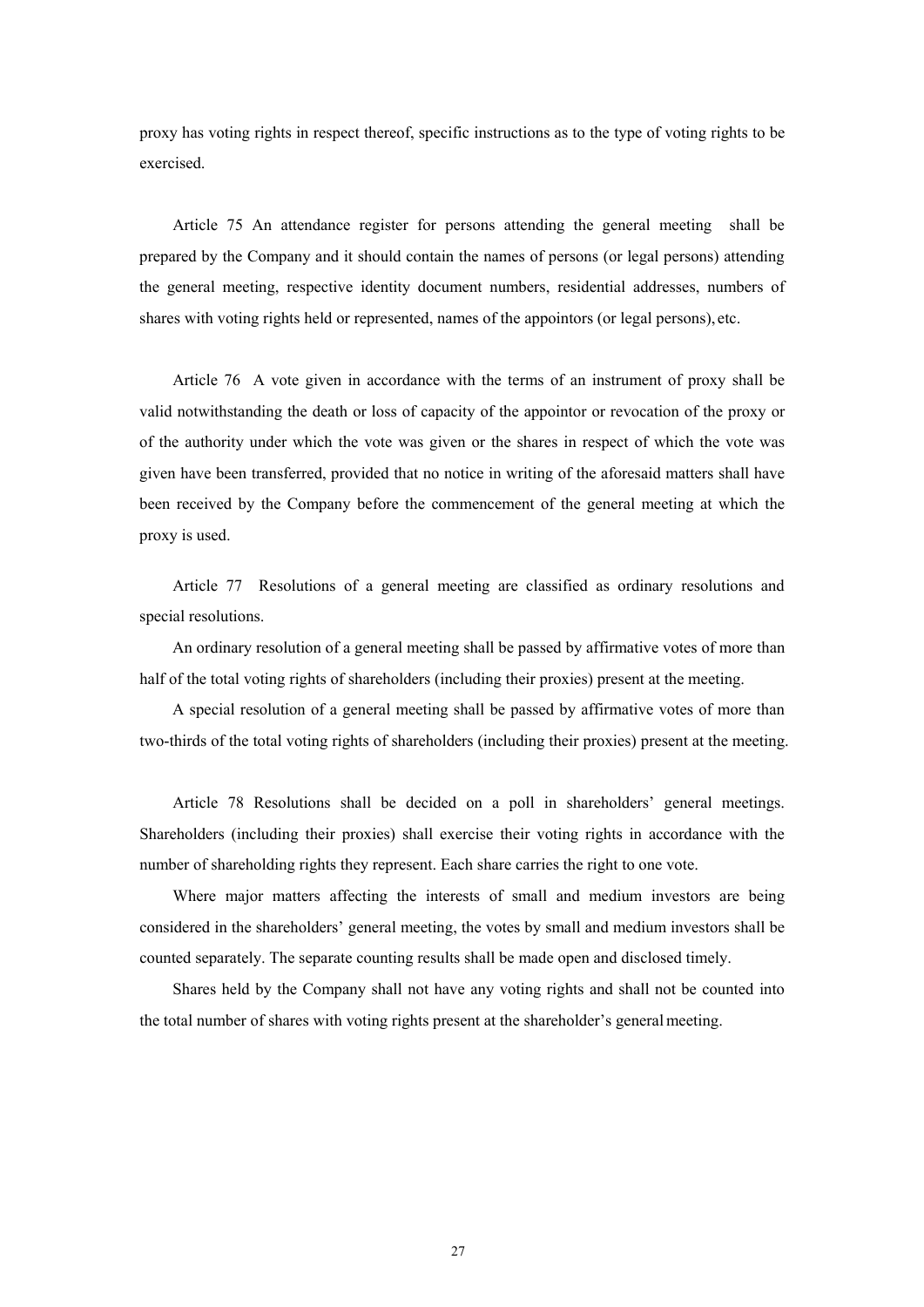In the event that two or more than two directors (including independent directors) or supervisors (supervisors not being staff representatives) are to be elected in the shareholder's general meeting, the cumulative voting system shall be adopted, and the election of independent directors is separated from that of members of the board of directors.

Each share, which carries voting rights, shall be entitled to such number of vote(s) as equivalent to the total number of the directors and supervisors to be elected. Shareholders are free to allocate their votes among the candidates for election as directors and supervisors. They may either cast their votes for several candidates separately, or cast their votes for one candidate. According to the chronological order of votes for each of the candidates for election as directors and supervisors and the number of directors and supervisors to be elected, the candidates who have the highest votes shall be elected.

Article 79 Shareholders (including their proxies) present at the shareholders' general meeting shall indicate clearly whether they are in favor of or against each of the matter to be voted. Other votes shall not be counted as valid votes by the Company when determining the voting result in relation to the relevant matters.

Where a shareholder is required to abstain from voting on a particular matter or is restricted to vote only in favour of or only against a resolution pursuant to the relevant provisions, any vote of such shareholder or his proxy contrary to that provision shall be deemed by the Company as void.

Article 80 Where a connected transaction is being considered in a shareholders' general meeting, connected shareholders shall abstain from voting, and the voting rights represented by the shares held by them shall not be counted towards the total number of valid votes. The voting results of shareholders (other than the connected shareholders) shall be fully disclosed in an announcement in relation to the resolution passed at the shareholders' general meeting.

If in exceptional circumstances, the connected shareholders are unable to abstain from voting, the Company may, upon obtaining the prior consent by the competent department, conducts the voting according to normal procedures. Detailed explanation shall be given in the announcement in relation to the resolution passed at the shareholders' general meeting.

Article 81 Upon reviewing the proposed resolution whether to provide guarantee to a shareholder or the de facto controller(s) and their connected parties in the shareholders' general meeting, such shareholder or the shareholder(s) controlled by such de facto controller(s) are not permitted to participate in the voting thereof. The resolution must be passed by at least half of the other shareholders attending the shareholders' general meeting with voting rights.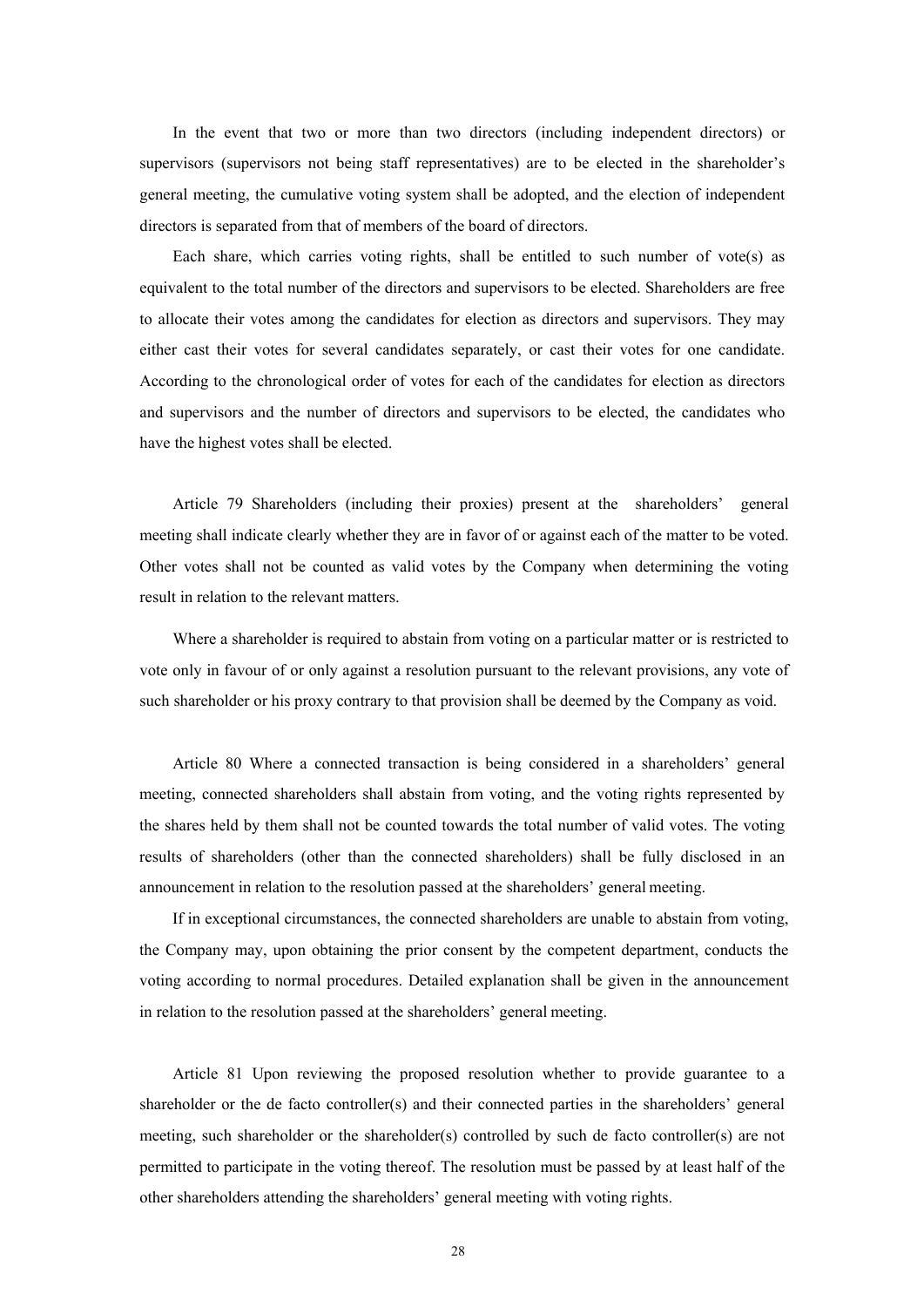Article 82 When a matter regarding the profits distribution of the Company, especially profits distribution by cash dividends distribution, or a matter regarding the adjustment of an established profit distribution policy, especially a cash dividend distribution policy, is being considered at a general meeting, the Board should report a resolution as well as the reason of the arrangement first, then vote on the related resolution.

Article 83 Aside from matters involving the Company's trade secrets which cannot be revealed in the general meeting, the board of directors and the supervisory committee shall reply and elaborate on shareholders' queries and suggestions.

Article 84 When a poll is taken, it is not necessary for a shareholder (including a proxy) entitled to two or more votes to cast all his votes all for or against any resolution.

Article 85 In the case of an equality of votes, the meeting chairperson shall be entitled to an additional casting vote.

Article 86 The following matters shall be passed by ordinary resolutions in shareholders' general meetings:

- (1) Work reports of the board of directors and the supervisory committee;
- (2) Proposals formulated by the board of directors for distribution of profits and for making up of losses;
- (3) Election and replacement of members of the board of directors and the supervisory committee (that are not staff representatives), their remuneration and methods of payment;
- (4) Annual financial budget, final accounts, balance sheets, profit and loss statement and other financial statements of the Company;
- (5) The appointment, removal or non-renewal of services of the accounting firm;
- (6) Other matters not required by the laws, administrative regulations or the Articles of Association to be adopted by way of special resolution.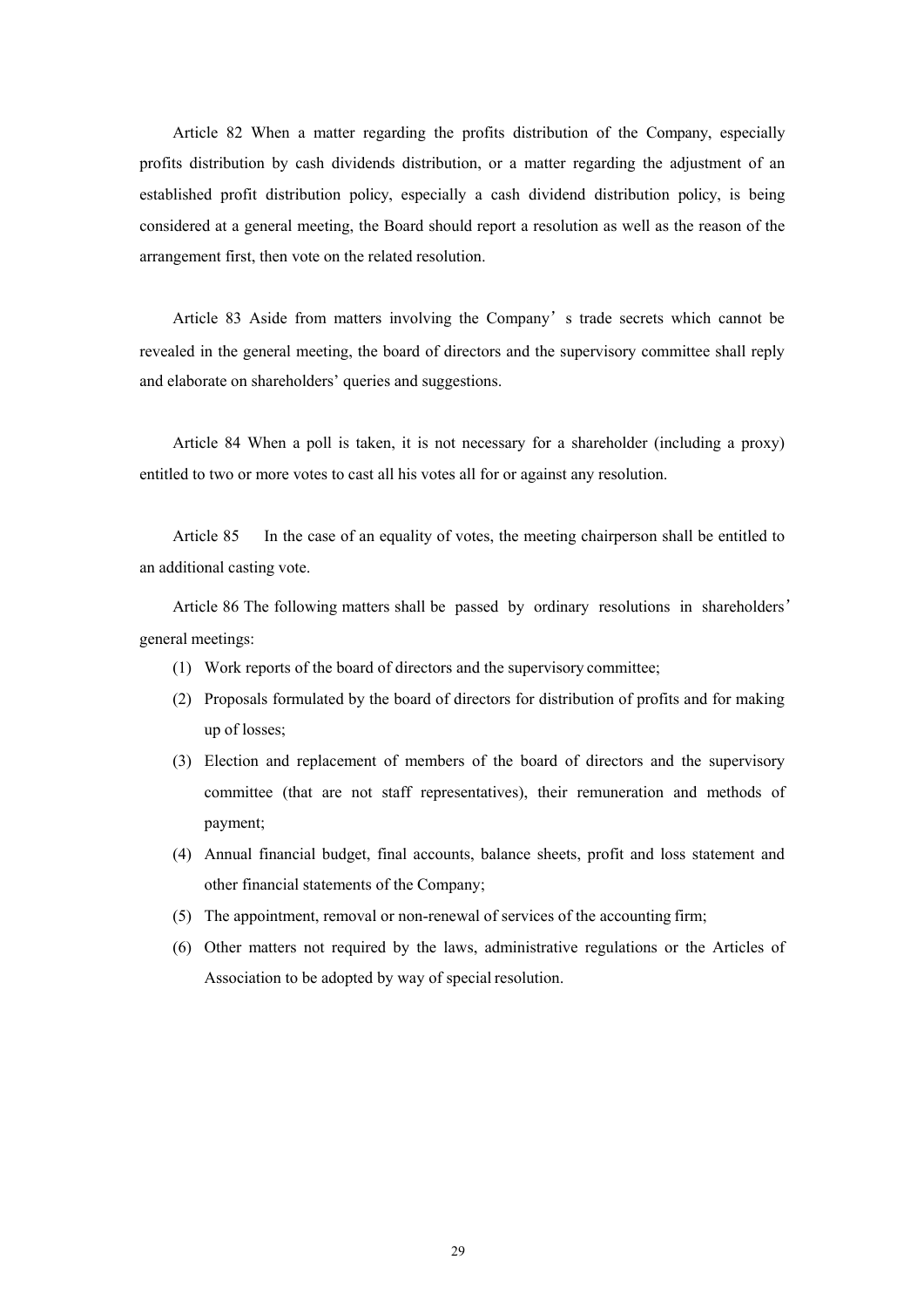Article 87 The following matters shall be passed by way of special resolutions in shareholders' general meetings:

- (1) Increase or reduction of share capital and issuance of shares of any class; warrants, and other similar securities of the Company;
- (2) Issuance of debentures of the Company;
- (3) Division, merger, dissolution, liquidation and alteration of the nature of the Company;
- (4) Amendment to the Articles of Association;
- (5) If the amount of the Company's purchases, sales or significant assets or guarantees exceeds 30% of the Company's latest audited total assets within a year;
- (6) Stock options incentive scheme;
- (7) Contracts entered into between the Company and a party (other than a director, supervisor, the general manager and other senior management officers) in relation to vesting responsibility for the administration of all businesses or the important businesses of the Company to that party;
- (8) Profit distribution policy, especially adjustment to the cash dividend distribution policy;
- (9) Other matters which, as stipulated by the laws, administrative regulations or the Articles of Association and according to an ordinary resolution of the shareholders' general meeting, may have significant impact on the Company and require adoption by way of special resolution.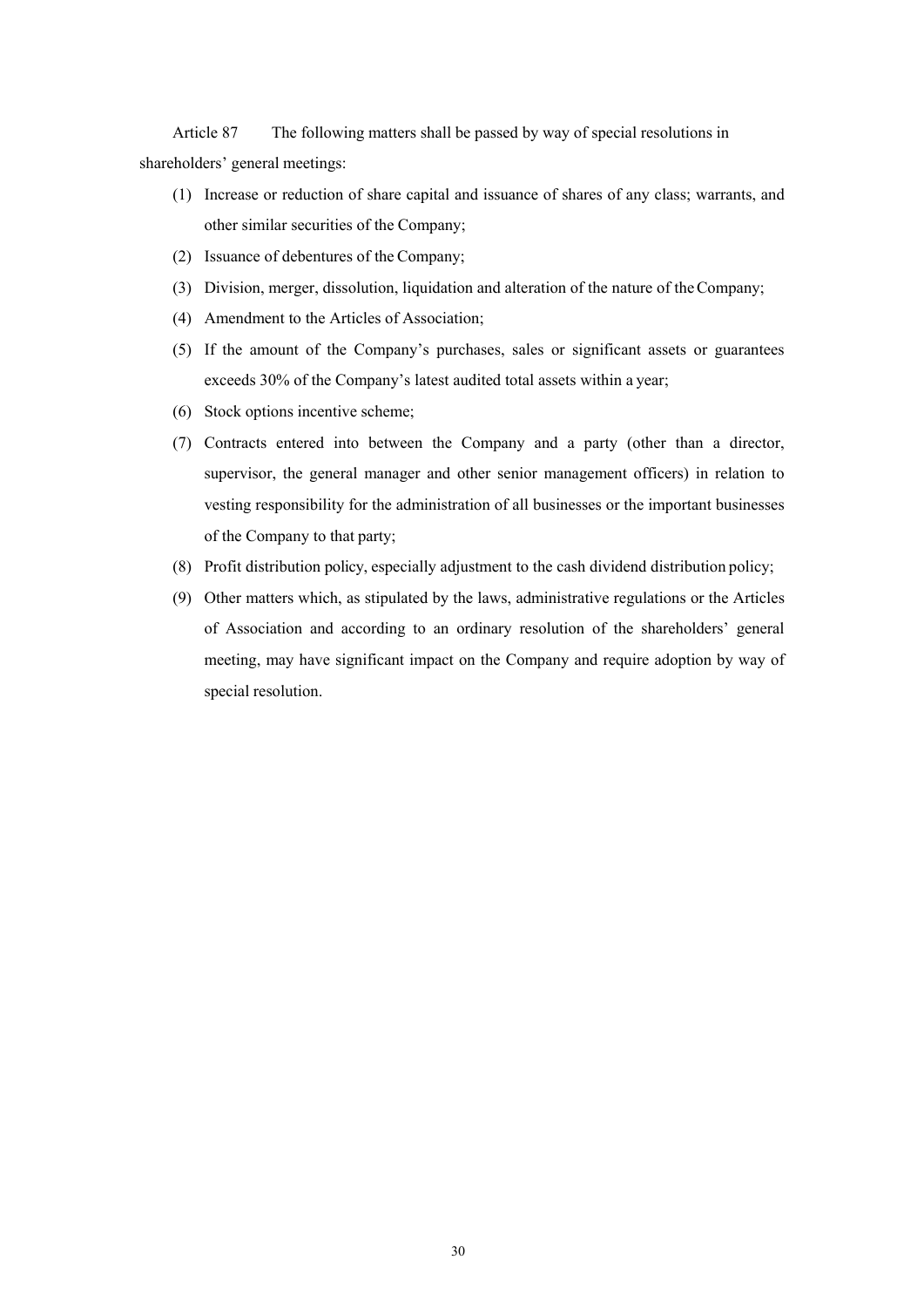Article 88 Requested by shareholders interested in 10% or more of the voting shares of the Company or by the supervisory committee to convene extraordinary general meetings or class meetings shall be processed as follows:

- (1) A written request or several written requests in identical format to convene an extraordinary general meeting or a class meeting shall be signed and submitted to the board of directors, with the agenda of the meeting clearly stated. Upon receipt of such written request, the board of the directors shall convene the extraordinary general meeting or class meeting as soon as practicable. The aforesaid proportions of shareholdings required shall be established according to records registered on the date on which the written request is submitted.
- (2) In the event that the board of directors fails to issue a notice for convening a meeting within 15 days after the receipt of the aforesaid written request, the shareholder(s) or the supervisory committee requesting the meeting may convene the meeting on a unilateral basis within three months after the receipt of the request by the board of directors, provided that the procedures on convening the meeting shall follow as much as practicable those procedures for a meeting by the board of directors.

Expense reasonably incurred by the convening of meetings by shareholder(s) or the supervisory committee on a unilateral basis as the result of the board of directors' failure to convene such meetings shall be reimbursed by the Company, and to be deducted from amounts payable to the negligent directors by the Company.

Article 89 A shareholders' general meeting shall be convened by the chairman of the board of directors who shall preside at the meeting. If the chairman of the board of directors cannot attend the meeting for reason(s), the board of directors should designate a director of the Company to convene and preside at the shareholders' general meeting as chairperson on his/her behalf. If a chairperson of the meeting has not been designated, shareholders attending the meeting may elect a person to act as the chairperson. If for any reason the shareholders cannot elect a chairperson, the shareholder (including proxy) holding the largest number of shares with voting rights at the meeting shall act as the chairperson.

Article 90 The meeting chairperson shall announce whether a resolution has been passed in according with the voting results, and it shall be recorded in the minutes book as conclusive evidence.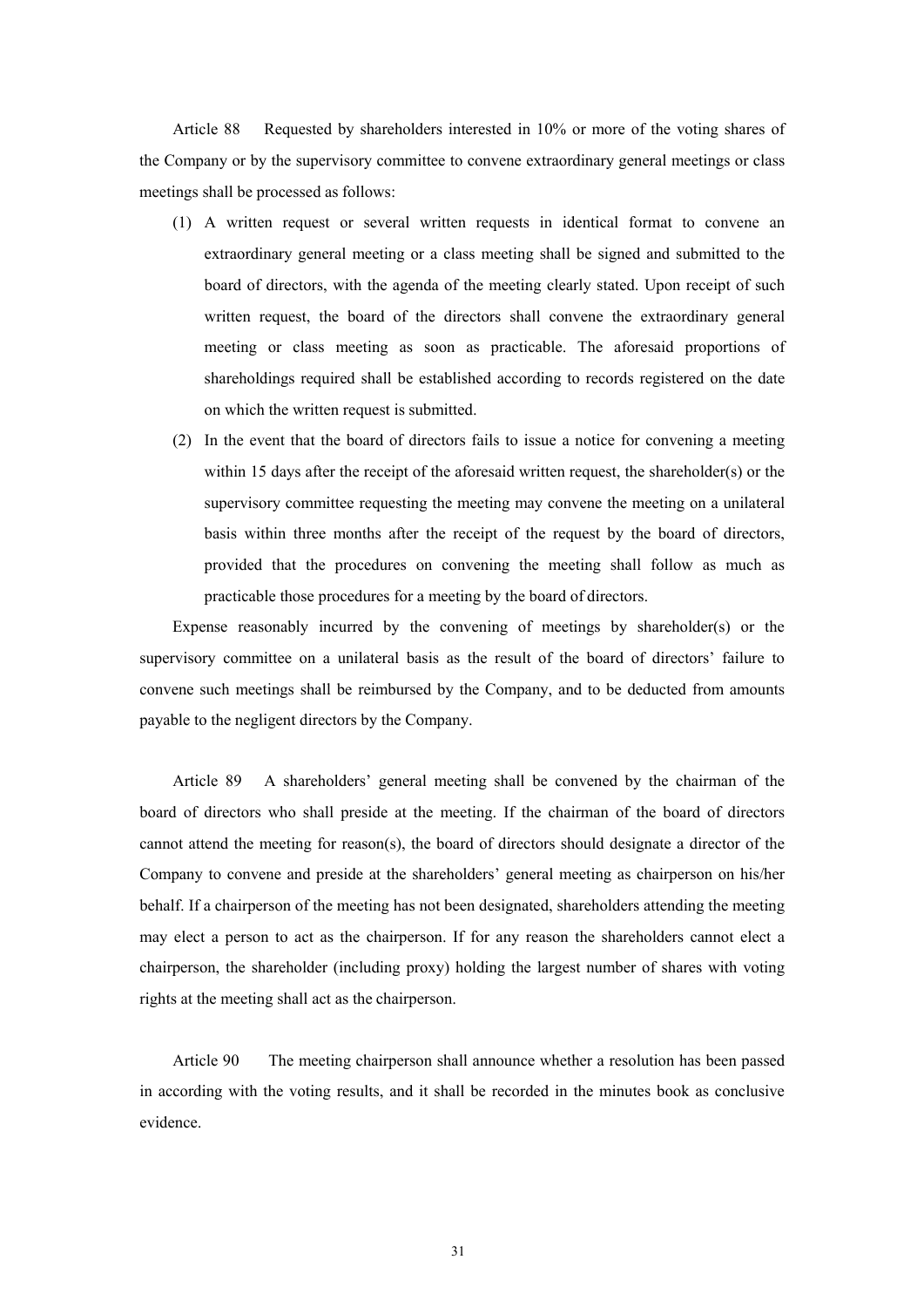Minutes shall be prepared to record decisions made in respect of matters discussed in the shareholders' general meetings and duly signed by directors, supervisors, the secretary to the board of directors, the convenor or his/her proxy and the meeting chairperson attending the meeting. The minutes shall record the following matters:

- (1) the number of voting shares represented by the holders (including their proxies) of Domestic Shares and Overseas-Listed Foreign Shares who are present at the meeting, and the proportion of their shares out of the total number of shares of the Company;
- (2) the date and place of the meeting;
- (3) the name of the person chairing the meeting and the agenda of the meeting;
- (4) the main points regarding each of the examined and discussed matters made by each person who spoke at the meeting;
- (5) the names of the directors, supervisors, managers and other senior management officers attending or present at the meeting;
- (6) the consideration process and voting results of shareholders of Domestic Shares and shareholders of Overseas-Listed Foreign Shares in respect of each resolutions;
- (7) the inquiries and suggestions made by the shareholders, and the answers given or statements made by the board of directors and the supervisory committee in respect thereof;
- (8) the names of the lawyer, the teller and the scrutineer;
- (9) other matters which according to the opinions of the shareholders' general meeting and the provisions of the Articles of Association shall be recorded in the minutes of the meeting;

Article 91 Where the meeting chairperson has doubts about the results of the resolution tabled for voting, he may count the number of votes cast. If no counting is made by the meeting chairperson, any shareholder or his proxy attending the meeting, who queries the results as announced by the meeting chairperson, have the right to immediately demand a counting of the votes. The meeting chairperson shall forthwith conduct such counting of the votes.

Should the counting of votes is conducted in the shareholders' general meeting, the results shall be recorded in the minutes book.

The minutes and the signed attendance record of those shareholders attending the meeting and the proxy forms shall be retained together for a period of not less than ten years.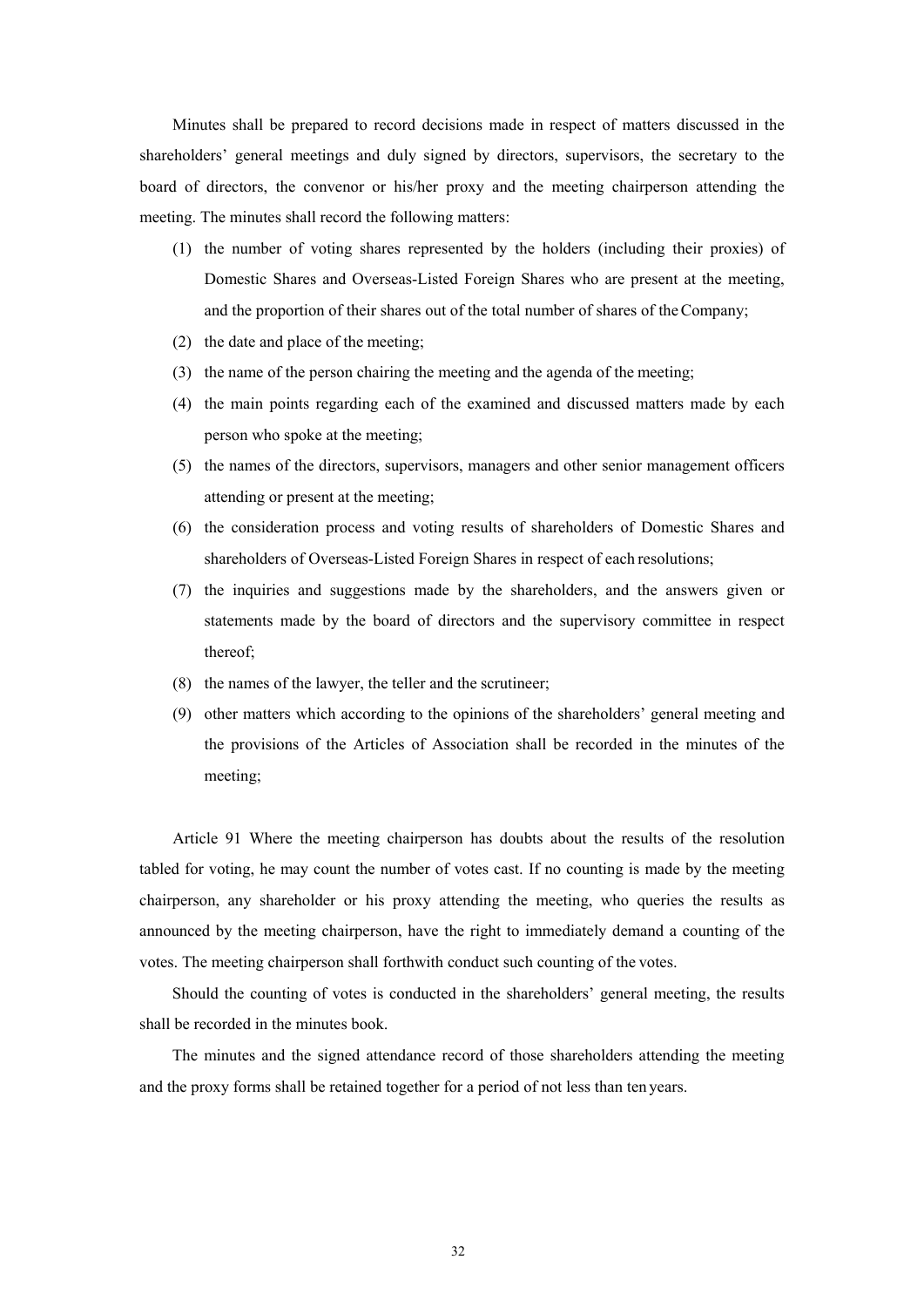Article 92 Copies of the minutes of meeting shall be open for free inspection during the business hours of the Company by any shareholder. If a shareholder demands from the Company a copy of such minutes, the Company shall send a copy to him within 7 days of the receipt of reasonable charges.

#### **Chapter 10 Special Procedures for Voting of Class Shareholders**

Article 93 Those shareholders who hold different classes of shares are Class **Shareholders** 

Save for shareholders of shares of other classes, the holders of Domestic Shares and holders of Overseas-Listed Foreign Shares are deemed to be different classes of shareholders.

Class Shareholders shall enjoy rights and assume obligations in accordance with laws, administrative regulations and the Articles of Association.

Article 94 If the Company intends to change or abrogate the rights of a Class Shareholder, it may do so only after such change or abrogation has been approved by way of a special resolution of the shareholders' general meeting and by a separate shareholders' general meeting convened by the affected Class Shareholders in accordance with Article 95 to Article 99 of the Articles of Association.

Article 95 In the following conditions, rights of a Class Shareholder shall be deemed to have been changed or abrogated:

- (1) an increase or decrease in the number of shares of such class or an increase or decrease in the number of shares of a class having voting rights, distribution rights or other privileges equal or superior to those of the shares of such class;
- (2) a change of all or part of the shares of such class into shares of another class, a conversion of all or part of the shares of another class into shares of such class or the grant of the right to such change;
- (3) a removal or reduction of rights to accrued dividends or cumulative dividends attached to shares of such class;
- (4) a reduction or removal of a dividend preference or property distribution preference during liquidation of the Company, attached to shares of such class;
- (5) an addition, removal or reduction of share conversion rights, options, voting rights, transfer rights, preemptive rights for subscription or rights to acquire securities of the Company attached to shares of such class;
- (6) a removal or reduction of rights to receive amounts payable by the Company in a particular currency attached to shares of such class;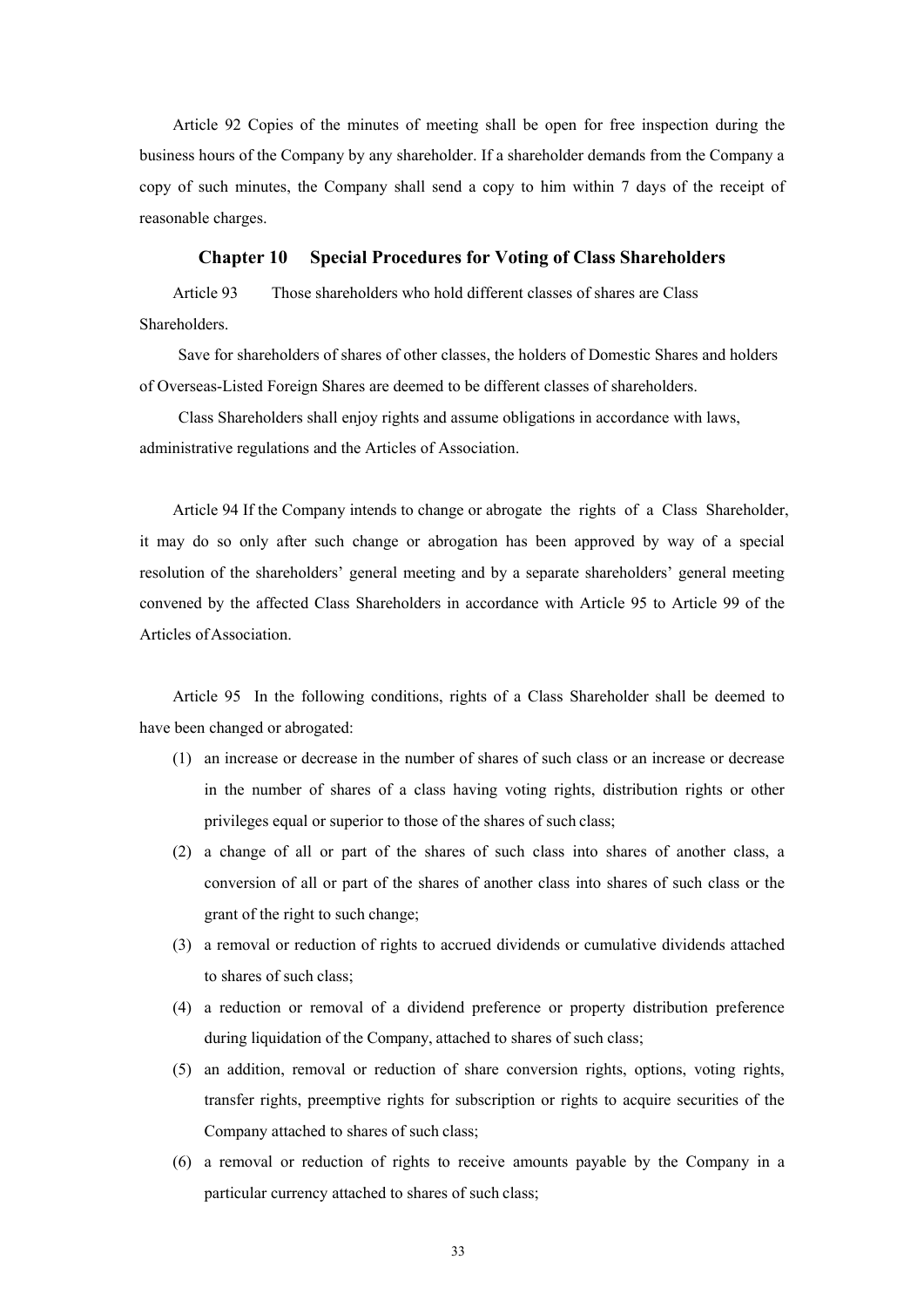- (7) a creation of a new class of shares with voting rights, distribution rights or other privileges equal or superior to those of the shares of such class;
- (8) an imposition of restrictions or additional restrictions on the transfer or ownership of shares of such class;
- (9) an issuance of rights to subscribe for, or convert into, shares of such type or other classes;
- (10) an increase in the rights and privileges of shares of other classes;
- (11) restructuring of the Company resulting in shareholders of different classes to bear liability not in proportion during the restructuring; or
- (12) an amendment or cancellation of provisions required by the Articles of Association.

Article 96 Affected Class Shareholders, whether or not having the right to vote at shareholders' general meetings, shall nevertheless have the rights to vote at class meetings in respect of matters concerning paragraphs (2) to (8), (11) and (12) in Article 95 of the Articles of Association, but interested shareholder(s) shall not be entitled to vote at class meetings.

An "interested shareholder" mentioned in the preceding paragraph is:

- (1) in the case of a repurchase of shares made under Article 25 by a general offer to all shareholders to repurchase in the same ratio or by open trading on a stock exchange, an "interested shareholder" means a controlling shareholder, as defined in Article 52;
- (2) in the case of a repurchase of shares by an off-market contract under Article 25, an "interested shareholder" means a holder relevant to the contract;
- (3) in the case of a restructuring of the Company, An "interested shareholder" means a shareholder of a class who bears a less than proportionate burden imposed on other shareholders of that class under the proposed restructuring or who has an interest in the proposed restructuring different from that of other shareholders of that class.

Article 97 Resolutions of a Class Shareholder shall require the approval of shareholders present representing two thirds or more of the voting rights of that class voting in favour of such resolutions pursuant to Article 96.

Article 98 When the Company convenes a Class Shareholders' general meeting, it shall give written notice to all shareholders whose names appear in the register of shareholders of such class within the same time limit as that for the non-class meeting to be held concurrently with the class meeting to inform them of the matters proposed to be considered and the date and venue of the meeting.

Article 99 Notices of the Class Shareholders' general meeting need only be served on the shareholders who are entitled to vote at such meeting.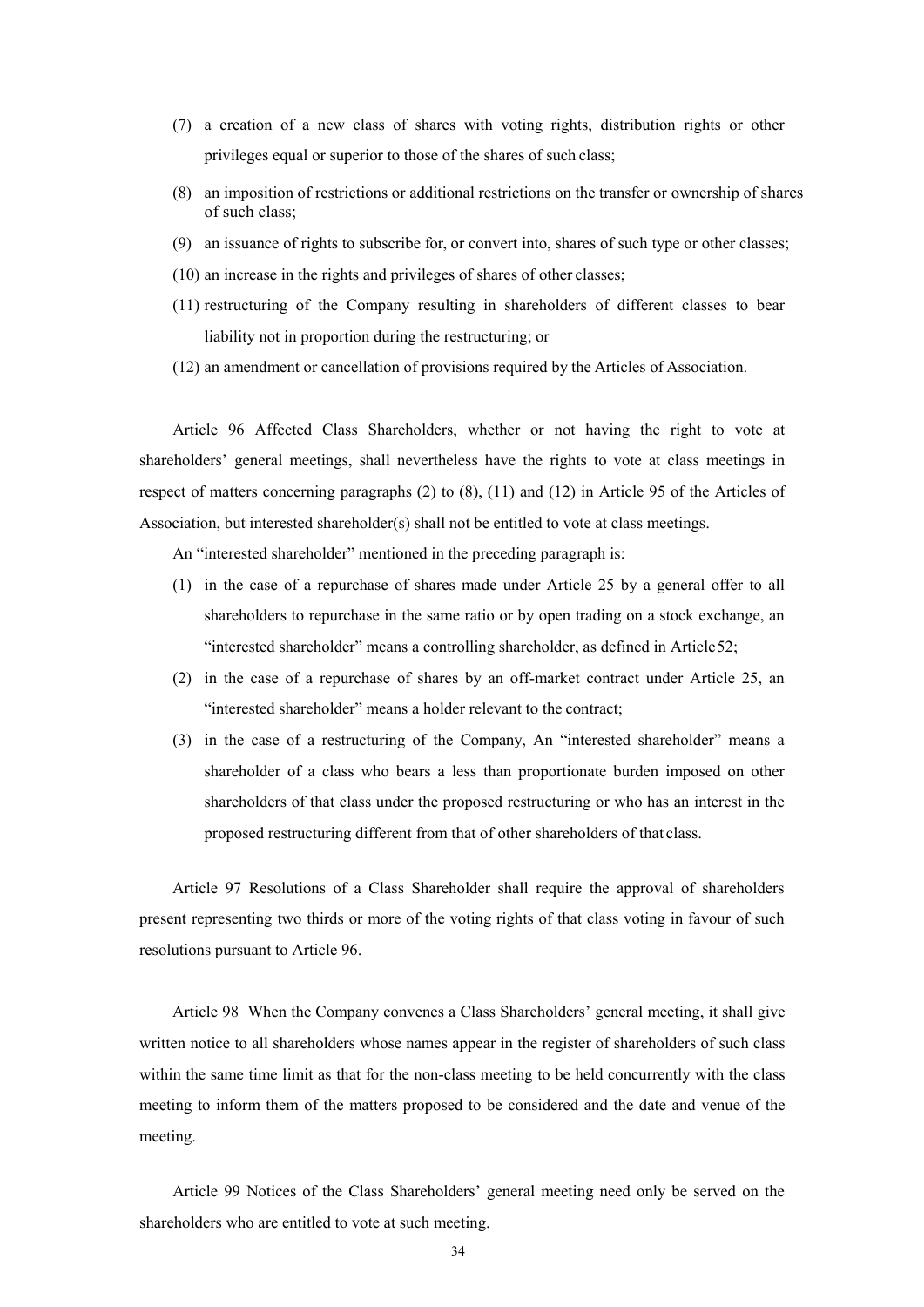The procedures of the Class Shareholders' general meeting shall follow as much as possible the procedures of a shareholders' general meeting and the provisions in the Articles of Association relevant to the procedures of a shareholders' general meeting shall apply to the Class Shareholders' general meeting.

Article 100 The special procedures for voting by Class Shareholders shall not apply in the following circumstances:

- (1) where the Company issues, upon approval by a special resolution at a shareholders' general meeting, Domestic Shares and Overseas-Listed Foreign Shares either separately or concurrently at twelve-month intervals, and the number of Domestic Shares and Overseas-Listed Foreign Shares proposed to be issued does not exceed 20% of the issued Domestic Shares and Overseas-Listed Foreign Shares respectively;
- (2) where the Company's plan to issue Domestic Shares and Overseas-Listed Foreign Shares at the time of incorporation is implemented within fifteen months from the date of approval by the Securities Commission of the State Council.

# **Chapter 11 Board of directors**

Article 101 The Company shall establish a board of directors comprising seven directors. Among the directors, external directors shall represent more than half of the members of the board of directors, independent directors shall represent more than one-third of the members of the board of directors, and at least one independent director shall be an accounting professional.

The board of directors shall have a chairman. Directors are not required to hold shares of the Company.

Article 102 Directors shall be elected at the shareholders' general meetings for a term of three years, and may be re-elected and re-appointed upon the expiry of such term, provided that independent directors shall not hold office for successive terms of more than six years.

The chairman shall be elected and removed by more than half of all the members of the board of directors. The chairman shall hold office for a term of three years and may be re-elected and reappointed upon the expiry of such term.

The shareholders' general meetings shall not dismiss any director before the expiry of his/her term with no reasons.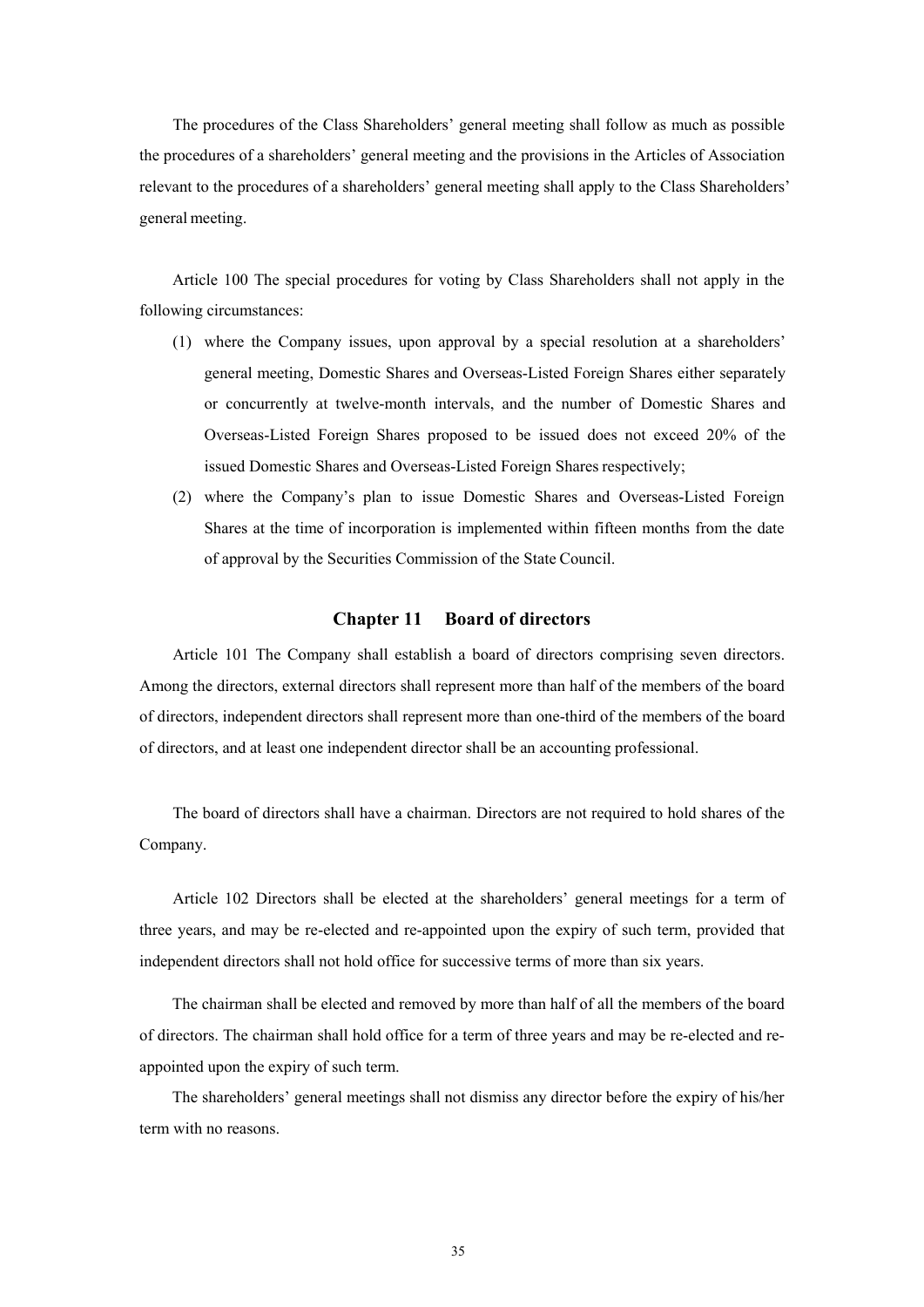The term of office of a director shall commence from the date when he/she holds office until the expiry of the term of the existing board of directors. If an election is not conducted in time upon expiry of the term(s) of the director(s), the existing director(s) shall assume the responsibilities in accordance with the laws, administrative regulations, departmental regulations and the Articles of Association before the new director(s) be elected and hold(s) office.

Subject to compliance with the requirements of relevant laws and administrative regulations, any director whose term has not yet expired may be removed by the way of passing of an ordinary resolution at a shareholders' general meeting (without prejudice to claims that may be made under any contracts).

The board of directors shall propose to the shareholders' general meetings the dismissal and replacement of an independent director who fails to attend the board of directors' meetings in person for three consecutive times. Except for the circumstances set out hereinabove or being not allowed to act as a director as stipulated in the Company Law, an independent director shall not be removed prior to the expiry of his/her term with no reasons. Any such early removal shall be disclosed by the Company as a special matter subject to disclosure. If the removed independent director is of the view that the reason for removal given by the Company is inappropriate, he/she may make a public statement thereto.

In the event that other director fails to attend the board of directors' meetings in person for two consecutive times and that he/she fails to appoint another director to attend the board of directors' meetings on his/her behalf, he/she shall be treated as failing to discharge his/her duties and the board of directors shall propose to the shareholders' general meetings to have such director(s) be removed and replaced.

Article 103 The board of directors shall be accountable to the shareholders' general meeting and shall exercise the following functions and powers:

- (1) to be responsible for convening shareholders' general meeting and to report its work in general meeting;
- (2) to implement resolution(s) passed in general meeting;
- (3) to determine annual business plan and material investment proposal of the Company;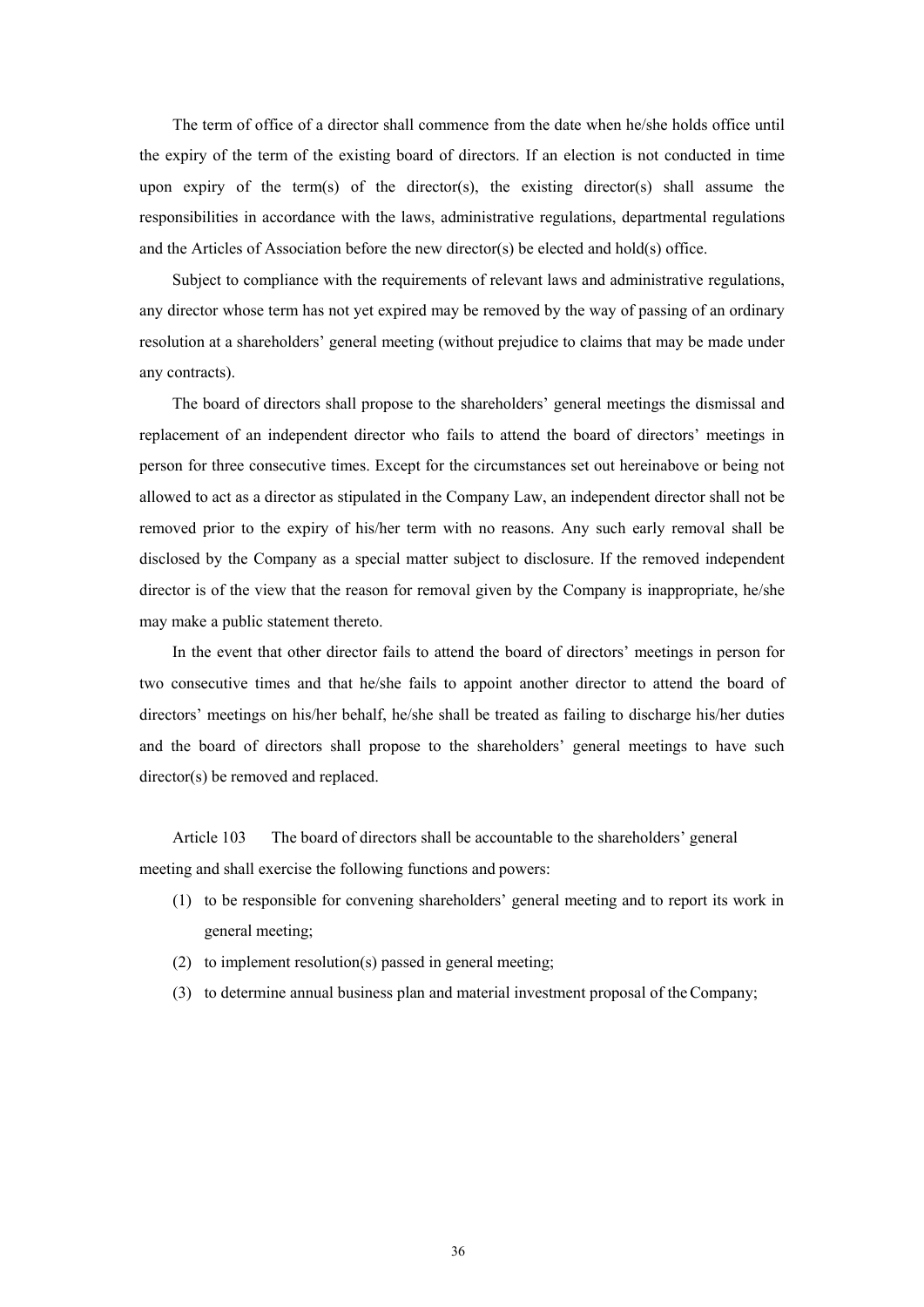- (4) to formulate annual financial budget and final accounts of the Company;
- (5) to formulate profit distribution proposals and proposals for making up losses of the Company;
- (6) to formulate proposals for the increase or reduction of the registered capital of the Company and the issuance of debentures or other securities and the listing thereof;
- (7) to formulate proposals on the Company's substantial acquisition or sale, repurchase of the Company's shares or merger, division, dissolution or alteration of the nature of the Company;
- (8) to determine external investments, acquisition or sale of assets, pledges of assets, entrustments on financial management and connected transactions within the scope of authorisation granted by the shareholders' general meeting;
- (9) to determine the establishment of the Company's internal control organisation;
- (10) to appoint or dismiss the Company's general manager and to appoint or dismiss the deputy manager and the financial officer(s) and other senior management officers based on the recommendations of the general manager, and to determine their remuneration;
- (11) to formulate the Company's basic management system;
- (12) to formulate proposals for any amendment of the Articles;
- (13) to exercise the Company's rights to make significant borrowing within the Company's annual financial budget;
- (14) to determine the establishment of special committee and the appointment and removal of the relevant person-in-charge;
- (15) to appoint and remove the secretary to the board of directors;
- (16) to manage matters relating to the Company's disclosure of information;
- (17) to propose in general meeting to re-appoint or replace the accounting firm which undertakes auditing work for the Company;
- (18) to be informed of the work report submitted by the Company's general manager and to examine the work of the general manager.
- (19) to be responsible for the Company's legal construction and compliance management;
- (20) other functions and powers granted by the general meeting of shareholders and the Articles of Association;
- (21) to determine other important business and administrative matters which are not required by the Articles of Association or relevant laws, regulations and departmental rules to be decided by the shareholders' general meeting.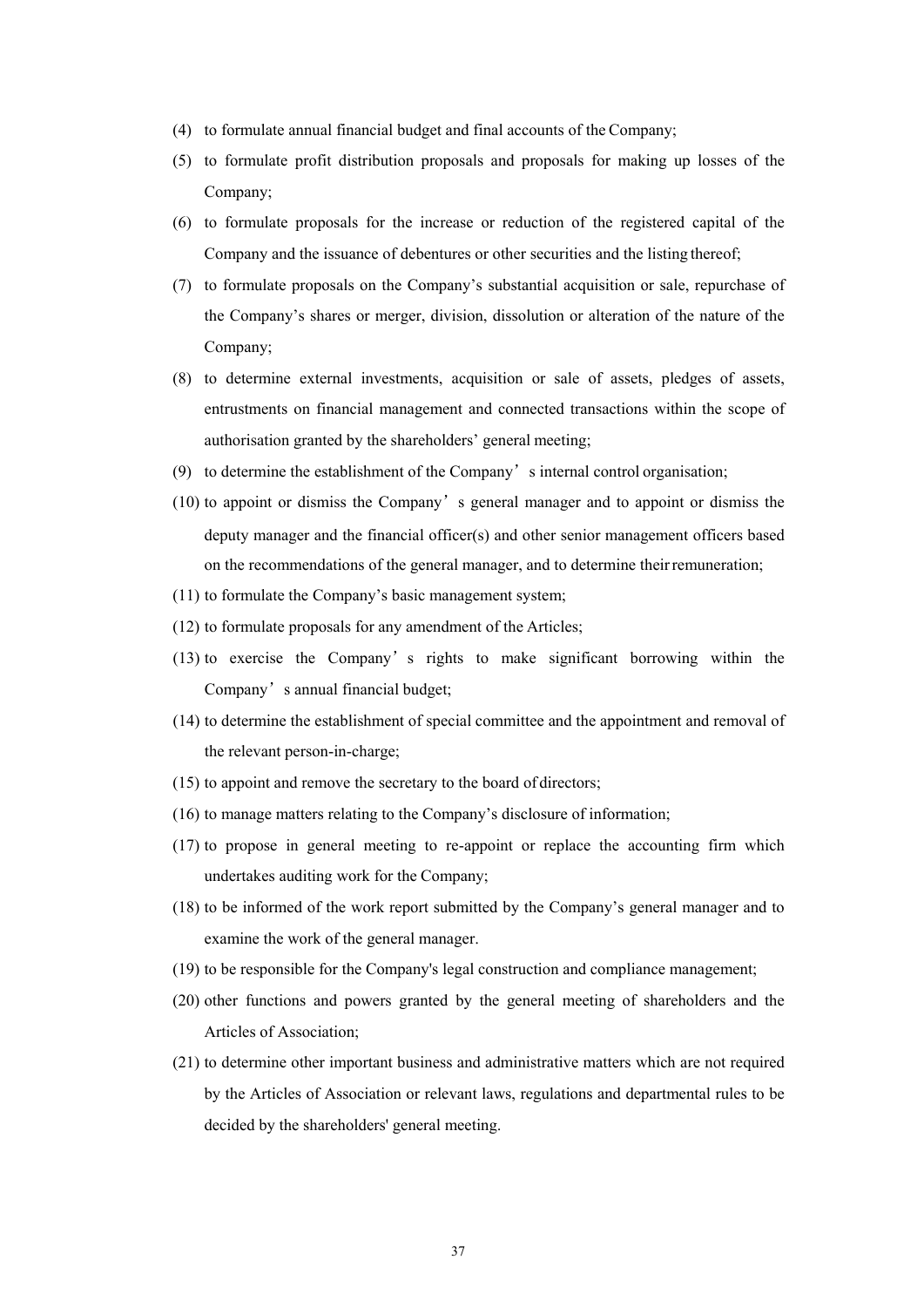As the board of directors resolve on issues as referred to in the previous paragraph, save at items (6), (7) and (12) which shall be approved by poll for more than two-third of the directors, other items shall be approved by poll for more than half of the directors.

The Company implements a general legal counsel system, exerts the role of the general legal counsel in legal review and control in operation and management, and promotes the Company's legal operation and compliance management. The general legal counsel shall be nominated by the general manager and shall be recruited or dismissed by the board of directors. If the matters considered at the board meeting involve legal issues, the general legal counsel shall attend the meeting and provide legal opinions.

Article 104 Where there is a disposition of fixed assets by the board of directors and the aggregate of the expected value of the consideration for the proposed disposition and the value of the consideration for any disposition of fixed assets made in the four months immediately preceding the proposed disposition exceeds 33% of the value of the fixed assets as shown in the latest balance sheet considered at the shareholders' general meeting, the board of directors shall not dispose or agree to dispose the fixed assets without the prior approval of shareholders' general meeting.

In this Article, disposition of fixed assets includes an act involving transfer of an interest in property other than by way of providing guarantee.

The validity of a disposition by the Company shall not be affected by a breach of the first paragraph of this Article.

Article 105 The board of directors shall formulate the Company's internal financial and accounting control systems to specify its authority to make external investments, acquisition or sale of assets, pledges of assets, entrustments on financial management and connected transactions and set out strict procedures for review, inspection and making decision. For major investment projects, the board of directors shall organise the relevant experts and professionals to conduct examinations and assessments and submit such projects for the shareholders' general meeting for approval.

Article 106 Before providing an external guarantee, the Company shall have a full understanding of the financial and credit status of the party to be guaranteed, and shall conduct a comprehensive analysis of the impart of the guarantee in the Company's interest and the risks faced by the Company. The party to be guaranteed shall have a good credit status and be solvent.

38 The amount of one single external guarantee shall not exceed 10% of the net asset value shown on the consolidated accounting statements of the latest financial year, and the total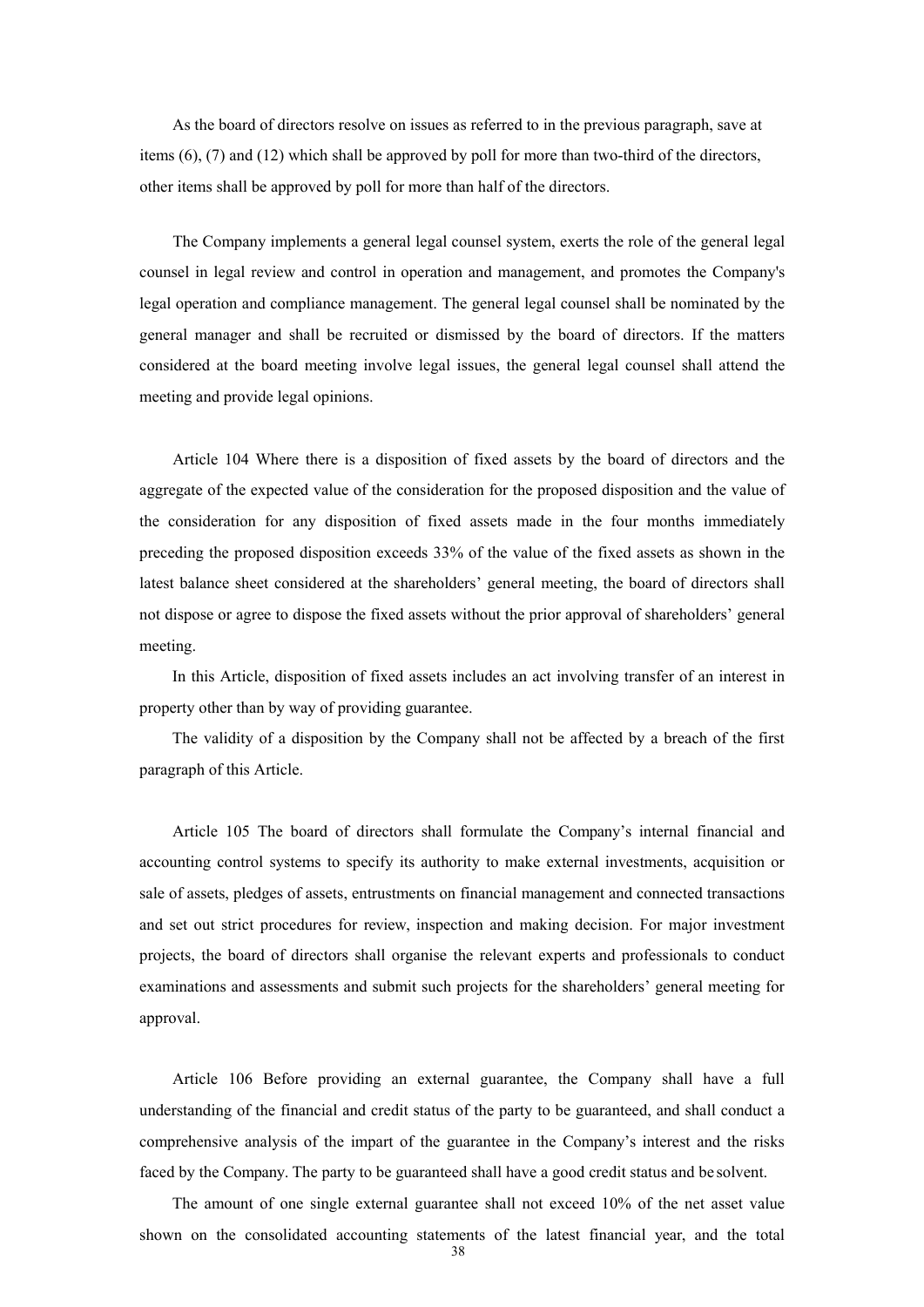guaranteed amount provided to one single wholly-owned subsidiary shall not exceed 45% of the net asset value shown on the consolidated accounting statements of the latest financial year. The total guaranteed amount provided to one single guaranteed party shall not exceed 5% of the net asset value shown on the consolidated accounting statements of the latest financial year. The total amount of external guarantees undertaken by the Company determined by the board of directors shall not exceed 50% of the net asset value shown on the consolidated accounting statements of the latest financial year.

Article 107 The Company shall not at any time provide guarantee for connected parties in which the Company holds less than 50% shareholding, or any entities which are not legal persons, or any individuals.

If the Company provides external guarantees to others, the Company shall require the guaranteed party to provide counter-guarantee to the Company and the party providing the counter-guarantee shall actually have the capacity to fulfill its obligations.

Article 108 In considering a matter regarding the profits distribution, especially cash dividends, the Board should fully safeguard the legitimate rights of shareholders of the Company to enjoy returns on assets and other rights as a priority. And a proposal shall be formed following special analysis and discussions on the returns of shareholders, and be first submitted for consideration by the Board's Audit Committee composed of all independent directors. After the Audit Committee fully listens to views of independent directors and approves the matter by voting, it shall then submit the matter to the Board for consideration.

If a profit distribution policy, especially a cash dividend distribution policy, must be adjusted due to the Company's production and operation conditions and its needs for long-term development, such adjustment shall be made with priority given to the interests of shareholders. The adjusted profit distribution policy shall not be in violation of relevant laws and regulations, normative documents as well as the relevant stipulations of these Articles of Association. A proposal on the adjustment of the profit distribution policy, especially a cash dividend policy, shall be formed following special discussions by the relevant departments, and be first submitted for consideration by the Board's Audit Committee composed of all independent directors. After the Audit Committee fully listens to views of the independent directors and approves the proposal by voting, it shall then submit the proposal to the Board for consideration.

Article 109 In the event that any directors or senior management officers of the Company assists or allows any controlling shareholder(s) and its subsidiaries to misappropriate any assets of the Company, the board of directors of the Company shall impose penalties on any directly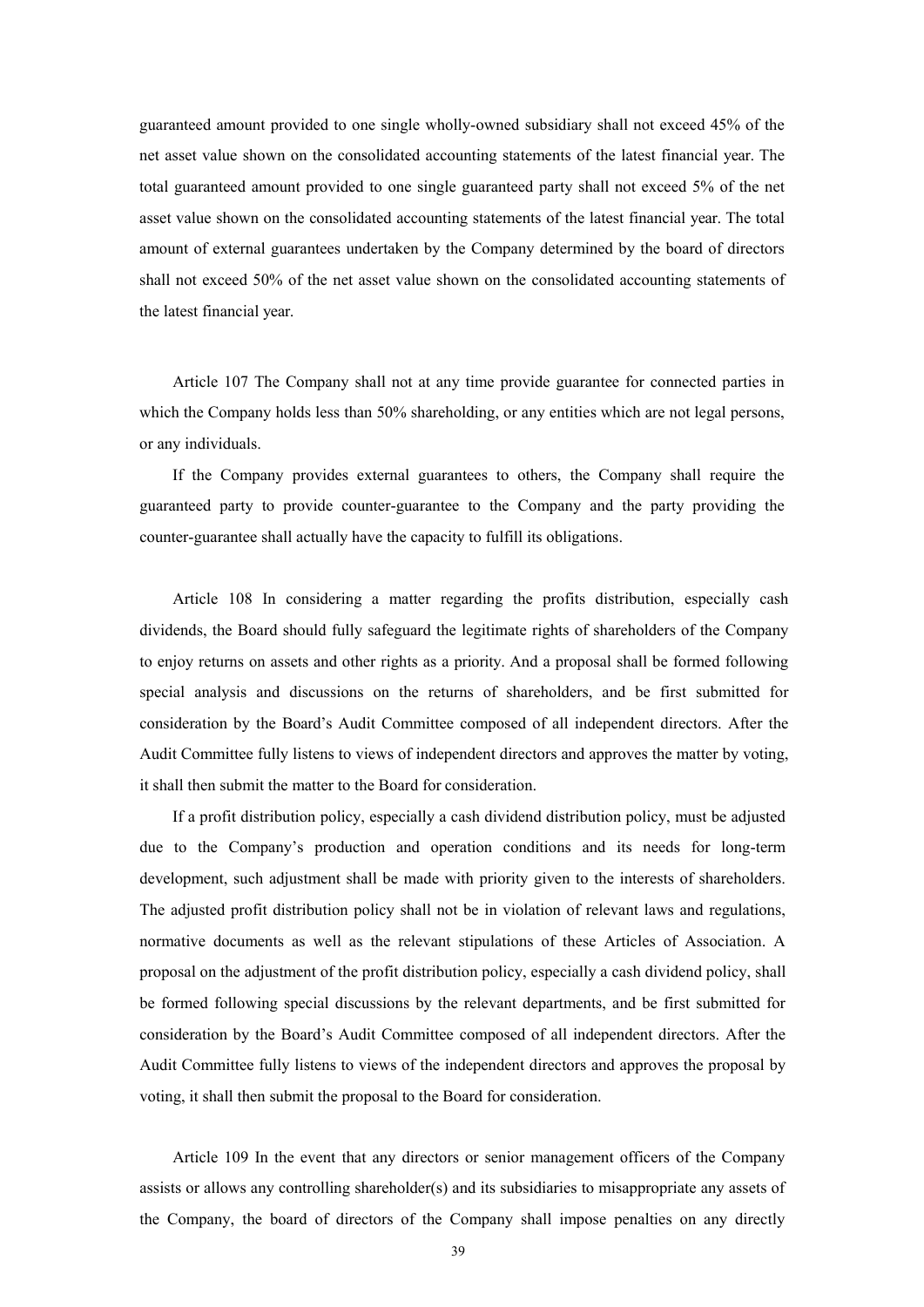responsible persons proportionate to the severity of the matters and to remove any director(s) who holds material responsibility in relation thereto.

Article 110 The board of directors of the Company shall set up a mechanism of "freezing when misappropriation occurs" in relation to the shares held by the substantial shareholder(s). If any controlling shareholder(s) misappropriates the assets of the listed company, the board of directors shall apply to freeze the shares of such shareholder(s) through judicial procedures. If such shareholder(s) fails to compensate in cash for any losses arising there from, the equity interests in the listed company held by such controlling shareholder(s) shall be sold to compensate the value of the misappropriated assets.

Article 111 The chairman of the board of directors shall exercise the following duties and powers:

- (1) to preside at the general meeting, and to convene and preside at the meeting of the board of directors;
- (2) to examine the implementation of resolution passed in the board of directors' meeting;
- (3) to sign on the securities issued by the Company and other important documents;
- (4) to exercise other duties designated by the Articles of Association and the board of directors;
- (5) to exercise the functions and powers of a legal representative.

The board of directors authorises the chairman to exercise the following duties and powers:

- (1) to convene the shareholders' general meeting;
- (2) to provide guidance to significant business activities of the Company during the intervals of board of directors' meetings;
- (3) to exercise special powers of discretion and disposal in respect of corporate matters, in cases of emergency such as wars, natural calamities in massive scale or other force majeure, provided that such discretion and disposal must be conducive to the interests of the Company and that a written report shall be furnished to the board of directors as soon as it is practicable after exercising such powers.

When the chairman of the board of directors is unable to perform his/her duties and powers, these duties and powers shall be performed by a director designated by the chairman.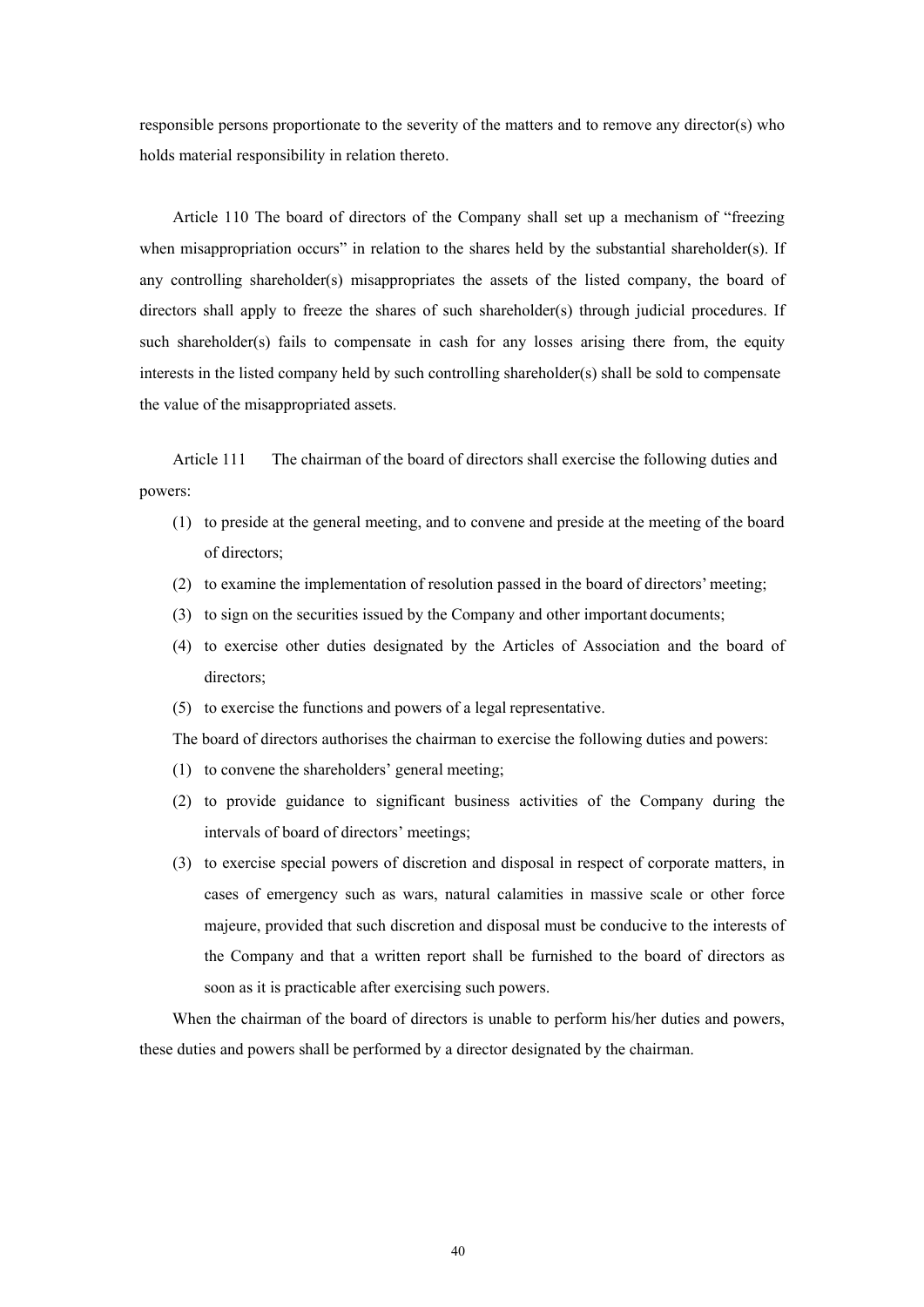Article 112 The board of directors shall convene at least four meetings each year and such meetings shall be convened by the chairman of the board of directors. Apart therefrom, an extraordinary board of directors' meeting may be convened under any of the following circumstances:

- (1) when deemed necessary by the chairman of the board of directors;
- (2) upon jointly proposed by more than one-third of the directors;
- (3) when proposed by the general manager;
- (4) upon proposed by more than half of the independent directors;
- (5) when proposed by the supervisory committee;
- (6) upon proposed by shareholders representing over 10% of the voting rights.

On occurrence of any of the events set out in the preceding sub-clauses  $(2)$ ,  $(3)$ ,  $(4)$  and  $(5)$ where the chairman of the board of directors is unable to perform his/her duties, he/she should designate a director to convene the extraordinary board of directors' meeting on his/her behalf. Where the chairman of the board of directors fails to perform his/her duties with no reason and does not designate a specific person to act on his/her behalf, a director recommended by more than half of the directors shall be responsible for convening the meeting.

Article 113 The time and place of regular meetings of the board of directors may be decided in advance by the board of directors. The director who proposes any motion shall notify the secretary of the board of directors in writing of the proposal. Subject to certain limited exceptions, the secretary of the board of directors shall notify the directors fourteen (14) days before the meeting of the time, place and agenda of the meeting. Regular meetings of the board of directors shall not include approval obtained from passing resolutions in writing by circulation of papers.

The secretary to the board of directors should copy the above-mentioned notice of the board of directors' meeting to chairman of supervisory committee five days prior to the date of such general meeting.

With respect to the extraordinary board of directors' meeting, the chairman of the board of directors or the relevant proposing party shall notify the secretary to the board of directors of the proposal and the agenda in writing. The time of the meeting shall be determined with regard to ensuring all the directors' receipt of the notice and having reasonable time for preparation.

If the notice of the board of directors' meeting is delivered in person, the date of acknowledgement of receipt by the addressee or the person who accepts the service process on behalf of the addressee shall be deemed the date of service; if the notice is sent out by facsimile or email, the date of effective transmission of the facsimile or the email shall be deemed the date of service.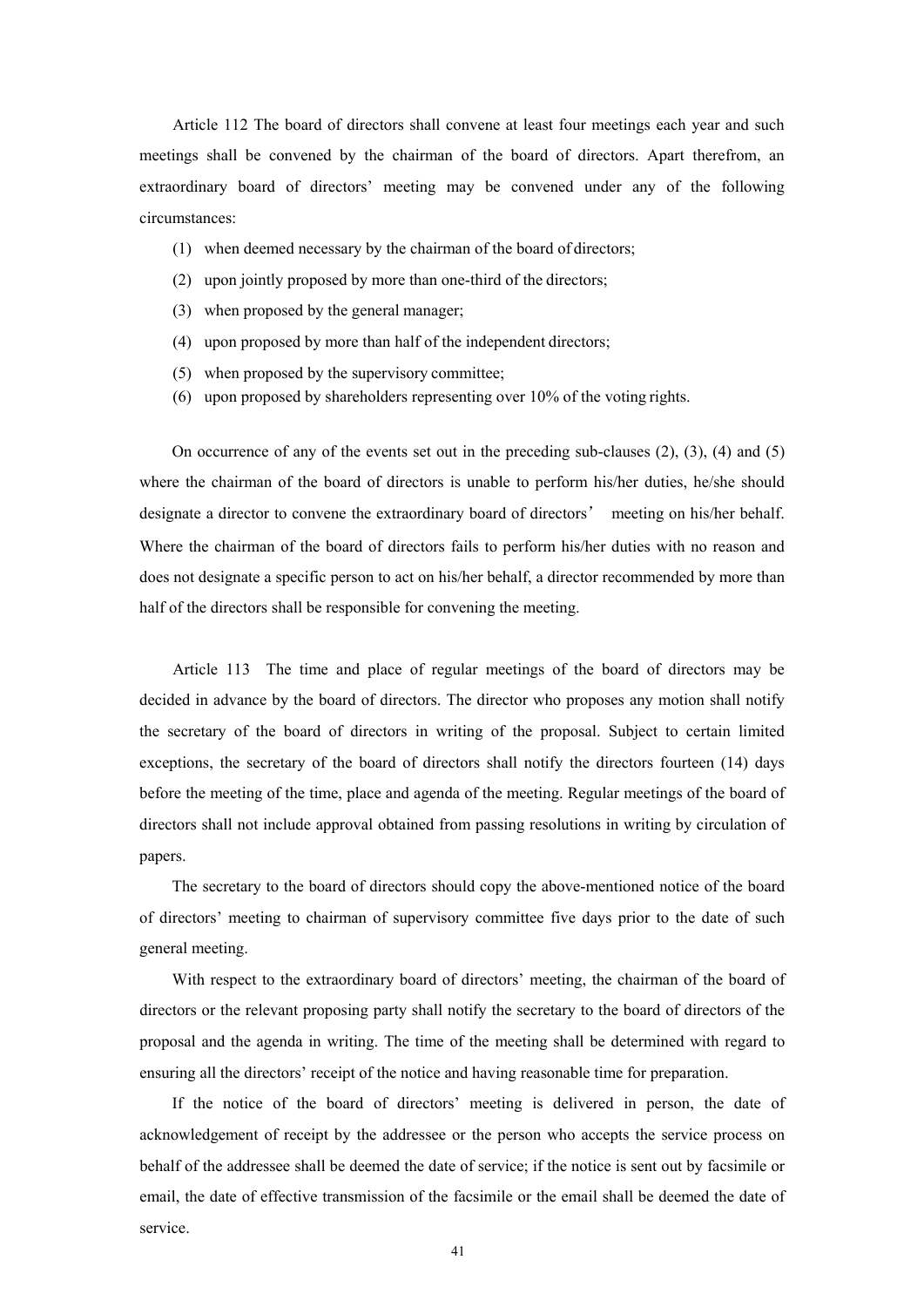Article 114 If a notice of meeting is accidentally omitted to be sent to a particular director or any person who is entitled to receive the notice or if a director or such person has not received the notice of meeting, the meeting and the resolutions made therein shall not become void thereby.

Article 115 The board of directors shall provide the directors with sufficient information, and the Company shall ensure that independent directors are equally entitled to the same information as with other directors. With respect to the matters required to be decided by the board of directors, the Company shall notify the independent directors and provide sufficient information in advance within the statutory period. If the independent directors consider the information is insufficient, they may request supplemental information. If two or more than two independent directors consider the information is insufficient or that the supporting materials fail to substantiate the matter, they may jointly request the board of directors in writing to postpone the date for convening the board of directors' meeting or to consider the matter at a later date. The board of directors shall adopt accordingly.

Article 116 Except as otherwise provided for in the Company Law and the Company's Articles of Association, the quorum for meeting of the board of directors shall be more than half of the directors.

Resolutions of the board of directors shall be decided by poll and each director shall have one voting rights. The board of directors may pass resolutions only upon a majority vote of all directors.

In the case of an equality of votes, the chairman of the board of directors shall be entitled to one additional vote.

Article 117 Directors shall attend the board of directors' meetings in person. If any director is unable to attend the meeting for any reason, he/she may appoint another director as his/her proxy to attend the meeting on his/her behalf and the instrument appointing the proxy shall state the scope of authority.

A director who attends a meeting on behalf of another director shall exercise the director's rights within the scope of the appointed authority. A director who fails to attend a particular board of directors' meeting and who has not appointed a representative to do so shall be deemed to have waived his/her voting rights in respect of that meeting.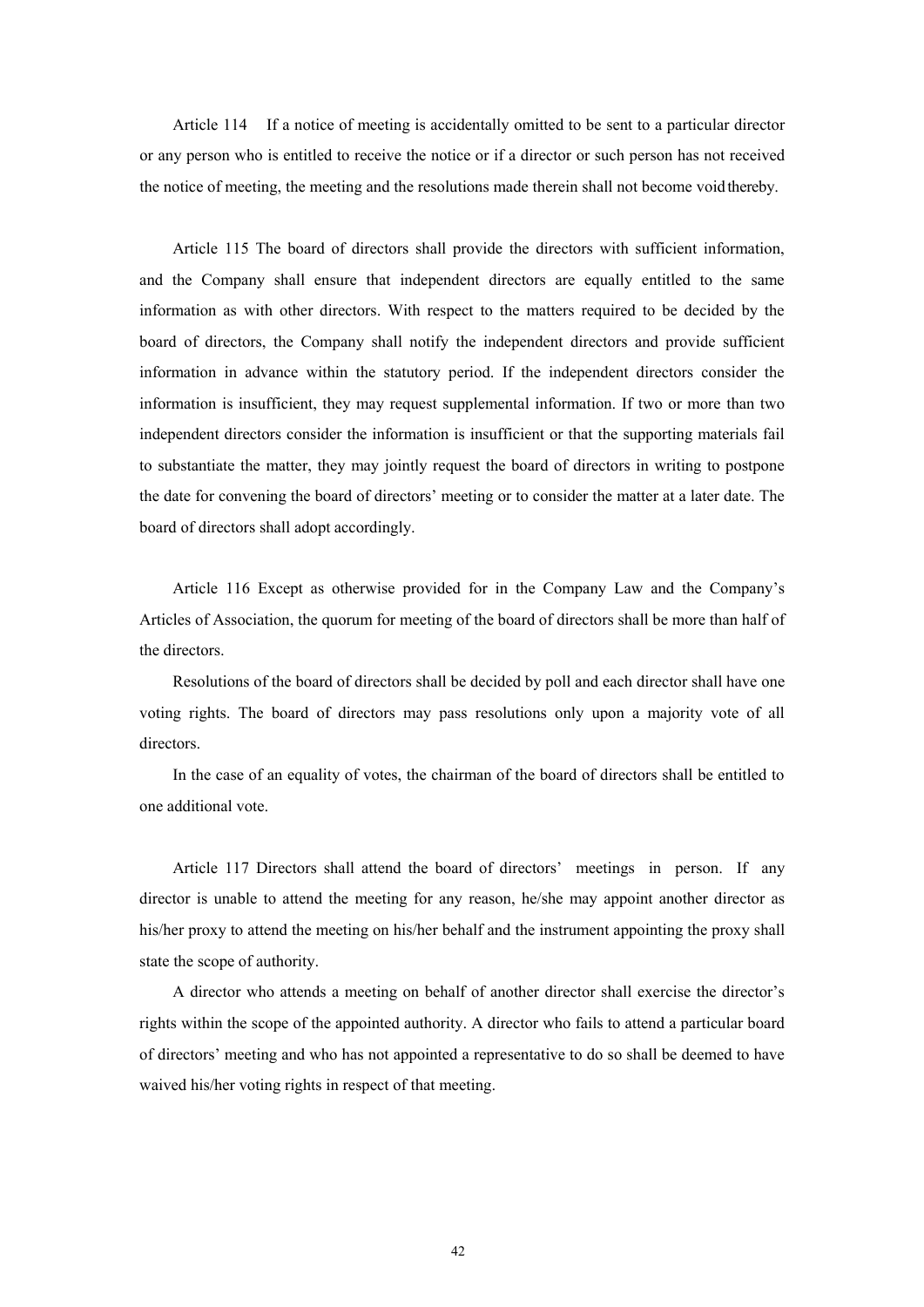A director shall not vote or be counted in the quorum in respect of any matter to be voted on in a board of directors' meeting in which he/she or any of his/her associate (as defined under the Rules Governing the Listing Securities of the Hong Kong Stock Exchange Limited) is materially interested.

Article 118 When a director and the corporations involved in the resolutions of the board of directors' meeting have connected relations, such director shall not exercise his/her voting rights on such resolutions nor can he/she exercise any voting rights on behalf of other directors. A board of directors' meeting may be held if it is attended by more than one half of the unconnected directors, and the resolutions of the board of directors' meeting shall be passed by more than one half of the unconnected directors. Where the number of unconnected directors attending the board of directors' meeting is less than three, such matter shall be submitted to shareholders' general meeting for consideration.

Article 119 The board of directors shall prepare minutes for the matters discussed and decided in the board of directors' meeting. Directors attending the meeting and the officer responsible for taking the minutes shall sign on the minutes. Directors shall undertake responsibilities for the board of directors' resolutions. In the event that the board of directors' resolutions contravene the laws, administrative regulations and the Articles of Association, thereby causing serious losses to the Company, the directors who took part in such resolution shall be liable to the Company for compensation. However, if a director can prove that he had expressed his opposition to such resolution when it was put to the vote, and such opposition is recorded in the minutes of the meeting, that director may be relieved of such liability.

Any extraordinary board of directors' meeting may be held by means of communication on the condition that the directors' right to speak is safeguarded. Under exceptional circumstance, where the resolution has been delivered by the board of directors to all directors by facsimile or otherwise and the number of directors who affirmatively signed the resolution form a quorum for passing the resolution and the resolution so signed has been submitted to the secretary to the board of directors by the said means of communication, such resolution shall become a resolution made by the board of directors without an extraordinary board of directors' meeting being convened.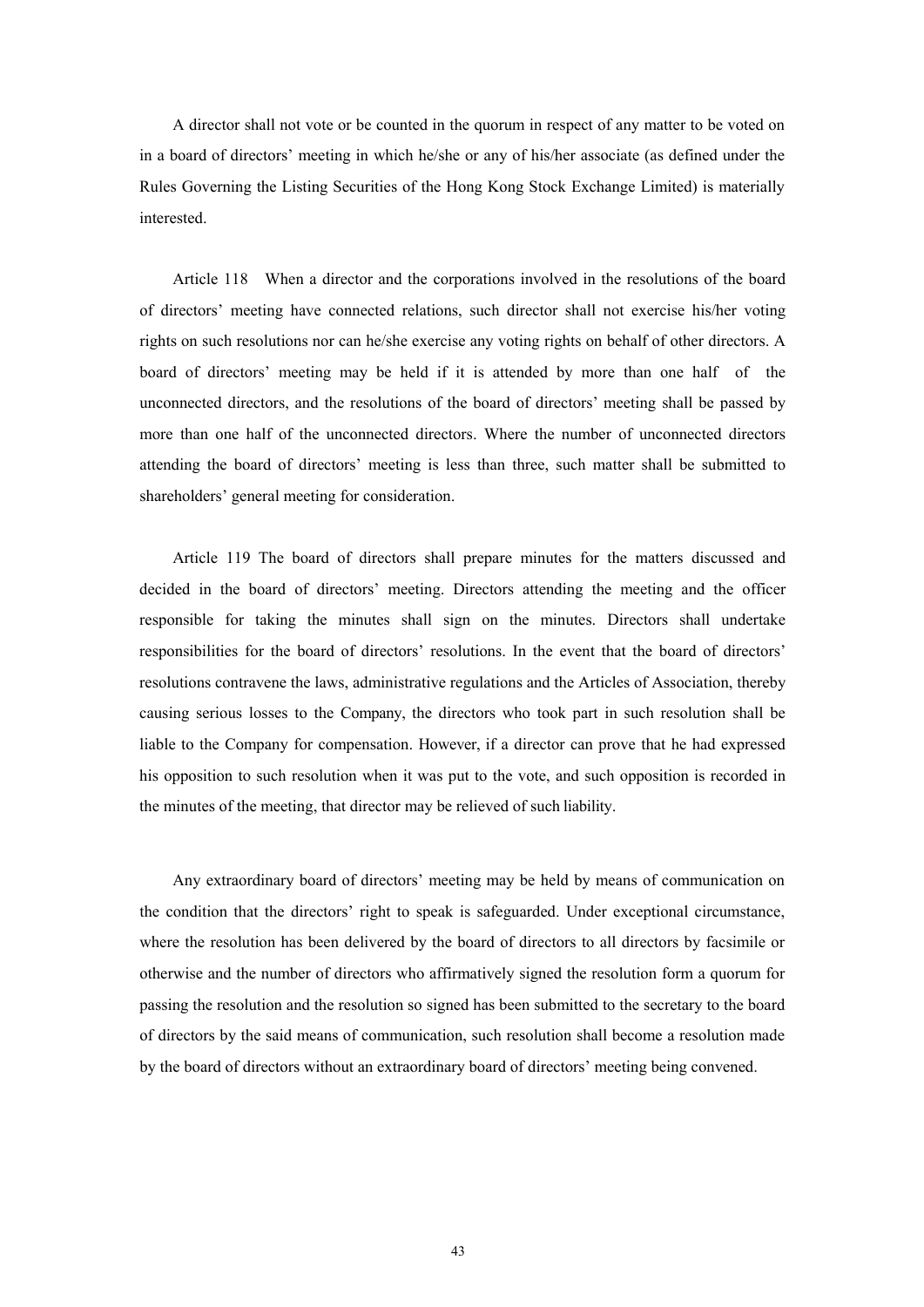Article 120 The secretary to the board of directors shall keep the minutes of the board of directors' meetings and its committee(s) and shall, upon reasonable prior notice being given by any director, allow such director free access to the minutes of the relevant meetings at all reasonable times.

The minutes of a board of directors' meeting shall include:

- (1) the date and place of the meeting, and the name of the convenor of the meeting;
- (2) the names of the attending directors and the names of directors (proxies) who are appointed to attend the meeting;
- (3) the agenda of the meeting;
- (4) the main points of each director's speech;
- (5) the methods of voting for each matter to be resolved on and the voting results (the results shall state the number of votes in favour of and against the proposal and the number of abstention votes).

Article 121 The period for lodgment of notices in writing to the Company of the intention to propose a candidate for election as a director and of such candidate's consent to be elected shall be at least seven days and which shall commence no earlier than the date after the dispatch of the notice of the shareholders' general meeting convened to consider such election and shall end no later than seven days prior to the date of such shareholders' general meeting.

Article 122 Candidates offering themselves to be elected as directors shall be nominated by the board of directors, the supervisory committee or shareholders interested in more than 3% of the Company's issued shares in separate or aggregated holdings. Candidates offering themselves to be elected as independent directors shall be nominated by the board of directors, the supervisory committee or shareholders interested in more than 1% of the Company's issued shares in separate or aggregated holdings.

The Company shall disclose personal details of the candidates (including resumes and basic background) for directorship prior to the convening of the shareholders' general meeting to ensure shareholders will have sufficient knowledge of the candidate before the ballot.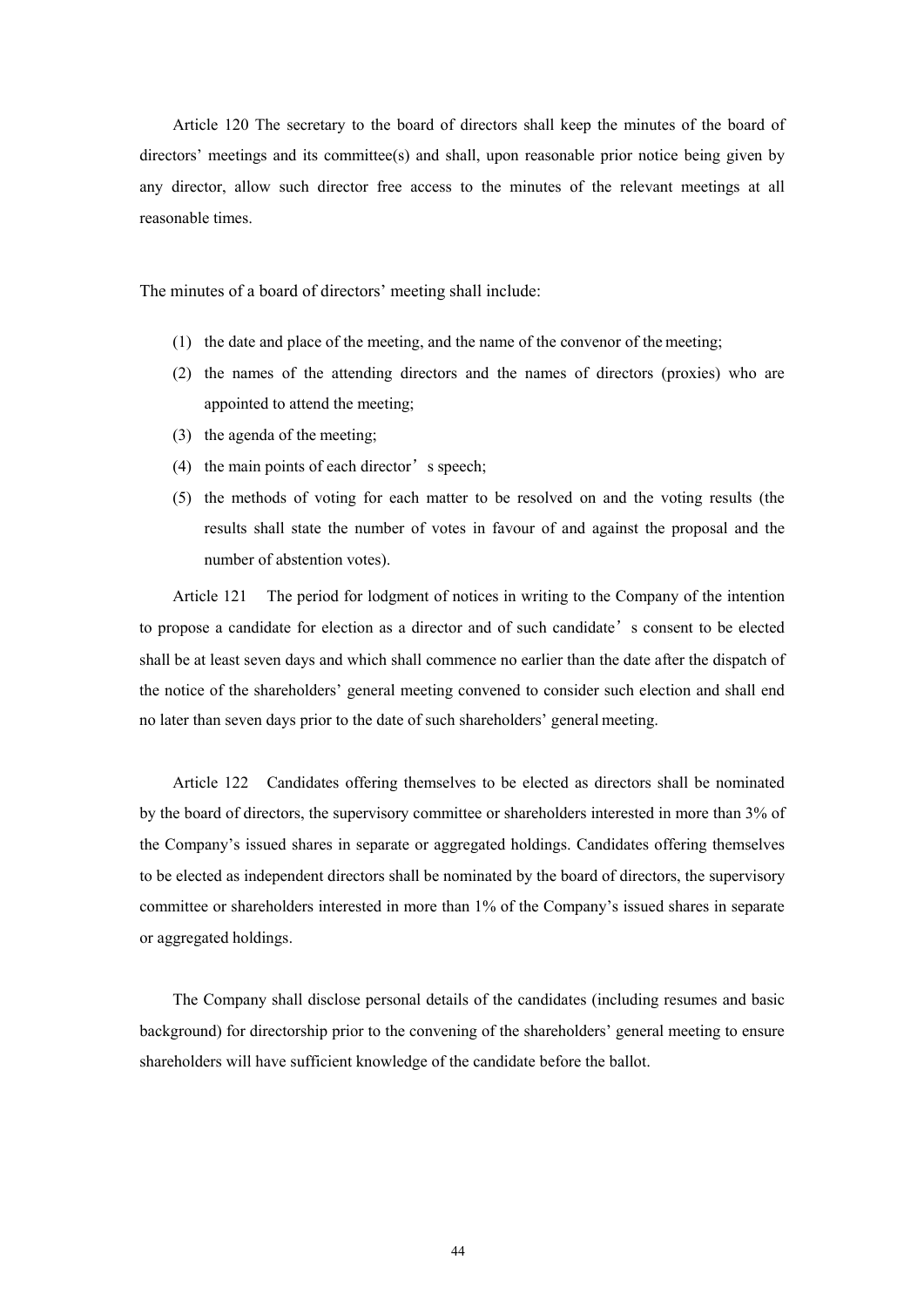Article 123 Parties nominating candidates for election as independent directors shall do so with the approval of such candidates. Nominating parties shall have sufficient knowledge of the profession, academic qualifications, titles and detailed information on work experience including all part-time employments of a candidate, and shall furnish an opinion in respect of the candidate's qualifications and independence to act as an independent director. The nominated candidate shall make a public statement to the effect that he/she is not related to the Company in any way that might affect his/her independence and objective judgment.

The board of directors of the Company shall make announcements in relations to the above prior to the shareholders' general meeting at which independent directors are elected.

Article 124 Prior to the convening of the shareholders' general meeting for the election of directors, the Company shall submit all relevant materials of the nominees to the China Securities Regulatory Commission, its representative office where the Company is located and the stock exchange(s) on which the Company's shares are listed. Nominees shall still be eligible as candidates for directorships notwithstanding disapproval of the aforesaid regulatory authorities, but shall not be eligible as candidates for election as independent directors. The Company's board of directors shall state whether candidates for election as independent directors have been subject to disapproval of the aforesaid regulatory authorities when electing independent directors in a shareholders' general meeting.

Article 125 A director may tender his/her resignation prior to the expiry of his/her term. Resignation of directors shall be addressed to the board of directors in the form of a written resignation report.

In the event that a Director's resignation results in the number of Directors being less than the quorum, the resignation report of such directors shall become effective only when the vacancy arising from his/her resignation has been filled by a new director. The board of directors consisting of the remaining directors shall convene an extraordinary general meeting as soon as practicable to elect a director to fill the vacancy arising from the resignation of any director. The powers of the resigning director and the board of directors consisting of the remaining directors shall be subject to due restrictions until the shareholders' general meeting has made a resolution in respect of the re-election of a director.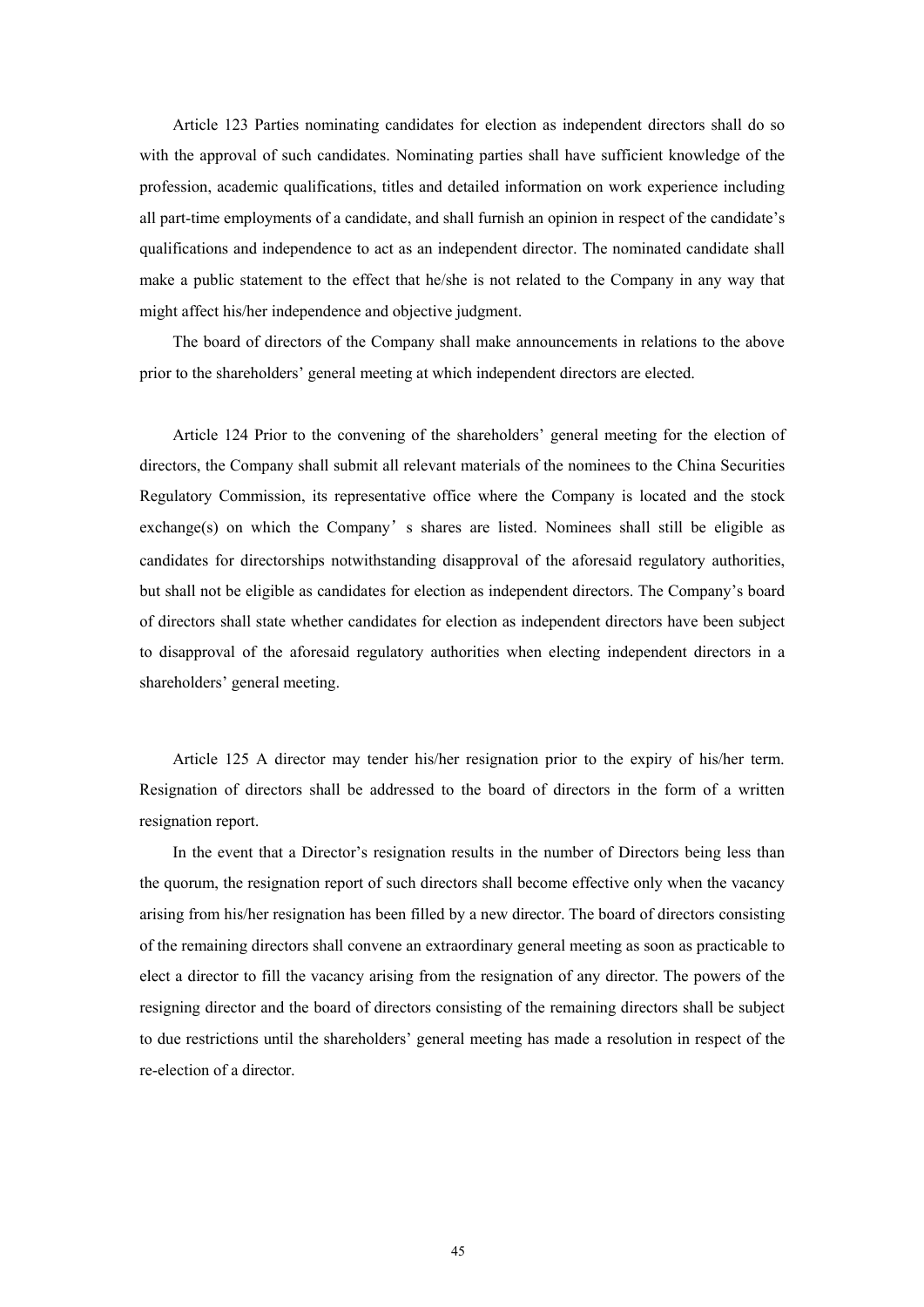A resigning independent director shall make a statement of any matters pertaining to his/her resignation or otherwise in his/her opinion warranting the attention of shareholders and creditors. In the event that the number of independent directors or the number of directors falls short of the minimum requirement stipulated in the laws or the Company's Articles of Association as a result of the resignation of any independent director, such independent director shall perform his/her duties in accordance with the laws, administrative regulations and the Articles of Association prior to the re-appointed independent director assuming his/her office. The board of directors shall convene a shareholders' general meeting for the re-election of the independent director within two months. If the shareholders' general meeting has yet convened after the expiry of the two-month period, the resigning independent director may cease to perform his/her duties thereafter.

Article 126 The Independent directors should discharge their duties in good faith, act in the best interests of the Company, with particular emphasis on safeguarding the lawful interests of the public shareholders from suffering damage.

The independent directors should discharge their duties independently and free from the influence of the Company's substantial shareholder, de facto controller or the interested parties, whether entities or individuals of the Company, its substantial shareholder or de factor controller.

Article 127 Independent directors should attend the board of directors' meetings according to schedules, be aware of the Company's business production and operations, proactively investigate matters and acquire information which is necessary for decision-making. Independent directors should give an account of the discharge of their duties by submitting independent directors' annual report in the annual general meeting.

Article 128 The Company should establish a system for the work of independent directors and the secretary to the board of directors should provide active assistance to facilitate the discharge of the independent directors'duties. The Company should ensure that independent directors are equally entitled to the same information as with other directors, and provide relevant materials and information to the independent directors on a timely manner, inform them of the status of the Company's operations regularly and organise on-site investigation for independent directors where necessary.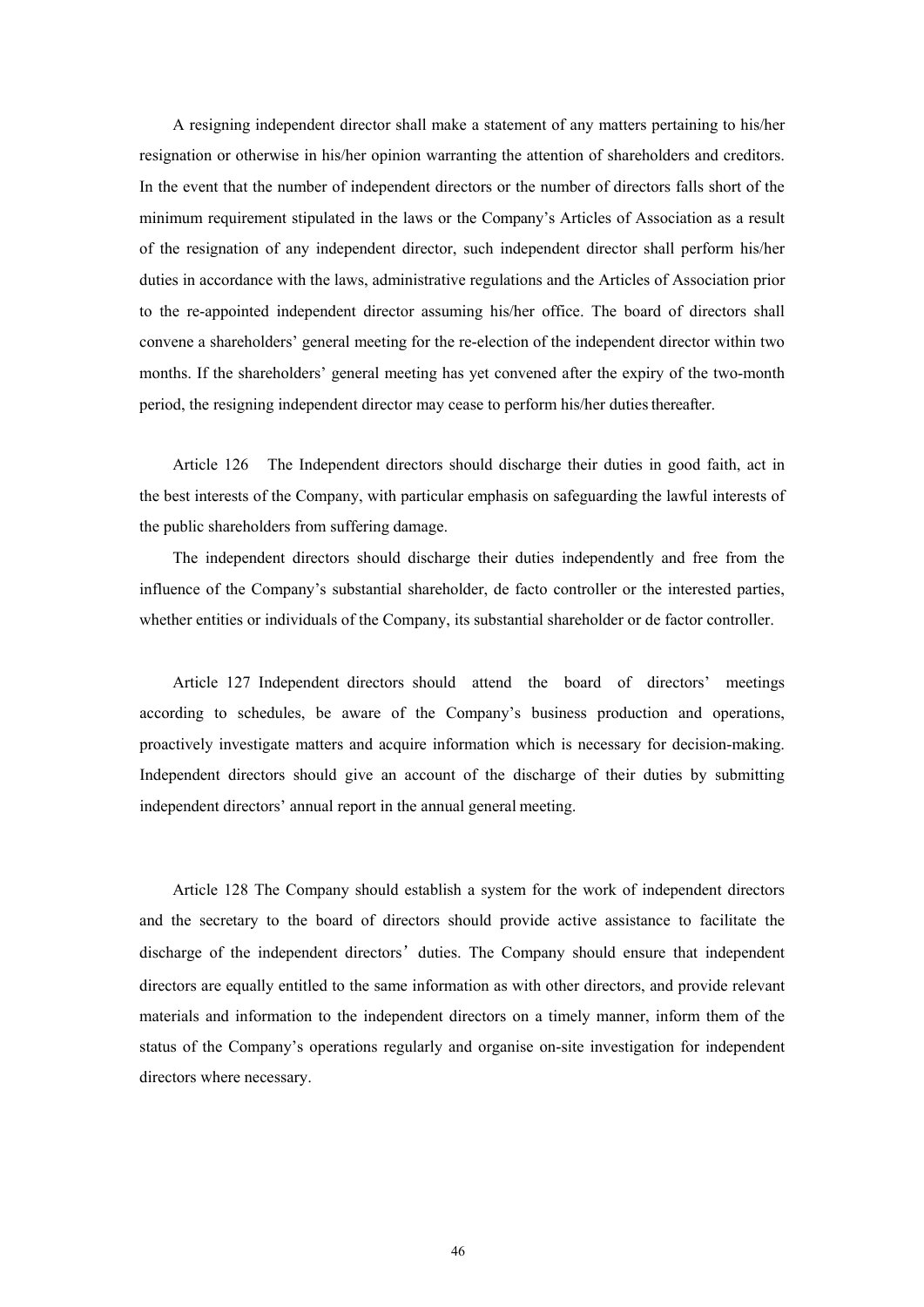Article 129 The consent of more than half of the independent directors should be obtained to propose any substantial connected transaction of the Company and the appointment or dismissal of an accounting firm for the board of directors' discussion. The consent of more than half of the independent directors should be obtained if any independent director proposes the convening of an extraordinary general meeting or a board of directors' meeting, and for collection of the shareholders' voting rights prior to the convening of a shareholders' general meeting. Subject to the unanimous consent of the independent directors, the independent directors may appoint external auditing firm or consultant firm independently to audit or consult on specific matters of the Company, and the relevant fees shall be borne by the Company.

The Company should disclose any circumstances due to which proposals described above are not adopted or the aforesaid powers cannot be properly exercised.

Article 130 Independent directors should provide independent opinions or submit written reports to the board of directors or the shareholders' general meeting on the following matters:

- (1) nomination, appointment and removal of directors;
- (2) appointment or dismissal of senior management officers;
- (3) remuneration for Company's director and senior management officers;
- (4) loans made by or other monetary transactions with shareholders or de factor controllers of the Company and their associated corporations which could be deemed as material connected transactions, and whether the Company is adopting effective measures to recollect the debts;
- (5) the Company's external guarantees;
- (6) revising the Company's accounting policy or accounting evaluation or rectifying significant accounting discrepancy;
- (7) The adjustment of profit distribution policy of the Company, especially cash dividend distribution policy, and the adjustment of the profit distribution policy, especially cash dividend distribution policy.
- (8) matters which in the opinion of the independent directors might impair the interests of minority shareholders;
- (9) other matters relating to laws, administrative regulations or orders of regulatory documents.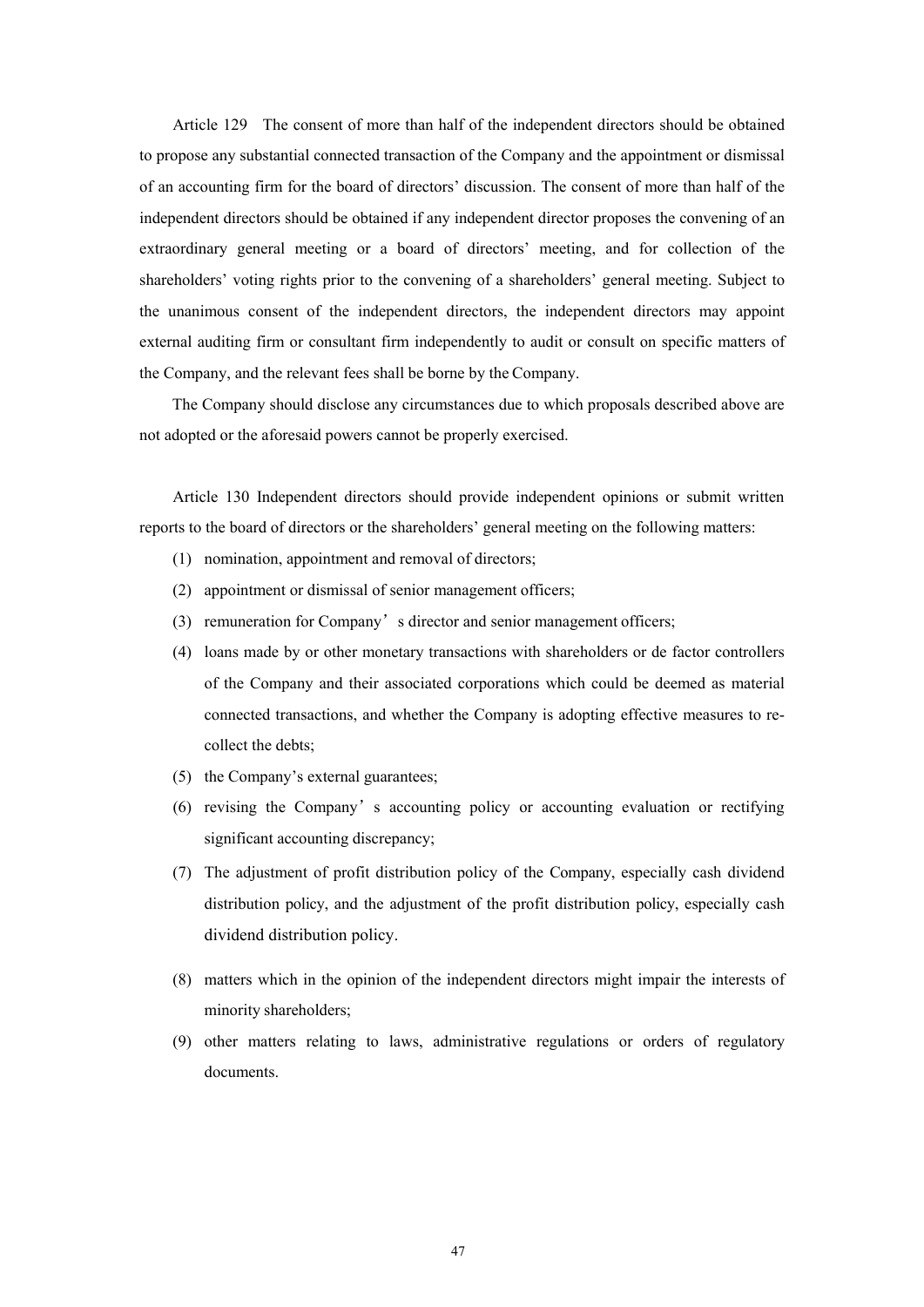Independent directors shall express their opinions on the above-mentioned matters in this Article by indicating any of the following: agreement; reservation (with reasons); objection (with reasons); or inability to give an opinion and the limitations they are subject to.

If the matter concerned constitutes a discloseable event, the Company shall make announcements on the opinions of the independent directors. In case the independent directors fail to reach a consensus among themselves, the board of directors shall separately disclose the opinions of each of the independent directors.

Article 131 The Company shall set up the Strategy Development Committee. The committee shall comprise of the directors of the Company. The members of the committee shall be nominated by the Chairman of the Company and elected by the Board.

There shall be one chairman for the Strategy Development Committee, which is the Chairman of the Company.

The main duties of the Strategy Development Committee are:

- (1) To conduct researches and to submit proposals regarding the long term development strategies and medium and long-term development plan of the Company;
- (2) To monitor the implementation of the development plan of the Company and report to the Board of the significant deviation of strategy development in a timely manner;
- (3) To conduct researches regarding the major developments of economic situation, industrial policies, technology advancement, industrial environment, force majeure and other factors, and to submit proposals regarding whether adjustment on the Company's development strategy is necessary;
- (4) To review and to submit proposals regarding major investment, financing plan, major capital operation and asset operation projects that affect the development of the Company;
- (5) To inspect and supervise the implementation of the above major projects, listen to the post project evaluation report and make suggestions;
- (6) To responsible for the Environmental, Social and Governance (ESG) work of the Company, and put forward relevant suggestions to the Board;
- (7) To carry out other duties as authorized by the Board.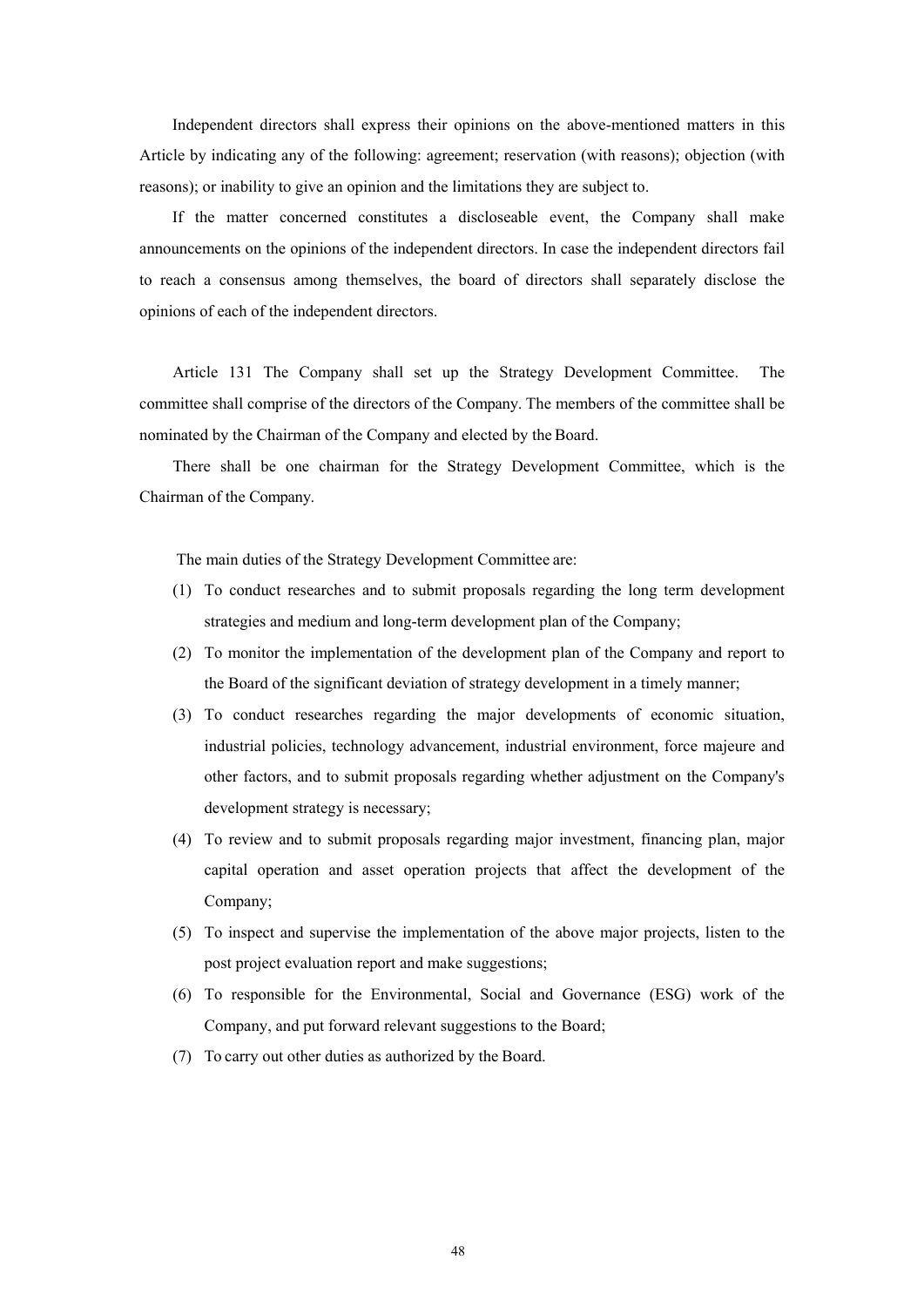Article 132 The board of directors of the Company shall establish a audit committee consisting of not less than three members with a majority of independent non-executive directors and an independent non-executive director as convenor. At least one of the members of the audit committee shall have appropriate professional qualifications or accounting or related financial management expertise.

The major duties of the audit committee shall be:

- (1) to supervise and evaluate external audit work, to propose the appointment or replacement of external audit firms;
- (2) to supervise and evaluate internal audit work, including supervise the internal audit system of the Company and its implementations;
- (3) to facilitate communication between internal auditors and external auditors;
- (4) to audit the financial information of the Company and its disclosures;
- (5) to review and examine the internal control system of the Company;
- (6) to be responsible for other matters as authorized by laws and regulations as well as the Company's Articles of Association and board of directors.

Article 133 The board of directors of the Company shall establish a nomination committee consisting of not less than three members and all of them shall be directors. The majority of such members shall be independent directors, one of whom shall act as the chairperson of the committee.

The major duties of the nomination committee shall be:

- (1) to make recommendations to the board of directors on the size and composition of the board of directors based on the business operations, scale of assets and shareholding structure of the Company;
- (2) to review the standards and procedures for the selection of directors, general manager and secretary to the board of directors and make recommendations to the board of directors in relation thereto;
- (3) to extensively identify candidates eligible for serving as directors, general manager and secretary to the board of directors;
- (4) to evaluate the candidates of directors, general manager and secretary to the board of directors and make recommendations in relation thereto;
- (5) to evaluate the candidates for other senior management officers to be appointed by the board of directors and make recommendations in relation thereto;
- (6) to evaluate the independence of independent directors;
- (7) to handle other matters as authorised by the board of directors.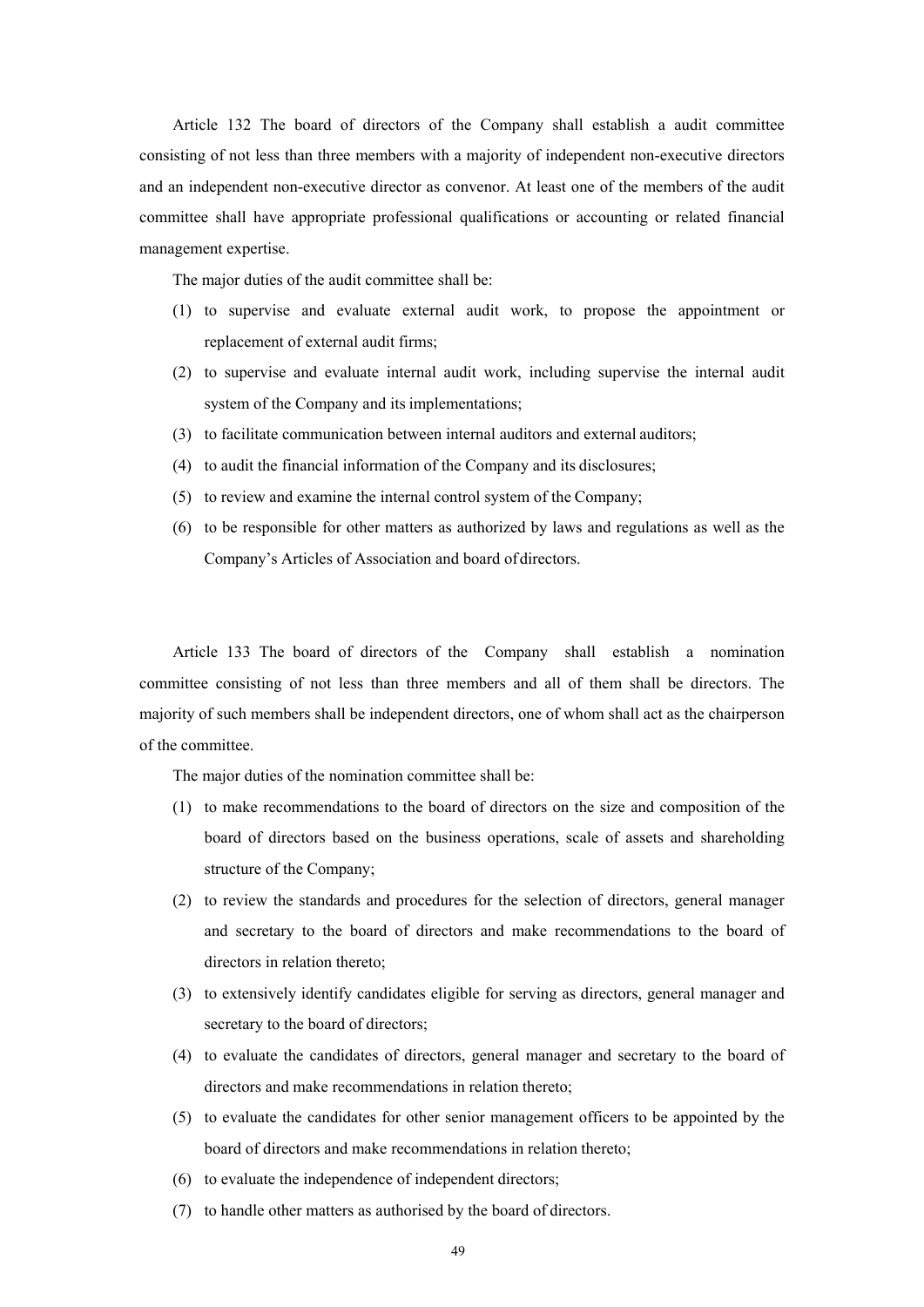Article 134 The board of directors of the Company shall establish a remuneration committee consisting of not less than three members and all of them should be directors. The majority of such members should be independent directors, one of whom shall act as the chairperson of the committee.

The major duties of the remuneration committee shall be:

- (1) to propose to the board of directors on remuneration policy for the general body of directors and senior management officers, and formulating procedures for such policy in a proper and transparent manner;
- (2) to formulate draft equity incentive plans;
- (3) to review the remuneration of directors and senior management officers in accordance with the corporate objectives stipulated by the board of directors;
- (4) to review termination or job-related compensations payable to the directors or the senior management officers;
- (5) to ensure none of the directors nor their associates shall determine their own remuneration;
- (6) to carry out other duties as appointed by the board of directors.

#### **Chapter 12 Secretary to the Board of directors of the Company**

Article 135 The Company shall appoint secretary to the board of directors. The secretary of the board of directors shall be a senior manager officer of the Company.

Article 136 The secretary to the board of directors shall be a natural person who has acquired requisite professional knowledge and experience. He/She shall be appointed and removed by the board of directors with major duties include:

- (1) to organise and arrange for shareholders' general meetings and board of directors' meetings, prepare materials for the meetings, handle the affairs related to the meetings, ensure the accuracy of records and be responsible to keep the documents and minutes of the meetings;
- (2) to ensure the Company's preparation and submission of reports and documents required by the relevant authorities in accordance with laws;
- (3) to ensure the proper maintenance of the Company's register of shareholders, so as to ensure the persons who are entitled to obtain the relevant records and documents of the Company are able to obtain the same on a timely basis;
- (4) to be responsible for ensuring timely, accurate, lawful, truly and complete disclosure of the Company's information;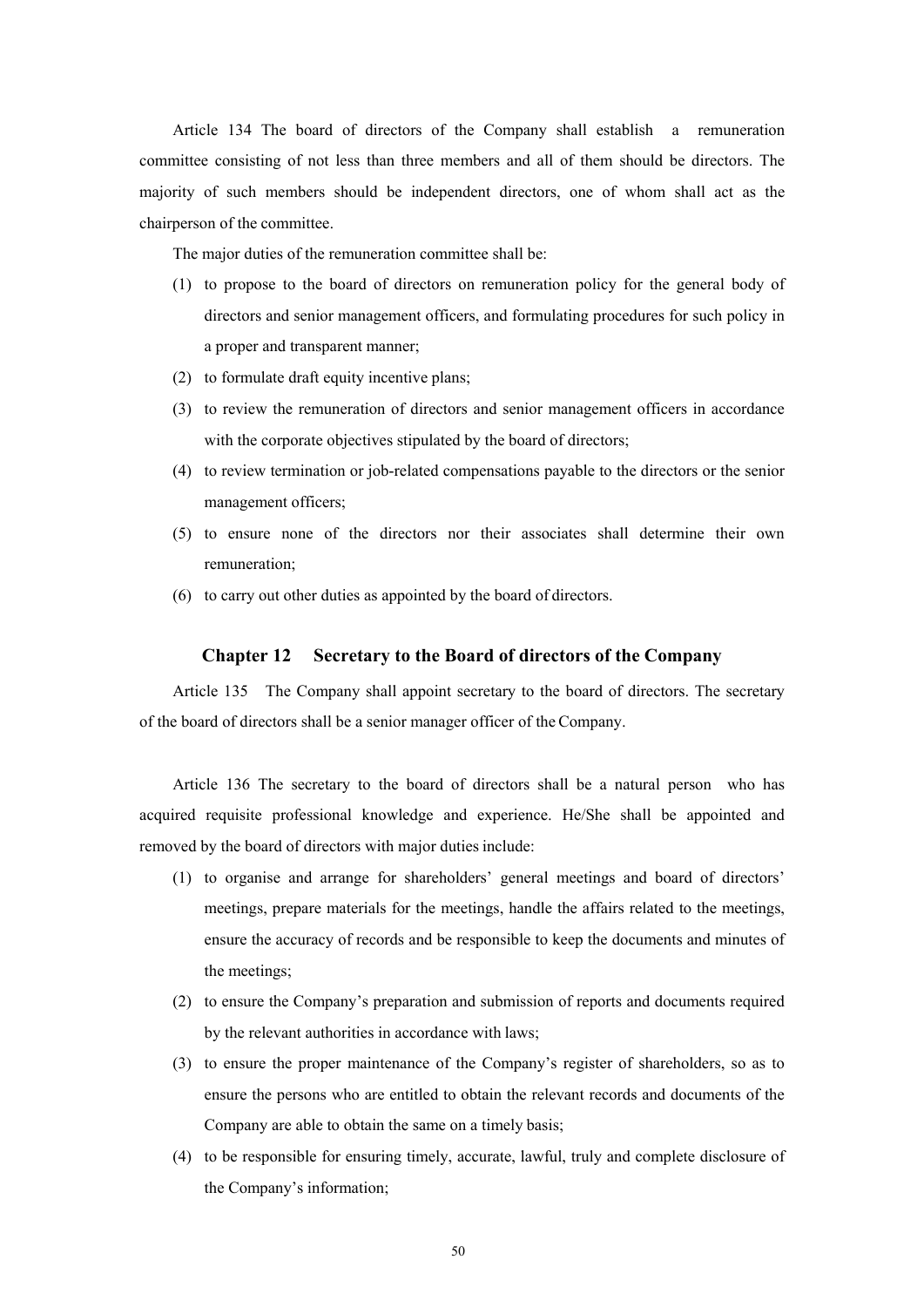- (5) to establishing investor relations management systems and be responsible for administrations of investor relations for the Company;
- (6) to be responsible for the confidentiality regarding the disclosure of information made by the Company and to report and disclose to the stock exchange on which the shares of the Company are listed immediately once there is leakage of undisclosed material information;
- (7) to pay close attention to the media coverage of the Company and to proactively verify the truthfulness of such coverage; and to press the board of directors of the Company to answer queries raised by the stock exchange on which the shares of the Company are listed in a timely manner;
- (8) to organise training programmes for the directors, supervisors and senior management officers of the Company on the relevant laws and administrative regulations and to assist them in understanding their respective duties and obligations regarding information disclosure;
- (9) to discharge any other duties as specified by laws, the Articles of Association or listing rules of any stock exchanges on which the shares of the Company are listed (including any requests which may be reasonably made by the board of directors).

Article 137 Directors or other senior management officers (excluding the supervisors) of the Company may at the same time act as the secretary to the board of directors of the Company. An accountant of the accounting firm engaged by the Company shall not at the same time act as the secretary to the board of directors.

In the event that a director acts as the secretary to the board of directors and a certain act has to be performed separately by a director and the secretary to the board of directors, such person who is at the same time the director and the secretary to the board of directors shall not perform such act in both capacities.

The post of the secretary to the board of directors shall be assumed by one or two natural persons. In case where two persons are appointed jointly, the obligations of the secretary to the board of directors shall be assumed jointly by such two persons. However, any one of them shall be entitled to exercise all powers of the secretary to the board of directors independently.

Article 138 After his/her removal or resignation, the secretary to the board of directors shall continue to discharge his/her duties as a secretary to the board of directors until his/her reporting and announcement obligations are fulfilled or the resignation assessment and documentation handover procedures are completed.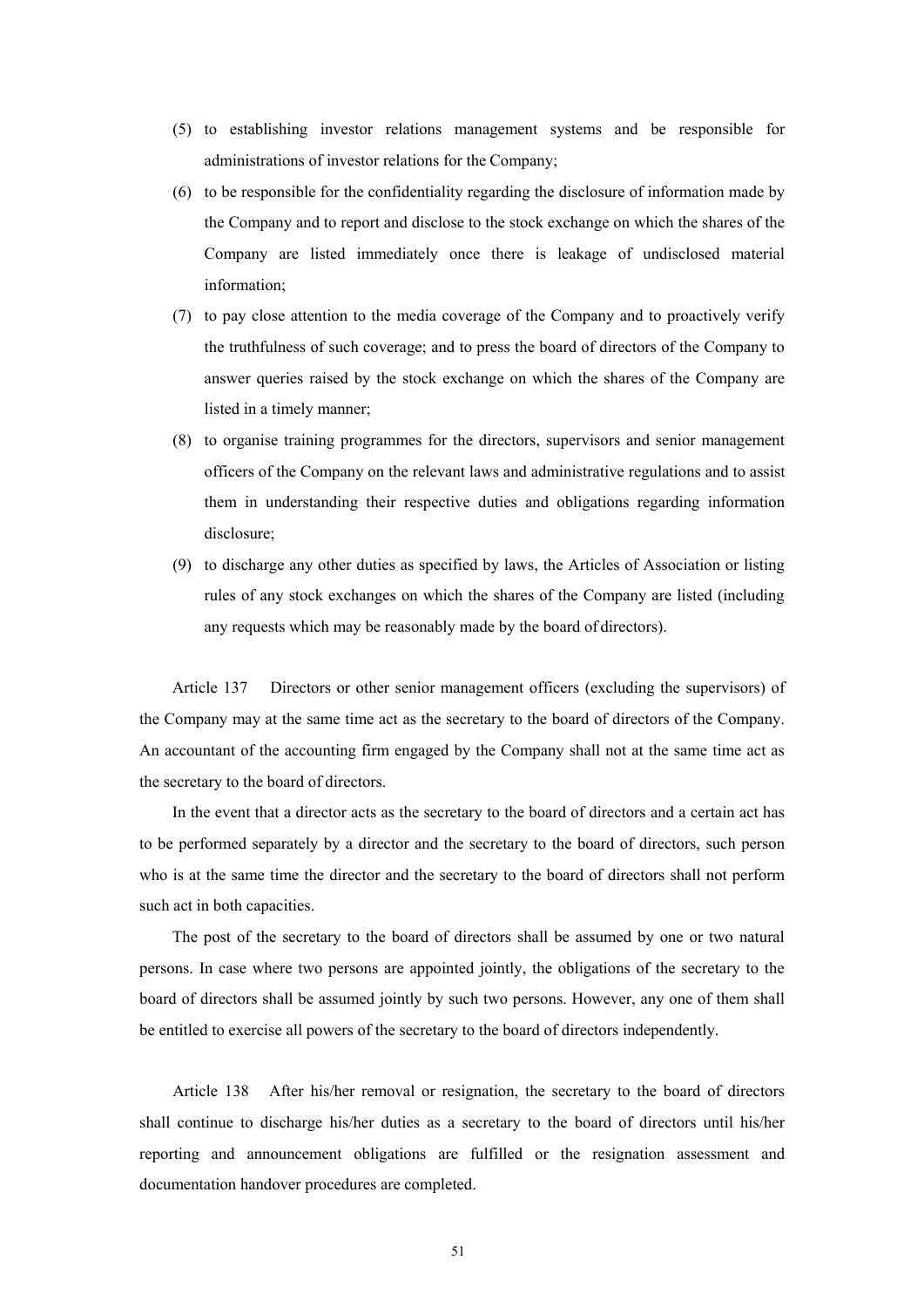#### **Chapter 13 General Manager**

Article 139 The Company shall have a general manager who shall be appointed or removed by the board of directors.

A director can also be appointed on part-time basis as a general manager, deputy general manager or other senior management officers, provided that the number of directors so appointed on part-time basis shall not exceed one-half of the total number of directors of the Company.

Article 140 The general manager is responsible to the board of directors and shall exercise the following powers:

- (1) to be in charge of the Company's production, operation and management, and organise the implementation of the board of directors' resolutions;
- (2) to organise the implementation of the Company's annual business plans and investment proposals;
- (3) to formulate proposals for the Company's internal management structure;
- (4) to formulate the basic management system of the Company;
- (5) to formulate the basic rules and regulations of the Company;
- (6) to propose the appointment and dismissal of the deputy general manager and the financial officers;
- (7) to appoint or dismiss the management officers other than those who are required to be appointed or dismissed by the board of directors;
- (8) to decide on the incentives or penalties, promotion or demotion, wage rises or cuts, employment, recruitment or dismissal, removal of the Company's employees;
- (9) to handle important external business on behalf of the Company;
- (10) to convene and preside over general manager's business meetings;
- (11) to propose the convening of extraordinary board of directors' meetings;
- (12) other powers conferred by the Articles of Association and the board of directors.

Article 141 The general manager shall attend meetings of the board of directors. A general manager who is not a director does not have the right to vote at meetings of the Board.

Article 142 The general manager shall report to the board of directors or the supervisory committee, according to their requirements, all the material contracts entered into by the Company, the implementation thereof, and the use of funds and profitability. The general manager shall warrant the accuracy of such reports.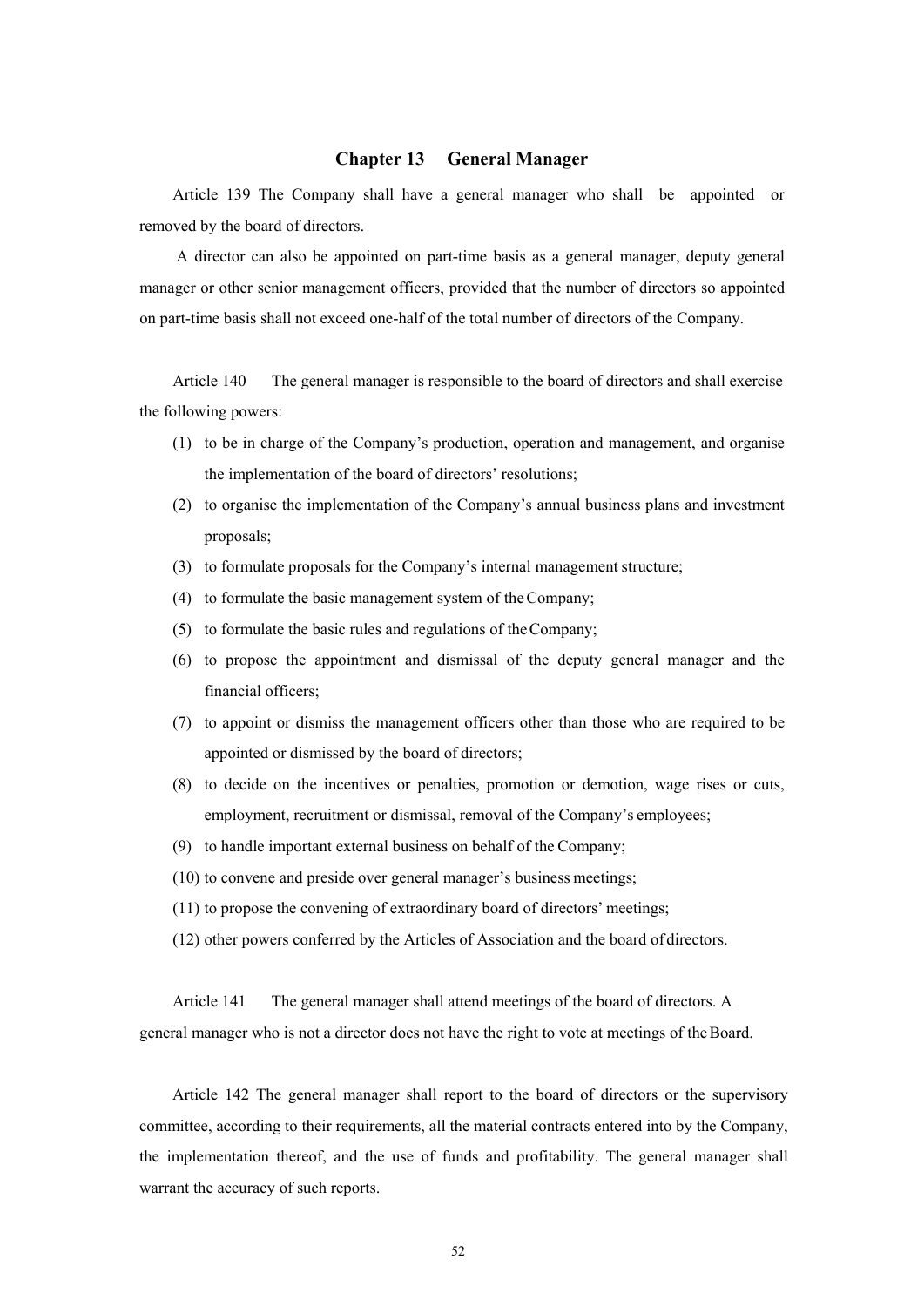Article 143 The general manager shall consider the opinions of the labour union and the employee representatives' meeting before making decisions relating to issues such as wages, benefits, production safety and labour protection, labour insurance, termination of employment (or dismissal) of the Company's employees and personal interests of employees.

Article 144 The general manager shall formulate General Manager Guidelines and have them approved by the board of directors prior to their implementation.

General Manager Guidelines shall include the followings:

- (1) the requirements, procedures and attendees of general managers' business meetings;
- (2) the respective duties of, and the division of responsibilities between, the general manager, deputy general managers and other senior management officers;
- (3) the usage of the Company's funds and assets, the scope of authority to enter into material contracts, and the mechanism of reporting to the board of directors and the supervisory committee;
- (4) other matters considered necessary by the board of directors.

Article 145 In exercising his/her powers, the general manager shall comply with the laws, administrative regulations and the Articles of Association and shall perform obligations honestly and diligently.

Article 146 The general manager may submit his/her resignation in writing to the board of directors before the term of office expires.

#### **Chapter 14 Supervisory committee**

Article 147 The Company shall have a supervisory committee. The supervisory committee is the standard internal oversight department of the Company, responsible for supervising the board of directors and its members as well as other senior management officers, and for preventing their abusing of power and violation of the legitimate rights and interests of shareholders, the Company and the employees thereof.

Article 148 The supervisory committee shall consist of five supervisors, with supervisors appointed from employee representatives of the Company accounting for more than one-third and external supervisors accounting for more than one-half of the members of the supervisory committee, and with more than two independent supervisors.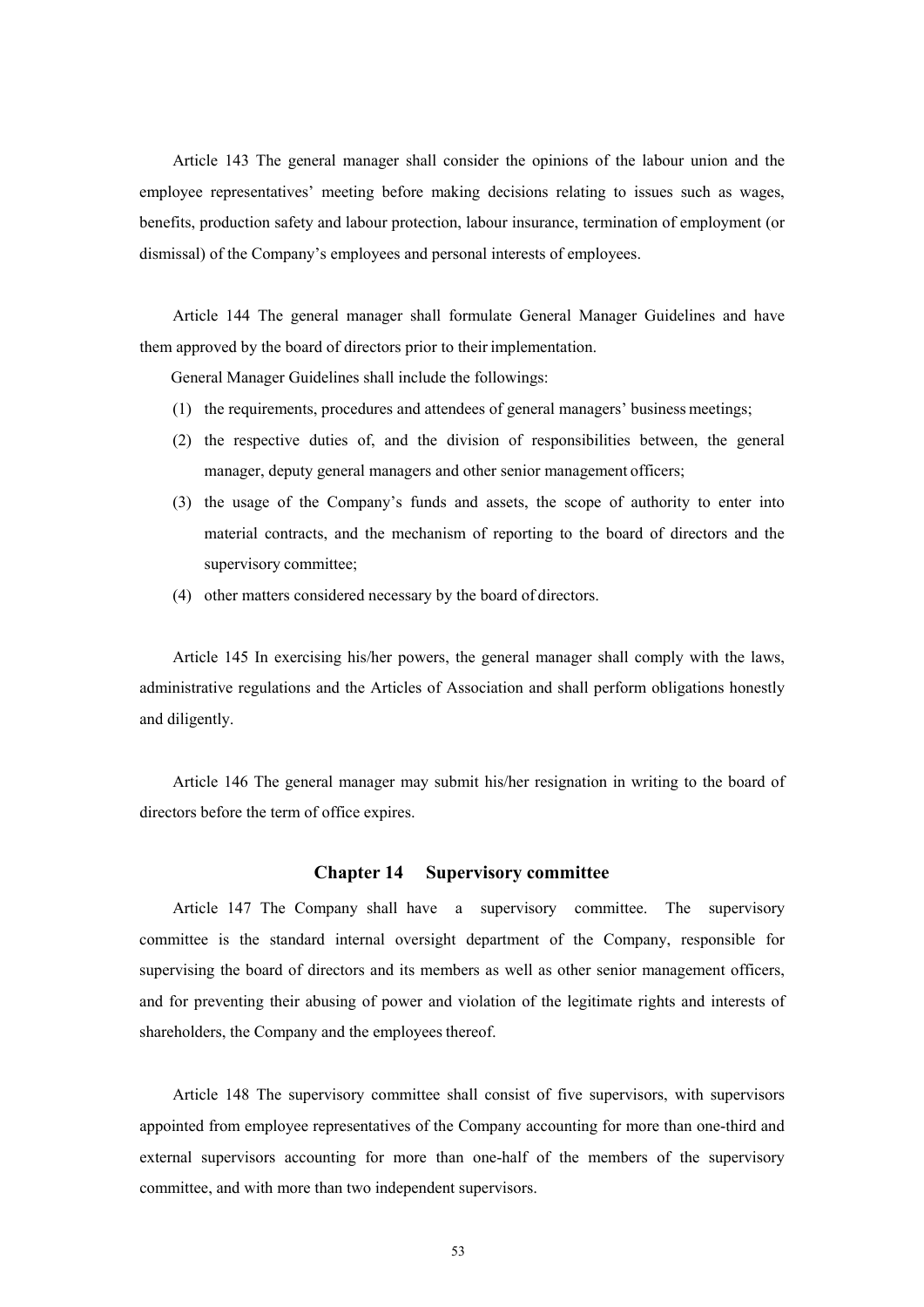A supervisor shall serve term of three years and may offer themselves for re-election and reappointment. An independent supervisor may not hold consecutive offices for more than six years.

The supervisory committee shall have one chairman. The election or removal of the chairman of the supervisory committee shall be decided by no less than two-thirds of the members of the supervisory committee.

Should the chairman of the supervisory committee be unable to perform his/her duties, he/she shall appoint as supervisor to exercise the duties on his/her behalf.

Article 149 Supervisors appointed from the employee representatives shall be elected and removed by the employee representatives' meeting of the Company. Other supervisors shall be elected and removed by the shareholders' general meeting.

In addition to supervisors elected from the employees, candidates for other supervisors may be nominated by the supervisory committee of the Company or by shareholders who (individually or jointly) hold more than 3% of the Company's issued shares. The Company shall, before the shareholders' general meeting, disclose the details of candidates for other supervisors (including resume and the basic profiles), in order to ensure that shareholders have sufficient understanding of the candidates before voting.

An employee supervisor who failed to attend two consecutive meetings of the supervisory committee in person shall be deemed to have failed to fulfill his/her duties, and he/she shall be removed and replaced by the employee representatives' meeting; an independent supervisor who failed to attend three consecutive meetings of the supervisory committee in person or any supervisor other than employee or independent supervisors who failed to attend two consecutive meetings of the supervisory committee shall be deemed to have failed to fulfill his/her duties, and he/she shall be removed and replaced by the shareholders' general meeting.

Article 150 Directors, general manager and financial officers of the Company shall not act as supervisors.

Article 151 The supervisory committee shall convene no less than four meetings in a year, and the chairman of the supervisory committee shall be responsible for convening such meetings.

The supervisory committee shall promptly convene extraordinary meetings whenever necessary. If a supervisory committee meeting cannot be held as scheduled, an announcement shall be made to account for the reasons thereof.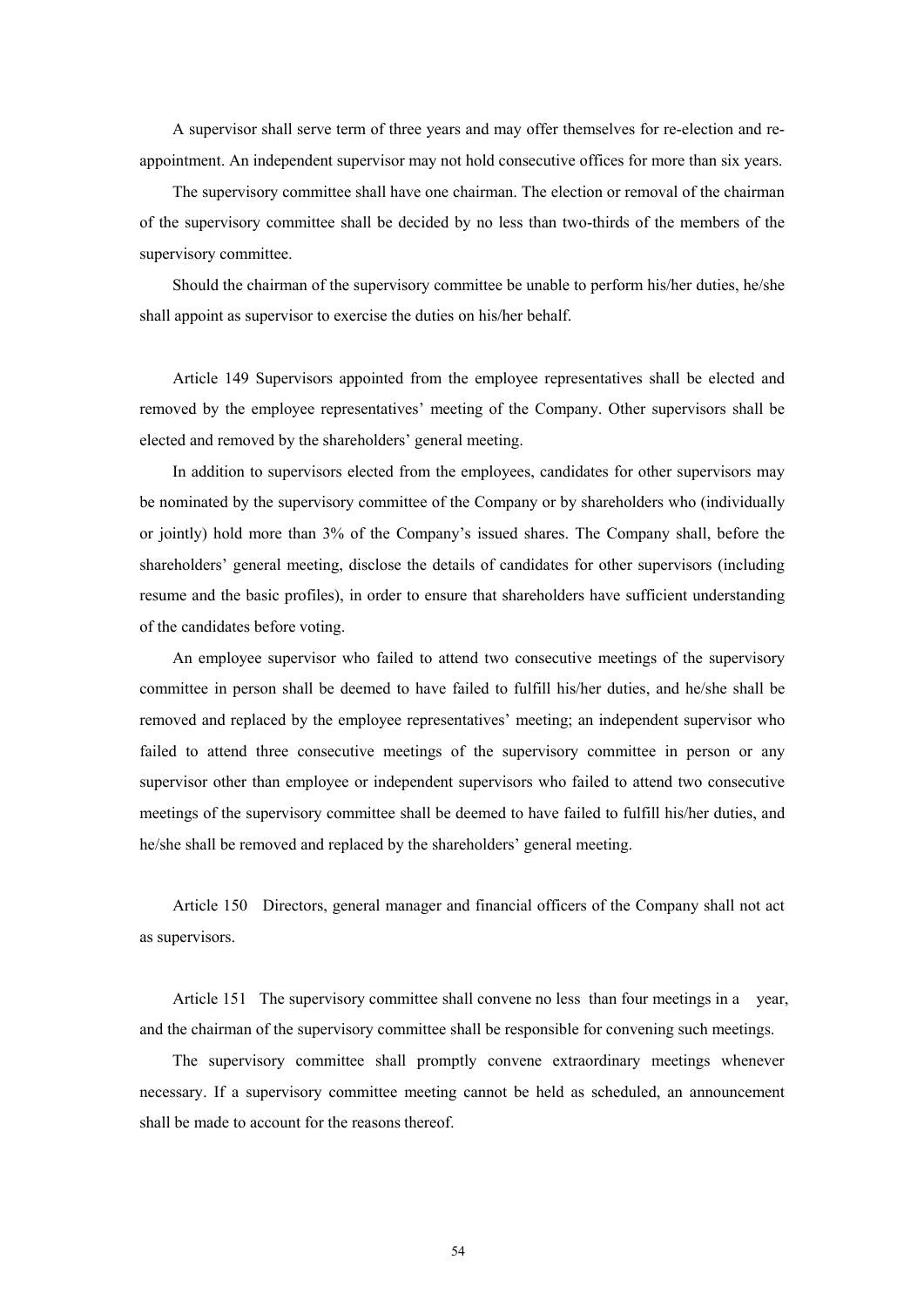Notice of a supervisory committee meeting shall be served in writing to all supervisors ten days prior to the meeting. Notice of the meeting shall include the date, place and duration of the meeting, reasons and agenda, and the date of giving the notice.

Article 152 If the notice of the supervisory committee meeting is delivered in person, the date of acknowledgement of receipt by the addressee or the person who accepts the service process on behalf of the addressee shall be deemed the date of service; if the notice is sent out by facsimile or email, the date of effective transmission of the facsimile or the email shall be deemed the date of service.

Article 153 If a supervisor or any other person who has the rights to receive the notice of meeting is left out accidentally to be served with the notice or such parties fail to receive the notice of meeting, the meeting and resolution made in the meeting shall not become void thereby.

Article 154 The supervisory committee shall be responsible for reporting to the shareholders' general meeting, and it shall exercise the following powers by laws:

- (1) to review the periodic reports of the Company prepared by the board of directors and propose written audit opinion;
- (2) to examine the Company's financial situation;
- (3) to supervise the performance of the duties of the directors, general manager and other senior management officers of the Company, and recommend the removal of any directors, general manager and other senior management officers involved in violation of laws, administrative regulations, the Articles of Association or the resolutions of the shareholders' general meeting;
- (4) to require the directors, general manager and other senior management officers of the Company to rectify their behavior when their conducts are harmful to the interests of the Company;
- (5) to verify the financial information such as financial reports, business reports, profit distribution proposals to be put forward for submission to the shareholders' general meeting and, in case of doubt, may authorise, in the name of the Company, certified public accountants or practicing auditors assist in reviewing the same;
- (6) to propose the convening of extraordinary general meeting, and convene and preside over the shareholders' general meeting when the board of directors does not fulfill its duties to convene and preside over the shareholders' general meetings under the Company Law;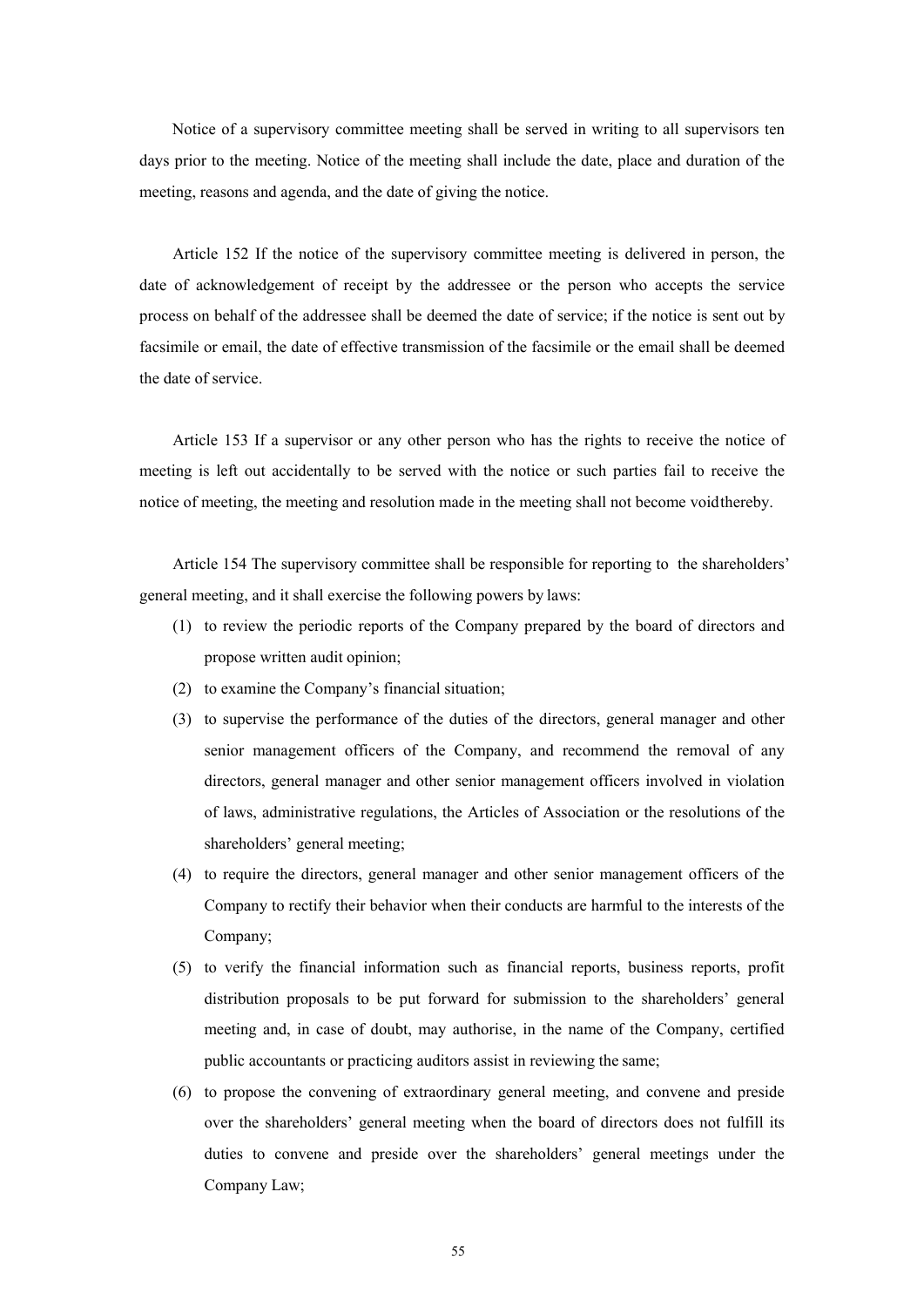- (7) to initiate litigation against the directors, general manager and other senior management officers in accordance with Article 151 of the Company Law;
- (8) to put forward proposed resolutions to the shareholders' general meeting;
- (9) to carry out investigation if any abnormal operations are found and to appoint professional institutions such as accounting firms and legal firms to provide assistance to its work if necessary; of which relevant costs shall be borne by the Company;

(10) other duties under the Articles of Association.

Supervisors may attend the board of directors' meetings.

Article 155 The supervisory committee may require the directors, general manager and other senior management officers of the Company, as well as internal and external auditing personnel, to attend supervisory committee meetings and answer such questions as may be concerned.

Article 156 Supervisory committee meetings shall be held in the following manner: to be attended by more than half of the supervisors, and implement a one-person-one-vote voting system.

Resolutions of the supervisory committee shall be passed with the affirmative votes of more than two-thirds of the members of the supervisory committee.

Article 157 Minutes shall be taken at any supervisory committee meeting. Supervisors attending the meeting and the officer responsible for taking the minutes shall sign the minutes of the meeting, in which supervisors have the right to make certain clarifications of the opinions they expressed at the supervisory committee meeting. Minutes of the supervisory committee meeting shall be kept as an important documentation of the Company.

Article 158 In exercising his/her authority, any reasonable expenses incurred by the supervisory committee in engaging professional personnel such as lawyers, certified public accountants or practicing auditors shall be borne by the Company.

Article 159 A supervisor shall act honestly in discharging his/her supervisory duties in accordance with the laws, administrative regulations and the Company's Articles of Association.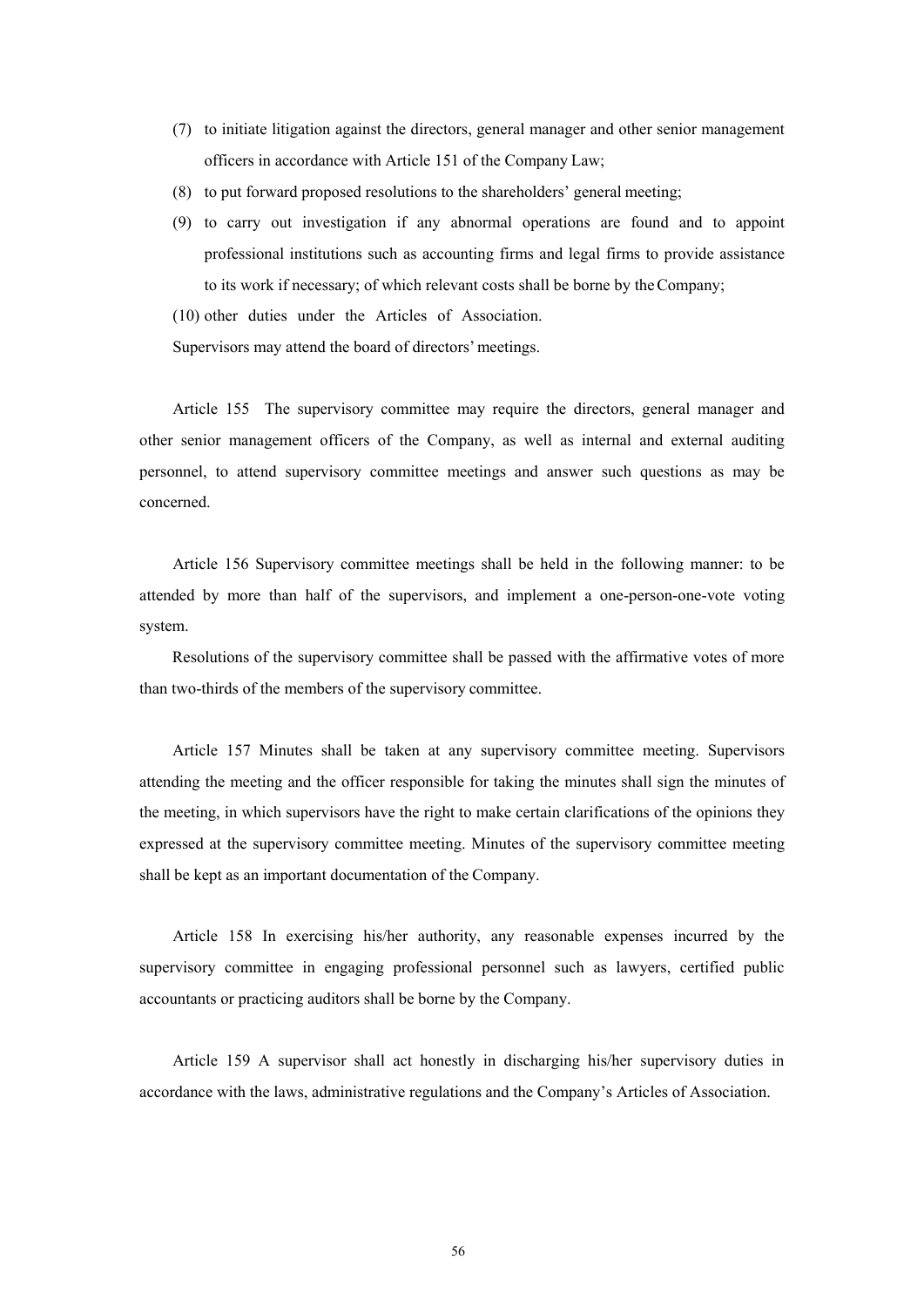Article 160 A supervisor may resign before the end of his/her term of office. Provisions set out in Article 125 of this Article in relation to the resignation of directors shall be applicable to supervisors.

#### **Chapter 15 Party Organisation**

Article 161 The Company shall establish a committee of the Communist Party of China of Maanshan Iron & Steel Company Limited (hereinafter referred to as the "Party Committee").

Article 162 The Party Committee shall play a core leading role and supervise the implementation of the directional policies of the Party and the country throughout the Company, consider and discuss on major operational and management matters of the Company.

The Party Committee shall comply with the laws of the country, support the Shareholders' General Meeting, Board, supervisory committee and general manager in exercising their power in accordance with the laws.

The Company shall adapt to the needs of modern corporate system and market competition, follow the principles of management of officers and talent by the Party to establish a team of highcalibre talent.

To strengthen the self-construction of the Party Committee, play a leading role in the ideological and political work, the spiritual civilisation construction and the mass organizations such as the labour union and the Communist Youth League.

# **Chapter 16 Qualifications and Obligations of Directors, Supervisors, General Manager and other Senior Management Officers of the Company**

Article 163 A person shall not be appointed as a director, a supervisor, a general manager or other senior management officer of the Company in any of the following conditions:

- (1) the person has no civil capacity or his/her civil capacity is restricted;
- (2) a period of less than five years has elapsed after serving the full term of a sentence for corruption, bribery, expropriation of assets, misappropriation of assets or social and economic disorder, or a period of less than five years has elapsed since the deprivation of the political rights as a result of a criminal conviction;
- (3) a period of less than three years has elapsed since the completion of the winding up and liquidation of a company or an enterprise in which the person was a director, a factory manager or a manager and was held personally liable for the winding up of the company or the enterprise;
- (4) a period of less than three years has elapsed since the revocation of the business license and compulsory closure of a company or an enterprise for illegal business operations where the person was the legal representative of such company or enterprise and was held personally liable;
- (5) the person has a debt of a material amount which has not been repaid when due;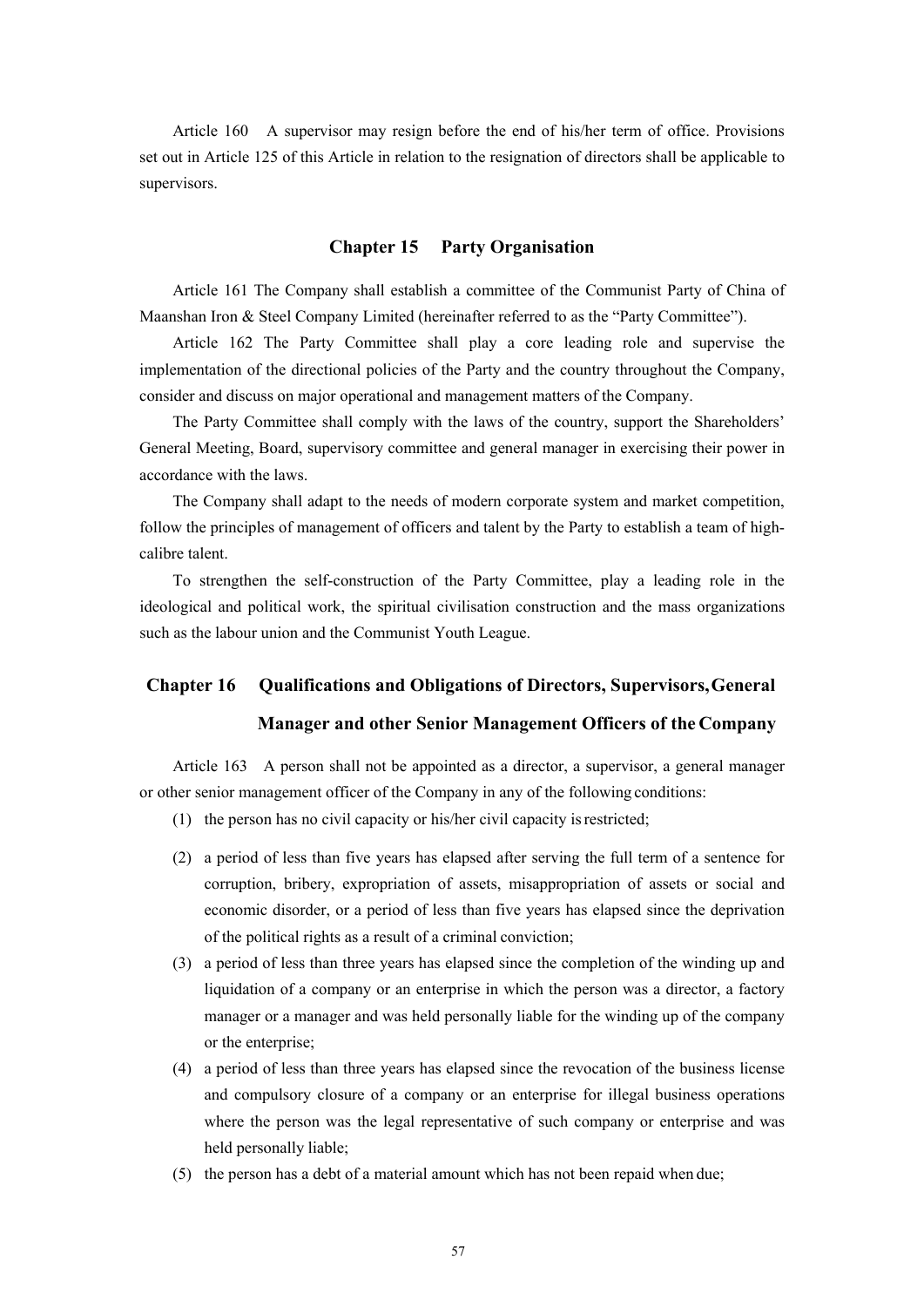- (6) the person has breached the criminal law and is subjected to investigation by judicial authorities and the case has yet to be settled;
- (7) provisions of the laws or administrative regulations stipulate that the person is not permitted to assume a leading position in an enterprise;
- (8) the person not being a natural person;
- (9) a period of less than five years has elapsed since the date when the person was convicted of offences involving behavior related to fraud or dishonesty and was ruled by the relevant competent authorities to have violated relevant securities regulations;
- (10) persons who have been identified as being prohibited from participating in the markets by the China Securities Regulatory Commission and where such prohibitions are still in force.

If any election or appointment of directors, supervisors or the engagement of general manager or other senior management officers is in violation of this Article, such election, appointment or engagement shall be deemed invalid. The Company shall dismiss any directors, supervisors or general manager or other senior management officers if the circumstances specified in this Article occur during their tenures.

Article 164 An independent director shall fulfill the following basic conditions:

- (1) being qualified to act as a director according to the laws, administrative regulations and other relevant provisions;
- (2) having the independence required by relevant laws, administrative regulations, departmental rules and the Articles of the Association;
- (3) having basic knowledge of the operation of listed companies, familiar with relevant laws, administrative regulations, rules and standards;
- (4) having more than five years of legal or economic experience or other necessary working experience required in order to assume the position of an independent director.

Article 165 Independent directors must be independent. The following persons shall not assume the position of independent directors:

- (1) Employees of the Company or its subsidiaries and their immediate family members or close social contacts ("immediate family members" include spouses, parents, children; "close social contacts" include brothers and sisters, fathers or mothers-in-law, sons or daughters-in-law, spouses of the brothers and sisters, brothers and sisters of the spouse);
- (2) natural person shareholders directly or indirectly holding more than 1% of the issued shares of the Company or ranking among the top ten shareholders in the Company and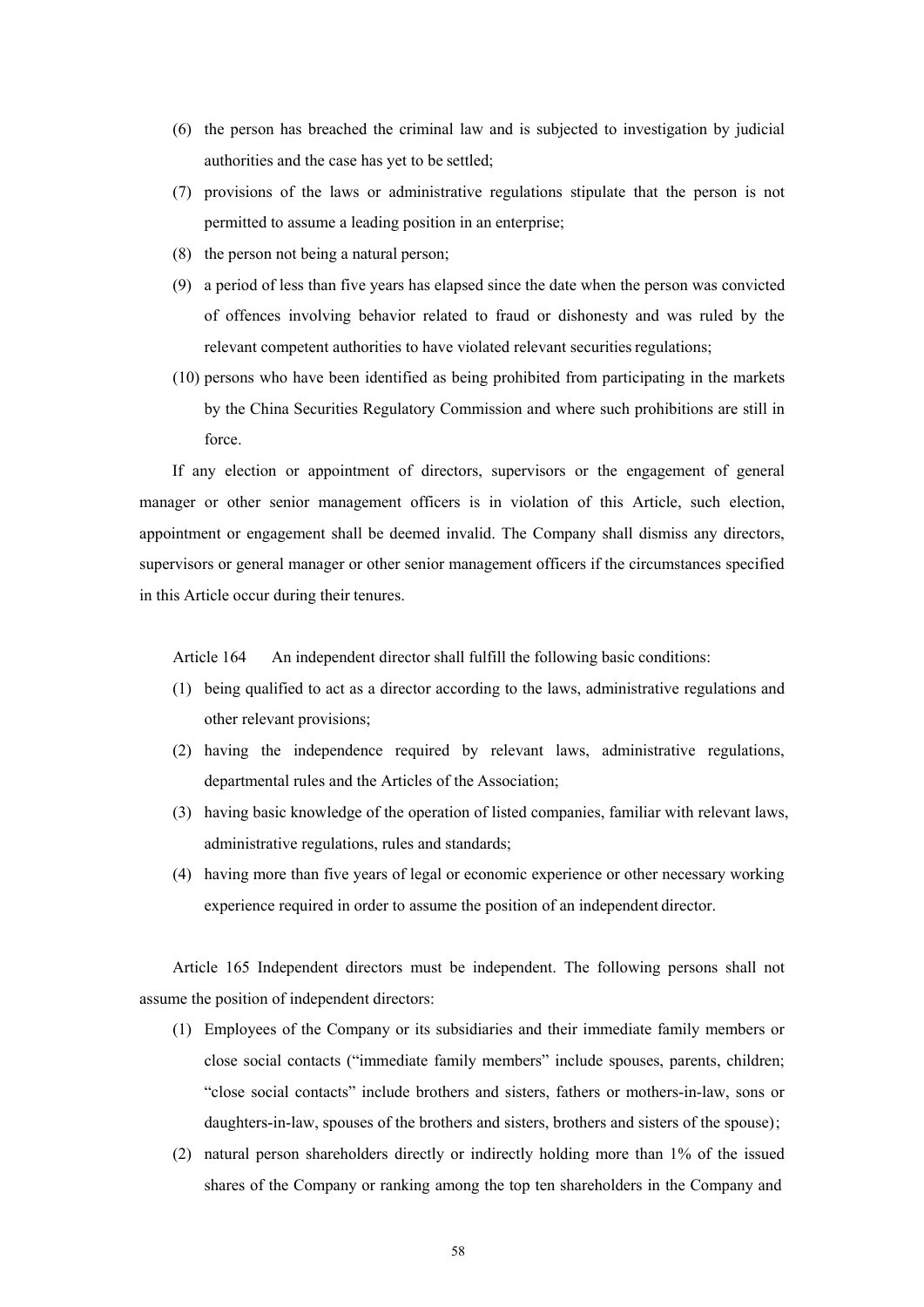their immediate family members;

- (3) employees of corporate shareholders directly or indirectly holding more than 5% of the issued shares of the Company or ranking among the top five corporate shareholders of the Company and their immediate family members;
- (4) persons falling under any of the conditions described in the foregoing three paragraphs during the past year;
- (5) persons who provide services such as financial, legal, consulting services to the Company or its subsidiaries;
- (6) other persons who are not permitted to assume the position of independent directors as resolved by the China Securities Regulatory Commission or relevant regulatory authorities.

Article 166 The validity of an act of a director, a general manager or other senior management officer of the Company on behalf of the Company is not, vis-à-vis a bona fide third party, affected by any irregularity in his/her appointment, election or qualification.

Article 167 In addition to obligations imposed by the laws, administrative regulations or required by the listing rules of the stock exchange on which the shares of the Company are listed, the director, supervisor, general manager and other senior management officers of the Company owes the following obligations to each shareholder, in the exercise of the powers entrusted by the Company:

- (1) not to cause the Company to exceed the scope of business stipulated in its business license;
- (2) to act faithfully in the best interests of the Company;
- (3) not to expropriate in any guise the Company's assets, including (but not limited to), opportunities favorable to the Company;
- (4) not to expropriate the individual rights of shareholders, including (but not limited to), rights of distribution and voting rights, save and except a corporate restructuring submitted to shareholder's general meeting for approval in accordance with the Articles of Association.

Article 168 The directors, supervisors, general manager and other senior management officers of the Company owe a duty, in the exercise of his/her powers or the discharge of his/her duties, to exercise the care, diligence and skill that a reasonably prudent person would exercise in comparable circumstances.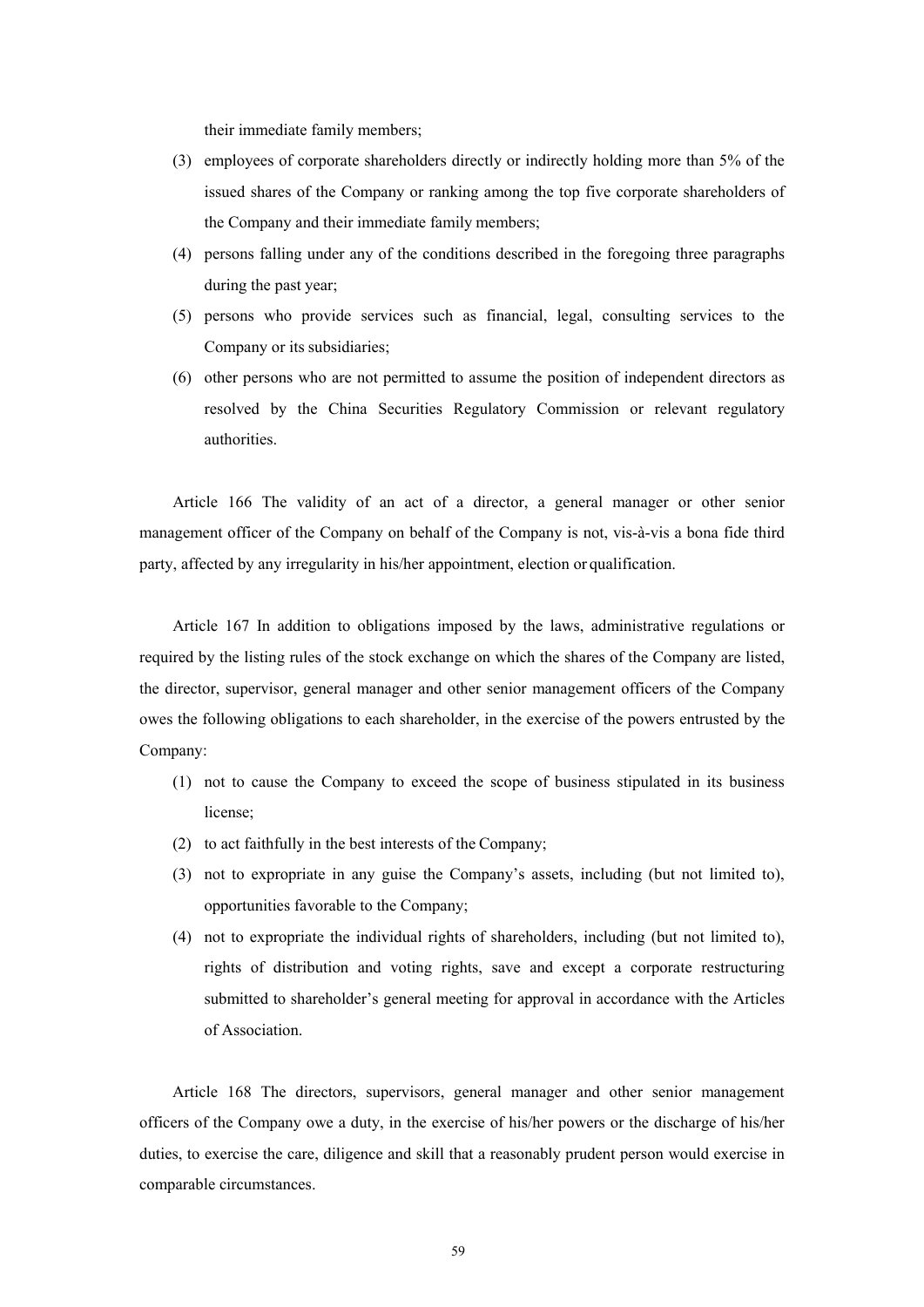Article 169 A director, supervisor, general manager and other senior management officer of the Company, while exercising his/her powers, is duty-bound to observe the obligations of a fiduciary, not to place himself/herself in a position where his/her duty and interests may conflict. This principle includes (but not limited to) the following duties:

- (1) to act faithfully in the best interests of the Company;
- (2) to exercise the powers within his/her authority and not to exceed the relevant authority;
- (3) to exercise the discretion vested in him/her personally and not to allow himself/herself to act under the direction of another and, unless and to the extent permitted by the laws, administrative regulations or the informed consent at the general meeting, not to delegate his/her discretion to others;
- (4) to treat shareholders of the same class equally and to treat shareholders of different classes fairly;
- (5) except in accordance with the Articles of Association or with the informed consent at the shareholders' general meeting, not to enter into a contract, transaction or arrangement with the Company;
- (6) without the informed consent at the general meeting, not to use the Company's assets for his/her own benefits in any form;
- (7) not to accept bribes or other illegal income and not to expropriate in any guise the Company's assets including (but not limited to), opportunities favorable to the Company;
- (8) without the informed consent at the shareholders' general meeting, not to accept commissions in connection with the Company's transactions;
- (9) to comply with the Articles of Association and act honestly in exercising his/her powers and discharging his/her functions and act in the best interests of the Company and not to use his/her position and power in the Company for personal benefits;
- (10) without the informed consent at the shareholders' general meeting, not to compete with the Company in any way;
- (11) not to expropriate the funds of the Company or lend the funds of the Company to others and not to open an account and deposit the Company's assets in his/her own name or another's name and not to use the Company's assets to provide security for any personal indebtedness of a shareholder of the Company or others;
- (12) unless otherwise permitted by the informed consent at the shareholders' general meeting, not to disclose confidential information acquired by him/her during his/her office and not to use such information other than in the furtherance of the interests of the Company,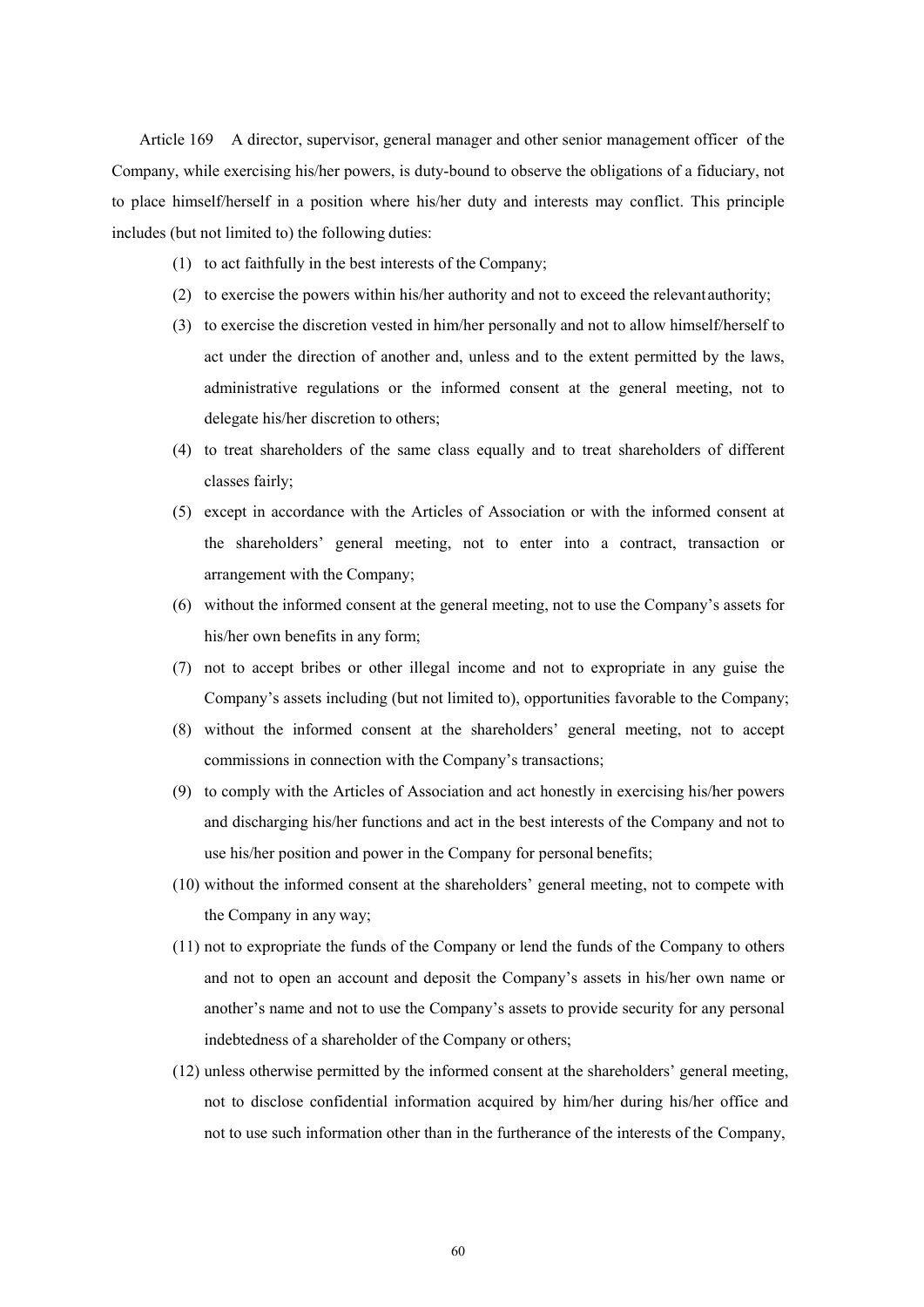save and except that disclosure of such information to the court or other governmental competent authorities is permitted if:

- i. provided by the laws;
- ii. a matter of public interests;
- iii. a matter of the interests of such director, supervisor, general manager and other senior management officer of the Company.

Article 170 A director, supervisor, general manager and other senior management officer of the Company shall not instruct the following persons or institutions ("Associates") to do anything that the director, supervisor, general manager and other senior management officer is prohibited from doing:

- (1) the spouse or minor child of the director, supervisor, general manager and other senior management officers of the Company;
- (2) a trustee of the director, supervisor, general manager and other senior management officers or the person referred to in item (1) of this Article;
- (3) a partner of the director, supervisor, general manager and other senior management officers of the Company or the person referred to in items (1) and (2) of this Article;
- (4) a company in which that the director, supervisor, general manager and other senior management officers of the Company alone have a de facto controlling interest, or a company in which that the person referred to in items (1), (2) or (3) of this Article and other director, supervisor, general manager and other senior management officers of the Company jointly have a de facto controlling interest;
- (5) a director, supervisor, general manager and other senior management officer of the controlled company referred to in item (4) of this Article.

Article 171 The fiduciary duty of a director, supervisor, general manager and other senior management officer of the Company will not necessarily cease at the end of his/her term, and his/her duty of confidence in relation to trade secrets of the Company survives the termination of his/her term of office. Other duties may continue for such period as fairness may require and depending on the time which has elapsed between the termination and the act concerned and the circumstances and conditions under which the relationship with the Company is terminated.

Article 172 The Company establishes the necessary directors', supervisors' and senior management personnel's liability insurance scheme with a view to reducing the risks potentially caused by the performance of duties by such persons in the normal course of business, and the related liability insurance coverage shall be subject to the related contract.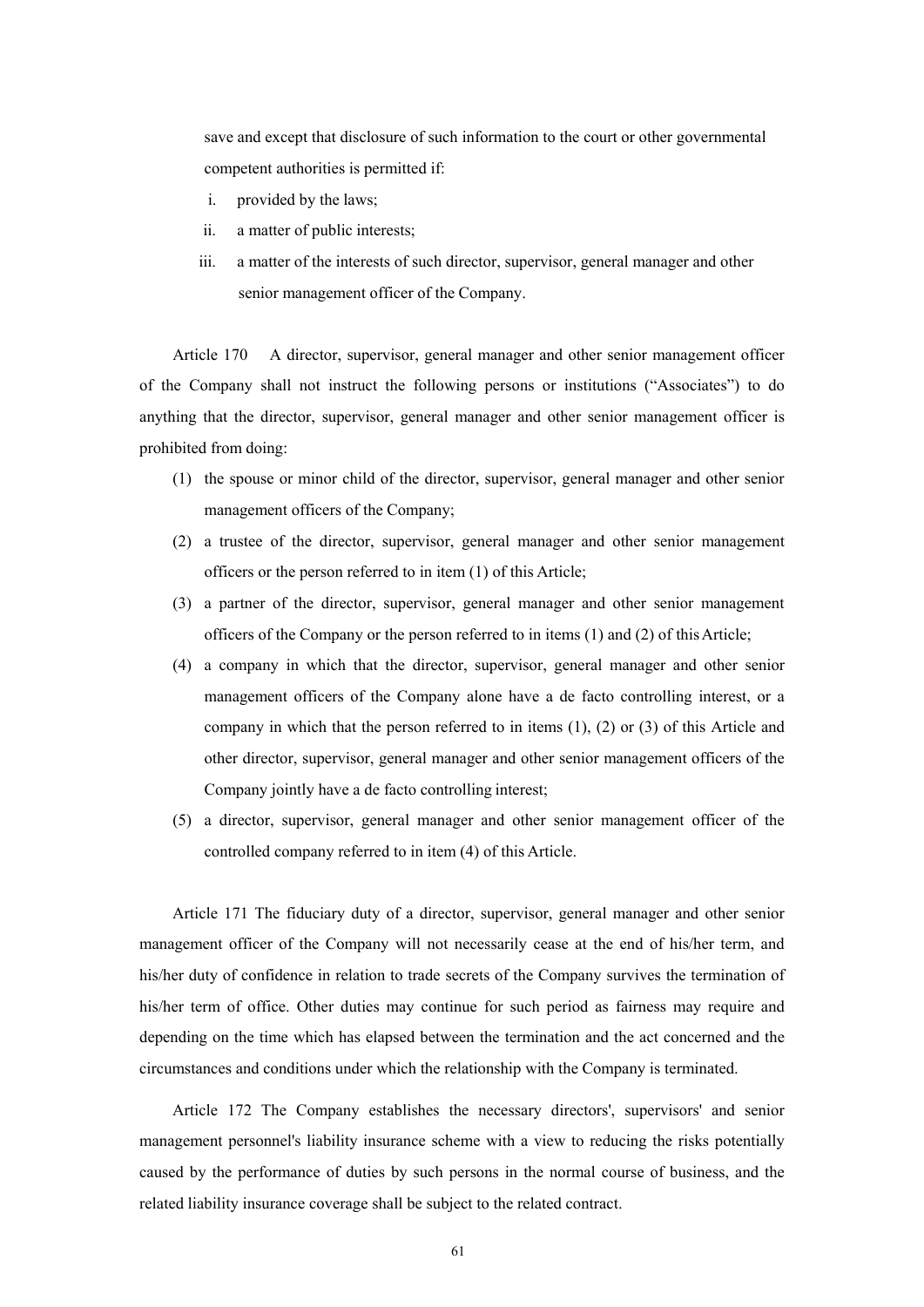Except for the circumstances provided under Article 52, a director, supervisor, general manager and other senior management officer may be relieved of liability for a specific breach of his/her duty by the informed consent of the shareholders' general meeting.

Article 173 Where a director, supervisor, general manager and other senior management officer of the Company is directly or indirectly materially interested in a contract, transaction or arrangement entered or proposed with the Company, other than the contract of service of the director, supervisor, general manager and other senior management officer of the Company, he/she shall declare the nature and extent of his/her interest to the board of directors at the earliest opportunity, whether or not such matter is subject to the approval of the board of directors under normal circumstances.

Unless the interested director, supervisor, general manager and other senior management officer has disclosed his/her interest in accordance with the requirement of the preceding paragraph of this Article to the board of directors and the matter has been approved by the board of directors at a meeting in which he/she is not counted in the quorum and has refrained from voting, such contract, transaction or arrangement is voidable at the instance of the Company, except as against a bona fide party thereto acting without notice of the breach of duty by the director, supervisor, general manager and other senior management officer concerned.

A director, supervisor, general manager and other senior management officer is deemed to be interested in a contract, transaction or arrangement in which an associate of such director, supervisor, general manager and other senior management officer is so interested.

Article 174 Where a director, supervisor, general manager and other senior management officer of the Company gives to the board of directors a notice in writing stating that, by reason of facts specified in the notice, he/she is interested in contracts, transactions or arrangements which may subsequently be made by the Company, that notice shall be deemed, for the purposes of the preceding Article of this Chapter, to be sufficient declaration of his/her interests, so far as attributable to those facts; provided that such a notice shall have been given before the entering into the relevant contract, transaction or arrangement is first taken into consideration by the Company.

Article 175 None of the directors of the Company shall act in his/her own name on behalf of the Company or the board of directors, without being provided by the Articles of Association or the legitimate authorisation of the board of directors. Where the director acts in his/her own name, but where a third party may reasonably assume such director to be acting on behalf of the Company or the board of directors, such director shall state his/her own position and capacity.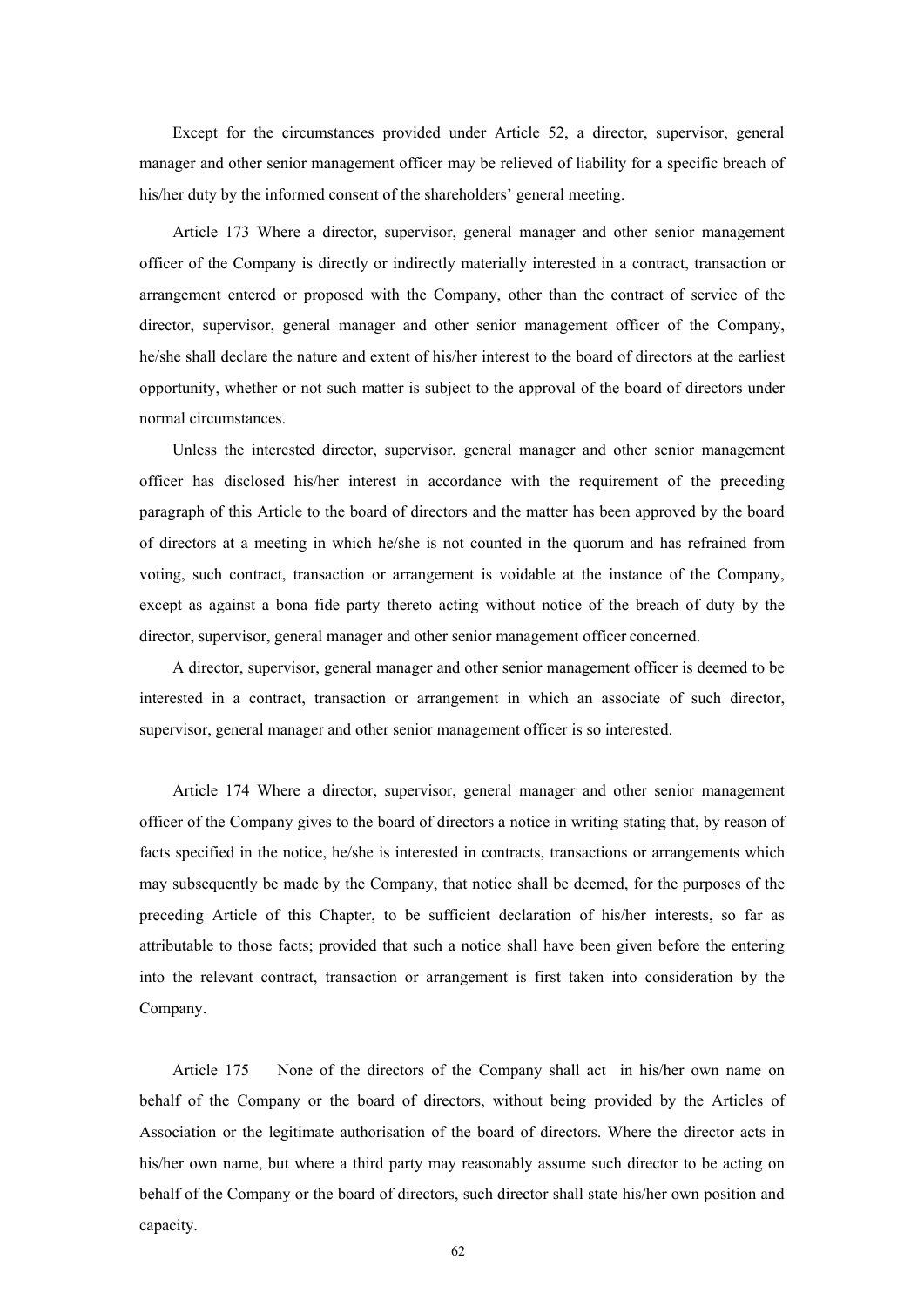Article 176 The Company shall not, in any manner, pay taxes for or on behalf of its director, supervisor, general manager and other senior management officer.

Article 177 The Company shall neither, directly or indirectly, provide a loan and loan guarantee to a director, supervisor, general manager and other senior management officer nor provide a loan and loan guarantee to an associate of the aforesaid persons;

The preceding clause shall not apply to the following conditions:

- (1) the provision of a loan to its subsidiary or the provision of a loan guarantee for the subsidiary by the Company;
- (2) the provision of a loan, a loan guarantee or other sums by the Company under a service contract as approved by the shareholders' general meeting with a director, supervisor, general manager and other senior management officer to meet expenses incurred by him/her for the purposes of the Company or for the purpose of discharging his/her duties of the Company;
- (3) the Company may provide a loan to or provide a loan guarantee for any director, supervisor, general manager and other senior management officer and his/her associate as the loan and the loan guarantee shall be made on normal commercial terms, where the ordinary course of business of the Company includes the provision of loans and loan guarantees.

Article 178 A loan made by the Company in breach of the preceding Article shall be forthwith repaid by the recipient of the loan regardless of the terms of the loan.

Article 179 A loan guarantee provided by the Company in breach of Article 177(1) shall not be enforceable against the Company unless:

- (1) the lender was not informed when the loan was provided to an associate of a director, supervisor, general manager and other senior management officer of the Company or its parent company;
- (2) any collateral provided by the Company has been lawfully disposed of by the loan provider to a bona fide purchaser.

Article 180 The guarantee referred to in the preceding Articles in this Chapter shall include an undertaking by the guarantor or the provision of assets to secure the performance of obligations by the obligor.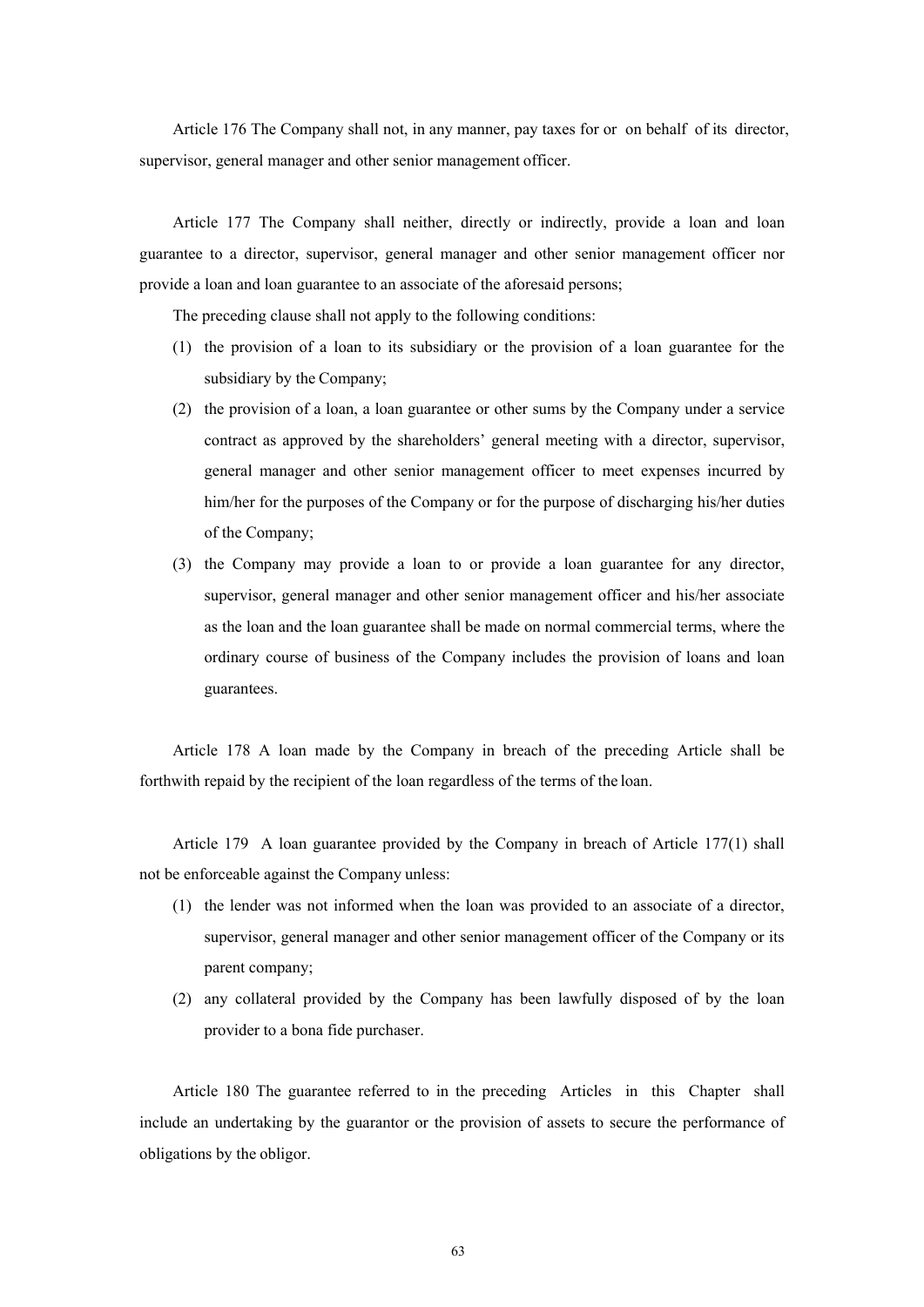Article 181 In addition to any rights and remedies provided by laws and administrative regulations, where a director, supervisor, general manager and other senior management officer of the Company is in breach of his/her duties owed to the Company, the Company is entitled to take the following measures:

- (1) to request such director, supervisor, general manager and other senior management officer to compensate for losses sustained by the Company as a result of such breach;
- (2) to rescind any contract or transaction entered into by the Company with such director, supervisor, general manager and other senior management officer and any contract or transaction entered into by the Company with a third party where such third party knew or should have known the director, supervisor, general manager and other senior management officer acting for the Company is in breach of his/her duties owed to the Company;
- (3) to request such director, supervisor, general manager and other senior management officer to surrender the income received as a result of the breach of duties;
- (4) to recover any monies received by the director, supervisor, general manager and other senior management officer which should have belonged to the Company including (but not limited to) commissions;
- (5) to request such director, supervisor, general manager and other senior management officer to return the interests earned, or which may be earned, on any monies which should have been delivered to the Company.

Article 182 The Company shall enter into written contracts with directors and supervisors on emoluments, which shall first be approved by the shareholders' general meeting. Matters relating to emoluments include:

- (1) emolument in respect of services as a director, supervisor, general manager or other senior management officer of the Company;
- (2) emolument in respect of service as a director, supervisor, general manager or other senior management officer of a subsidiary of the Company;
- (3) emolument in respect of the provision of others services in connection with the management of the Company and its subsidiary;
- (4) payment by way of compensation for loss of office or as a consideration for his/her retirement from office.

Except under a contract as aforesaid, no proceedings may be brought by a director or supervisor against the Company for the interests he/she should have received in respect of the above matters.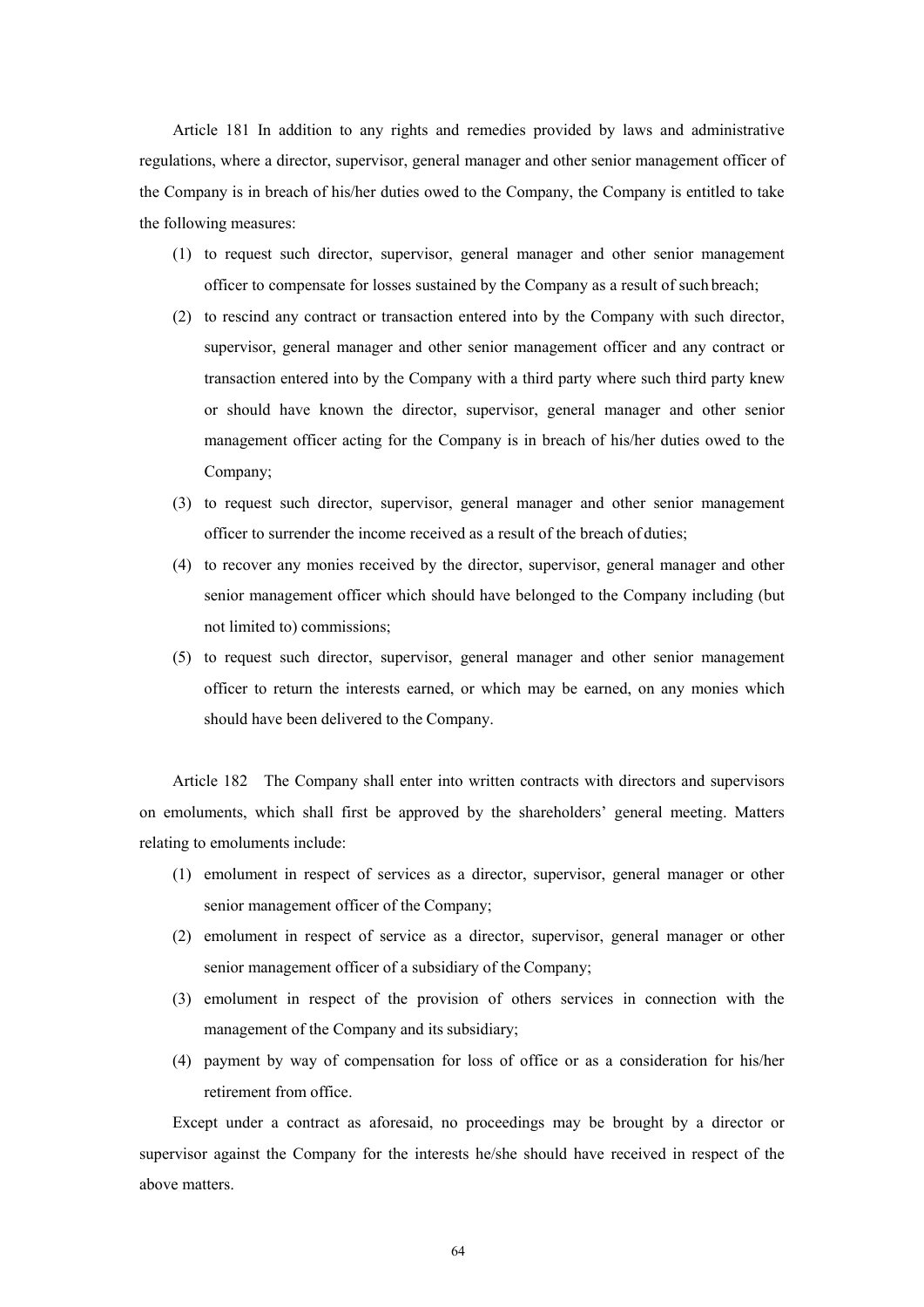Article 183 In a contract where the emolument of a director or supervisor of the Company is stipulated, the Company shall provide that upon the Company to be taken over, compensations or other payments may be made to the director or the supervisor of the Company by way of compensation for loss of office, or as consideration for his/her retirement from the office, with the prior approval of the shareholders' general meeting. A takeover of the Company referred to in the preceding clause refers to one of the following situations:

- (1) an offer made by anyone to all the shareholders of the Company;
- (2) an offer made by anyone with a view to cause the offeror to become a controlling shareholder. The meaning of the controlling shareholder shall be the same as defined under Article 52 of the Articles of Association.

If the relevant director or supervisor does not comply with the provisions set out in this Article, any sum received by the director or supervisor on account of the payment shall belong to those persons who have sold their shares as a result of the aforesaid offer made; any expenses incurred by him/her in distributing that sum pro rata amongst those persons shall be borne by him/her and not be paid out of that sum.

## **Chapter 17 Financial and Accounting Systems, Profit Distribution and Internal Audit**

Article 184 The Company shall establish its financial and accounting systems in accordance with laws and administrative regulations and the PRC accounting standards formulated by the responsible financial authorities of the State Council.

year. Article 185 The accounting year shall be from 1 January to 31 December each calendar

The Company shall prepare and publish financial reports four times in each financial year: the quarterly financial reports shall be prepared and published within one month after the conclusion of the first three-month and first nine-month periods of each financial year; the interim financial report shall be prepared and published within two months after the conclusion of the first six-month period of each financial year; and the annual financial report shall be prepared and published within three months after the conclusion of each financial year, all of which shall be reviewed and verified according to the laws.

The aforesaid financial reports should be submitted to the China Securities Regulatory Commission and stock exchanges as required by laws.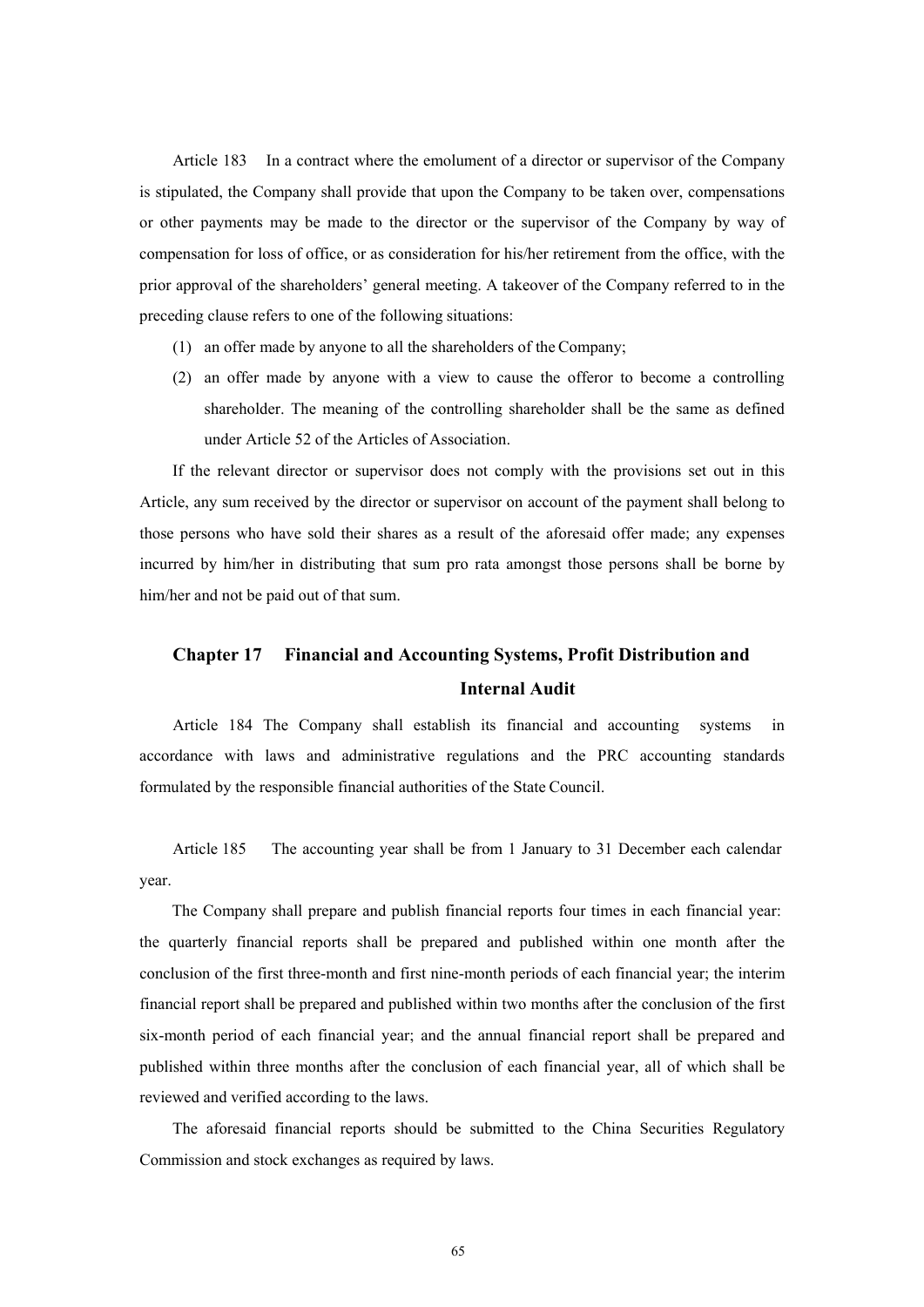Article 186 The board of directors of the Company shall submit to the shareholders at each annual general meeting such financial reports as required by laws, administrative regulations or normative provisions promulgated by local governments and departments in charge, to be prepared by the Company.

Article 187 The Company shall make available the financial reports for inspection by shareholders at the Company twenty days prior to the convening of the annual general meeting. All shareholders of the Company shall have the right to receive the financial reports as referred to in this Chapter.

For holders of Foreign Shares, the Company shall mail the aforesaid reports to each of the holders of Overseas-Listed Foreign Shares by prepaid mail at the addresses of the recipients recorded in the register of shareholders pursuant to the relevant requirements of the listing rules of the stock exchange where the shares are listed abroad. Subject to the compliance with applicable laws, administrative regulations and the Listing Rules, the Company may publish such reports on the website designated by the stock exchange on which the shares of the Company are listed or on the website of the Company, or sent by electronic means, or given in any other means acceptable by the stock exchange on which the shares of the Company are listed, without having to be given or provided in the means referred to above in this Article.

Article 188 The financial statements of the Company shall be prepared in accordance with the PRC accounting standards and the relevant regulations.

Article 189 The financial results or financial statements published or disclosed by the Company shall be prepared in accordance with the PRC accounting standards and the relevant regulations.

Article 190 The Company shall not establish any separate accounting ledgers other than the statutory accounting ledgers.

The Company's assets shall not be held under any personal account.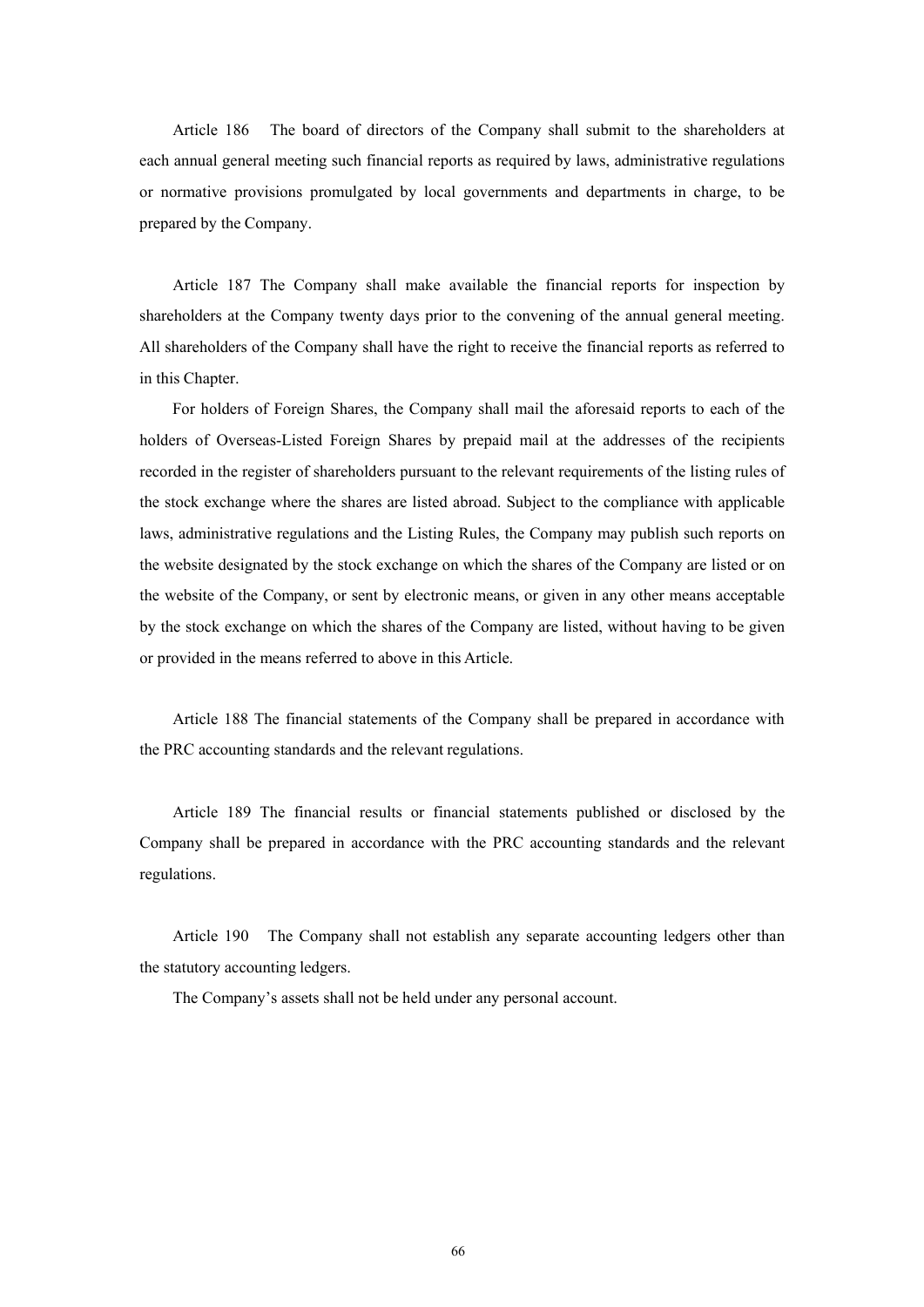Article 191 In the distribution of profits after tax of a financial year, 10% of the profits shall be allocated to the statutory common reserve. No further allocation to the statutory common reserve is required where such reserve exceeds 50% of the registered capital of the Company.

Where the statutory common reserve is insufficient to make up losses of the previous financial year, the profits of a financial year shall be applied to make up such losses before allocation to the statutory common reserve shall be made in accordance with the preceding clause. Upon the approval of the shareholders' general meeting, where the Company has made allocation to the statutory common reserve from the profits after tax, the Company may make allocation to the discretionary common reserve.

Any surplus of profits after the Company has made up losses and made allocations to the statutory common reserve will be distributed as dividends to shareholders in proportion to their shareholdings. Shares of the Company held by the Company shall not be involved in the profit distribution.

Where the shareholders' general meeting distributes, in breach of the above clauses, profits to shareholders before the Company has made up losses and made allocations to the statutory common reserve, shareholders shall return such profits distributed in breach of the above clauses to the Company.

Article 192 Capital common reserve includes the following amounts:

- (1) the premiums over the nominal value of the shares issued;
- (2) other income required by the responsible financial authority of the State Council to be included in the capital common reserve.

Article 193 The common reserve of the Company shall only be used for the purposes of making up losses of the Company, expanding production operation of the Company, or for conversion into capital of the Company, but the capital common reserve shall not be used to cover the Company's losses.

The Company may, subject to resolution by the shareholders' general meeting, convert the common reserve into capital by issuing new shares to the shareholders in proportion to their existing shareholdings or increasing the nominal value of each share, provided that when the statutory common reserve is converted into capital of the Company, the remaining such statutory common reserve after such conversion shall be no less than 25% of the registered capital before the conversion.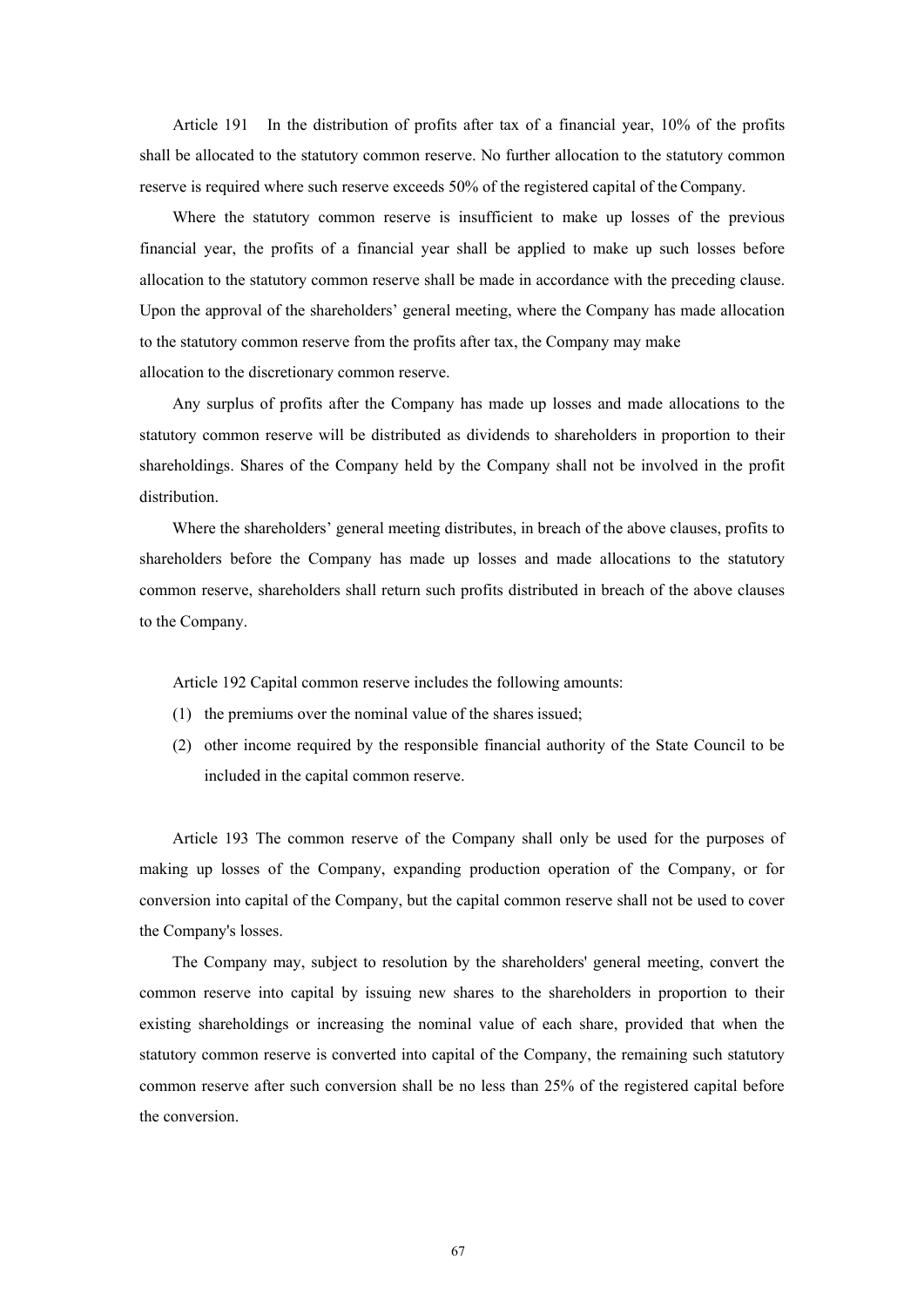Article 194 After the Company' s shareholders' general meeting has approved the proposal for profit distribution of the Company, the Company's board of directors shall complete the distribution of dividends (or shares) within two months of the shareholders' general meeting.

Article 195 Profit Distribution and Cash Dividends Distribution policies of the Company:

- (1) The profit distribution of the Company should be in accordance with the principles of focusing on the reasonable investment return for the shareholders as well as the reasonable requirement for funds of the Company.
- (2) The Company may distribute dividends in cash or in share, of which priority shall be given to the distribution of dividends by cash distribution.
- (3) The Company should maintain the continuity and stability of the policy on cash dividends. In case of having made profits for a year, the Company shall pay annual cash dividends once every year; If it is not able to pay cash dividends due to special reasons, the Board shall disclose such reasons in the annual report and explain at the general meeting. The general meeting of shareholders authorizes the Board to decide the interim cash dividend policy according to the Company's profitability and capital demand.
- (4) As for the annual profit distribution of the Company, the profits to be distributed in cash shall not be less than 50 per cent of the realized distributable profits available for that year. If such percentage cannot be reached, the Board shall disclose reasons in the annual report and explain at the general meeting.
- (5) According to the actual situation and under the premises to ensure the share capital and shareholding structure is reasonable, the Company may distribute dividends in shares.

Article 196 Dividends are denominated in Renminbi, dividends from Domestic Shares are paid in Renminbi, and dividends from Overseas-Listed Foreign Shares are paid in foreign currencies.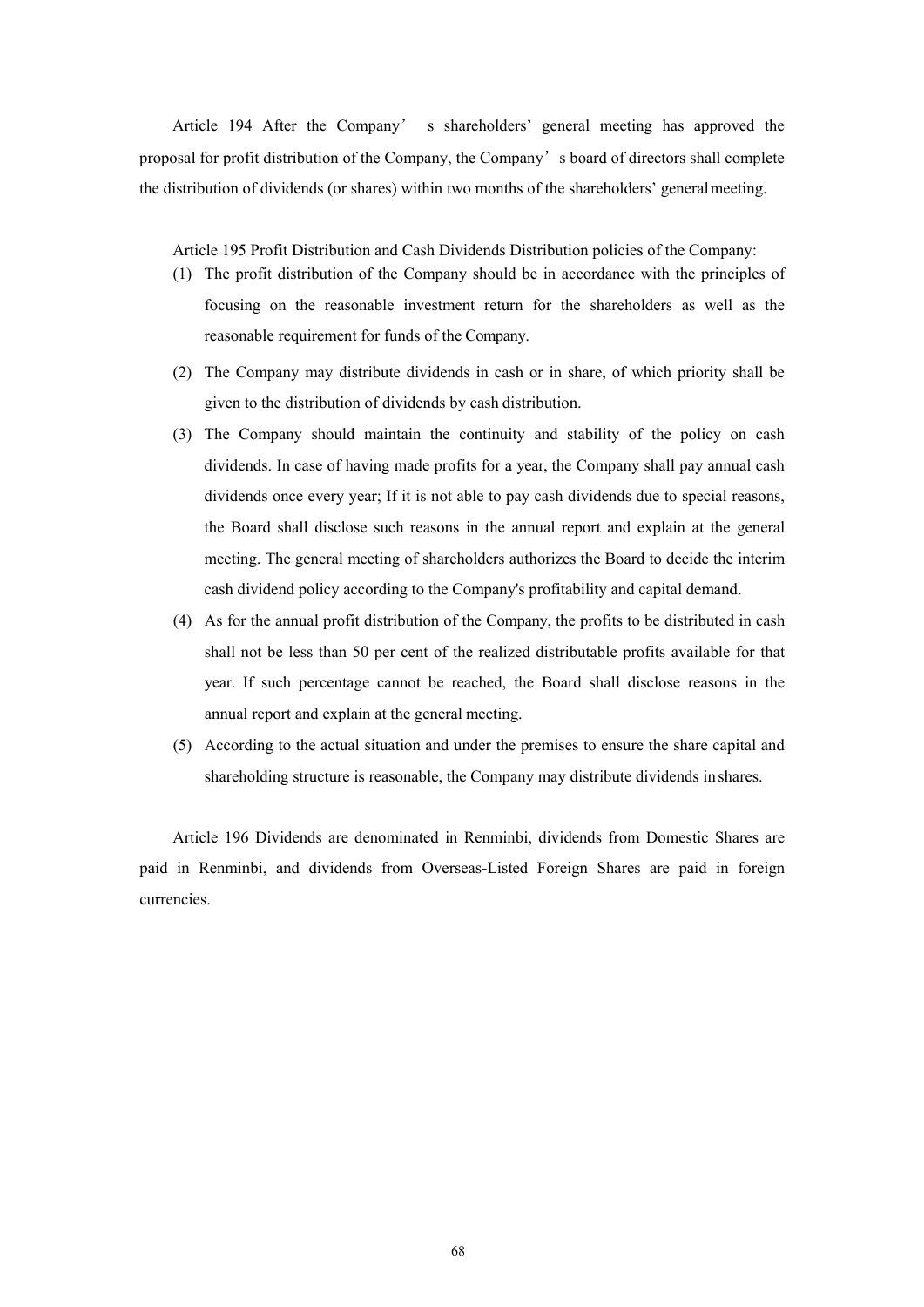Article 197 The Company shall appoint a receiving agent on behalf of the holders of Overseas-Listed Foreign Shares, to receive, on behalf of such shareholders, dividends distributed and all other monies payable by the Company in respect of the Overseas-Listed Foreign Shares.

The receiving agent appointed by the Company shall comply with the laws of the place where the shares are listed or the requirements of the stock exchange.

The receiving agent appointed by the Company for the shareholders of the Overseas-Listed Foreign Shares listed in Hong Kong shall be a company which is registered as a trust company under the Trustee Ordinance of Hong Kong.

Article 198 The Company adopts the system of internal auditing and hires professional auditor to undertake internal auditing of the Company's financial income and expenditure and economic activities.

Article 199 The Company's internal auditing system and the duties of the auditor shall be implemented after the same have been approved by the board of directors. The person in charge of auditing shall be accountable to and shall report the auditing work to the board of directors.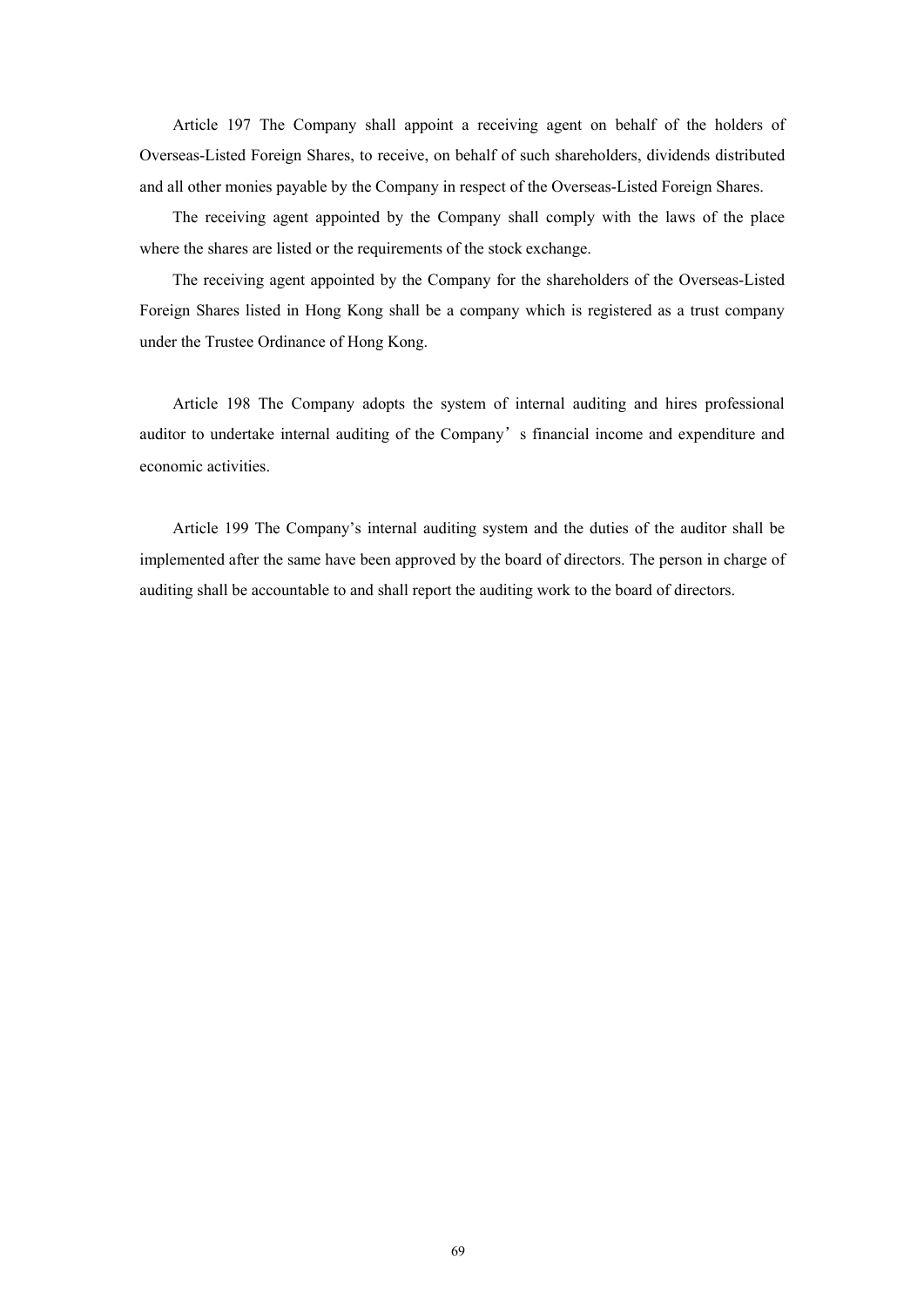### **Chapter 18 Appointment of an Accounting firm**

Article 200 The meaning of "Accounting firm" as referred to in this Article shall be the same as that of "Auditor" of Hong Kong.

Article 201 The Company shall appoint an independent accounting firm, which satisfies the relevant requirements of the PRC, to audit the annual financial report of the Company and review other financial reports of the Company.

The Company's first accounting firm can be appointed by the promotion meeting before the first annual general meeting, and the term of such firm shall cease at the end of the first annual general meeting.

When the promotion meeting does not exercise its powers under the preceding clause, the board of directors will do so on its behalf.

Article 202 The Company shall appoint one or more accounting firm(s) at each annual general meeting. The term of the accounting firm(s) shall begin at the end of the current annual general meeting and until the end of the next annual general meeting.

Article 203 The accounting firm appointed by the Company shall have the following rights:

- (1) to inspect the accounting ledgers, records or evidential documents of the Company from time to time and to request the directors, general manager or other senior management officers of the Company to provide relevant information and explanation;
- (2) to request the Company to take all reasonable measures to obtain the information and explanation from its subsidiaries for the purpose of performing the duties by the accounting firm;
- (3) to attend the shareholders' general meeting, to receive notice of the meeting or other information in relation to the meeting which any shareholder is entitled to receive, and to be heard at any shareholders' general meeting on any part of the business which concerns it as the accounting firm of the Company.

Article 204 If there is a vacancy in the office of the accounting firm, the board of directors shall, before the shareholders' general meeting is held, fill that vacancy by appointing another accounting firm. If the Company has another accounting firm holding the office during the vacancy period, that accounting firm may still act.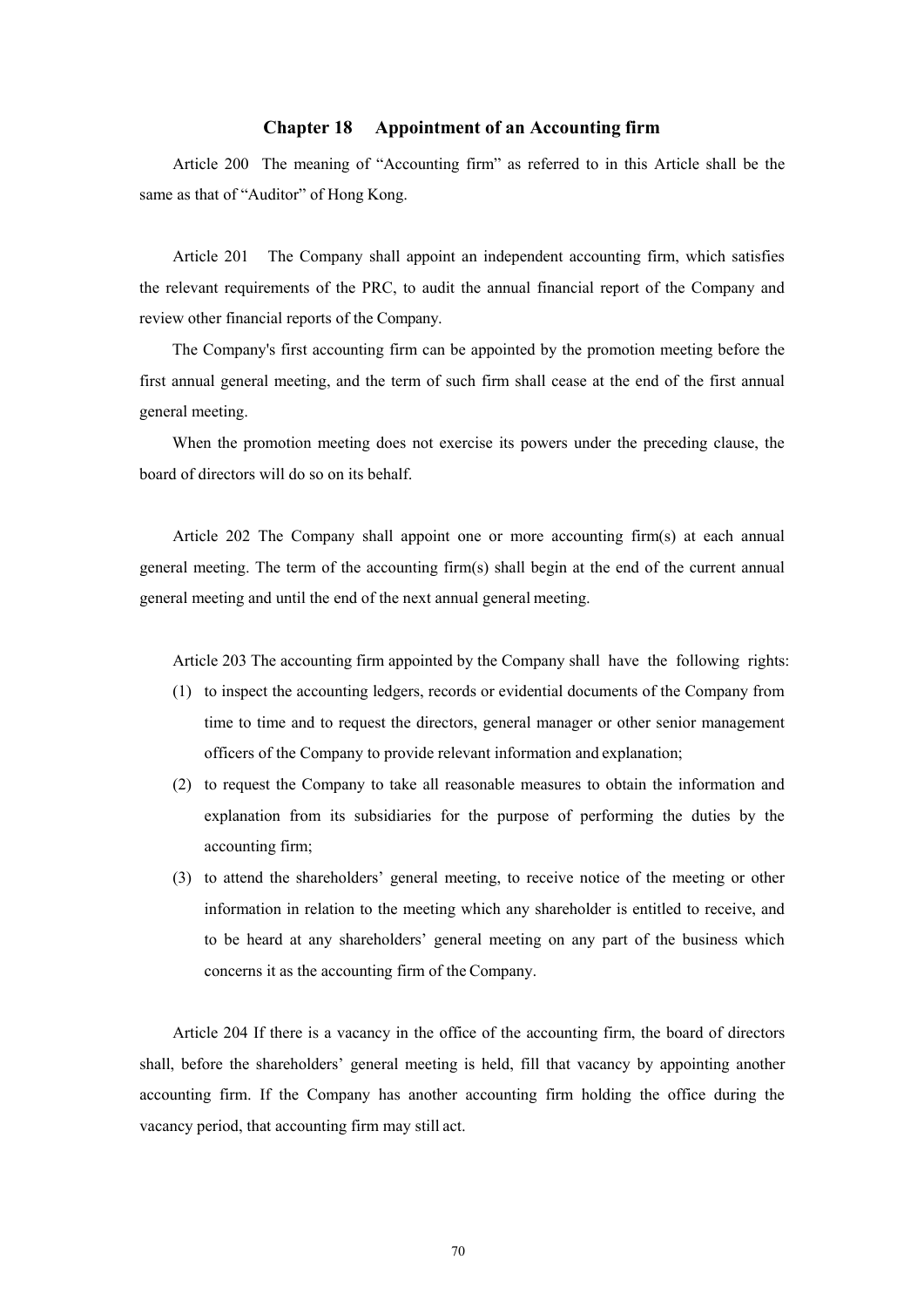Article 205 The accounting firm may be removed by ordinary resolution of the shareholders' general meeting before the expiration of its term of office, notwithstanding the provisions of the contract made between the Company and the accounting firm. Shall the accounting firm is entitled to sue the Company for compensation for dismissal, such right shall not be affected.

Article 206 The remuneration or the determination of remuneration of the accounting firm shall be decided by the shareholders' general meeting. The remuneration of an accounting firm appointed by the board of directors shall be decided by the board of directors.

Article 207 The appointment, dismissal or discontinuation of the employment of the accounting firm shall be decided by the shareholders' general meeting, and it shall be filed with the China Securities Regulatory Commission for its records.

Where a resolution at the shareholders' general meeting is passed to appoint an accounting firm other than an incumbent accounting firm, to fill a casual vacancy in the office of the accounting firm, or re-appoint an accounting firm which was appointed by the board of directors to fill a casual vacancy, or remove an accounting firm before the expiration of its term of office, the following provisions shall apply:

- (1) a copy of the proposal shall be sent, before a notice of convening the shareholders' general meeting is given, to the firm proposed for appointment or the firm proposing to leave its post or the firm that has left its post (leaving includes leaving by removal, resignation and retirement);
- (2) if the accounting firm leaving its post makes representations in writing and requests the Company to have such representations to be notified to the shareholders, the Company shall take the following measures, unless the representations are received too late:
	- i. in any notice of the resolution, state the fact of the representations having been made by the accounting firm leaving its post;
	- ii. send a copy of the representations to each shareholder entitled to receive notice of the shareholders' general meeting.
- (3) if the representations of the accounting firm are not given under item (2), the accounting firm may require that the representations to be read out at the shareholders' general meeting and further complaint can be made;
- (4) the accounting firm leaving its post shall be entitled to attend the following meetings:
	- i. the shareholders' general meeting at which its term of office would otherwise have expired;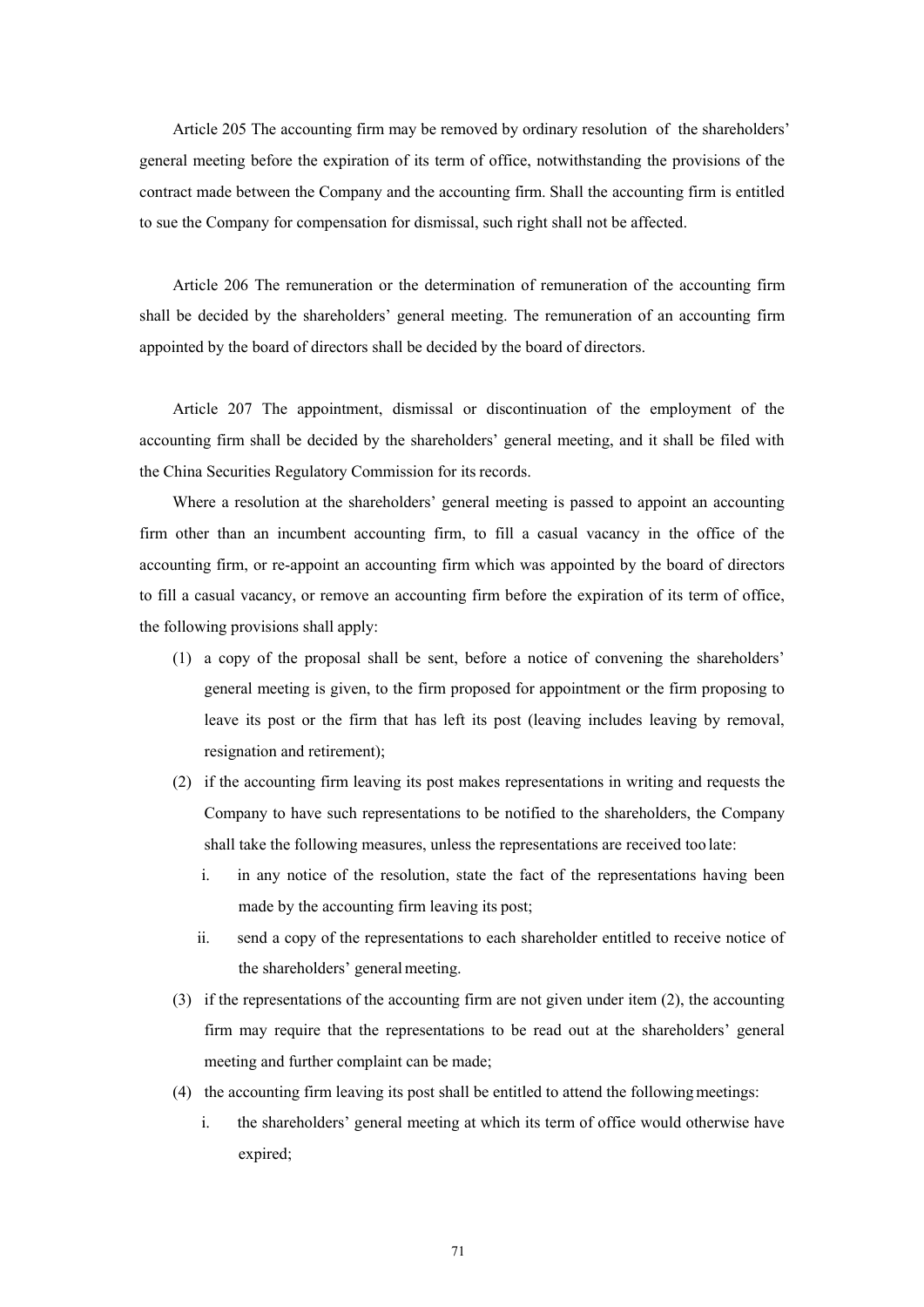- ii. any shareholders' general meeting at which it is proposed to fill the vacancy caused by its removal;
- iii. any shareholders' general meeting convened on the resignation of its own accord;

The accounting firm leaving its post shall be entitled to receive all notices of, and other information relating to, any of the above-mentioned meetings, and to be heard at any of the abovementioned meetings which it attends on any part of the business which concerns it as the former accounting firm of the Company.

Article 208 Any removal or discontinuation of employment of the accounting firm by the Company shall be notified to the accounting firm in advance. The accounting firm has the right to represent to the shareholders' general meeting. Any accounting firm which resigns of its own accord shall explain in the shareholders' general meeting as to whether there is any irregularity of the Company.

- (1) an accounting firm may resign its office by depositing at the Company's statutory address a notice in writing which shall be deemed as one of the following statements:
	- i. a statement to the effect that there are no circumstances connected with its resignation which it considers should be brought to the notice of the shareholders or creditors of the Company;
	- ii. any statement of explaining such circumstances.

Such notice shall be effective on the date on which it is deposited at the Company's statutory office or on such later date as may be specified therein.

- (2) Where a notice under item (1) of this Article is deposited, the Company shall, within 14 days, send a duplicate of the notice to the competent authorities. If the notice contains statements under item (1)(ii) of this Article, a copy of the statement shall be sent to each shareholder who is entitled to receive a financial status report of the Company;
- (3) Where the notice of resignation of the accounting firm contains statements under item (1)(ii) of this Article, it may require the board of directors to convene an extraordinary general meeting for the purpose of hearing an explanation of the circumstances connected with its resignation.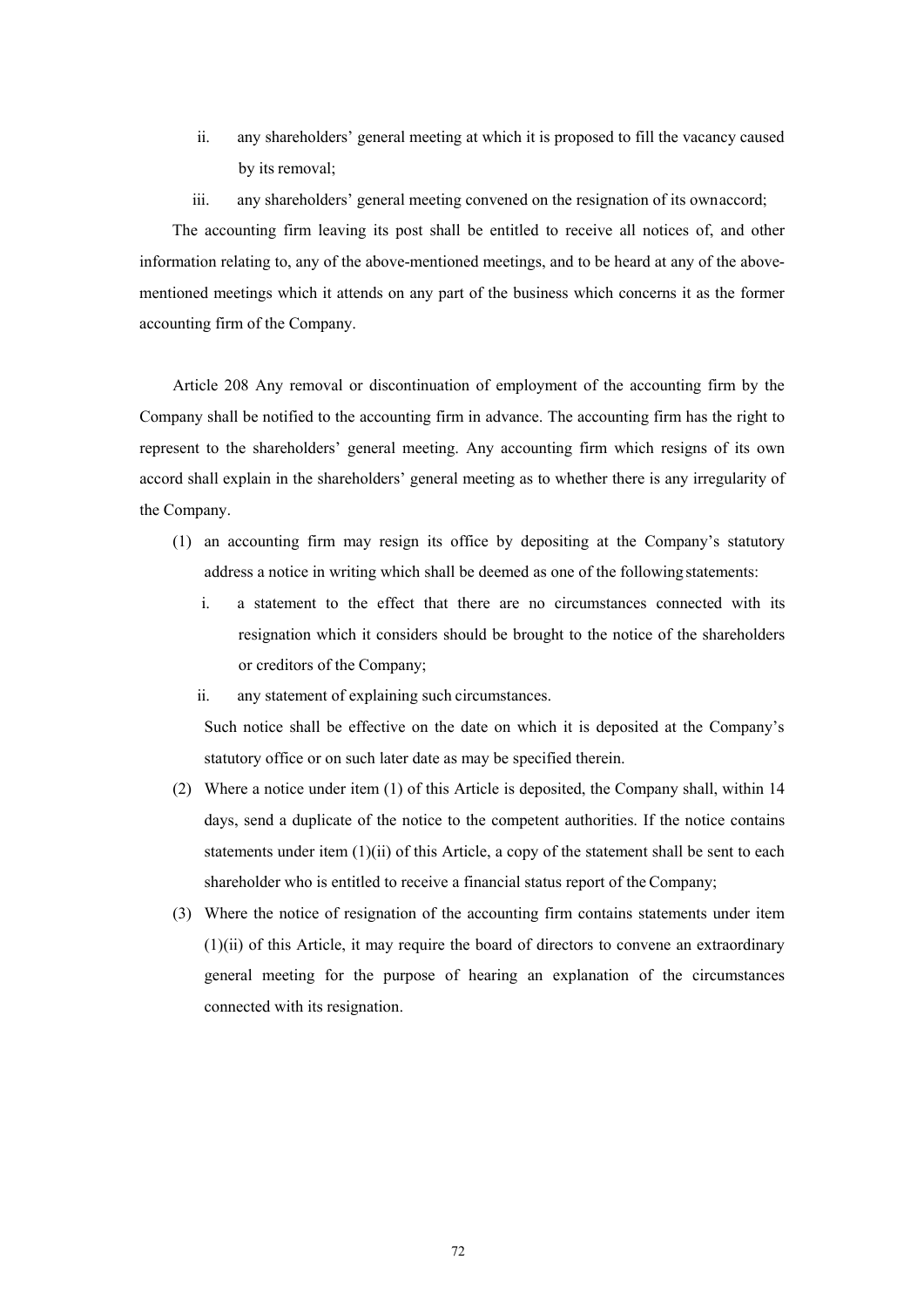#### **Chapter 19 Employment System and Labour Union**

Article 209 The Company shall establish its labour management, wages, welfare and social insurance system under the Chinese laws and regulations and the relevant administrative regulations.

- (1) the Company shall determine the time, conditions, manner and quantity of recruitment according to the relevant national laws and administrative regulations. The Company shall not hire any employee whose previous labour relationship has not been terminated, and it shall not use child labour.
- (2) the Company shall enter into an individual written employment contract with employees, and apply to the local labour administrative department for verification as required. The labour union may represent workers entering into a collective contract with the Company. Collective contracts shall be filed to the local labour administrative department.

The Company or any employee, who breaks the contract or violates the interests of, and causes losses to, the other party, shall be liable for damages.

- (3) the Company shall based on its economic efficiency and subject to the relevant administrative regulations be entitled to determine, at its absolute discretion, the wages of all levels of management officers and all classes of employees of the Company. The minimum wage for employees, within legal working hours, shall not be less than the local minimum wage standard.
- (4) the Company shall contribute to social insurances such as pension, unemployment, medical, work injury and maternity in accordance with the relevant national requirements.
- (5) the Company shall withdraw and use employee housing funds according to the requirements of the local People's Government.

Article 210 Employees of the Company may, subject to laws, establish a labour union, and carry out activities of the labour union and safeguard the legitimate rights and interests of employees. The Company will allocate funds to the labour union according to the relevant provisions of the State, and provide the necessary material conditions including facilities and venues for the working and the activities of the labour union.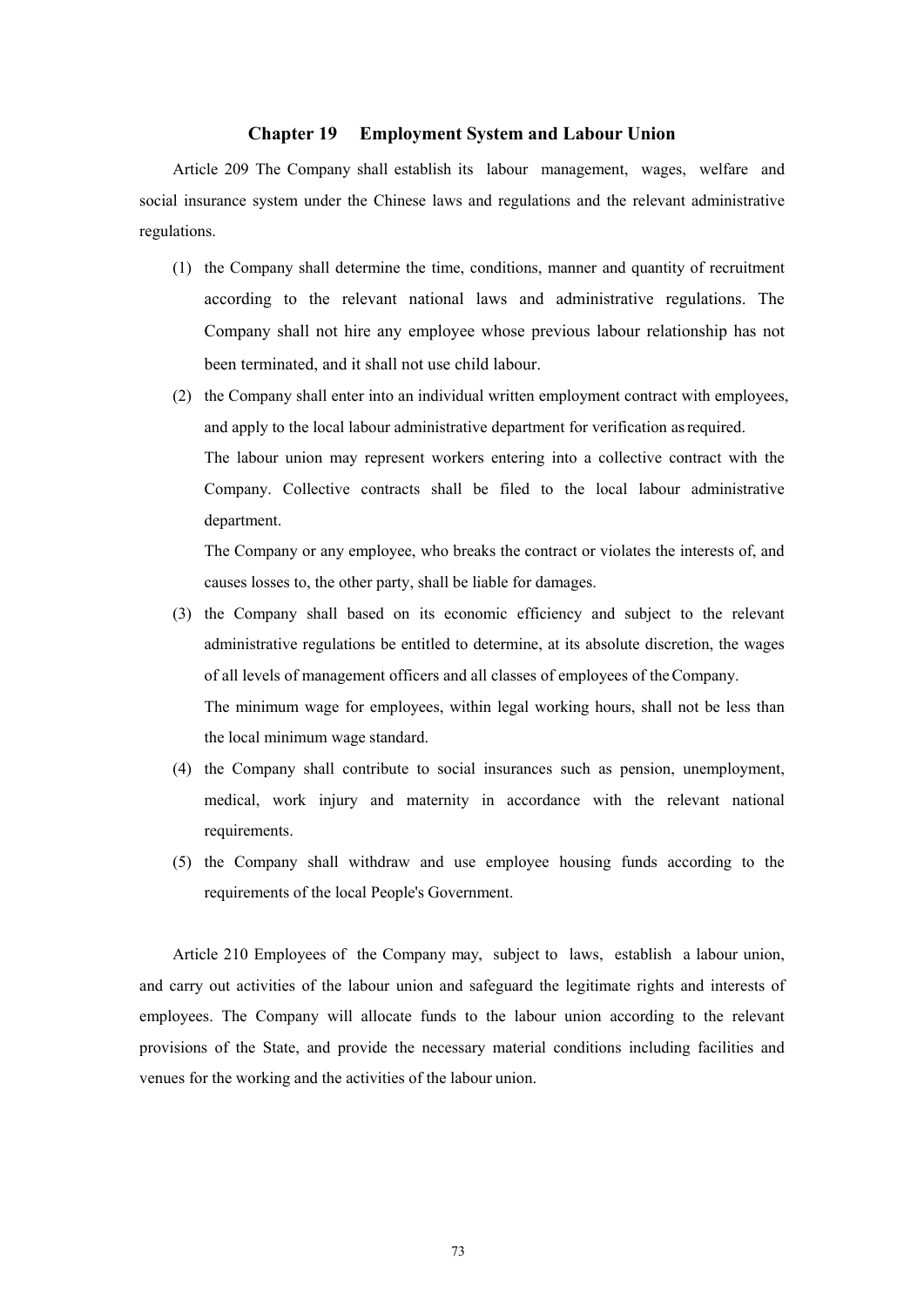# **Chapter 20 Merger and Division of the Company**

Article 211 Where the Company merges or divides, the board of directors shall submit the proposal and, after its approval according to procedures stipulated in the Articles of Association, put forward the examination and approval procedures by laws. Shareholders who oppose the merger or division proposal have the right to request the Company or those shareholders who agree with the merger or division proposal, to acquire their shares at a fair value. The resolution relating to the merger or division of the Company shall be regarded as a specialised document and shall be made available for shareholders' inspection.

For holders of Overseas-Listed Foreign Shares of the Company listed in Hong Kong, the aforesaid document shall be despatched by mail. Subject to the compliance with the applicable laws, administrative regulations and the listing rules, the Company may publish such document on the website designated by the stock exchange on which the shares of the Company are listed or on the website of the Company, or sent by electronic means, or given in any other means acceptable by the stock exchange on which the shares of the Company are listed, without having to be given or provided in the means referred to above in this Article.

Article 212 The merger of the Company may take the form of either a merger by absorption or a merger by the establishment of a new company.

In the event of a merger, the merging parties shall execute a merger agreement and prepare a balance sheet and an inventory of assets. The Company shall notify its creditors within ten days, and shall publish announcements in the newspapers at least three times within thirty days, of the date when the resolution to merge is passed.

Upon the merger of the Company, the creditors and liabilities of the parties to the merger shall be assumed by the merged entity or the newly formed company.

Article 213 A creditor has the right within 30 days of receipt of the notice from the Company or, in the case of a creditor who does not receive such notice, within 45 days of the date of the first public announcement, to require the Company to repay its debts or to provide a corresponding guarantee for such debts. If the Company fails to repay its debts or to provide a corresponding guarantee, the merger or division shall not be proceeded with.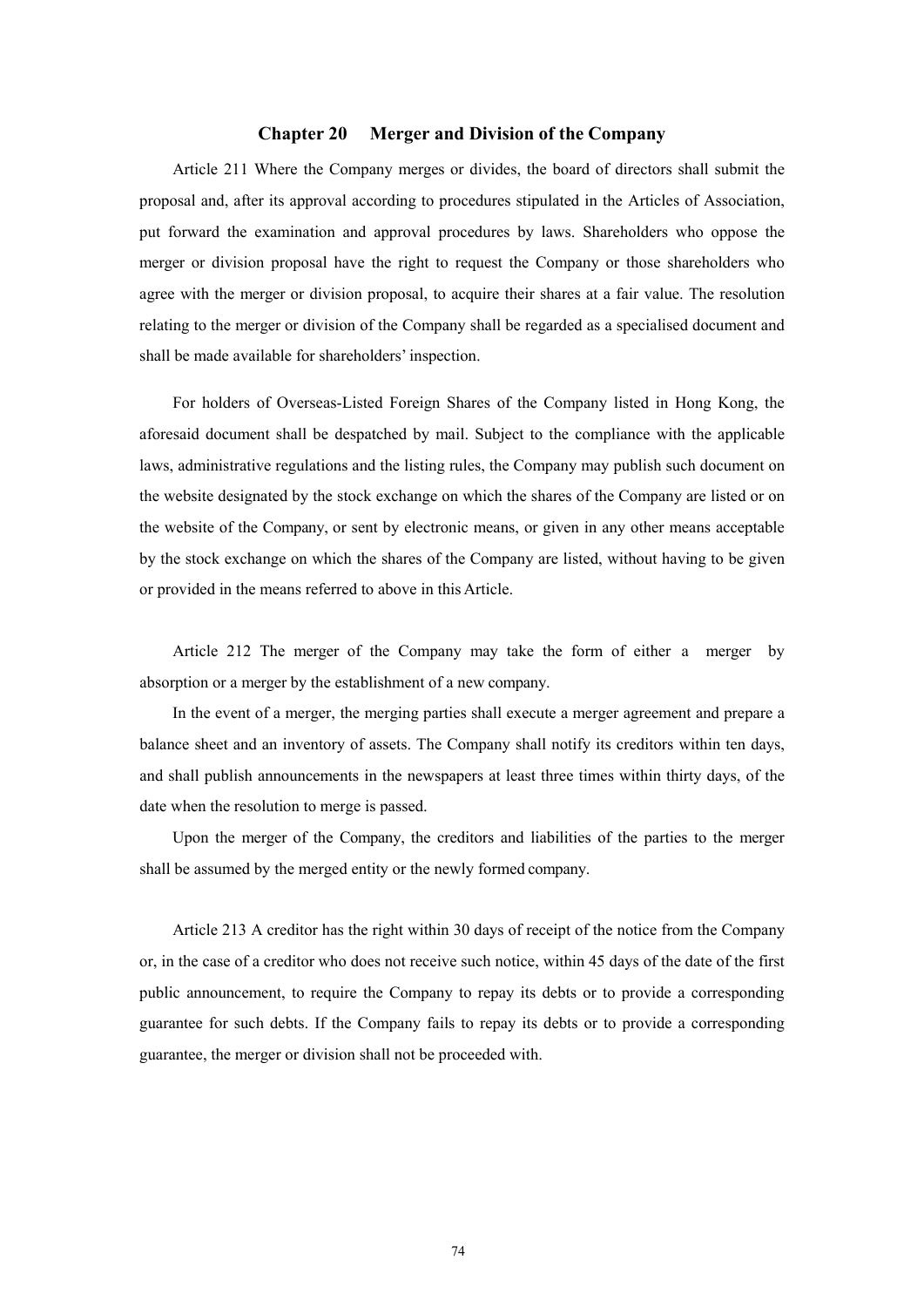Article 214 When the Company is divided, its assets shall be split accordingly.

In the event of a division, the parties to the division shall execute a division agreement and prepare a balance sheet and an inventory of assets. The Company shall notify its creditors within ten days, and shall publish announcements in the newspapers within 30 days, of the date when the resolution to divide is passed.

Debts owed by the Company prior to the division shall be jointly assumed by the companies in existence after the division, save as otherwise agreed by written agreement on settlement of debts with creditors prior to the division.

Article 215 When the Company merges or divides and there is a change in any registered matter, the Company shall register the change with the company registration authority by laws. When the Company dissolves, the Company shall register the cancellation by laws. When a new company is established, it shall register the establishment by laws.

#### **Chapter 21 Dissolution and Liquidation of the Company**

Article 216 The Company will be dissolved for the following reasons:

- (1) the term of business operation as prescribed by the Articles of Association expires or other matters as prescribed by the Articles of Association for dissolution occurs;
- (2) the shareholders' general meeting resolves to dissolve;
- (3) dissolution is necessary as a result of a merger or division of the Company;
- (4) its business license is canceled or it is ordered to close down or to be dissolved according to the laws;
- (5) the Company meets any serious difficulty in its operations or management so that if it continues to exist, the interests of the shareholders will be substantially injured and it cannot be solved by any other means, the shareholders holding more than 10% of all the voting rights may petition to the People's Court to dissolve the Company.

Article 217 Where the Company is to be dissolved pursuant to paragraph (1) of the preceding Article, the Company may continue to exist by amending the Articles of Association.

Where the Company is to be dissolved pursuant to paragraph (2) of the preceding Article, it shall establish a liquidation committee within 15 days. The composition of such liquidation committee shall be determined by the shareholders' general meeting by way of an ordinary resolution.

Where the Company is to be dissolved pursuant to paragraph (3) of the preceding Article, the liquidation shall be conducted by the parties to the merger or division in accordance with the agreement made at the time of the merger or division.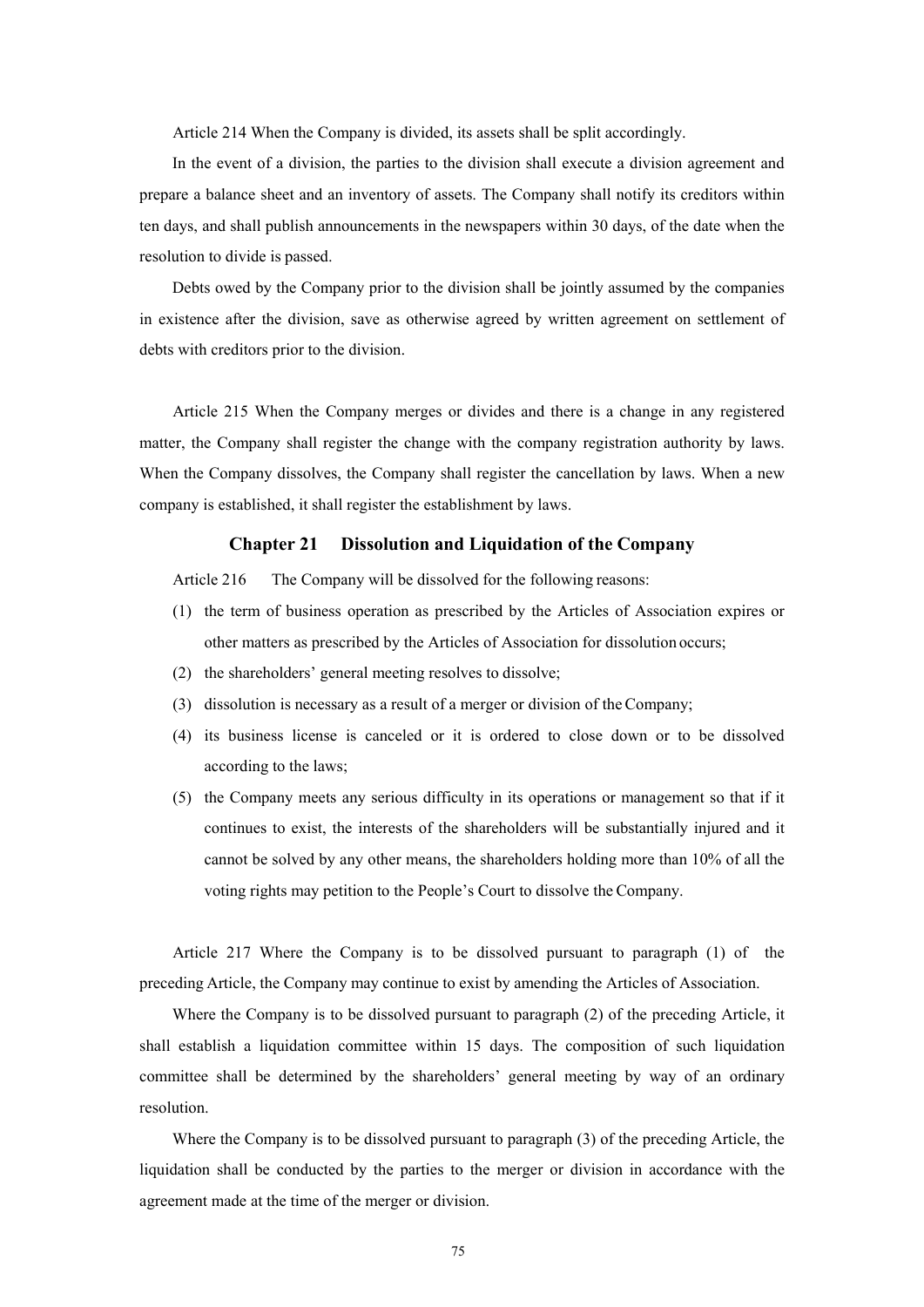Where the Company is to be dissolved pursuant to paragraph  $(1)$ ,  $(4)$  or  $(5)$  of the preceding Article, the liquidation committee shall be formed within 15 days from the occurrence of dissolution to commence liquidation. The composition of such liquidation committee shall be determined by the directors or the shareholders' general meeting. If no liquidation committee is formed within the time limit, the creditors may petition to the People's Court to appoint relevant parties to form a liquidation committee to conduct the liquidation.

Article 218 Where the board of directors proposes to liquidate the Company for reasons other than those of the Company's declaration of insolvency, the board of directors shall, in the notice convening the shareholders' general meeting to consider the proposal, include a statement to state that the board of directors has made a full investigation into the affairs of the Company, and is of the opinion that the Company will be able to fully pay its debts in full within 12 months after the commencement of the liquidation.

The board of directors of the Company shall cease to function once the resolution to liquidate is passed by the shareholders' general meeting.

The liquidation committee shall follow the instructions from the shareholders' general meeting and, not less than once each year, submit a report to the shareholders' general meeting of the receipts and payments of the liquidation committee, the business of the Company and the progress of the liquidation, and shall make a final report to the shareholders' general meeting on completion of the liquidation.

Article 219 The liquidation committee shall notify its creditors within ten days, and shall publish announcements in the newspapers within sixty days, of its establishment. Creditors shall, within thirty (30) days after receipt of the notice, or for those who do not receive the notice, within forty-five (45) days from the date of the announcement, declare their claims to the liquidation committee.

In reporting claims, a creditor shall explain the relevant particulars of the claims with supporting materials. Claims shall be registered by the liquidation committee.

During the period of declaration of claims, the liquidation committee shall not repay any debts to the creditors.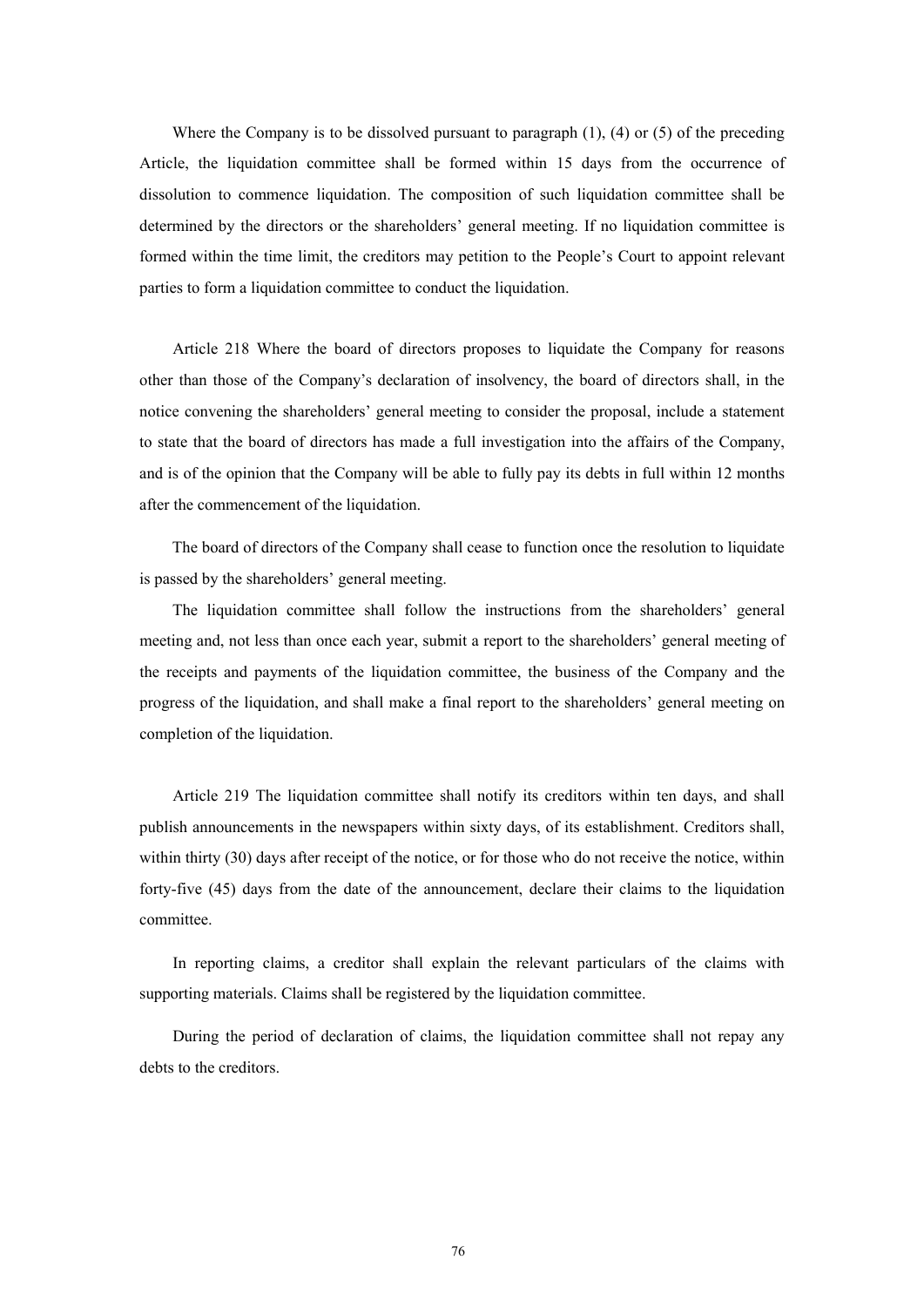Article 220 During the liquidation period, the liquidation committee shall exercise the following powers:

- (1) to deal with the assets of the Company and prepare a balance sheet and an inventory of assets;
- (2) to notify, and publish announcement to, creditors;
- (3) to deal with and liquidate the relevant outstanding business of the Company;
- (4) to pay outstanding taxes and taxes incurred during the liquidation;
- (5) to deal with debts and liabilities;
- (6) to deal with the residual assets after the Company's debts have been paid;
- (7) to represent the Company in any civil proceedings.

Article 221 Payment of debts shall be made out of the Company's assets in the following order of priority:

- (1) to the costs of liquidation;
- (2) to the payment of salary, expenses for social securities insurance and statutory compensation of the Company's employees;
- (3) to the payment of outstanding taxes;
- (4) to the repayment of the debts of the Company;
- (5) to the distribution to the Company's shareholders according to the proportion of shares held by them respectively.

The Company's assets shall not, before being applied towards payments according to the preceding clauses, be distributed to the shareholders.

Article 222 Members of the liquidation committee shall duly and faithfully fulfill their duties and shall perform their obligations to proceed with liquidation according to laws. They shall not abuse their position and power to accept bribes or other illegal income and shall not expropriate the Company's assets.

If the Company or any creditor suffers losses as the result of the wilful fault or material wrongdoing of any member of the liquidation committee, such member shall be liable to compensate for such loss.

Article 223 After dealing with the Company's assets and preparing a balance sheet and an inventory of assets, the liquidation committee shall formulate a liquidation proposal and present it to the shareholders' general meeting or the relevant authority for confirmation.

Payment of debts out of the Company's assets shall be made in the order of priority prescribed by the Articles of Association or applicable laws and regulations.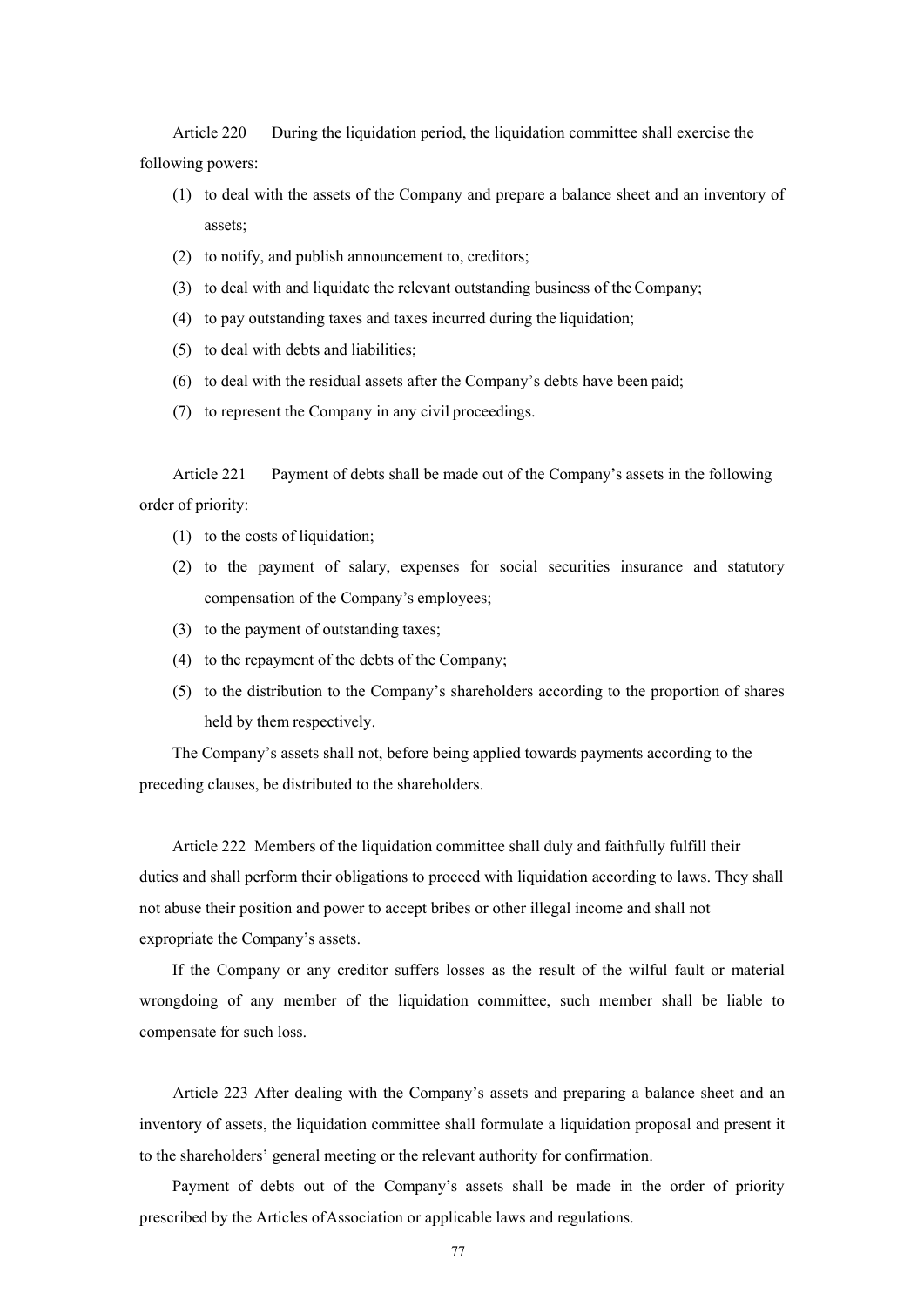Article 224 Where the Company is liquidated upon dissolution, and the liquidation committee, after dealing with the Company's assets and preparing a balance sheet and an inventory of assets, finds out that the Company's assets are insufficient to repay its debts, it shall apply to the People's Court for the declaration of insolvency.

After the Company is declared insolvent by the ruling of the People's Court, the liquidation committee shall transfer the liquidation matters to the People's Court.

Article 225 After the liquidation of the Company is completed, the liquidation committee shall prepare a liquidation report and the income and expenses statements as well as the financial ledgers for the liquidation period and, after verification by registered accountants of the PRC, submit the same to the shareholders' general meeting or the relevant authority for confirmation.

Within 30 days of the date of confirmation by the shareholders' general meeting or the relevant authority, the liquidation committee shall submit the above-mentioned documents to the relevant company registration authorities for the cancellation of the registration of the Company and publish an announcement declaring that the Company is terminated.

#### **Chapter 22 Procedure for Amending the Articles of Association**

Article 226 The Company may amend the Articles of Association according to the provisions of laws, administrative regulations and the Articles of Association.

Article 227 The Company shall amend the Articles of Association on the occurrence of any of the following events:

- (1) the Company Law or the relevant laws or administrative regulations are amended and the Articles of Association are in conflict with the requirements under the amended laws or administrative regulations;
- (2) there is change of the Company's circumstances which makes it not consistent with those recorded in the Articles of Association;
- (3) the shareholders' general meeting has decided to amend the Articles of Association.

Article 228 Amendment of the Articles of Association shall be conducted according to the following procedures:

- (1) the board of directors shall, according to the Articles of Association, submit the proposal to amend the Articles of Association;
- (2) submit the amendment proposal on the Articles of Association to the shareholders' general meeting for approval by special resolution.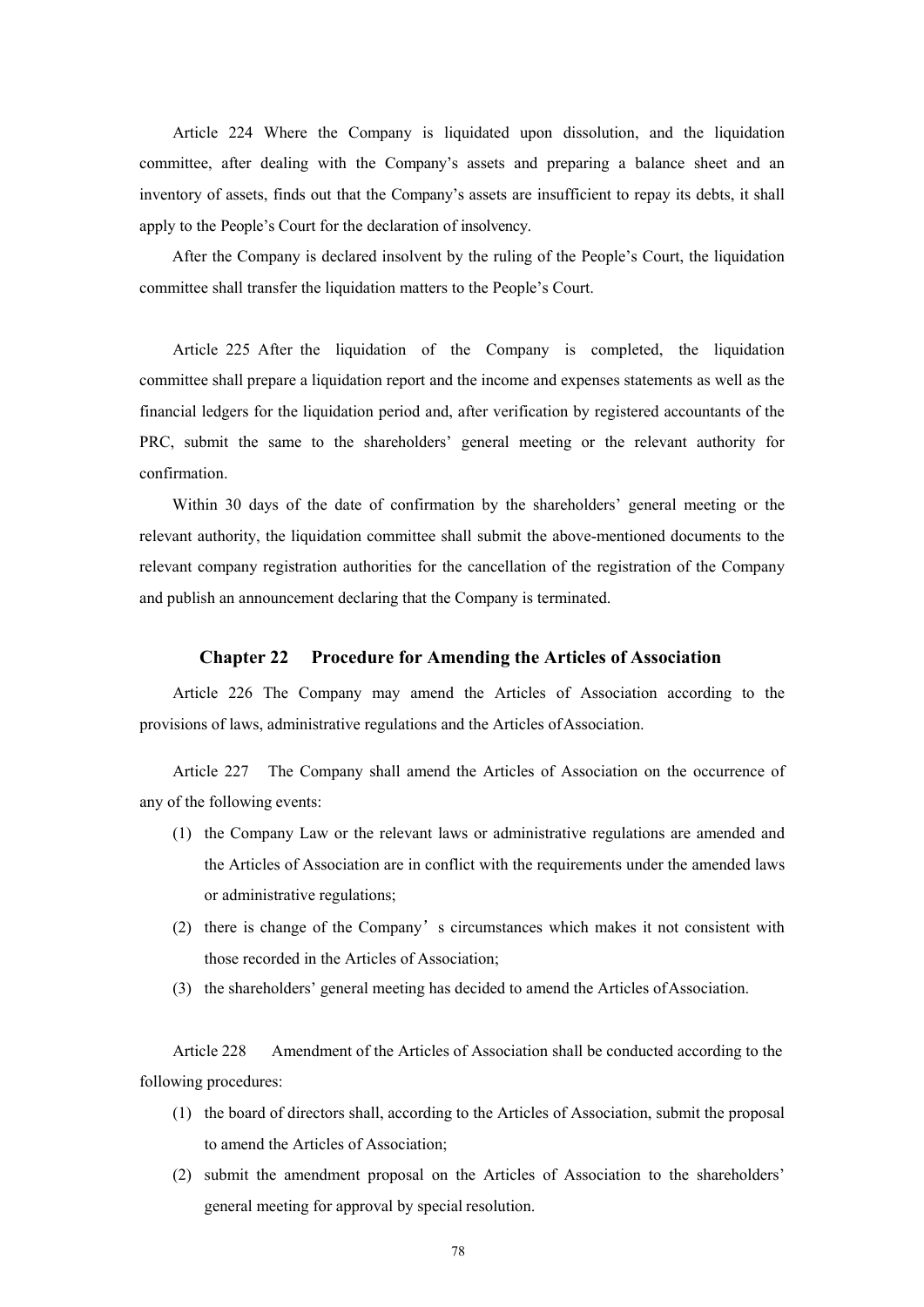Article 229 Amendment made to the Articles of Association concerning matters prescribed by the Mandatory Provisions shall be subject to the approval by the companies examination appointed by the State Council and the approval authority of the State Council Securities Commission.

The board of directors may amend some of the wordings of the Articles of Association pursuant to the resolution of the shareholders' general meeting and the approval opinions of the aforesaid regulatory commission, and handle relevant matters.

Article 230 Where the amendments to the Articles of Association involve the following matters requiring registration, the Company shall register the change by laws and publish an announcement:

- (1) company name;
- (2) company address;
- (3) legal representative of company;
- (4) registered capital;
- (5) nature of enterprise;
- (6) scope of business;
- (7) operating period;
- (8) name or title of promoter.

Article 231 Where the amendments to the Articles of Association do not involve matters requiring registration, the Company shall submit the amended Articles of Association or amendment thereof to the original company registration authority for record.

Any changes to the directors, supervisors and general manager of the Company shall be submitted to the original company registration authority.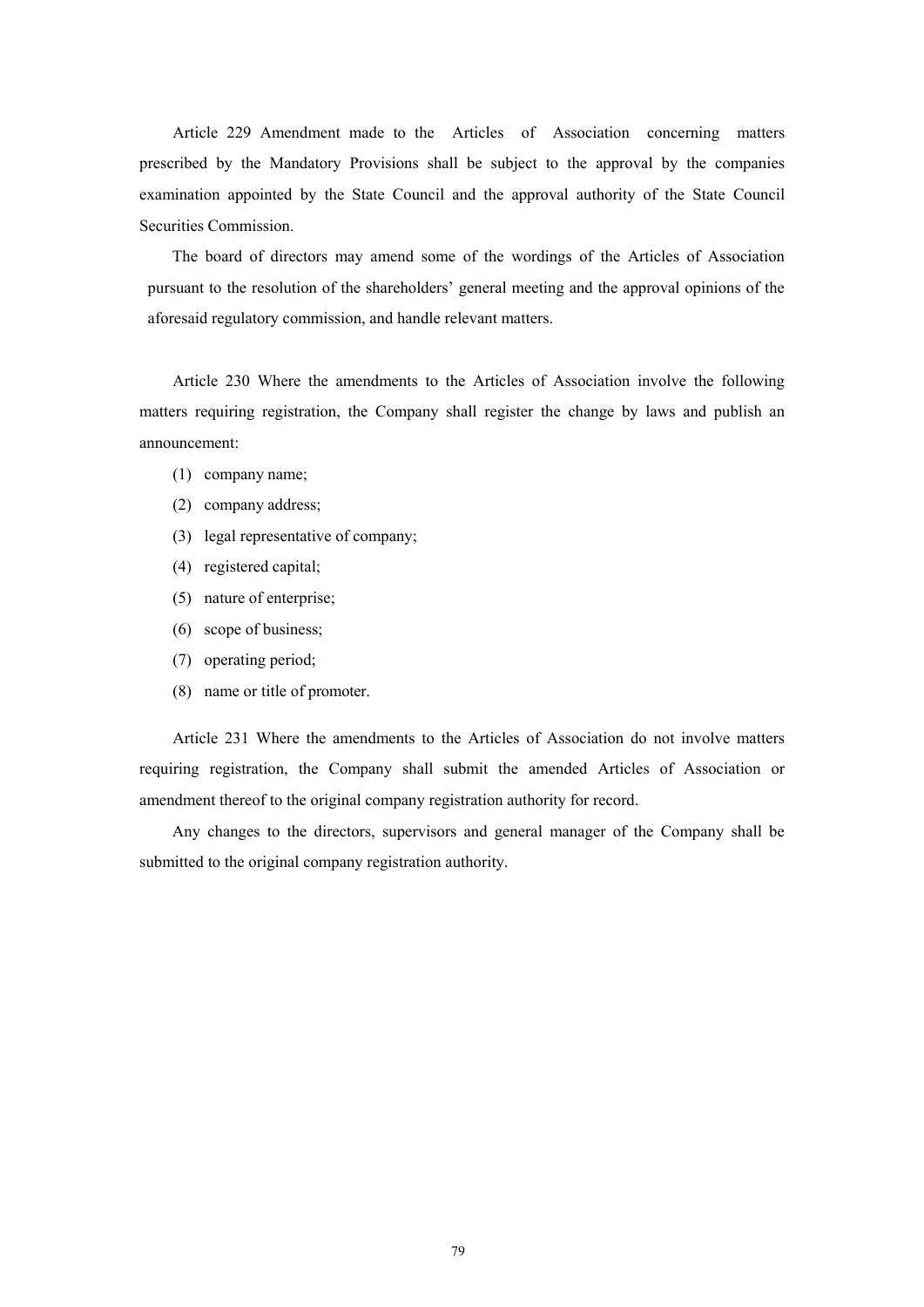### **Chapter 23 Resolution of Disputes**

Article 232 The companies to be listed in Hong Kong shall comply with the following provisions on the resolution of disputes:

(1) For any disputes or claims of rights arising from the rights or obligations provided by the Articles of Association, the Company Act and other relevant laws and administrative regulations between any holder of Overseas-Listed Foreign Shares and the Company, or between any holder of Overseas-Listed Foreign Shares and a director, supervisor, general manager or other senior management officer of the Company, or between any holder of Overseas-Listed Foreign Shares and any holder of Domestic Shares, such disputes or claims of rights shall be referred to arbitration by the relevant parties.

When the abovementioned disputes or claims of rights are referred to arbitration, they shall constitute all the claims of rights and the entire dispute. All the persons who have the same cause of action or persons who are required to participate in the resolution of such disputes or claims of rights shall abide by the arbitration proceedings if the person is the Company, a shareholder, a director, a supervisor, a general manger or other senior management officer of the Company.

Any disputes in relation to classification of shareholders or the register of shareholders may not be referred to arbitration for resolution.

(2) The person applying for arbitration may choose to carry out the arbitration either at the China International Economic and Trade Arbitration Commission according to its rules or at the Hong Kong International Arbitration Centre according to its Securities Arbitration Rules. Once the person applying for arbitration refers a dispute or claim of right for arbitration, the other party shall submit to the arbitration body elected by the applicant.

If the person applying for arbitration chooses to carry out the arbitration at the Hong Kong International Arbitration Centre, any of the parties may request for the arbitration to take place in Shenzhen according to the Securities Arbitration Rules of the Hong Kong Arbitration Centre.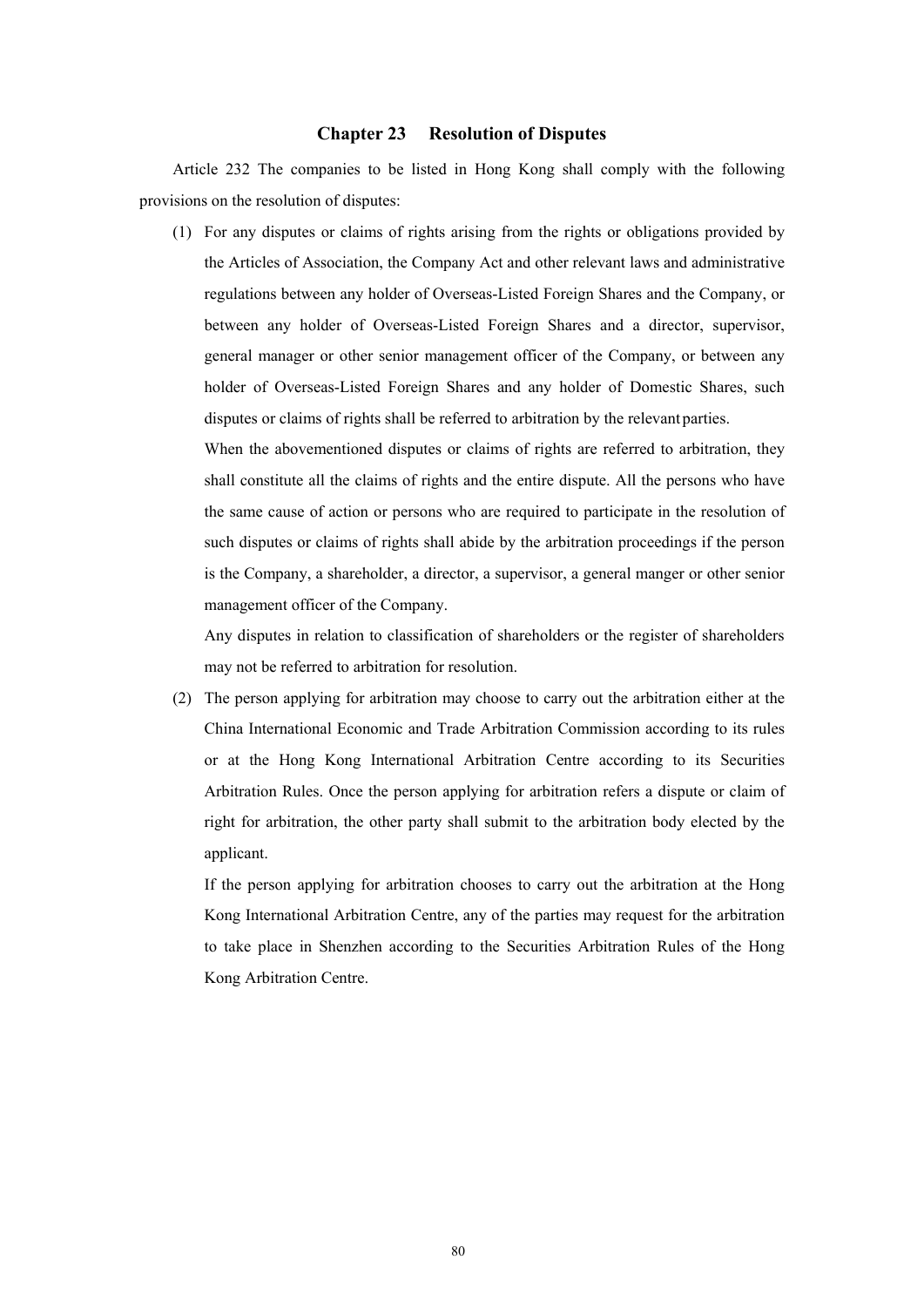- (3) Unless otherwise provided by laws and administrative regulations, for any dispute or claim of right as mentioned in paragraph (1) above which is referred to arbitration, the laws of the PRC shall apply.
- (4) The decision made by the arbitration body shall be final and conclusive and binding on all parties.

## **Chapter 24 Supplementary**

Article 233 If the Articles of Association are in conflict with the laws, administrative regulations or provisions of other regulatory documents promulgated from time to time, such laws, administrative regulations and provisions of other regulatory documents shall prevail.

Article 234 The expression "general manager" used herein shall be construed as having the same meaning as the expression "manager" used in the Company Law.

Article 235 The Articles of Association are written in Chinese and English. If there is any conflict between the two versions, the Chinese version shall prevail.

Article 236 The expressions of "above/more than", "within" and "below" shall include the figures mentioned whilst the expressions of "beyond", "less than" and "more than" shall not include the figures mentioned."

Article 237 The appendices to the Articles of Association shall include "Order of Meeting for Shareholders' General Meeting of Maanshan Iron & Steel Company Limited", "Order of Meeting for the board of directors of Maanshan Iron & Steel Company Limited" and "Order of Meeting for the Supervisory Committee of Maanshan Iron & Steel Company Limited".

Article 238 The right to interpret the Articles of Association vests with the board of directors of the Company.

Article 239 Where there are provisions by the PRC governing preference shares, such provisions shall prevail.

Article 240 The right to revise the Articles of Association vests with shareholders' general meeting. Such amendment shall become effective subject to the approval given by the competent authority, if an approval is required.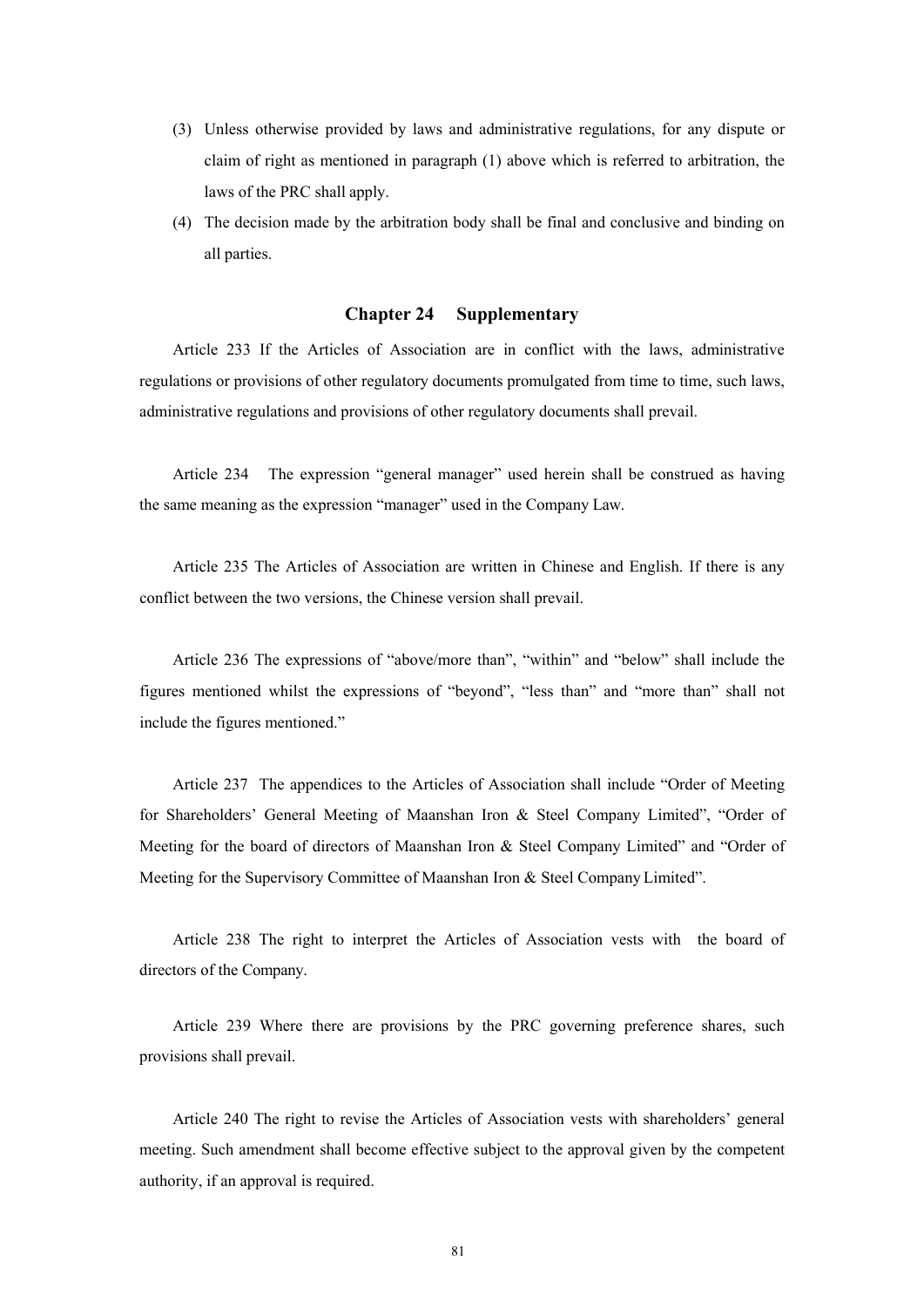# **Order of Meeting for Shareholders' General Meeting of Maanshan Iron & Steel Company Limited**

## **Chapter 1 General Provisions**

Article 1 This Order of Meeting is formulated in accordance with "The Company Law of the People's Republic of China" (referred to as the "Company Law"), "The Securities Law of the People's Republic of China", "Special Regulations on the Overseas Offering and Listing of Shares by Joint Stock Limited Companies issued by the State Council", "Rules and Procedures for Shareholders' General Meeting of Listed Companies", "Opinions on Regulating Shareholders' General Meetings of Listed Companies", "Standards for Corporate Governance of Listed Companies" and the relevant laws, administrative regulations as well as the Articles of Association (referred to as "Articles of Association") of the Maanshan Iron & Steel Company Limited (referred to as the "Company") to regulate the acts of the Company and to ensure the discharge of duties and powers by the Company's general meeting in compliance with laws.

Article 2 The board of directors shall strictly comply with all provisions of the Company Law and the other laws and regulations in relation to the convening of shareholders' general meetings and shall organise the general meetings in a diligent and timely manner. All directors of the Company shall owe fidelity duties in respect of convening of general meetings regularly and no director shall hinder the lawful discharge of duties and powers by the general meetings.

Article 3 Shareholders' general meetings are divided into annual general meetings and extraordinary general meetings. Annual general meetings shall be convened once a year within six-month following the end of the previous financial year.

General meetings for Class Shareholders shall adopt the same procedures of shareholders' general meetings as far as possible. The provisions in relation to convening of shareholders' general meetings under the Articles of Association and this Order of Meeting are applicable to general meetings for Class Shareholders.

Article 4 The secretary to the board of directors shall be responsible for arranging shareholders' general meetings.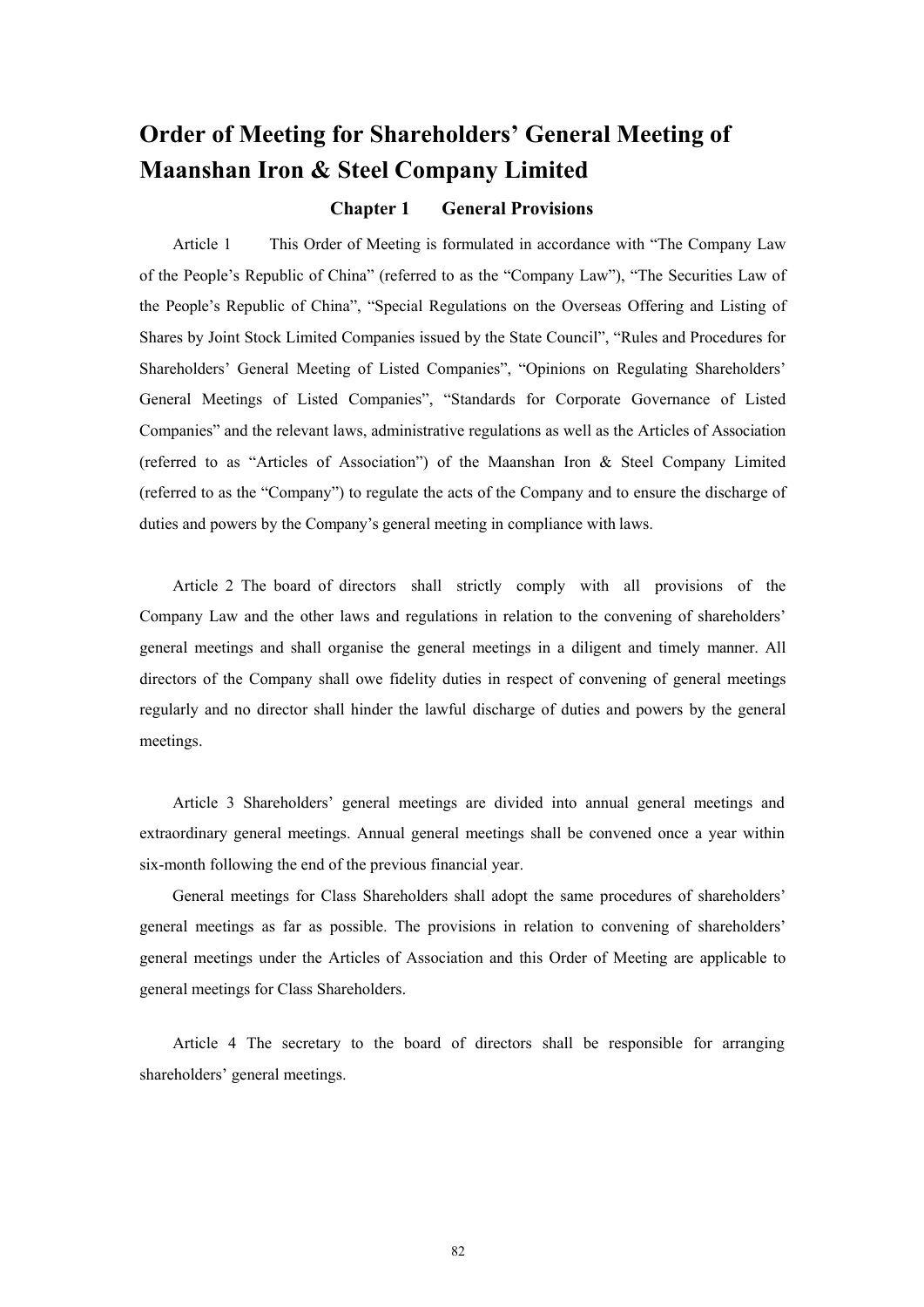#### **Chapter 2 Authority and Delegation of Shareholders' General Meetings**

Article 5 Shareholders' general meeting is the institutional authority of the Company and shall exercise its duties and powers within the scope stipulated in the Company Law without interfering shareholders' disposal of their own rights.

Matters discussed and decided in the general meetings should be complied in accordance with the provisions under the Company Law and the Articles of Association. Discussion can be conducted in the annual general meeting for any matters provided in the Articles of Association.

Article 6 For promoting the efficiency of the Company's operation, the shareholders' general meeting shall authorise and entrust the board of directors to deal with the following matters:

- (1) Within the limit of 10% of the Company's latest audited net assets, to determine matters concerning the Company's external investments, leasing of assets, pledges of assets, entrustments on operations and financial management.
- (2) To authorise the board of directors to determine or deal with matters which are not provided for in the laws, regulations and the Articles of Association if necessary and under reasonable circumstances.

# **Chapter 3 Matters to be Discussed and Proposals in Shareholders' General Meetings**

Article 7 Proposed resolutions for the shareholders' general meetings are specific resolutions focusing on the matters to be discussed in the shareholders' general meetings. Proposed resolution shall be decided in the shareholders' general meeting.

Article 8 The notice issued by the board of directors shall set out the matters to be discussed in that shareholders' general meetings. Full disclosure shall be made in the contents of all resolutions proposed by the board of directors. Proposed resolution for making amendment to the matters involving the resolution passed in the preceding general meeting shall include a full account of the amendments and shall not set out the amended parts only.

The shareholders' general meeting shall not conduct any voting in respect of any matter which is classified under the item of "other businesses" without specifying the content thereof.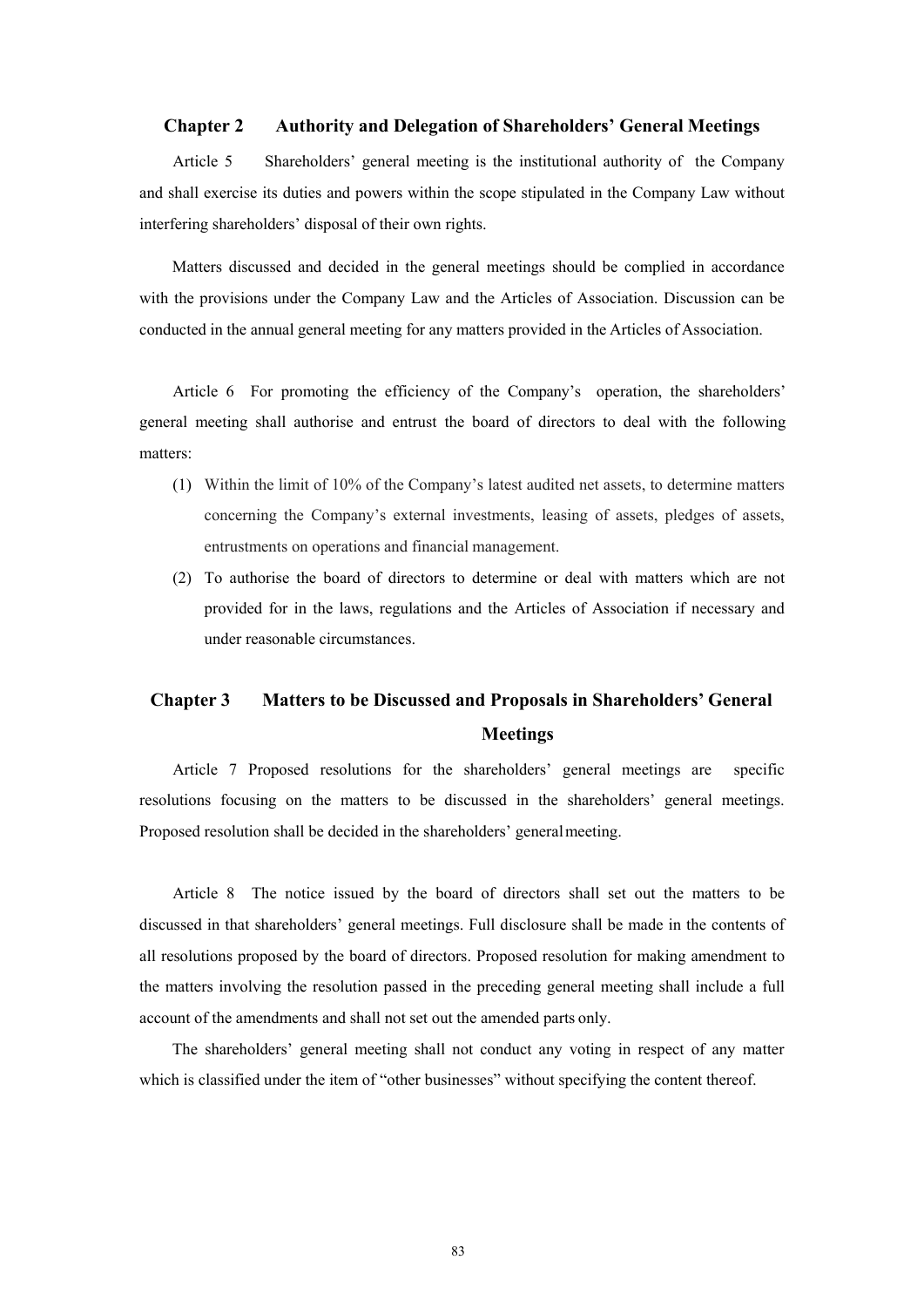Article 9 For shareholders' general meetings, shareholder(s) individually or jointly holding more than 3% (including 3%) of the total voting rights of the Company, the board of directors or the supervisory committee shall have the rights to propose resolution(s) on a provisional basis. If the shareholder(s) individually or jointly holding more than 3% (including 3%) of the total voting rights of the Company shall have the rights to propose resolution(s) on a provisional basis, such shareholder(s) shall submit the proposal in writing to the convenor ten days prior to the date of the shareholders' general meeting. The convener shall examine the proposal and issue a supplementary notice of the shareholders' general meeting within 2 days after receipt of the proposal to announce the content of the provisional proposal.

Save as the preceding clause, the convener shall not amend the proposals already specified in the notice of the shareholders' general meeting or add new proposals after issuing the notice of the shareholders' general meeting.

Proposals that are not specified in the notice of the shareholders' general meeting or not in accordance with the provisions of the Articles of Association of the Company shall not be voted on and resolved by the shareholders' general meeting.

Note: When calculating the percentage of shareholding referred to in this article, only common shares and preference shares with restored voting rights are counted.

Article 10 The provisionary proposed resolution as mentioned in the preceding Article shall be made in the form of writing or served on the convenor with a clear subject and specific matter to be decided in the annual general meeting. The board of directors shall act in accordance with the best interests of the Company and the shareholders and shall observe the following principles when examining such proposed resolution:

(1) Relevance. When examining the proposed resolution submitted by the shareholder, the board of directors shall submit the same for discussion in the shareholders' general meetings if the substance of the proposed resolution involves matters directly related to the Company and is within the scope of power of the shareholders' general meeting prescribed under the laws, regulations and the Articles of Association. If the proposed resolution fails to fulfill the above requirements, it should not be submitted for discussion in general meeting.

In the event that the board of directors resolves not to present the resolution proposed by the shareholder for voting in the annual general meeting, explanations shall be given at that annual general meeting.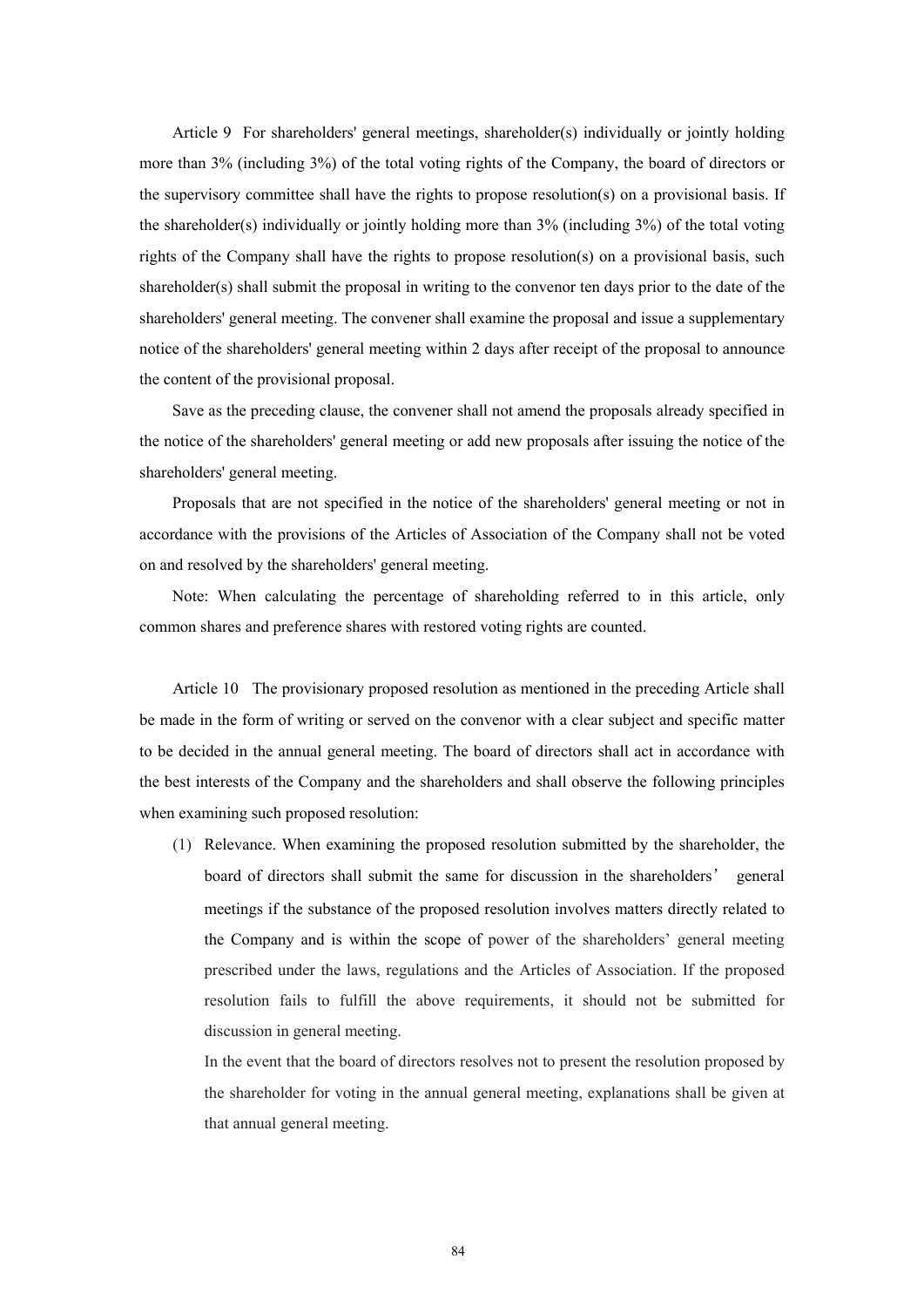(2) Procedural Compliance. The board of directors may determine in respect of procedural issues involved in the proposed resolution. The consent of the original proposing shareholder shall be required should it be determined that the proposed resolution shall be split or consolidated before being put to a vote. In case the original proposing shareholder does not agree to the change, the chairman of the general meeting may submit the procedural issue to the annual general meeting for determination and conduct discussion according to the procedures determined by the annual general meeting.

Article 11 For proposed resolution involving investments, property disposals, acquisitions and mergers, details including the amount involved, consideration (or its basis of calculation on consideration), carrying value of assets, influence to the Company and examination and approval process shall be clearly set out. In case of asset valuation, auditing or issuance of independent financial consultant reports are required pursuant to the relevant regulations, the board of directors shall announce the asset valuation, results of auditing or the independent financial consultant report at least five working days prior to the general meetings.

Article 12 If a proposed resolution is made by the board of directors to change the use of proceeds raised in share subscription, reasons for changing the use of funds raised, description of the new project and future influence to the Company shall be elaborated in the notice of general meeting.

Article 13 Matter involving the issuance of shares to the public which requires submission to the China Securities Regulatory Commission for approval shall be submitted as special proposed resolution.

Article 14 After the annual report is reviewed and approved by the board of directors, determination regarding the profit distribution plan should be made as proposed resolution to the annual general meetings. The board of directors proposing a plan for the increase in share capital through the capitalization of public reserve funds should specify the reasons for such transfer and increase and to have it disclosed in an announcement. When announcing the distribution of shares or the increase in share capital through the capitalization of public reserve funds, the relative earnings per share and net asset value per share before and after transfer and its impact on the Company's future development should be disclosed.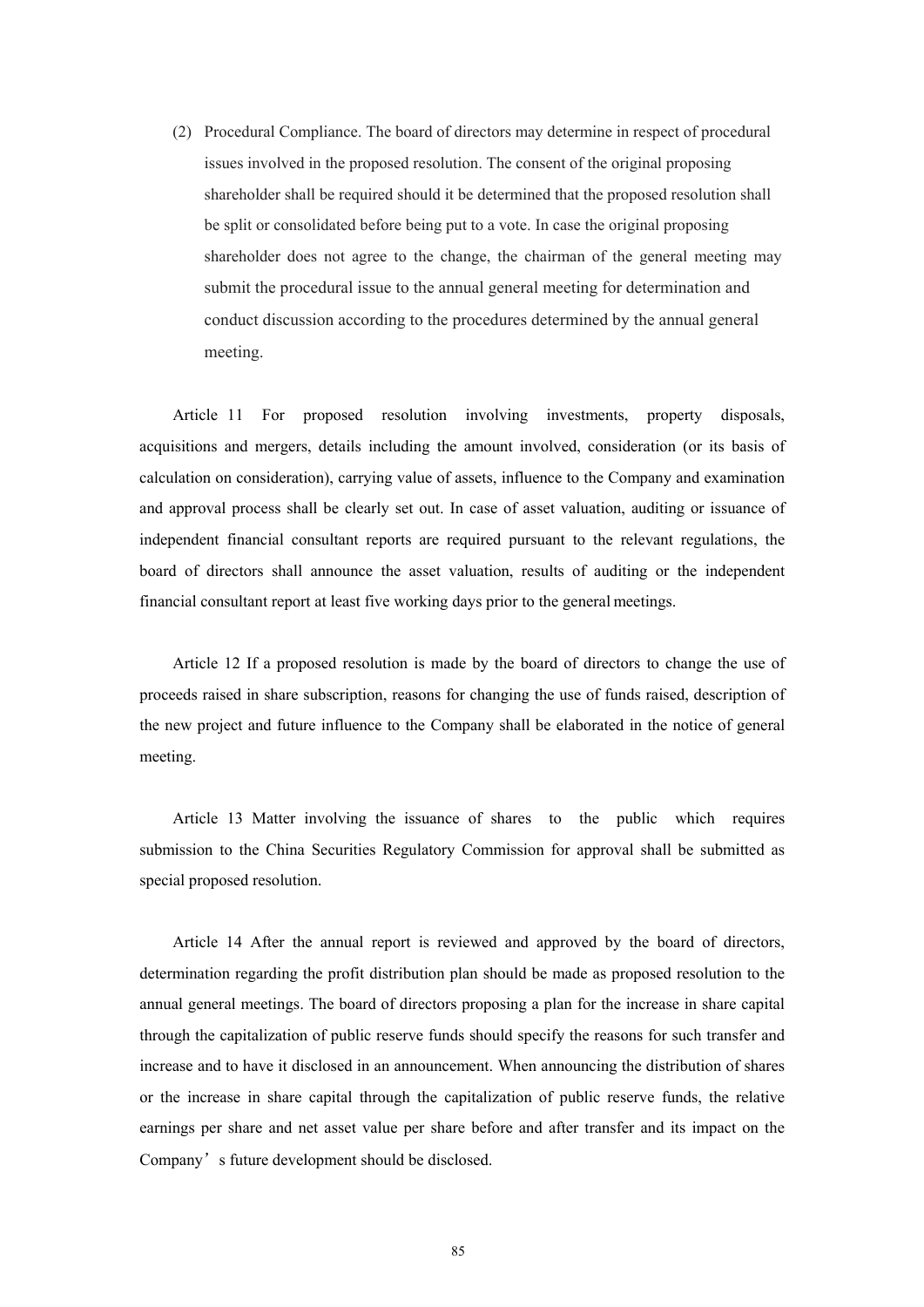Article 15 The board of directors shall propose the appointment of accounting firm, which shall be decided in the shareholders' general meeting. If the board of directors proposes to remove or non-renewal of services of an accounting firm, the firm shall be notified in advance and reason(s) for such proposed resolution shall be elaborated in the general meeting. The accounting firm has the rights to state their opinion in the general meeting.

If the board of directors removes an accounting firm during the interval of two shareholders' general meetings for proper reason, another accounting firm can be appointed on a provisional basis and retrospective approval must be sought in the next shareholders' general meeting.

In case of resignation of an accounting firm, the board of directors shall elaborate the reason(s) in the next general meeting. The resigned accounting firm is under a duty to state whether the Company has acted improperly in a written from or by attending in person in the general meeting.

# **Chapter 4 Procedures for Convening Shareholders' General Meetings Section 1 Notice of Meeting and Alterations**

Article 16 When the Company convenes an annual general meeting, it shall at least 20 clear business days prior to the date of the meeting issue written notice. When the Company convenes an extraordinary general meeting, it shall issue written notice at least 10 clear business days or 15 days (whichever is longer as required or applicable under relevant laws and regulations or listing rules) prior to the date of the meeting.

Notice of a shareholders' general meeting shall be given to shareholders by way of an announcement, or sent by hand or by prepaid mail (In the event that such notice is sent, it shall be sent at the address of the recipients recorded in the share register). For holders of Overseas-Listed Foreign Shares, subject to the compliance with the applicable laws, regulations and the Listing Rules by the Company, such notice may be published on the website designated by the stock exchange on which the shares of the Company are listed or on the website of the Company, or sent by electronic means, or given in any other means acceptable by the stock exchange on which the shares of the Company are listed, without having to be given or provided in the means referred to above in this Article.

Notice of general meeting of Class Shareholders shall be served only on shareholders entitled to vote at the relevant meeting.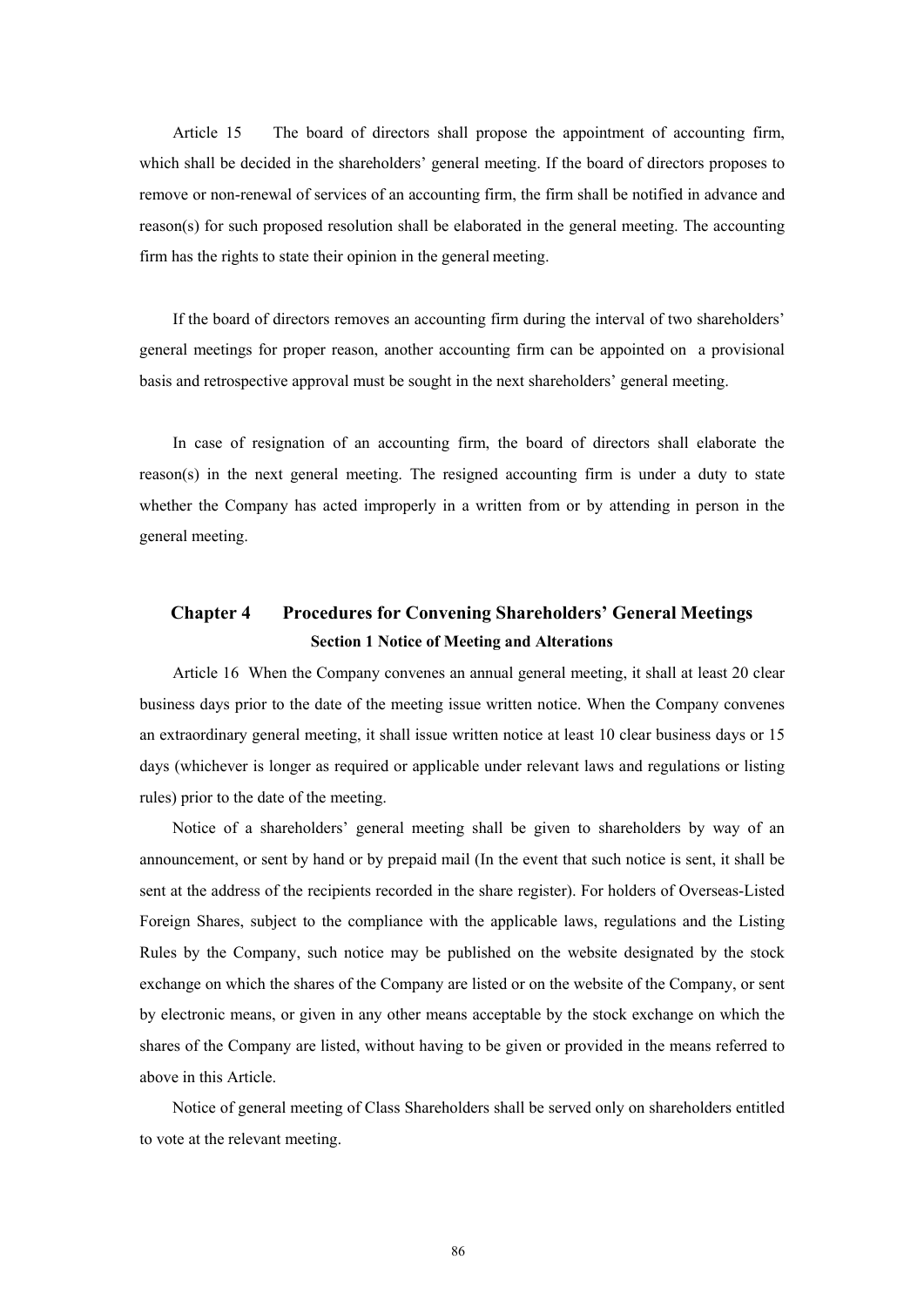Article 17 A notice of shareholders' general meeting shall comply with the following requirements:

- (11) be in writing;
- (12) specify the place, date and time for meeting;
- (13) set out matters to be discussed in the meeting;
- (14) provide necessary information and explanation for shareholders to exercise an informed judgment on the matters for discussion. This shall include (but not limited to) where a proposal is made for merger, repurchase of shares, reorganising share capital or restructuring in any other way, the terms of the proposed transaction be provided in details together with the proposed contract (if any) and reason(s) for and consequence(s) of such proposals should be properly explained;
- (15) contain a disclosure of the nature and extent, if any, of material interests of any director, supervisor, general manager and other senior management officers in the matters for discussion and effect(s) of such matters on them in their capacity as shareholders in so far as it is different from the effect on the interests of shareholders of the same class;
- (16) contain the full text of any special resolutions proposed to be decided in general meeting;
- (17) contain a statement conspicuously stating that a shareholder entitled to attend and vote at general meeting is entitled to appoint one or more proxies to attend and vote on his/her behalf and that a proxy needs not be a shareholder;
- (18) state the time and the address to which the relevant instrument appointing the proxies for the meeting is to be delivered;
- (19) specify the shareholding registration date for shareholders entitled to attend the shareholders' general meetings;
- (20) state the name and telephone number of a contact person for matters relating to the shareholders' general meeting

Article 18 If the matters regarding the election of the directors and supervisors are intended to be discussed in the shareholders' general meeting, notice of the shareholders' general meeting shall fully disclose the detailed information of the candidates for the directors and supervisors, at least including the following contents:

- (1) personal information such as academic background, work experience and part-time job;
- (2) whether or not has connected relationship with the Company or its controlling shareholder and the de facto controller;
- (3) number of shares held in the Company;
- (4) whether or not has been penalised by the China Securities Regulatory Commission and other relevant authorities and disciplined by the stock exchange.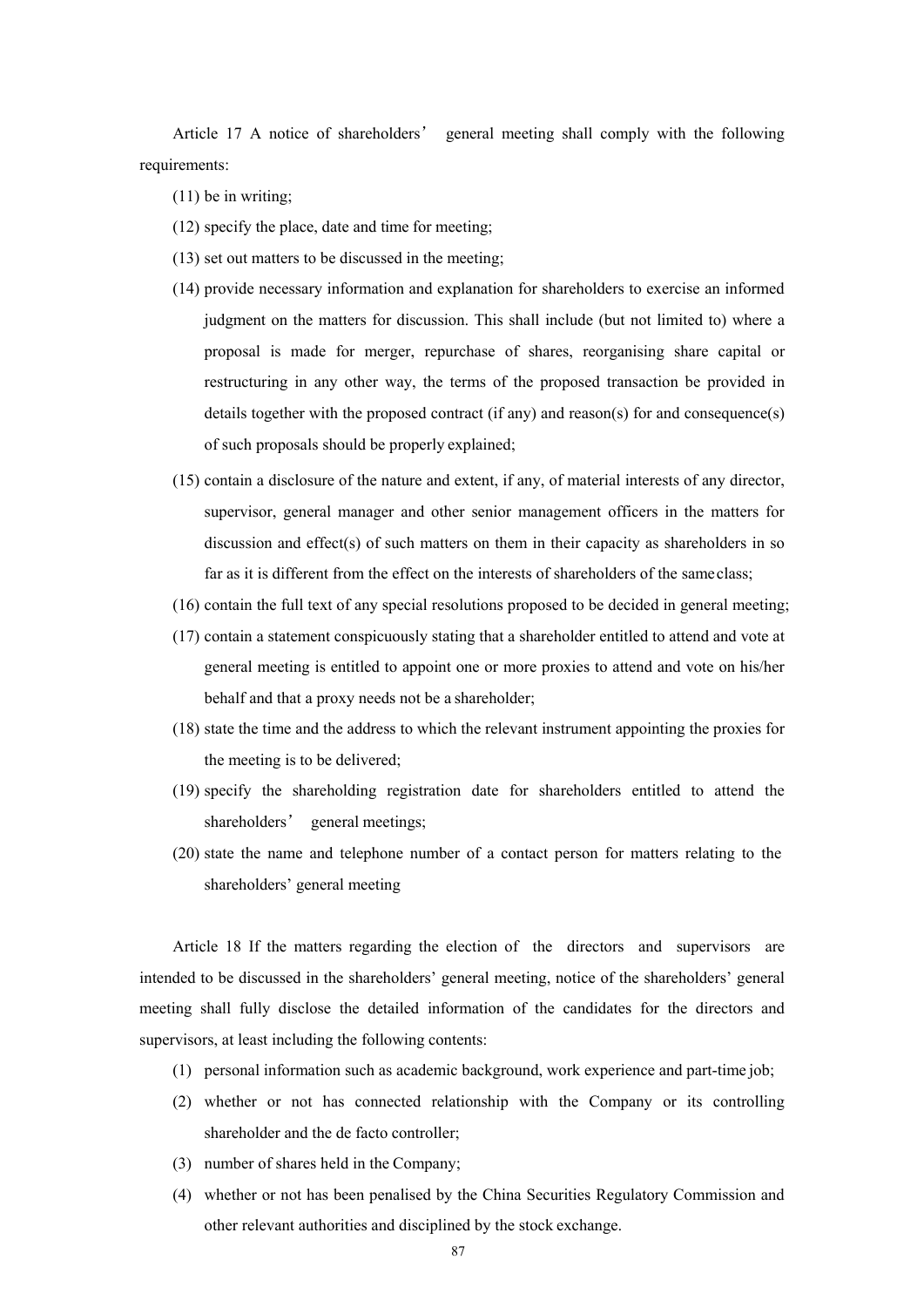Article 19 After the board of directors issues a notice of shareholders' general meeting, such meeting shall not be postponed without a proper reason. In case of special reason(s) leading to a postponement of general meeting, a notice for postponement of general meeting has to be issued at least five working days prior to the original date of the meeting. The board of directors shall state the reason(s) for such delay and the date of the adjourned meeting in the postponement notice.

Notwithstanding any postponement of general meeting, the shareholding registration date for shareholders entitled to attend the general meeting shall not be altered.

Article 20 Accidental omissions to give notice of general meeting to or the non-receipt of notice of general meeting by any person entitled to receive notice shall not invalidate the meeting and the resolutions adopted at the meeting.

#### **Section 2 Registration for Meetings**

Article 21 A shareholder may attend the general meeting in person or appoint one or more other persons (who need not be a shareholder) as his/her proxy to attend and vote on his/her behalf. Pursuant to authorisation by that shareholder, a proxy so appointed shall enjoy the right to speak at the meeting.

In respect of a shareholder who holds Overseas-Listed Foreign Shares which are issued by the Company and listed in Hong Kong, if such shareholder is a recognised clearing house as defined under the "Securities and Futures Ordinance" of Hong Kong, such shareholder or its nominee may authorise one or more person(s) as its representative to attend and vote at shareholders' general meeting or other class(es) shareholders' general meeting; however, if more than one person are so authorised, the power of attorney shall clearly indicate the number and types of the shares involved by way of the authorisation. The person(s) so authorised may exercise the said powers without the need to present any shareholding supporting document or to have the power of attorney notarized, as if they were the individual shareholders of the Company.

Article 22 The instrument appointing a proxy shall be in writing under the hand of the appointor or his/her attorney duly authorised in writing, or if the appointor is a legal person, it shall be under the seal of the Company or under the hand of a director or an attorney duly authorised.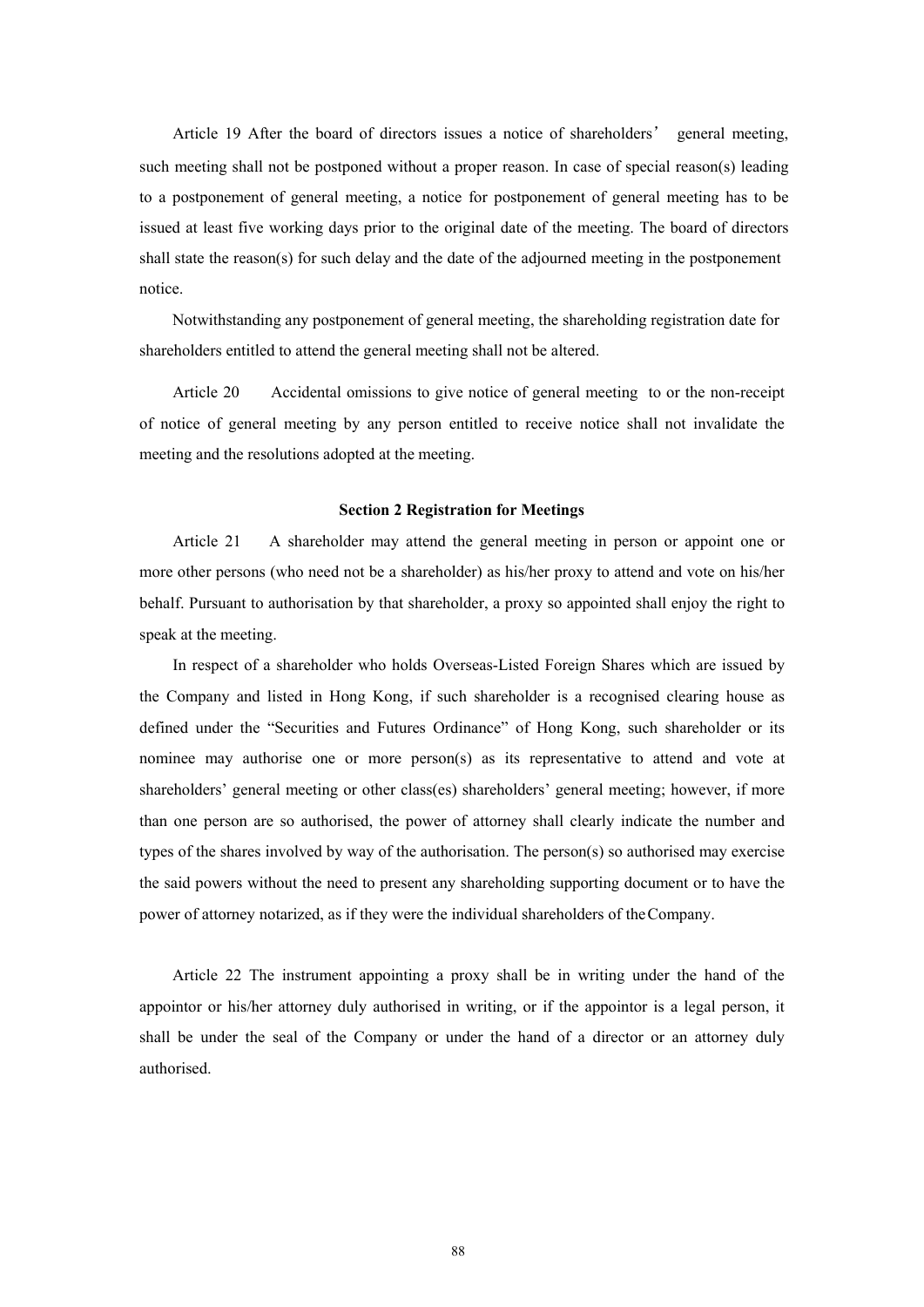Article 23 A shareholder attending the meeting in person shall produce his/her own identity document or other valid document or certificate that can prove his identity. A shareholder of Domestic shares should also present his stock account card and in case that a proxy is entrusted to attend the meeting, the proxy shall produce his identity document and the shareholder's authorised proxy document.

A corporate shareholder shall appoint its legal representative or a proxy appointed by its legal representative to attend the meeting. The legal representative attending the meeting shall produce his/her identity document, and valid proofs on his/her qualification as the legal representative. A proxy appointed to attend the meeting shall produce his/her identity document and an authorisation document issued by the legal representative of such corporate shareholder in writing.

Article 24 The instrument appointing a proxy shall be deposited at the address of the Company or at some other places specified for the purpose in the notice of general meeting not less than 24 hours before the time for convening the general meeting at which the proxy is authorised to vote or 24 hours before the time specified for the voting. Unless otherwise specified in this Order of Meeting, where such an instrument appointing a proxy is signed by a person under a power of attorney on behalf of the appointor, that power of attorney authorising the signature or other authorisation documents shall be notarially certified. The notarially certified copy of the power of attorney or other authorisation documents shall, together with the instrument appointing the proxy, be deposited at the Company's address or such other place as specified for the purpose in the notice of general meeting.

For a corporate shareholder, its legal representative or person authorised by the way of a resolution of the board of directors or other decision-making authorities shall attend the general meeting of the Company on its behalf.

Article 25 Any proxy form issued by the board of directors to a shareholder for use by him for appointing a proxy to attend and vote at a general meeting shall be such as to enable the shareholder, according to his intention, to instruct the proxy to vote in favour of or against each resolution to be decided in the meeting. Such a form should state: that in default of instructions the proxy may vote at he thinks fit; whether or not the proxy has voting rights in respect of any provisionary proposed resolution which be included in the agenda for general meeting and if the proxy has voting rights in respect thereof, specific instructions as to the type of voting rights to be exercised.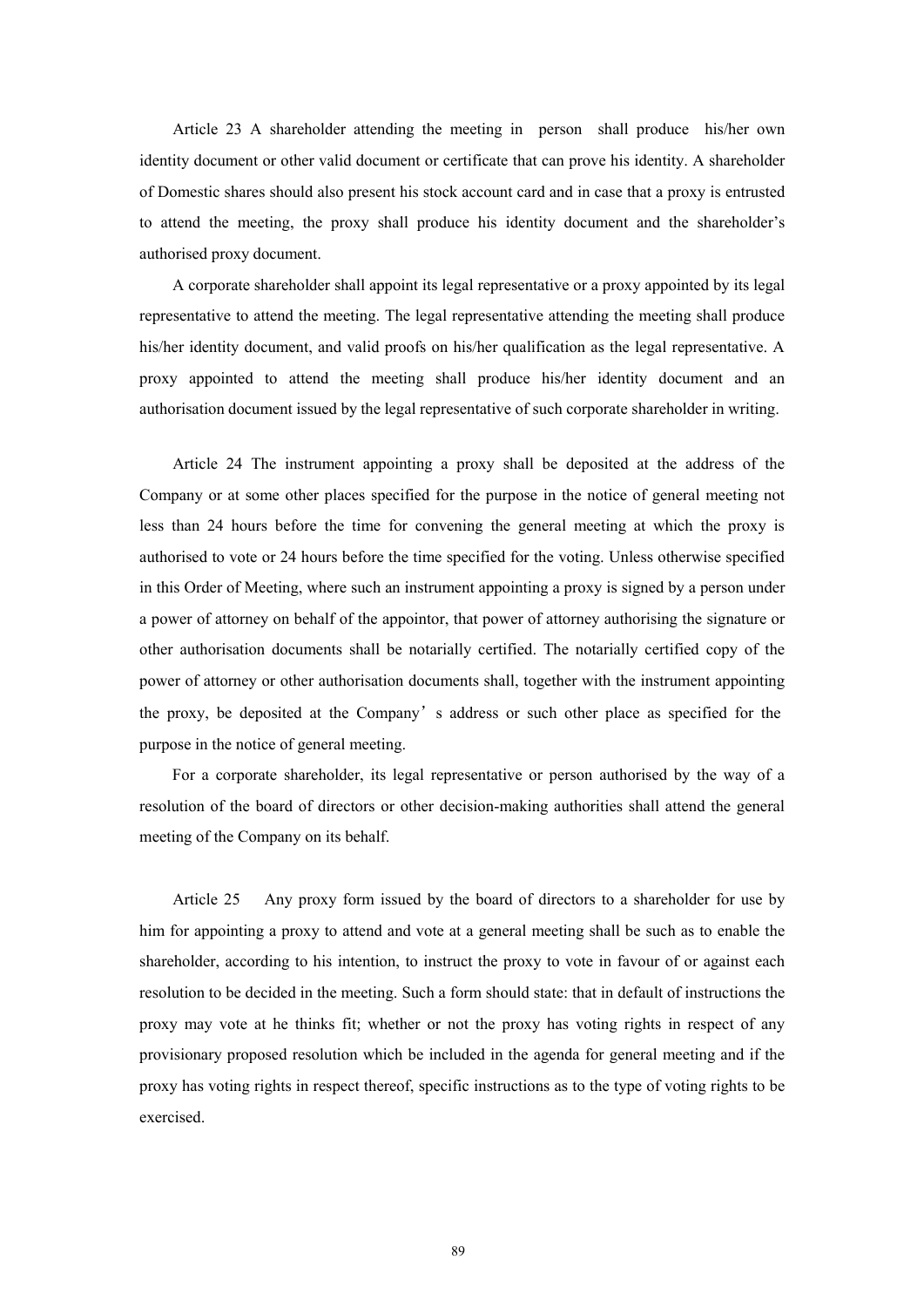Article 26 An attendance register for persons attending the general meeting shall be prepared by the Company and it should contain the names of persons (or legal persons) attending the general meeting, respective identity document numbers, residential addresses, numbers of shares with voting rights held or represented, names of the appointors (or legal persons), etc.

Article 27 A vote given in accordance with the terms of an instrument of proxy shall be valid notwithstanding the death or loss of capacity of the appointor or revocation of the proxy or of the authority under which the vote was given or the shares in respect of which the vote was given have been transferred, provided that no notice in writing of the aforesaid matters shall have been received by the Company before the commencement of the general meeting at which the proxy is used.

#### **Section 3 Convening of Meetings**

Article 28 The Company shall hold shareholders' general meetings at its place of domicile or other place as designated by the Board. A venue shall be designated for a shareholders' general meeting and be convened by way of an onsite meeting. Apart from onsite meetings, shareholders who attend the meeting in the manner as prescribed by the Articles of Association or by this Order shall be deemed as present.

Article 29 A shareholders' general meeting shall be convened by the chairman of the board of directors who shall preside over the meeting. If the chairman of the board of directors cannot attend the meeting for reason(s), the board of directors should designate a director of the Company to convene and preside at the shareholders' general meeting as chairperson on his/her behalf. If a chairperson of the meeting has not been designated, shareholders attending the meeting may elect a person to act as the chairperson. If for any reason the shareholders cannot elect a chairperson, the shareholder (including proxy) holding the largest number of shares with voting rights at the meeting shall act as the chairperson.

Article 30 Without consent of the meeting's chairperson, a shareholder shall not speak more than two times in the meeting with the first time not exceeding five minutes and the second time not exceeding three minutes.

A shareholder shall not make his request to speak by interrupting any reports made to the meeting or speeches by other shareholders.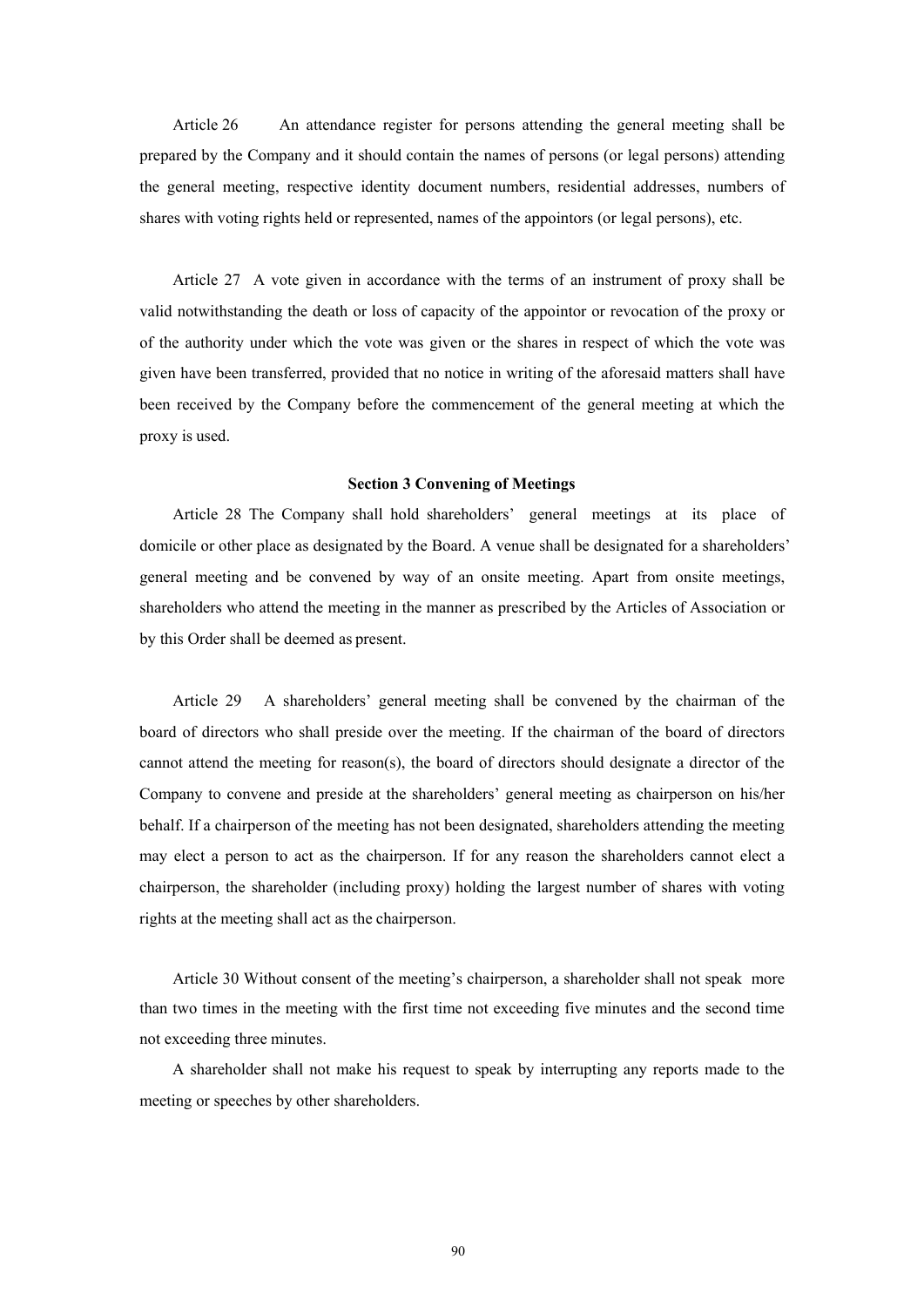Article 31 Aside from matters involving the Company's trade secrets which cannot be revealed in the general meeting, the board of directors and the supervisory committee shall reply and elaborate on shareholders' queries and suggestions.

Article 32 During the general meeting, trading of the shares of the Company shall be suspended. The Company's board of directors shall ensure continuation of the meeting in reasonable working hours until final resolution is made. In case of force majeure or other abnormalities resulting in failure in convening a general meeting or the passing of resolution, the Company's board of directors shall state the reason to the stock exchange and make relevant announcements. The Company's board of directors is obliged to take necessary measures to convene another general meeting as soon as practicable.

Article 33 The Company's board of directors and the supervisory committee shall take necessary measures to ensure that the general meeting is conducted seriously and is in compliance with regular procedures. Apart from the attendance of shareholders (or their proxies), directors, supervisors, secretary to the board of directors, senior management officers, solicitors appointed and persons invited by the board of directors to attend the meeting, the Company has the legal rights to refuse attendance by other persons. For actions interfering with the discipline of the general meeting, challenging, disturbing and contravening the legitimate rights of other shareholders, the Company shall take measures to control and report to the relevant authorities for investigation and punishment forthwith.

Article 34 The convening of the Company's shareholders' general meetings shall observe the principle of simplicity without extravagance. No extra financial benefits shall be given to shareholders (or their proxies) attending the meeting.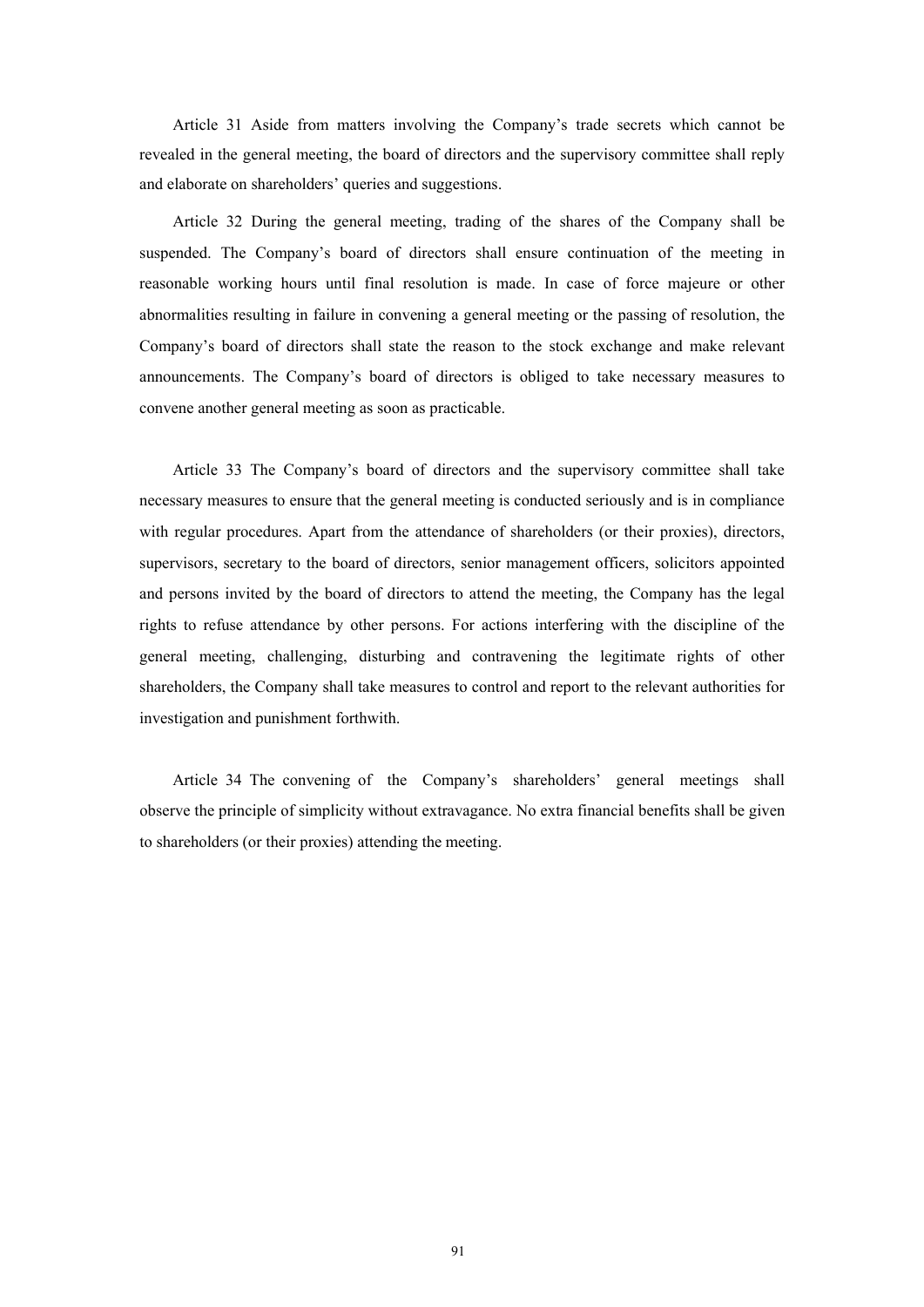## **Section 4 Voting and Resolutions**

Article 35 Resolutions of a general meeting are classified as ordinary resolutions and special resolutions.

An ordinary resolution of a general meeting shall be passed by affirmative votes of more than half of the total voting rights of shareholders (including their proxies) present at the meeting.

A special resolution of a general meeting shall be passed by affirmative votes of more than two-thirds of the total voting rights of shareholders (including their proxies) present at the meeting.

Article 36 Where the Company repurchases its ordinary shares for the public issuance of preference shares for the purpose of reducing its registered capital, and repurchases its ordinary shares from specific shareholders of the Company by consideration of a non-public issuance of preference shares, the resolution regarding the repurchase of ordinary shares in a shareholders' general meeting shall be passed by more than two thirds of the voting rights of the holders of ordinary shares present at the shareholders' general meeting (including the holders of preference shares with restored voting rights).

Article 37 Resolutions shall be decided on a poll in shareholders' general meetings. Shareholders (including their proxies) shall exercise their voting rights in accordance with the number of shareholding rights they represent. Each share carries the right to one vote.

Where major matters affecting the interests of small and medium investors are being considered in the shareholders' general meeting, the votes by small and medium investors shall be counted separately. The separate counting results shall be made open and disclosed timely.

Subject to the legality and validity of the shareholders' general meeting, and in accordance with the laws, administrative regulations, the provisions of the China Securities Regulatory Commission or the Articles of Association, the Company may adopt various methods and means, including the provision of a voting platform on Internet for the shareholders of Domestic Shares if technically practicable, and making it convenient for shareholders to participate in the shareholders' general meeting.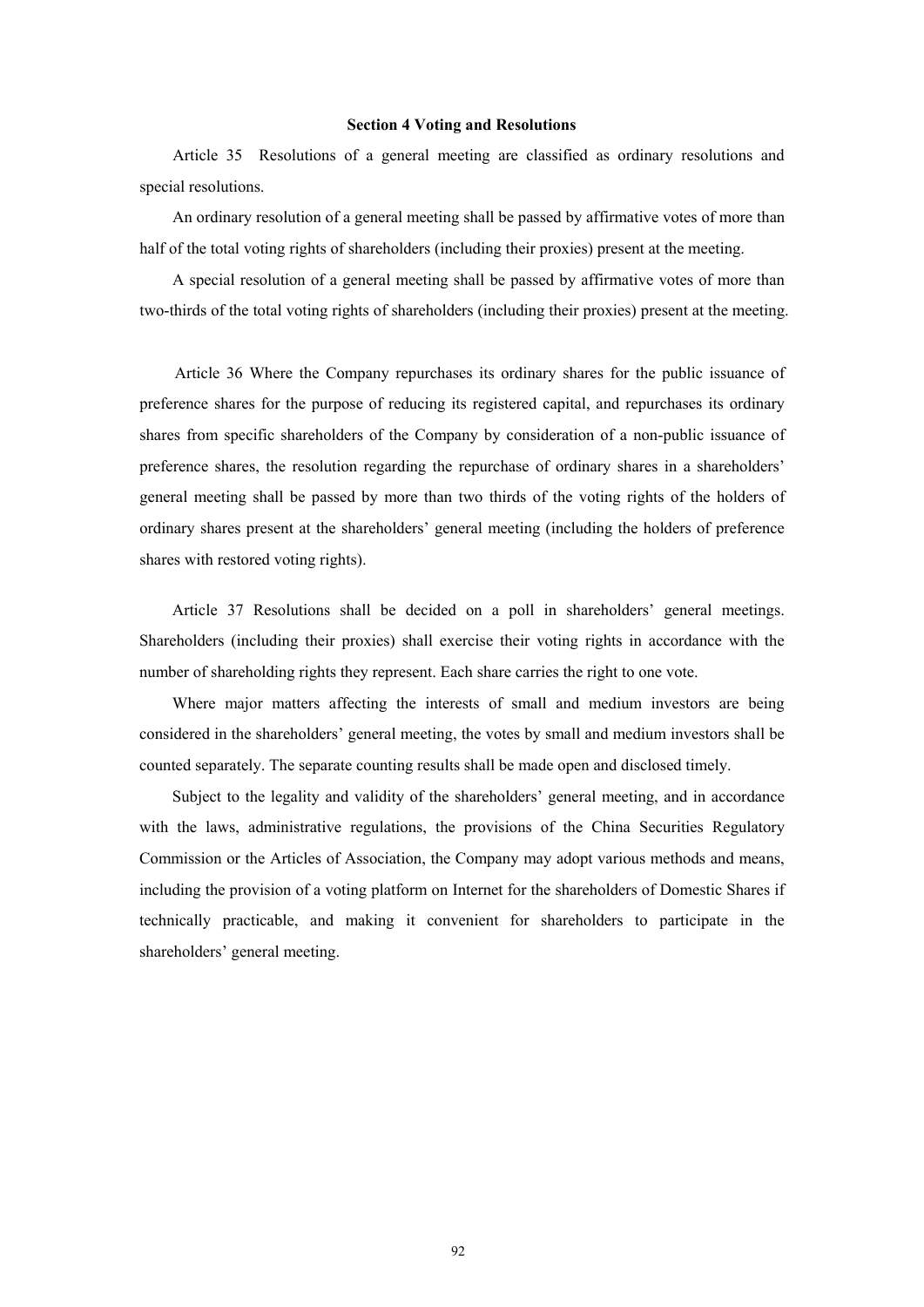The Company's controlling shareholders and de facto controller shall not restrict or obstruct small and medium investors from exercising their voting rights legally, and shall not damage lawful rights and interests of the Company and small and medium investors.

Article 38 In the event that two or more than two directors (including independent directors) or supervisors (supervisors not being by staff representatives) are to be elected, the cumulative voting system should be adopted, and voting for independent directors should be separately from the other members of the board of directors.

Each share, which carries voting rights, shall entitle to such vote(s) as equivalent to the total number of the directors and supervisors to be elected. Shareholders are free to allocate their votes among the candidates for election as directors and supervisors. They may either cast their votes for several candidates separately, or cast their votes for one candidate. According to the chronological order of votes for each of the candidates for election as directors and supervisors and the number of directors and supervisors to be elected, the candidates who have the highest votes shall be elected.

Article 39 Shareholders (including their proxies) present at the shareholders' general meeting shall indicate clearly whether they are in favor of or against each of the matter to be voted. Other votes shall not be counted as valid votes by the Company when determining the voting result in relation to the relevant matters.

Where a shareholder is required to abstain from voting on a particular matter or is restricted to vote only in favour of or only against a resolution pursuant to the relevant provisions, any vote of such shareholder or his proxy contrary to that provision shall be deemed by the Company as void.

Article 40 Where a connected transaction is being considered in a shareholders' general meeting, connected shareholders shall abstain from voting, and the voting rights represented by the shares held by them shall not be counted towards the total number of valid votes. The voting results of shareholders (other than the connected shareholders) shall be fully disclosed in an announcement in relation to the resolution passed at the shareholders' general meeting.

If in exceptional circumstances, the connected shareholders are unable to abstain from voting, the Company may, upon obtaining the prior consent by the competent department, conducts the voting according to normal procedures. Detailed explanation shall be given in the announcement in relation to the resolution passed at the shareholders' general meeting.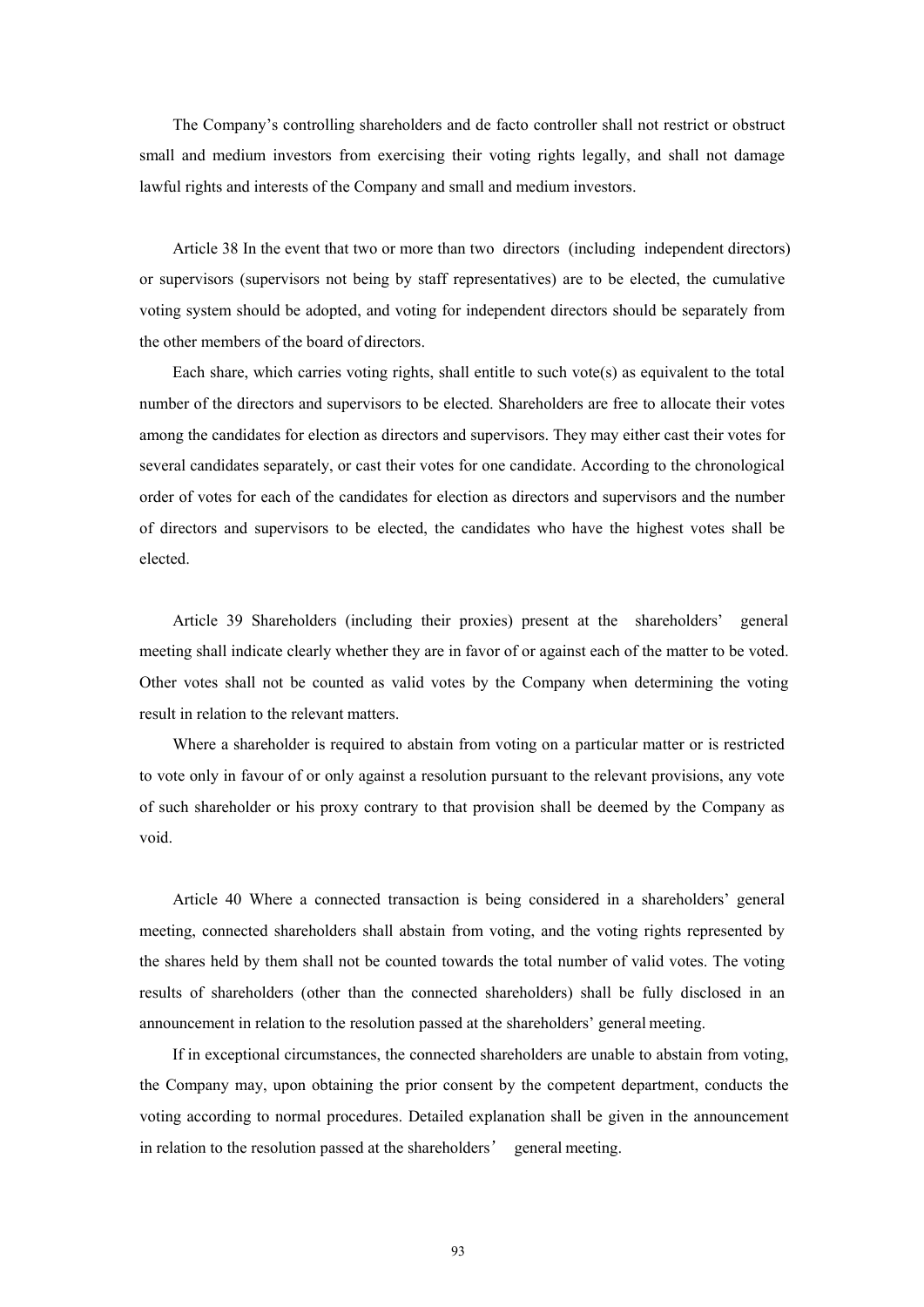Article 41 Upon reviewing the proposed resolution whether to provide guarantee to a shareholder or the de facto controller(s) and their connected parties in the shareholders' general meeting, such shareholder or the shareholder(s) controlled by such de facto controller(s) are not permitted to participate in the voting thereof. The resolution must be passed by at least half of the other shareholders attending the shareholders' general meeting with voting rights.

Article 42 When a matter regarding the distribution of profits of the Company, especially profits distribution by cash dividends distribution, or a matter regarding the adjustment of an established profit distribution policy, especially a cash dividend policy, is being considered at a general meeting of shareholders, the Board should report a resolution as well as the reason of the arrangement first, then vote on the related resolution.

Article 43 When a poll is taken, it is not necessary for a shareholder (including a proxy) entitled to two or more votes to cast all his votes all for or against any resolution.

Article 44 In the case of an equality of votes, the meeting chairperson shall be entitled to an additional casting vote.

Article 45 Each of the resolutions passed in the shareholders' general meeting shall comply with the requirements of the laws, administrative regulations and the Articles of Association. Directors attending the meeting shall perform their duties in good faith and ensure the contents of those resolutions are true, accurate and complete, and shall not make any statement which is vulnerable to misrepresentation.

In the event that any resolution passed in the shareholders' general meeting is in breach of the laws, administrative regulations, or contravening the shareholders' lawful rights and interests, shareholders shall be entitled to initiate civil actions to the People's Court.

Article 46 The following matters shall be passed by ordinary resolutions in shareholders' general meetings:

- (1) Work reports of the board of directors and the supervisory committee;
- (2) Proposals formulated by the board of directors for distribution of profits and for making up of losses;
- (3) Election and replacement of members of the board of directors and the supervisory committee (that are not staff representatives), their remuneration and methods of payment;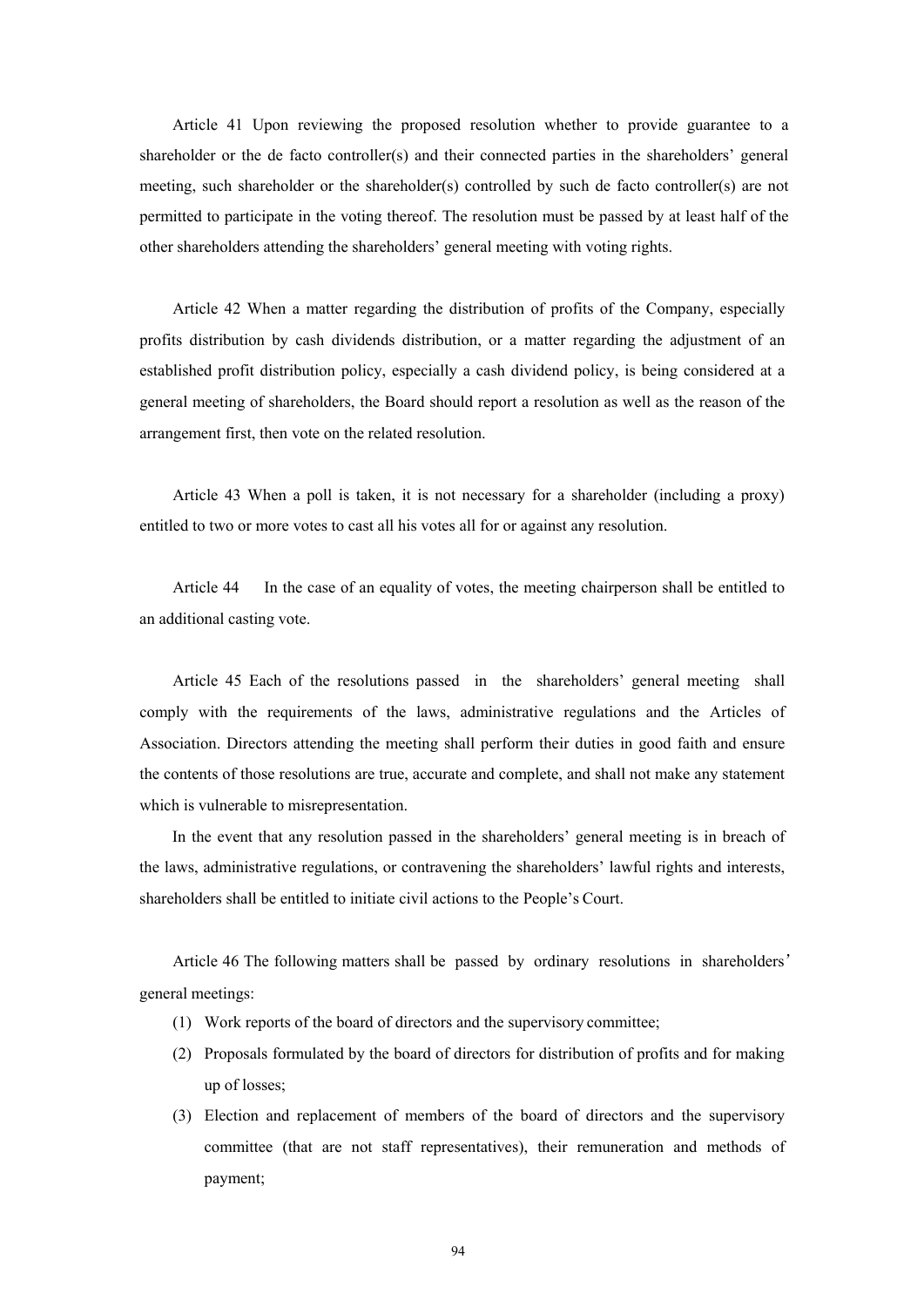- (4) Annual financial budget, final accounts, balance sheets, profit and loss statement and other financial statements of the Company;
- (5) The appointment, removal or non-renewal of services of the accounting firm;
- (6) Other matters not required by the laws, administrative regulations or the Articles of Association to be adopted by way of special resolution.

Article 47 The following matters shall be passed by way of special resolutions in shareholders' general meetings:

- (1) Increase or reduction of share capital and issuance of shares of any class; warrants, and other similar securities of the Company;
- (2) Issuance of debentures of the Company;
- (3) Division, merger, dissolution, liquidation and alteration of the nature of the Company;
- (4) Amendment to the Articles of Association;
- (5) The amount of the Company's purchases, sales or significant assets or guarantees within a single year exceeds 30% of the Company's latest audited total assets;
- (6) Stock options incentive scheme;
- (7) Contracts entered into between the Company and a party (other than a director, supervisor, the general manager and other senior management officers) in relation to vesting responsibilities for the administration of all businesses or the important businesses of the Company to that party;
- (8) Adjustment to the profit distribution policy of the Company, especially the cash dividend distribution policy;
- (9) Other matters which, as stipulated by the laws, administrative regulations or the Articles of Association and according to an ordinary resolution of the shareholders' general meeting, may have significant impact on the Company and require adoption by way of special resolution.

Article 48 In annual general meetings, the board of directors shall report on the implementation progress since the previous annual general meeting in respect of every matter required by the resolution of the shareholders' general meeting to be carried out by the board of directors.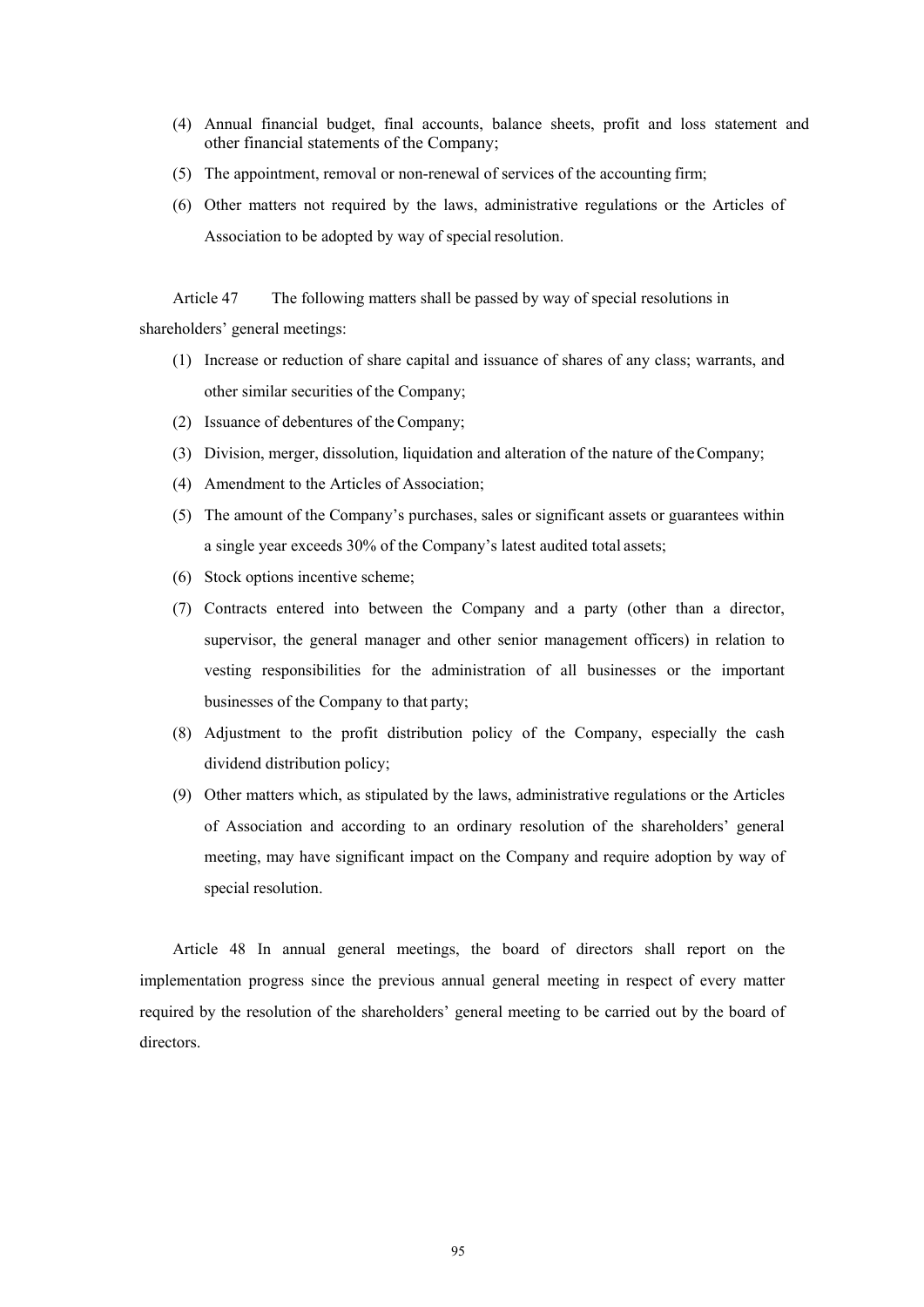Article 49 In annual general meeting, the supervisory committee shall announce its special supervisory report of the Company in the previous year, with the following details:

- (1) Inspection of the financial position of the Company;
- (2) Review of the directors and senior management officers in performing their respective duties for the Company, and application of the laws, regulations, the Articles of Association and the implementation of general meetings' resolutions;
- (3) Other significant events that in the opinion of the supervisory committee shall be reported to the general meeting.

The supervisory committee may also provide opinion and independent report concerning the proposed resolution to be decided in the general meeting when necessary.

Article 50 In the event a certified public accountant provides an auditor's report with explanatory notes, qualified opinion, disclaimer of opinion or adverse opinion, the Company's board of directors shall elaborate on the relevant issues leading to the above opinions and their impact on the financial position and operating conditions of the Company in the general meeting. If these issues have direct impact on the profit for the current period, the Company's board of directors shall determine in accordance with the principle of adopting the lower amount for the profit distribution proposal or the increase in share capital through the capitalisation of public reserve funds.

Article 51 Except for the cumulative voting system, each of the proposed resolutions shall be decided by voting in the shareholders' general meeting in sequence. Should there be more than one resolution on the same issue, the voting shall be conducted according to the chronology of the resolutions proposed. No proposed resolution shall be set aside or remained undecided unless the shareholders' general meeting is terminated or resolutions cannot be made due to exceptional reasons, including force majeure.

The shareholders' general meeting shall resolve each of the following matters when considering the issuance of preference shares:

- (1) Type and number of preference shares to be issued;
- (2) Method of issuance, issuance target and placing arrangement for original shareholders;
- (3) Nominal value, issuance priceor pricing range and principles for price determination;
- (4) Methods of participation in profit distributions by holders of preference shares, including the yield rate and its determining principles, conditions for dividend distributions, methods of dividend payments, dividend accumulation and participation in distribution of surplus profits;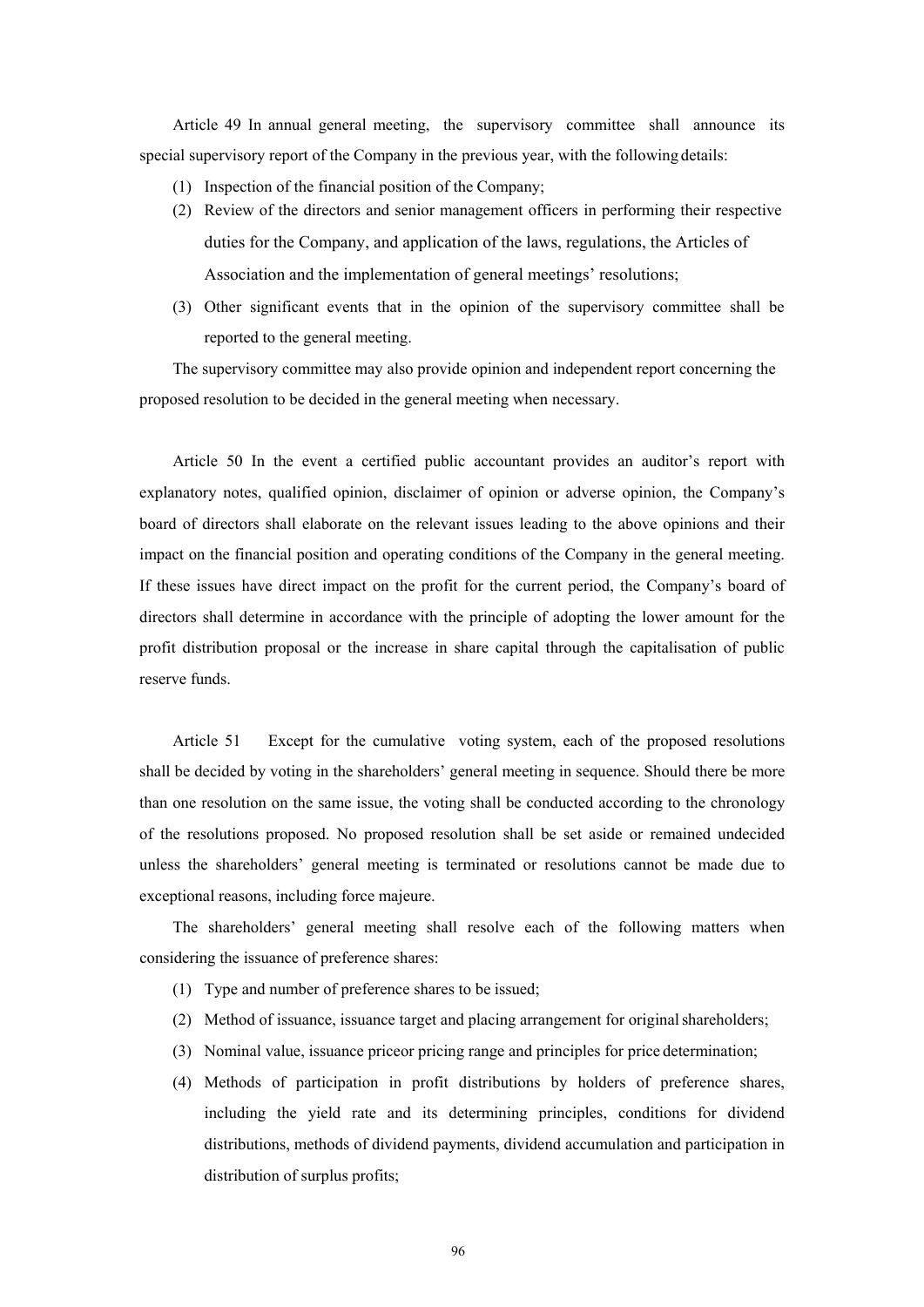- (5) Terms of repurchase, including conditions, periods, price and its determining principles and entities entitled to exercise the options for repurchase (if any);
- (6) Use of proceeds;
- (7) Conditional share purchase agreements signed by the Company and the issuance target;
- (8) Expiry dates of resolutions;
- (9) Proposed amendments to provisions of the Articles of Association in relation to the profit distribution policy concerning holders of preference shares as well as holders of ordinary shares;
- (10) Authorizations to the Board for the completion of specific matters related to the proposed issuance;
- (11) Other matters.

Article 52 When the proposed resolutions to elect directors and supervisors are considered in the general meeting, voting shall be done on each of the candidates for election as director and supervisor. When the resolutions to re-elect directors and supervisors are passed, newly elected directors and supervisors shall assume office according to the resolutions of the shareholders' general meeting.

Article 53 The meeting chairperson shall announce whether a resolution has been passed in according with the voting results, and it shall be recorded in the minutes book as conclusive evidence.

Minutes shall be prepared to record decisions made in respect of matters discussed in the shareholders' general meetings and duly signed by directors, supervisors, the secretary to the board of directors, the convenor or his/her proxy and the meeting chairperson attending the meeting.

Article 54 Where the meeting chairperson has doubts about the results of the resolution tabled for voting, he may count the number of votes cast. If no counting is made by the meeting chairperson, any shareholder or his proxy attending the meeting, who queries the results as announced by the meeting chairperson, have the right to immediately demand a counting of the votes. The meeting chairperson shall forthwith conduct such counting of the votes.

Article 55 Should the counting of votes is conducted in the shareholders' general meeting, the results shall be recorded in the minutes book.

The minutes and the signed attendance record of those shareholders attending the meeting, the proxy forms and other valid information regarding the poll results through online system and other methods shall be retained together for a period of not less than ten years.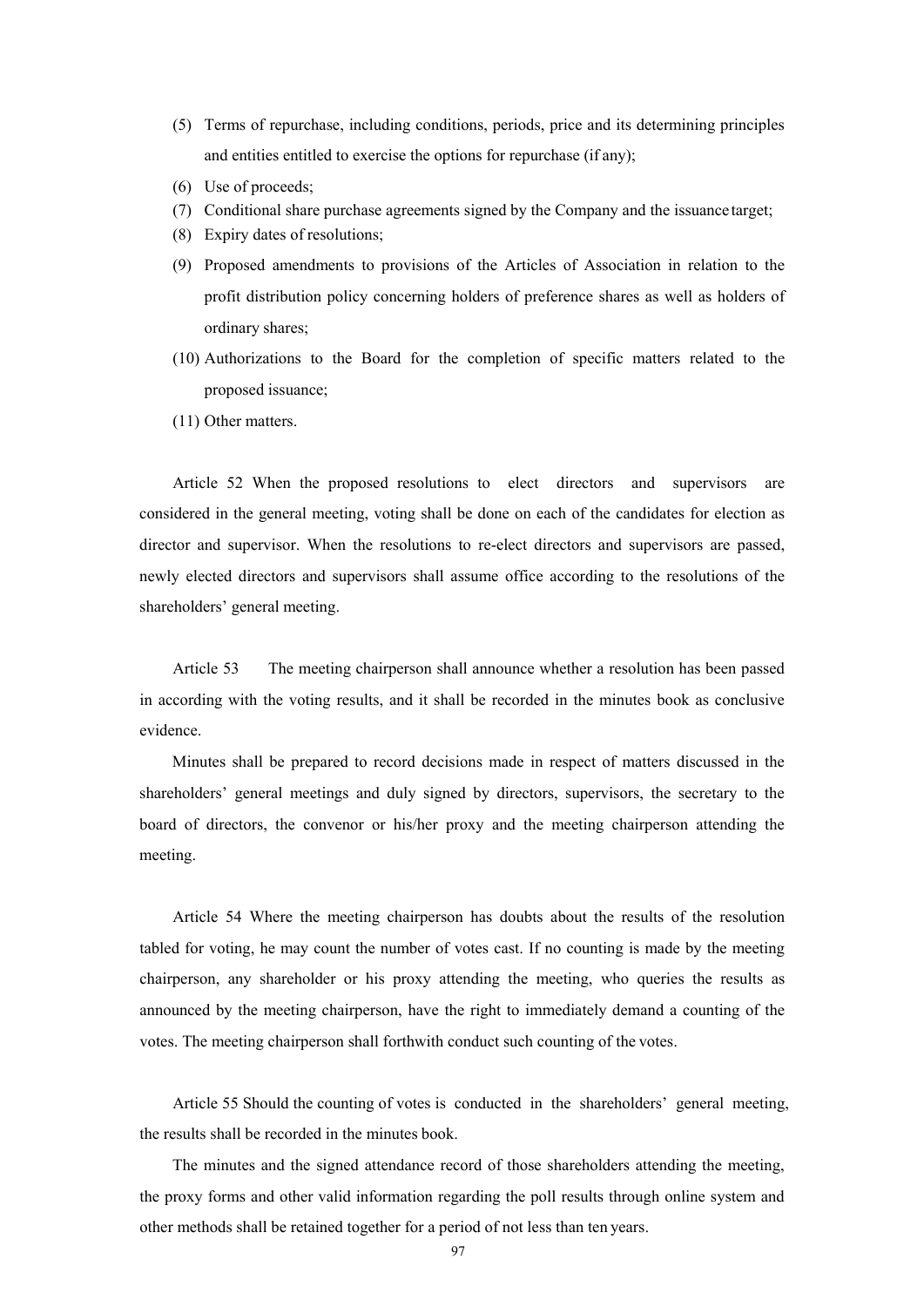Article 56 When considering a proposal set out in the notice of a general meeting, no amendments shall be made thereto; any change made thereto shall be considered as a newly proposed resolution, of which the voting shall not proceed at such meeting.

Article 57 Domestic lawyers that are instructed by the board of directors shall give their opinions on the following:

- (1) To confirm whether the convening of the shareholders' general meeting and the convening procedures are in compliance with the laws and regulations as well as the Articles of Association;
- (2) To verify the qualification of the parties attending the general meeting are legally valid;
- (3) To verify the qualification of shareholders who propose new resolution in the annual general meeting;
- (4) To confirm the voting procedures in the shareholders' general meeting are legally valid;
- (5) To provide legal opinion addressing on other matters as requested by the Company.

#### **Section 5 Post-meeting Events and Announcements**

Article 58 The secretary of the board of directors shall submit the relevant materials including minutes of the meeting to the relevant regulatory authorities and make announcement on designated media in accordance with the relevant laws, administrative regulations and regulatory documents. An announcement in respect of the resolutions of general meetings shall be made in accordance with the requirements set out in relevant laws, administrative regulations and regulatory documents.

Article 59 After the profit distribution plan and proposal for the increase in share capital through the capitalization of public reserve funds are approved by shareholders in shareholders' general meeting, the board of directors of the Company shall complete the distribution (or transfer and increase) of dividends (or shares) within two months after the general meeting.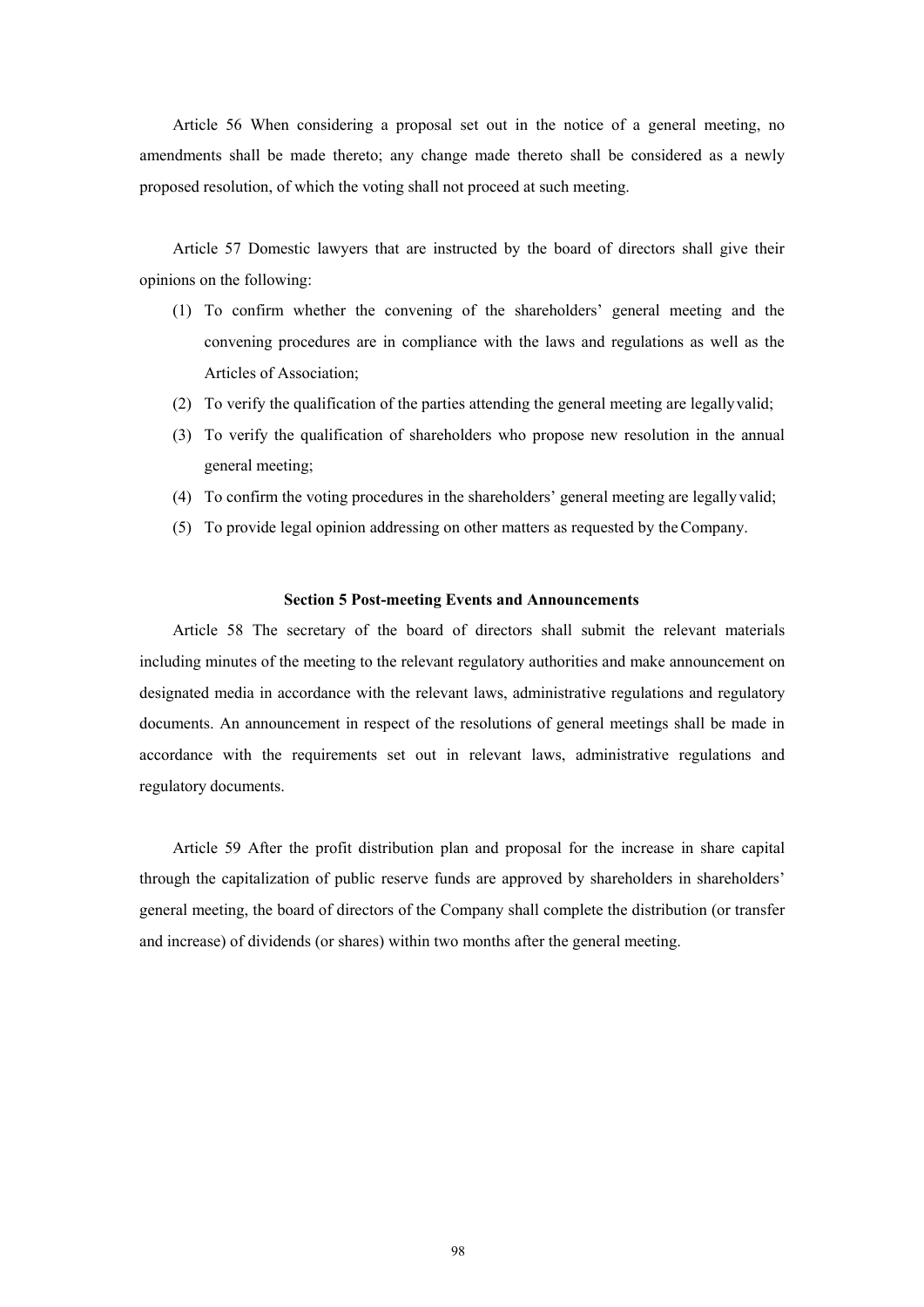# **Chapter 5 Special Procedures for Convening Extraordinary General Meetings as requested by the Shareholders, Independent Directors or Supervisory committee**

Article 60 The board of directors should convene the shareholders' general meeting within the time limit as set out in Article 3 of this Order of Meeting.

Article 61 Upon the consent of more than half of independent directors, independent directors shall have the right to propose to the board of directors for convening an extraordinary general meeting. Pursuant to the stipulation under the laws, administrative regulations and the Articles of Association, the board of directors shall give a written feedback on whether to approve or disapprove the convening of the extraordinary general meeting within ten days after the receipt of the resolution proposed.

If the board of directors agrees to convene the extraordinary general meeting, a notice for convening the shareholders' general meeting shall be issued within five days after the resolution has been made by the board of directors; an announcement with relevant explanation shall be made if the board of directors does not agree to convene the extraordinary general meeting.

Article 62 The supervisory committee shall have the right to propose to the board of directors for convening an extraordinary general meeting and should propose to the board of directors in writing. Pursuant to the stipulation under the laws, administrative regulations and the Articles of Association, the board of directors shall give a written feedback on whether to approve or disapprove the convening of the extraordinary general meeting within ten days after the receipt of the resolution proposed.

If the board of directors agrees to convene the extraordinary general meeting, a notice for convening the extraordinary general meeting shall be issued within five days after the resolution has been made by the board of the directors. Consent of the supervisory committee has to be obtained for making any alteration on the original proposed resolution in the notice.

If the board of directors does not agree to convene the extraordinary general meeting, or no feedback is given within ten days after receiving the request, it will be deemed that the board of directors is unable to fulfill or fails to fulfill its responsibility to convene the shareholders' general meeting, the supervisory committee hereby can convene and preside over the meeting by itself.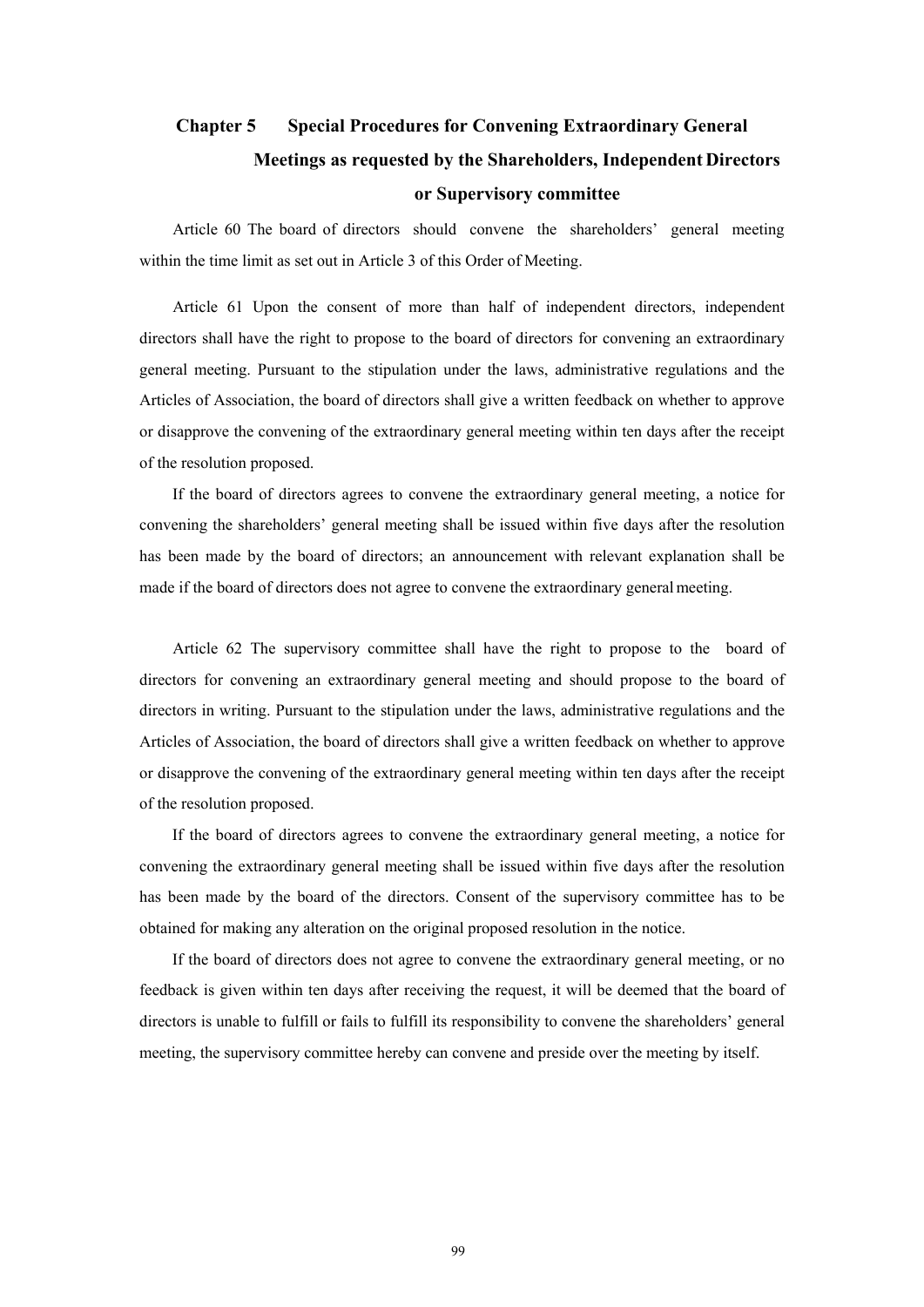Article 63 The shareholder(s) individually or jointly holding more that 10% of the shares in the Company has/have the right to request the board of directors to convene the extraordinary general meeting and should propose to the board of directors in writing. Pursuant to the stipulation under the laws, administrative regulations and the Articles of Association, the board of directors shall give a written feedback on whether to approve or disapprove the convening of the extraordinary general meeting within ten days after receiving the request.

If the board of directors agrees to convene the extraordinary general meeting, a notice for convening the extraordinary general meeting shall be issued within five days after the resolution has been made by the board of the directors. Consent has to be obtained from the relevant shareholder(s) for making any alteration on the original request in the notice.

If the board of directors does not agree to convene the extraordinary general meeting, or no feedback is given within ten days after receiving the request, it will be deemed that the board of directors will not convene and preside over the shareholders' general meeting. The shareholder(s) individually or jointly holding more than 10% of the shares in the Company have the right to convene the extraordinary general meeting by themselves within three months after the board of directors has received the request.

Article 64 If the supervisory committee or the shareholders decides/decide to convene the shareholders' general meeting by itself/themselves, a written notice shall be given to the board of directors and in the meantime report shall be made to the local representative office of the China Securities Regulatory Commission and the stock exchange for record.

Prior to the announcement of the resolution proposed to the shareholders' general meeting, the proportion of shares held by the convening shareholder(s) shall not be less than 10%.

The convening shareholder(s) shall submit the relevant documents to the local representative office of the China Securities Regulatory Commission and the stock exchange before issuing the notice for convening of the shareholders' general meeting and the announcement on resolution proposed to the shareholders' general meeting.

Article 65 The board of directors and the secretary to the board of directors should accommodate to the shareholders' general meeting convened by the supervisory committee or the shareholders. The board of directors shall provide the list of the shareholders on the record day. If the board of directors does not provide the register of shareholders, the convenor can apply for obtaining from the authority of securities registration and clearing by presenting the relevant announcement on the convening of the shareholders' general meeting. The register of shareholders obtained by the convenor shall not be used for other purposes except for convening the shareholders' general meeting.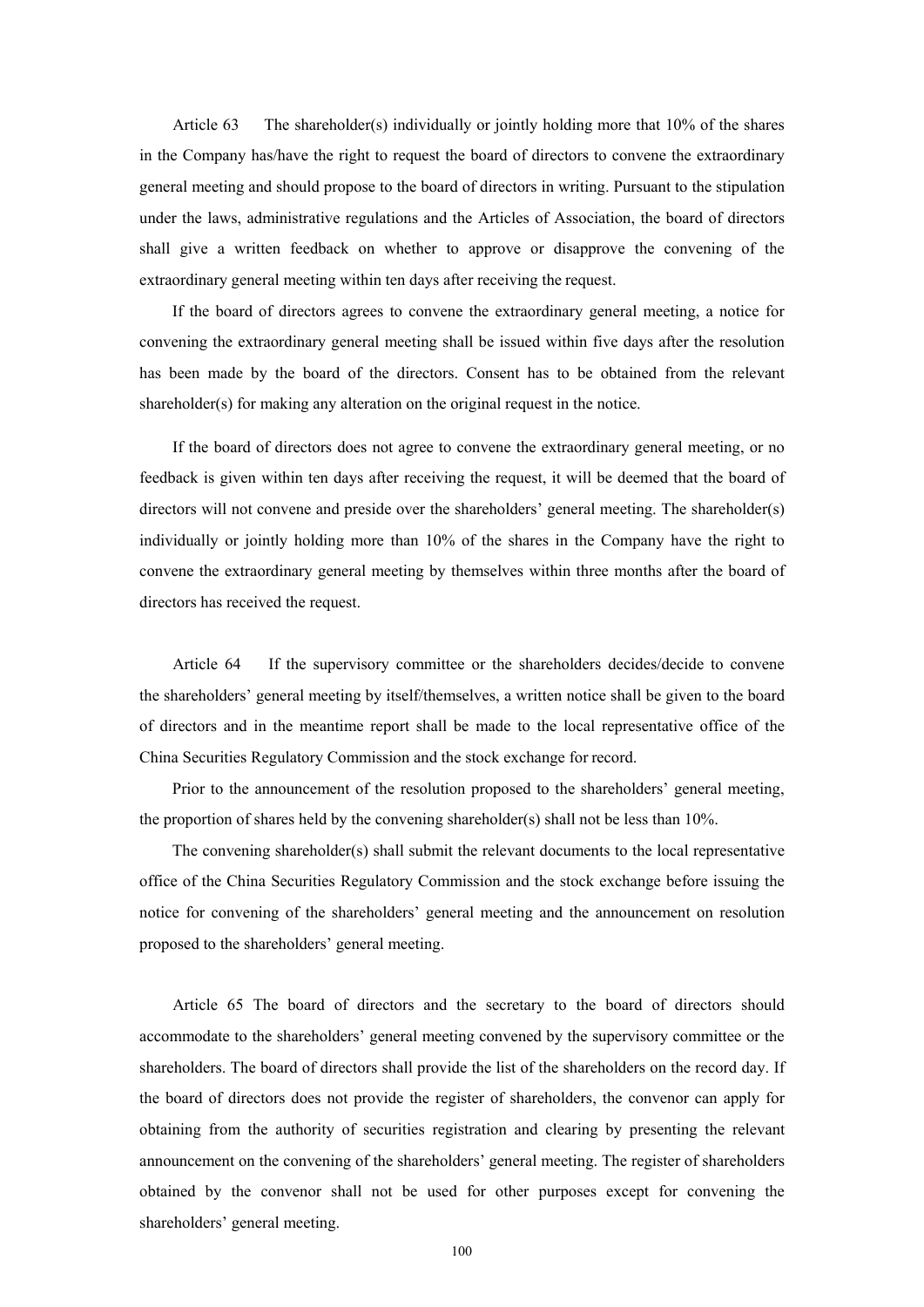Article 66 The expenses necessarily incurred for the shareholders' general meeting convened by the supervisory committee or the shareholders shall be borne by the Company.

#### **Chapter 6 Supplementary Provisions**

Article 67 In the event there is a dispute over the validity of the convening or holding of the shareholders' general meetings, voting procedures and voting methods, and the dispute cannot be settled through conciliation, the relevant parties (as shareholders) may initiate legal actions to the People's Court within 60 days after the resolution is made, to apply for revocation by the People's Court. Holders of Overseas-Listed Foreign Shares can resolve the dispute according to the relevant provisions set out in the Articles of Association.

Article 68 The expressions of "above/more than" and "within" shall include the figures mentioned whilst the expressions of "over", "less than" and "more than" shall not include the figures mentioned.

Article 69 Matters that are not covered in this Order of Meeting shall be implemented by the relevant provisions set out in the relevant laws of the State, administrative regulations and related regulatory documents issued by the regulatory authorities, and the relevant regulations under the Articles of Association.

Article 70 In the event of any conflict between this Order of Meeting and the relevant provisions of the laws, administrative regulations and related regulatory documents issued by the regulatory authorities and the Articles of Association promulgated or amended by the State from time to time, the relevant provisions of the laws, administrative regulations and relevant regulatory documents issued by the regulatory authorities and the Articles of Association shall prevail.

Article 71 Amendments to this Order of Meeting shall be proposed by the board of directors and the proposed resolution shall be decided in the general meeting.

Article 72 The authority for interpretation of this Order of Meeting shall be vested in the Company's board of directors.

Article 73 This Order of Meeting shall become effective from the date of approval in the general meeting.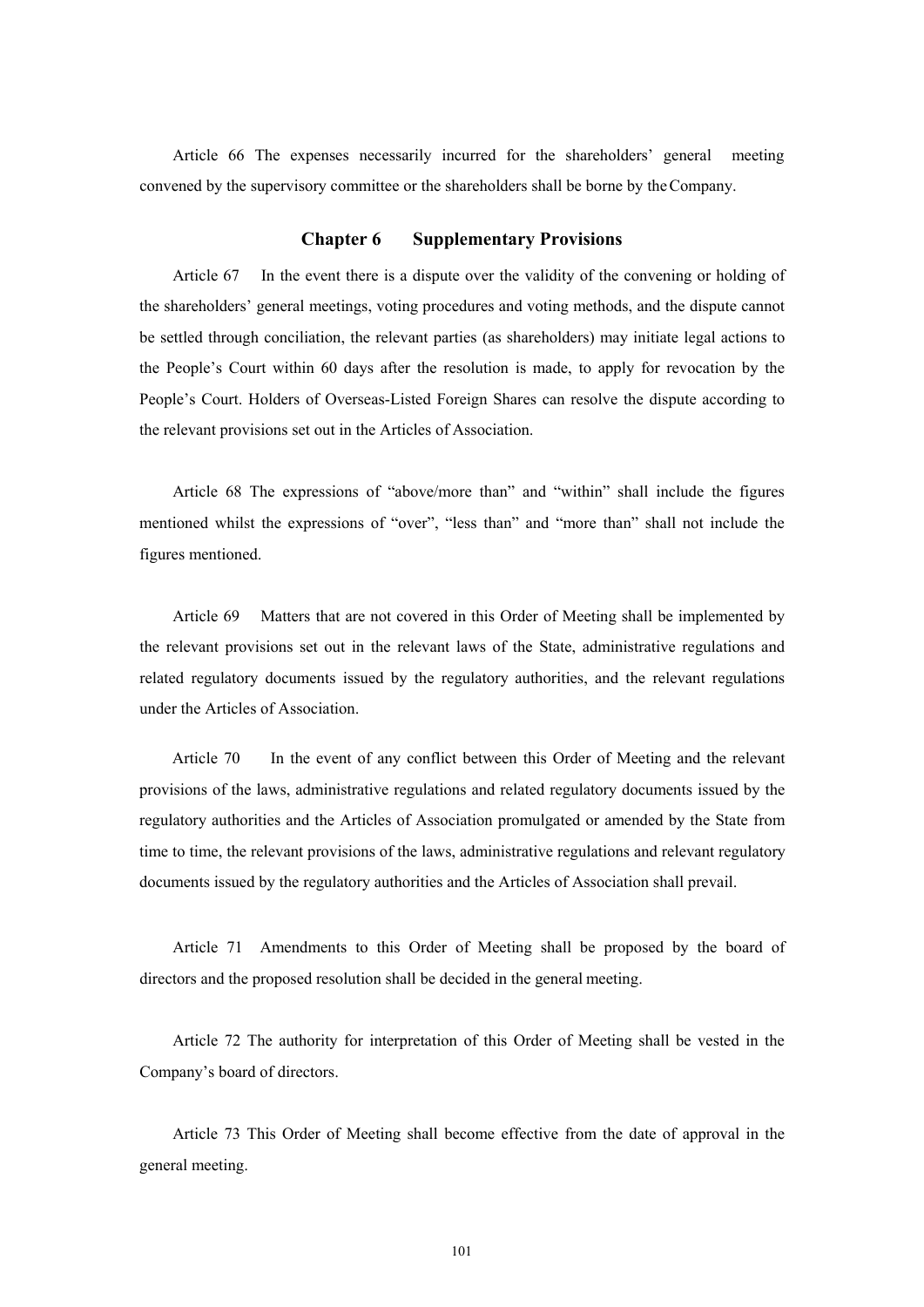# **Order of Meeting for the Board of directors of Maanshan Iron & Steel Company Limited**

#### **Chapter 1 General Provisions**

Article 1 In order to further standardize the proceedings of and decision-making by the Board of Directors of Maanshan Iron and Steel Co., Ltd. (hereinafter referred to as the "Company" or "the Company"), facilitate the directors and the Board of Directors to perform their duties more effectively and to improve the standard operation of the Board of Directors and the level of scientific decision making, these Rules are hereby formulated in accordance with the Company Law, the Securities Law, the Guidelines for the Governance of Listed Companies, the Listing Rules of the company's stock listing exchange, the Articles of Association of the company and other regulations.

Article 2 The Company's major decisions are made by the General Meeting and the Board of Directors in compliance with relevant laws and regulations and the Company's Articles of Association. The Board of Directors is responsible for the General Meeting, and the General Manager is responsible for the Board of Directors.

#### **Chapter 2 Obligations of the Board of Directors**

Article 3 The board of directors shall be accountable to the shareholders' general meeting and shall exercise the following functions and powers:

- (1) To be responsible for convening shareholders' general meeting and to report its work in general meeting;
- (2) To implement resolution(s) passed in general meeting;
- (3) To determine annual business plan and material investment proposal of the Company;
- (4) To formulate annual financial budget and final accounts of the Company;
- (5) To formulate profit distribution proposals and proposals for making up losses of the Company;
- (6) To formulate proposals for the increase or reduction of the registered capital of the Company and the issuance of debentures or other securities and the listing thereof;
- (7) To formulate proposals on the Company's substantial acquisition or sale, repurchase of the Company's shares or merger, division, dissolution or alteration of the nature of the Company;
- (8) To determine external investments, acquisition or sale of assets, pledges of assets, entrustments on financial management and connected transactions within the scope of authorisation granted by the shareholders' general meeting;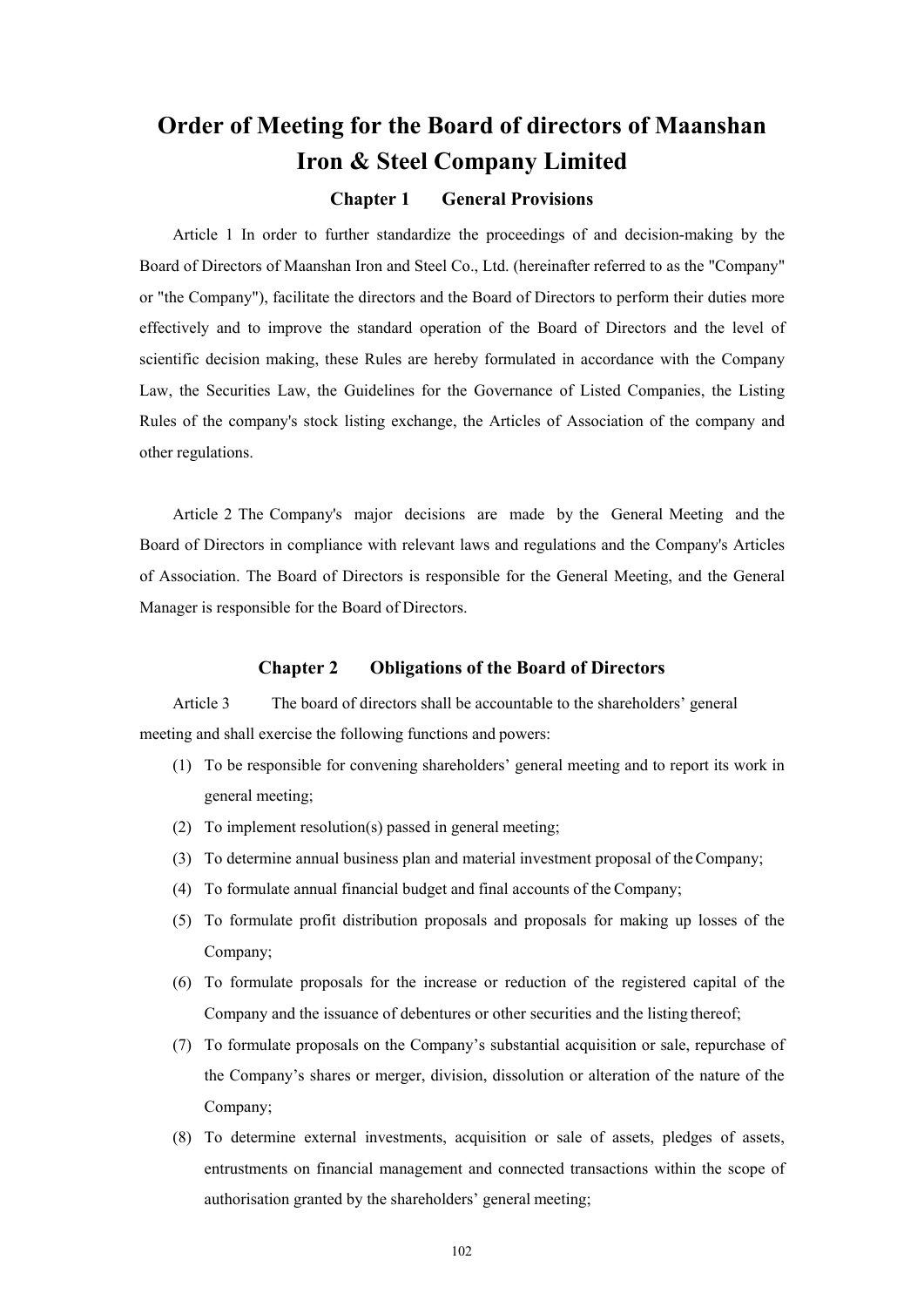- (9) To determine the establishment of the Company's internal control organisation;
- (10) To appoint or dismiss the Company's general manager and to appoint or dismiss the deputy manager and the financial officer(s) and other senior management officers based on the recommendations of the general manager, and to determine their remuneration;
- (11) To formulate the Company's basic management system;
- (12) To formulate proposals for any amendment of the Articles;
- (13) To exercise the Company's rights to make significant borrowing within the Company's annual financial budget;
- (14) To determine the establishment of special committee of the board of directors and the appointment and removal of the relevant person-in-charge;
- (15) To appoint and remove the secretary to the board of directors;
- (16) To manage matters relating to the Company's disclosure of information;
- (17) To propose in general meeting to re-appoint or replace the accounting firm which undertakes auditing work for the Company;
- (18) To be informed of the work report submitted by the Company's general manager and to examine the work of the general manager;
- (19) To be responsible for the construction of legal and compliance management issues of the Company;
- (20) To perform other duties authorized by the shareholders' general meeting and the Company's Articles;
- (21) To decide on other major business matters and administrative matters that are not required by the Articles of Association or the relevant laws, regulations, departmental rules to be decided by the shareholders' general meeting.

Article 4 In accordance with the provisions of Article 55 of the Articles of Association, subject to the applicable laws and regulations and the listing rules of the company's stock listing exchange, the General Meeting authorizes or entrusts the Board of Directors to determine the company's external assets investment, asset leasing, asset mortgage, commissioned operations, entrusted financing and others within 10% of the company's recently audited net assets.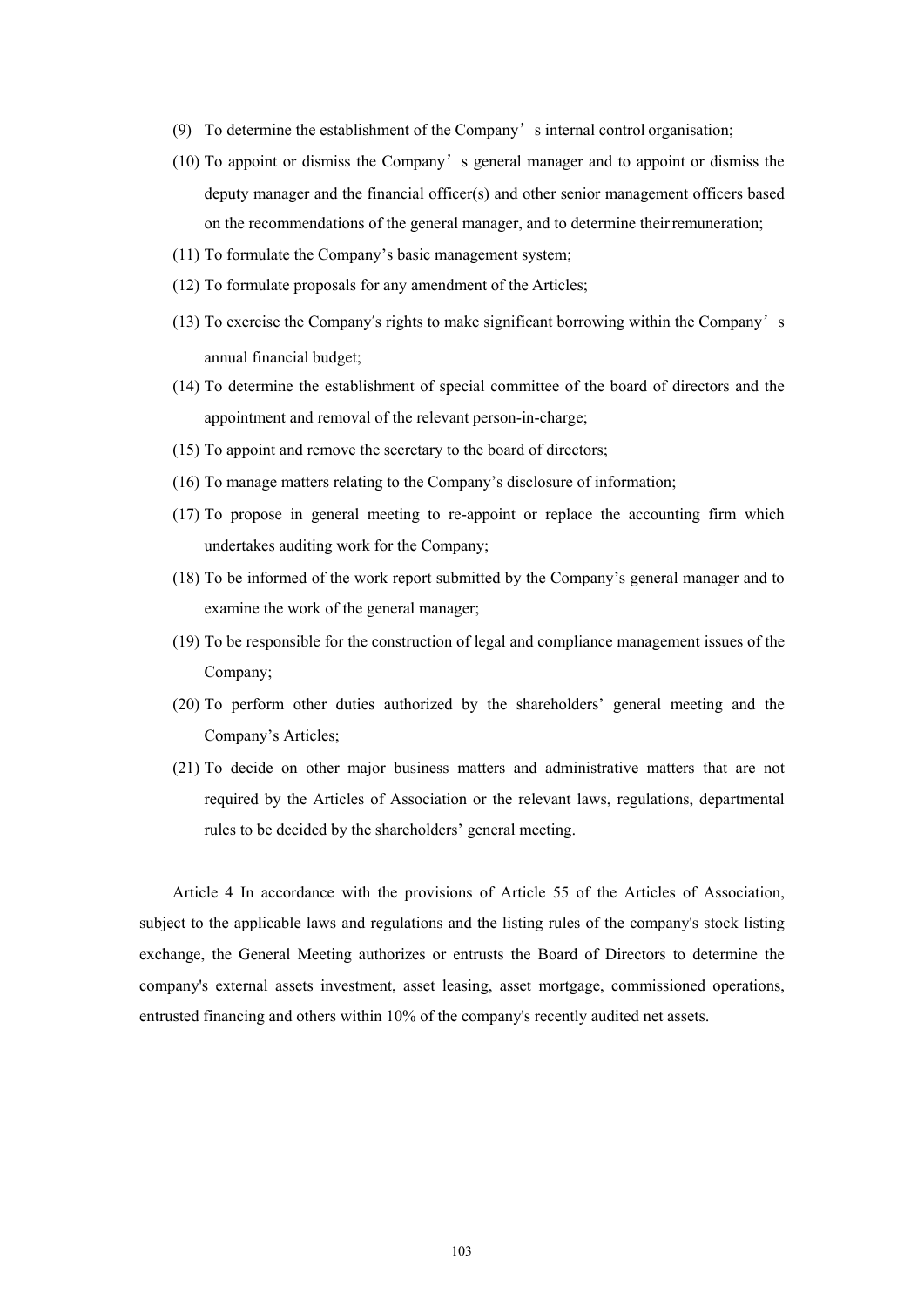Article 5 Where there is a disposition of fixed assets by the Board of Directors and the aggregate of the expected value of the consideration for the proposed disposition and the value of the consideration for any disposition of fixed assets made in the four months immediately preceding the proposed disposition exceeds 33% of the value of the fixed assets as shown in the latest balance sheet considered at the shareholders' general meeting, the Board of Directors shall not dispose or agree to dispose the fixed assets without the prior approval of shareholders' general meeting.

In this Article, disposition of fixed assets includes an act involving transfer of an interest in property other than by way of providing guarantee.

Article 6 The Board of Directors shall be responsible for:

- (1) Formulating and reviewing the company's corporate governance policies and practices;
- (2) Reviewing and monitoring the training and sustained professional development of the directors and senior managers;
- (3) Continuously supervising the company's risk management and internal control systems;
- (4) Reviewing and monitoring the company's policies and practices in respect of compliance with laws and regulatory requirements;
- (5) Reviewing of the company's compliance with the Corporate Governance Code.

### **Chapter 3 Powers of the Chairman**

Article 7 The chairman of the board of directors shall exercise the following duties and powers:

- (1) To preside at the general meeting, and to convene and preside at the meeting of the board of directors;
- (2) To examine the implementation of resolution passed in the board of directors' meeting;
- (3) To sign on the securities issued by the Company and other important documents;
- (4) To exercise other duties designated by the Articles of Association and the board of directors;
- (5) To exercise the functions and powers of a legal representative.

The board of directors authorises the chairman to exercise the following duties and powers:

- (1) To convene the shareholders' general meeting;
- (2) To provide guidance to significant business activities of the Company during the intervals of board of directors' meetings;
- (3) To exercise special powers of discretion and disposal in respect of corporate matters, in cases of emergency such as wars, natural calamities in massive scale or other force majeure, provided that such discretion and disposal must be conducive to the interests of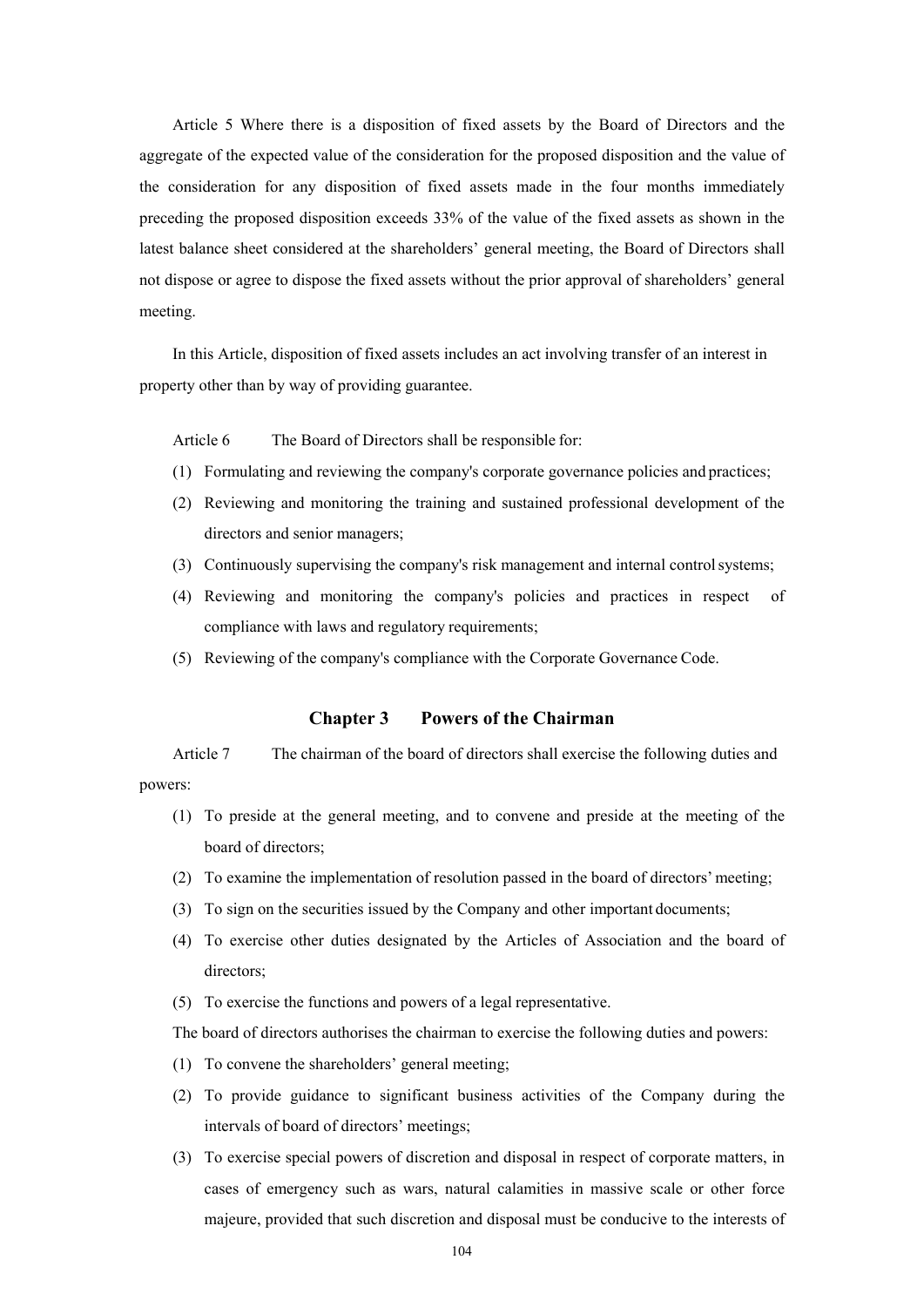the Company and that a written report shall be furnished to the board of directors as soon as it is practicable after exercising such powers.

When the chairman of the board of directors is unable to perform his/her duties and powers, these duties and powers shall be performed by a director designated by the chairman.

# **Chapter 4 Special Powers of Independent Directors**

Article 8 In addition to the powers endowed by the Company Law and other laws and regulations and the Articles of Association, independent directors also have the following special powers:

- (1) The consent of more than half of the independent directors should be obtained to propose any substantial connected transaction of the Company and the appointment or dismissal of an accounting firm for the Board of Directors' discussion.
- (2) The consent of more than half of the independent directors should be obtained if any independent director proposes the convening of an extraordinary general meeting or a Board of Directors' meeting, and for collection of the shareholders' voting rights prior to the convening of a shareholders' general meeting.
- (3) Subject to the unanimous consent of the independent directors, the independent directors may appoint external auditing firm or consultant firm independently to audit or consult on specific matters of the Company, and the relevant fees shall be borne by the Company.

Article 9 Independent directors should provide independent opinions or submit written reports to the Board of Directors or the shareholders' general meeting on the following matters:

- (1) Nomination, appointment and removal of directors;
- (2) Appointment or dismissal of senior management officers;
- (3) Remuneration for Company's director and senior management officers;
- (4) Loans made by or other monetary transactions with shareholders or the factor controllers of the Company and their associated corporations which could be deemed as material connected transactions, and whether the Company is adopting effective measures to recollect the debts;
- (5) The Company's external guarantees;
- (6) Revising the Company's accounting policy or accounting evaluation or rectifying significant accounting discrepancy;
- (7) The adjustment of profit distribution policy of the Company, especially cash dividend distribution policy, and the adjustment of the profit distribution policy, especially cash dividend distribution policy.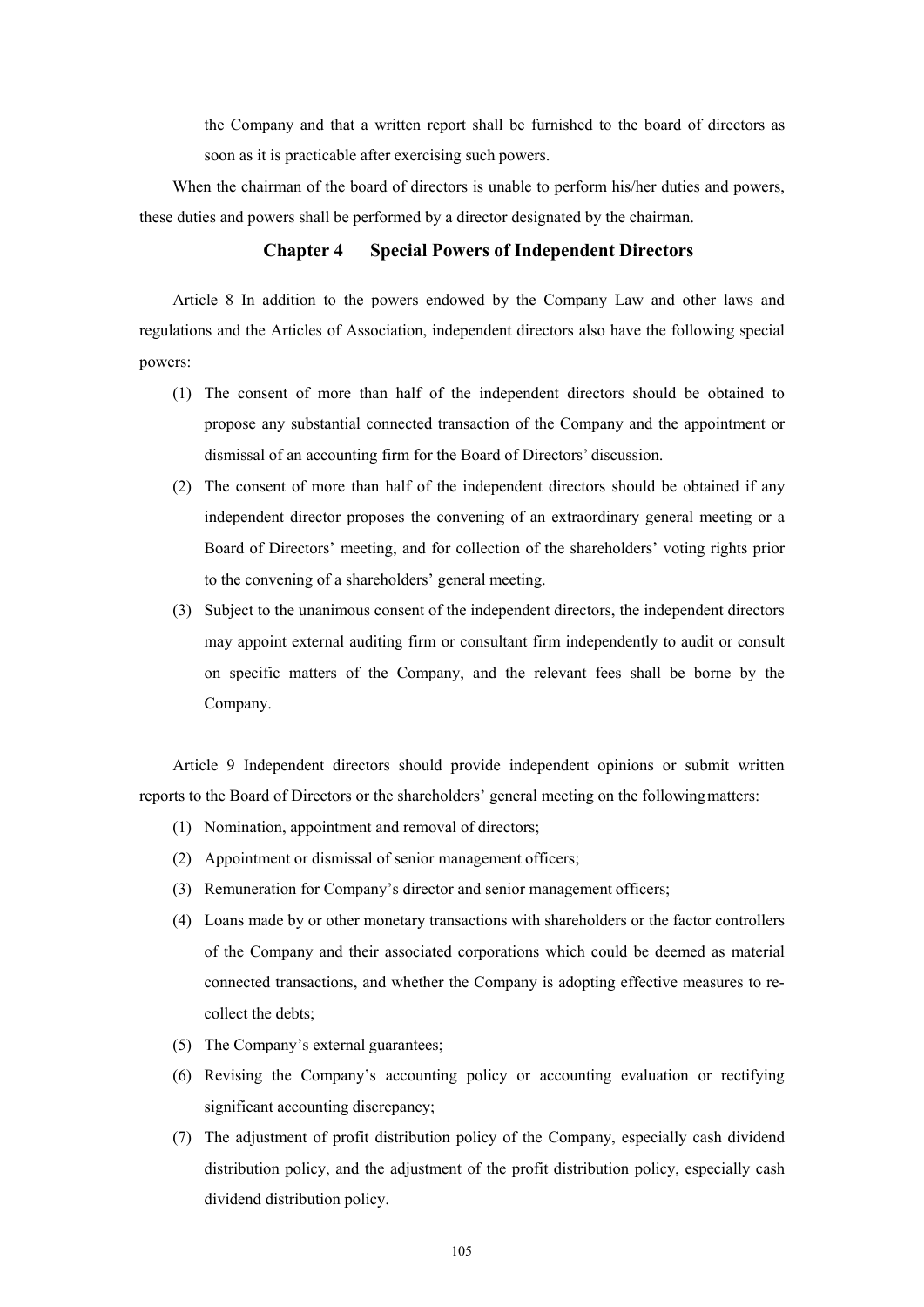- (8) Matters which in the opinion of the independent directors might impair the interests of minority shareholders;
- (9) Other matters relating to laws, administrative regulations or orders of regulatory documents.

Independent directors shall express their opinions on the above-mentioned matters in this Article by indicating any of the following: agreement; reservation (with reasons); objection (with reasons); or inability to give an opinion and the limitations they are subject to.

If the matter concerned constitutes a disclosed event, the Company shall make announcements on the opinions of the independent directors. In case the independent directors fail to reach a consensus among themselves, the Board of Directors shall separately disclose the opinions of each of the independent directors.

### **Chapter 5 Meeting Calls**

Article 10 The Company should disclose any circumstances due to which proposals described above are not adopted or the aforesaid powers cannot be properly exercised.

Article 11 The Board of Directors may convene the Board of Directors' meeting under any of the following circumstances:

- (1) When deemed necessary by the Chairman of the Board of Directors;
- (2) Upon jointly proposed by more than one-third of the directors;
- (3) When proposed by the General Manager;
- (4) Upon jointly proposal by more than half of the independent directors;
- (5) When proposed by the supervisory committee.
- (6) Proposal of the shareholders representing more than 10% of the voting powers.

Article 12 Shareholders, the Board of Directors (including Special Committee), Board of Supervisors, directors and the General Manager representing 10% or more of the voting powers of the Company shall be entitled to make proposals to the Board of Directors.

Matters that should be submitted to the Board of Directors for review shall form proposals by relevant responsible departments or units in accordance with the principle of correspondence between the matters discussed and the company's various departments or units, except as specifically designated by the Chairman or the General Manager.

All proposals shall be submitted by the proposer to the Chairman for review. The proposer shall submit its proposal together with the information related to the proposal and helpful for the director's decision.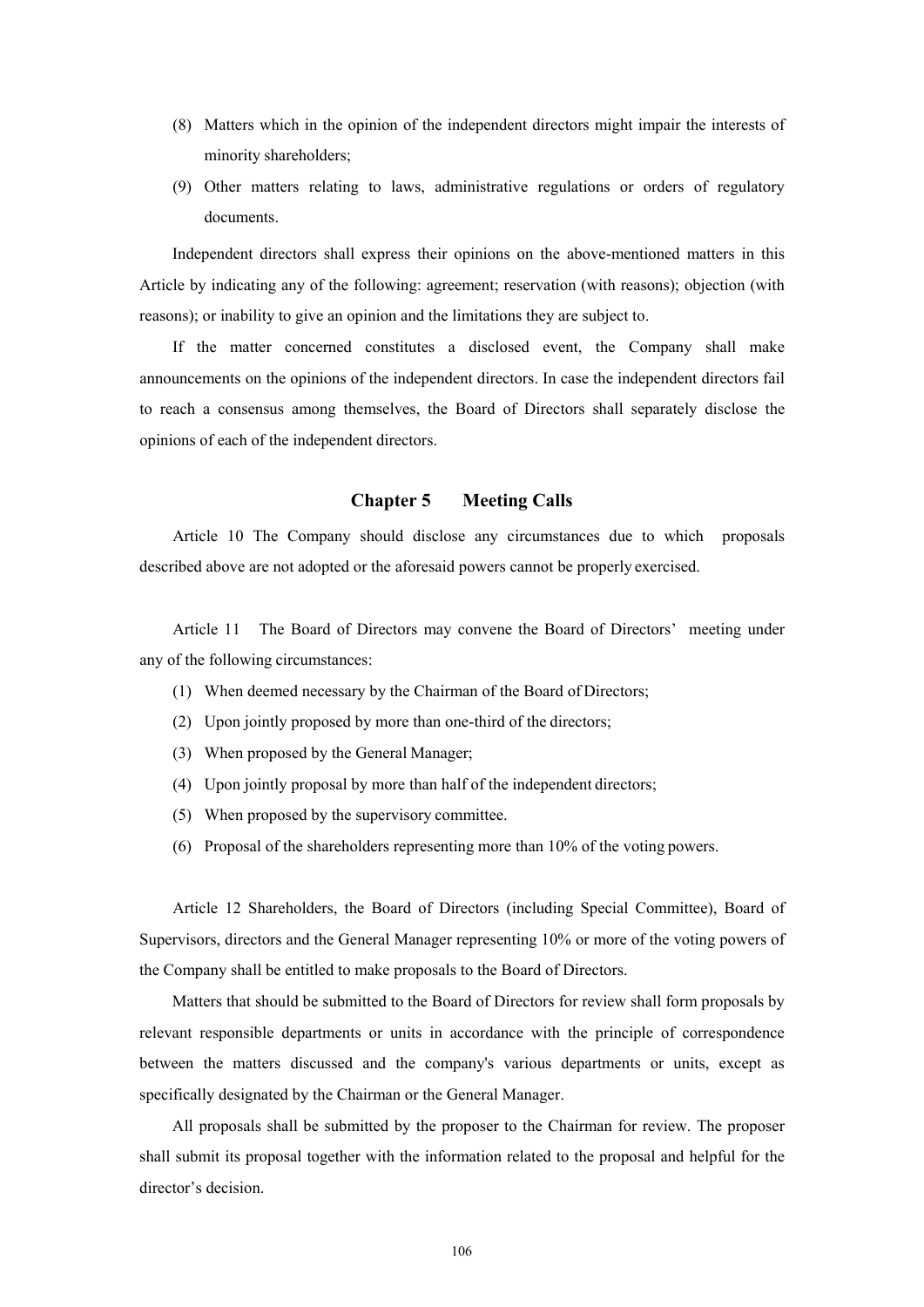Article 13 In the event that matters within the terms of reference of the Board of Directors are related to the development of the company's strategy (including but not limited to, strategic planning, major investment, institutional setup and others), the proposer of the proposal shall report to the Chairman (i.e., the Strategic Development Committee Chairman) from the early stage of the formation of the said matters.

In the event the proposal involves the assessment of directors and senior management officers, the proposer of the proposal shall report to the Chairman after the initial formation of the proposal and before submitting the same to the Remuneration Committee of the Board of Directors for review.

Article 14 Except for the proposal proposed by shareholders, with respect to any opinion, suggestion or objection of the Chairman regarding the proposal, the proposer shall amend and improve the proposal accordingly. If required, the proposer shall organize relevant parties for an re-audit of the proposal.

Article 15 The Secretary to the Board of Directors shall draft the agenda of the meeting according to the proposal notified in writing and submit the same to the Chairman for approval.

### **Chapter 6 Meeting Notice**

Article 16 On occurrence of any of the events set out in the preceding sub-clauses (2), (3), (4) and (5) where the Chairman is unable to perform his/her duties, he/she should designate a director to convene the Board of Directors' meeting on his/her behalf. Where the Chairman fails to perform his/her duties with no reason and does not designate a specific person to act on his/her behalf, a director recommended by more than half of the directors shall be responsible for convening the meeting.

Article 17 For extraordinary board meetings, the Chairman or relevant proposer shall notify the Secretary to the Board of Directors of the proposal and meeting agenda in writing, the determination of the meeting time shall ensure that all directors may be notified and have reasonable time for preparation.

Except in special circumstances, the Secretary to the Board of Directors shall notify the directors of the time, place and agenda of the meeting 7 days before the meeting.

The Secretary to the Board of Directors shall send a notice of the meeting to the Chairman of the Board of Supervisors 5 days before the meeting.

Under the precondition of sufficiently expressing opinions, the Extraordinary Directors' Meeting may be held by means of communication.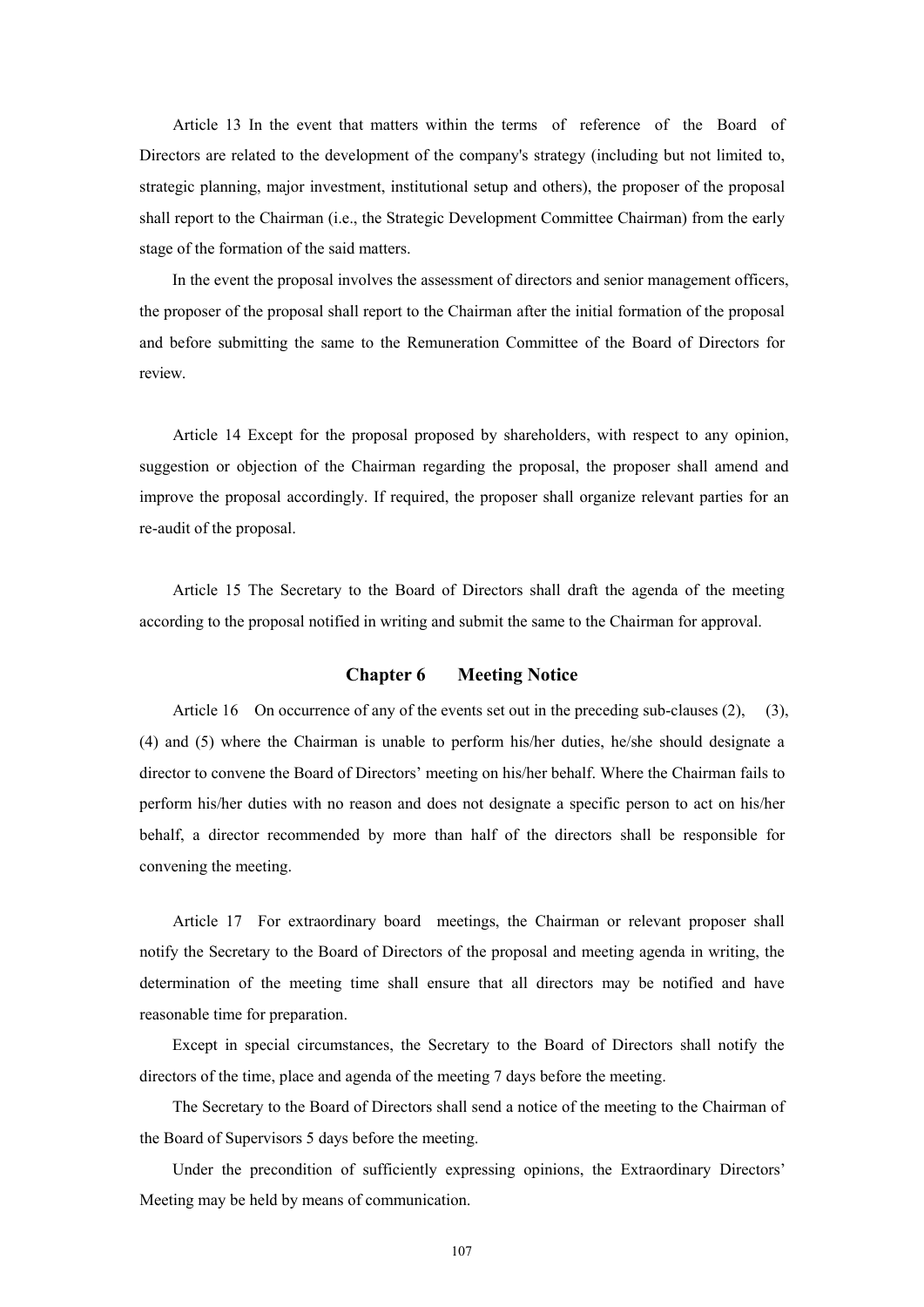Article 18 Notice of the Directors' Meeting shall be delivered in person, the receipt date of the person to whom the notice is served or the one who deals with documents receipt and sending on behalf of it shall be deemed as the date of service; in the event the notice is delivered by means of facsimile or email, the date on which the facsimile or email is validly delivered shall be deemed as the date of service.

Article 19 Failure to deliver the notice to a director or other person who is entitled to receive the notice due to accidental reason or such person fails to receive the meeting notice shall not affect the effectiveness of the Meeting and resolutions made in the Meeting.

Article 20 The Secretary to the Board of Directors shall submit proposals, reports, and other information to the directors at least 3 days before the meeting or give relevant explanation.

The Board of Directors shall provide the directors with sufficient information, and the Company shall ensure that independent directors are equally entitled to the same information as with other directors. With respect to the matters required to be decided by the Board of Directors, the Company shall notify the independent directors and provide sufficient information in advance within the statutory period. If the independent directors consider the information is insufficient, they may request supplemental information. If two or more than two independent directors consider the information is insufficient or that the supporting materials fail to substantiate the matter, they may jointly request the Board of Directors in writing to postpone the date for convening the Board of Directors' meeting or to consider the matter at a later date. The Board of Directors shall adopt accordingly.

## **Chapter 7 Meeting procedures**

Article 21 The quorum for meeting of the Board of Directors shall be more than half of the directors.

In the event relevant director refuses or is unwilling to attend the meeting, resulting in the failure of meeting the quorum for the meeting, the Chairman of the Board of Directors and the Secretary to the Board of Directors shall report to the supervisory department in a timely manner.

Article 22 Board meetings should be attended by the directors themselves. In the event a director is unable to attend the Directors' Meeting due to any reason, it shall review the meeting information in advance, form clear opinion and authorize in writing other director to attend the meeting on its behalf.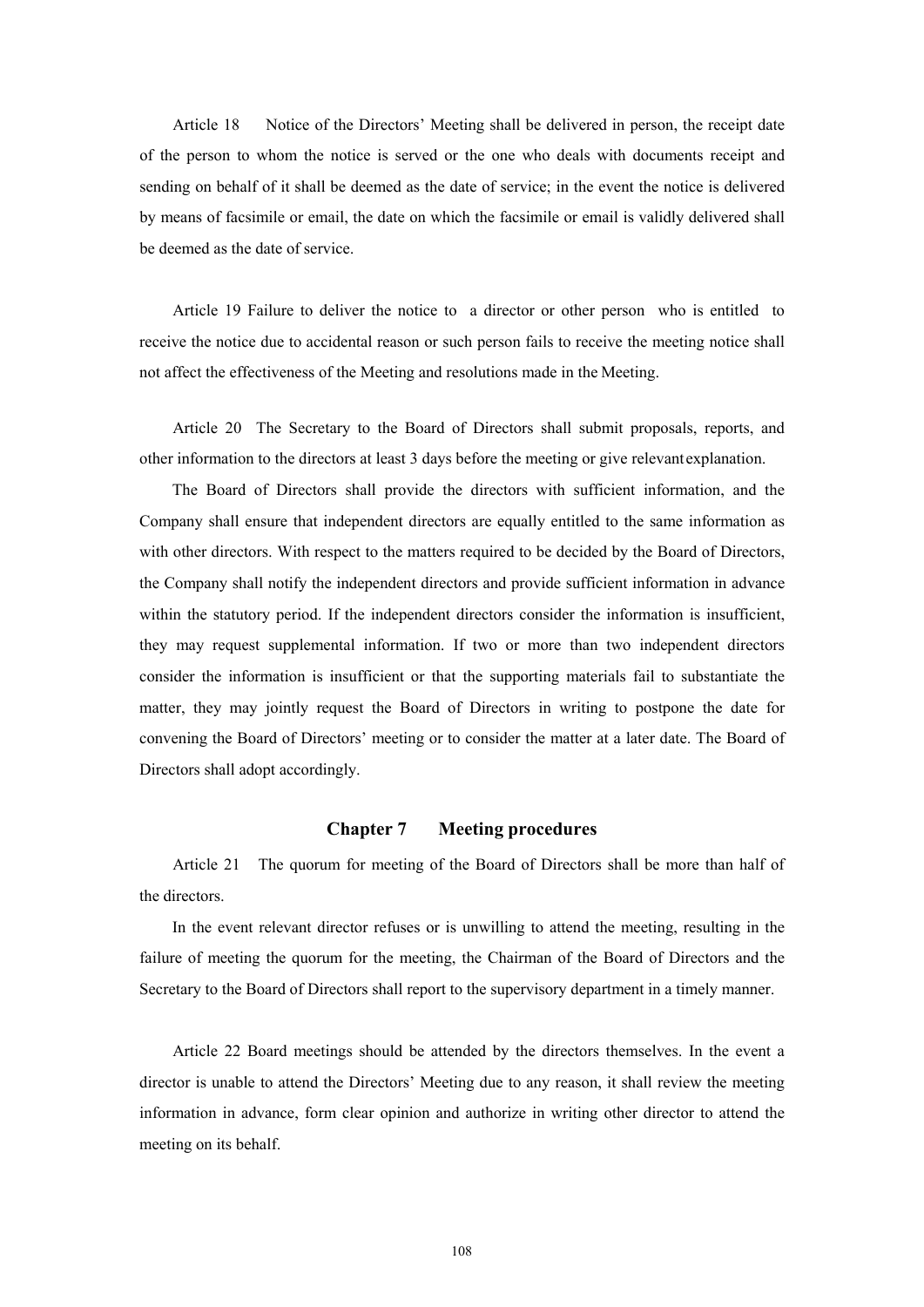The director attending the Meeting as an agent shall exercise the director's powers within the authorization scope. The director shall be deemed a waiver of the voting power in the Meeting in the event it fails, nor authorize an agent, to attend the meeting.

In the event the independent director fails to attend the Directors' Meeting in person for three times in a row, the Board of Directors may propose to the General Meeting to replace it. A director other than the independent director shall be deemed as inability to perform duty in the event it fails to attend or authorize an agent to attend the Directors' Meeting for two times consecutively, and the Board of Directors may propose to the General Meeting to replace the said director.

Article 23 The director who authorizes an agent or is authorized to attend a Directors' Meeting shall comply with the following principles:

- (1) When considering a related party transaction, a non-related director may not authorize a related director to attend the meeting on its behalf, nor may a related director accept the authorization from a non-related director.
- (2) An independent director may not authorize a non-independent director to attend the meeting on its behalf, nor may a non-independent director accept the authorization from an independent director.
- (3) A director may not fully authorize the other director to attend the meeting on its behalf without expressing its personal opinion and voting intention on the proposal, nor may relevant director accept full authorization or unclear authorization;
- (4) A director may not accept the authorization by two or more directors, nor a director may authorize a director who has accepted the authorizations by two directors to attend the meeting on its behalf.

Article 24 The supervisors and the secretary to the Board shall be in attendance at the Board meeting. If the matters deliberated at the Board meeting involve legal issues, the general legal counsel shall attend the meeting and give opinions.

The Responsible person from functional departments proposing resolutions or closely related to the resolutions may be in attendance at the Board meeting if necessary.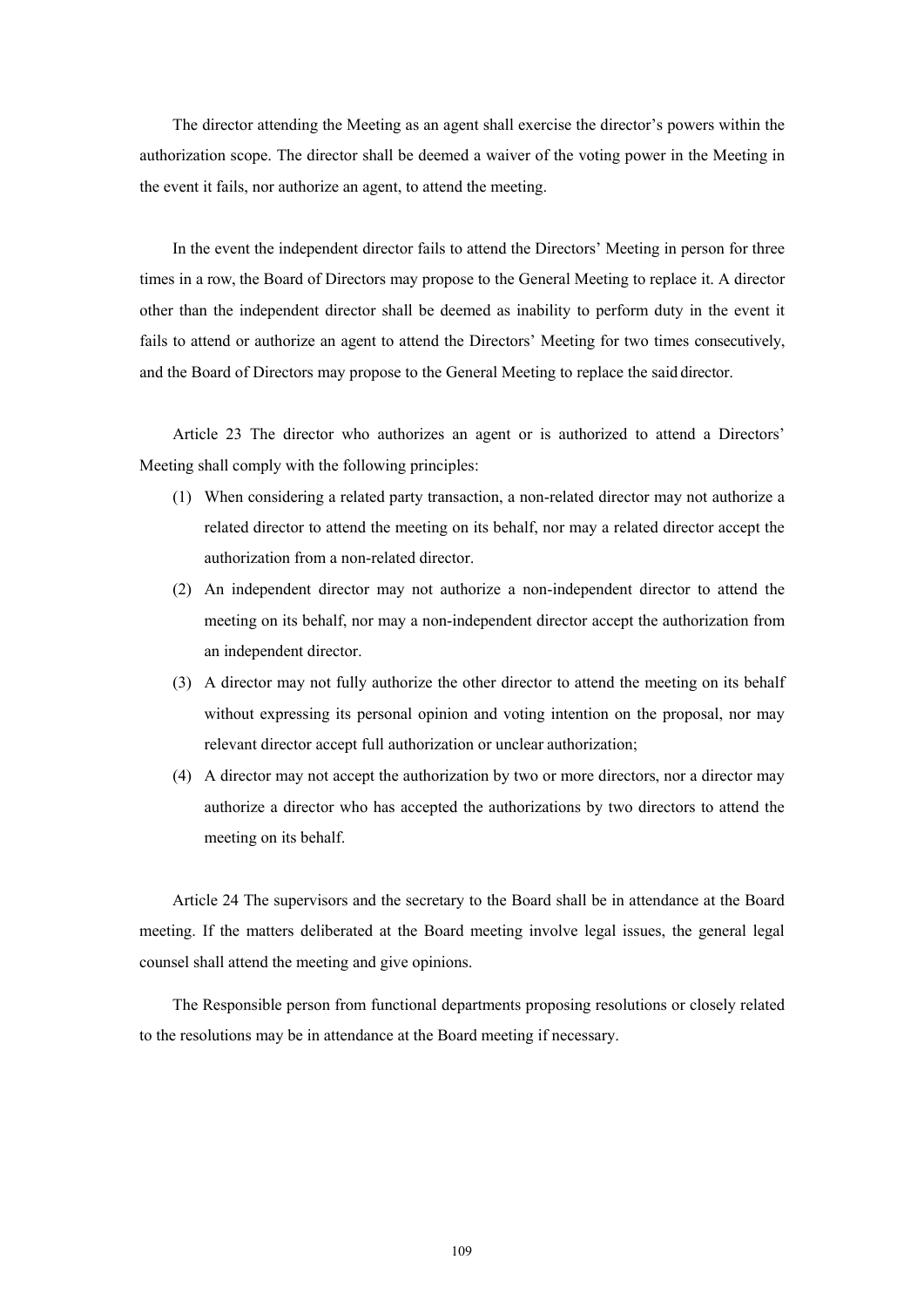Article 25 With respect to the extraordinary board of directors' meeting, the chairman of the board of directors or the relevant proposing party shall notify the secretary to the board of directors of the proposal and the agenda in writing. The time of the meeting shall be determined with regard to ensuring all the directors' receipt of the notice and having reasonable time for preparation.

Article 26 The Chairman of the meeting shall draw the directors attending the board meeting to give clear opinions on various proposals.

For proposals that require the independent directors' prior consent in accordance with regulations, the chairperson of the meeting shall designate an independent director to read the written approval opinion of the independent director before discussing the proposal.

Article 27 A director shall read relevant meeting information carefully and, on the basis of fully understanding the situation, express its opinions independently and cautiously.

A director may consult the meeting convener, the General Manager and other senior management officers, special committees, accounting firms, law firms and other relevant personnel and agencies before the meeting to understand the information needed for decisionmaking.

Article 28 The resolutions of the Board of Directors are taken by way of poll, each director has 1 voting power. In the event a director or any of its associates (as defined in the Stock Exchange Listing Rules of the Hong Kong Stock Exchange) has a material stake in a resolution, the director shall have no voting power. When counting the number of statutory directors attending the meeting on such matter, the director shall not be counted.

For resolutions made by the Board of Directors, except those specified in Sub-clauses (6), (7), (12) under Article 4 of the Rules and external guarantees, which must be approved by votes of more than two-thirds of the directors, the rest may be deemed to be passed upon the voting of more than half of the directors. In the event of an equal votes for objection and consent, the Chairman shall have the right to cast one more vote.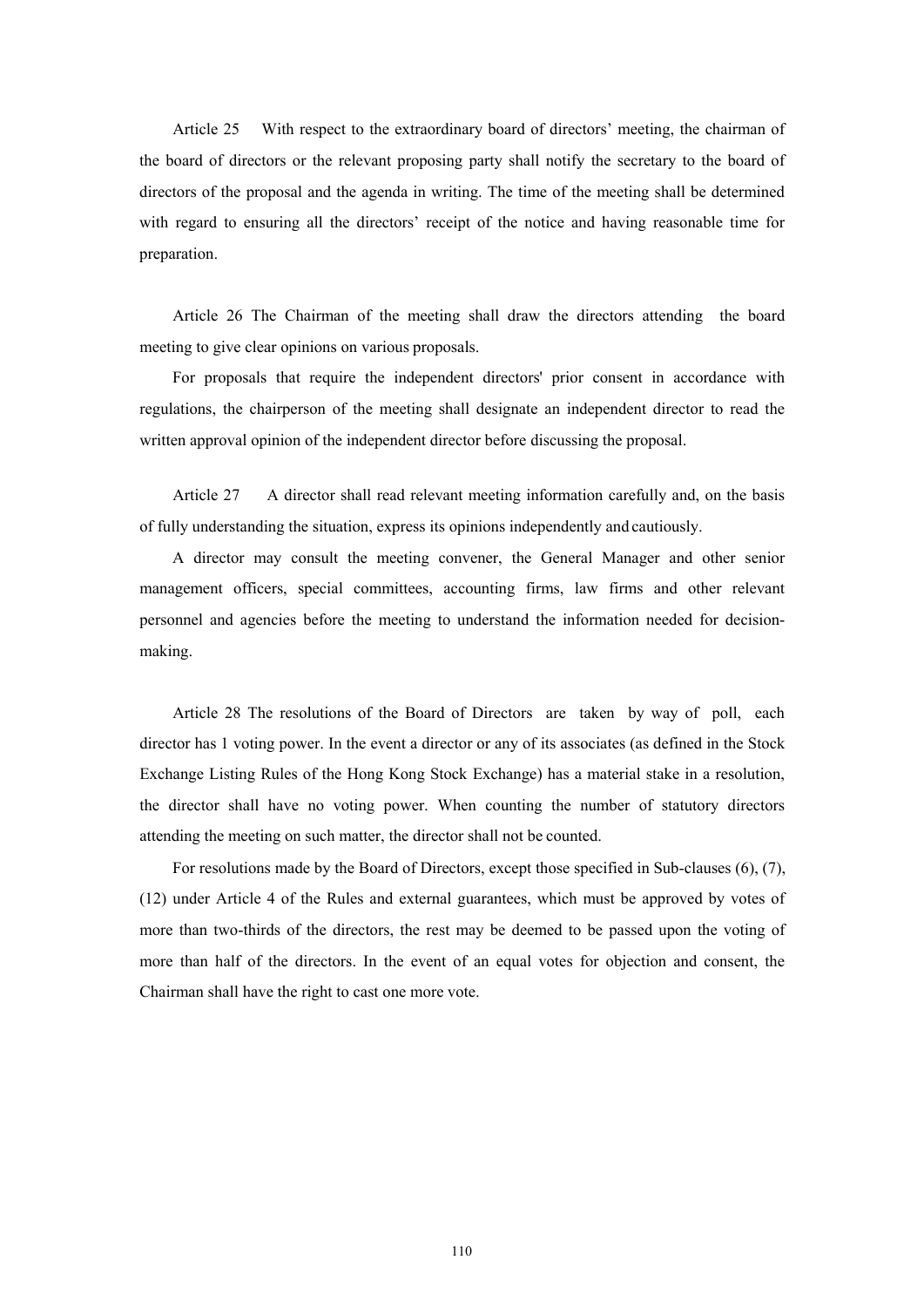Provided a director is associated with the enterprise involved in the Directors resolution voting, he shall not be entitled to vote for the resolution, nor shall he entitled to vote on behalf of other directors. Such a Directors' Meeting may be held with the presence of more than half of the directors without association to the enterprise involved in the resolution, and the resolution made by the Directors shall only be passed upon more than half of the directors without the said association. Provided the non-associated directors presenting the Meeting are less than three, the matter shall be submitted to the General Meeting for reviewing.

Article 29 In the event the proposal has not been passed, the Board of Directors shall not consider the proposal with the same content within one month in case there are no significant changes in the relevant conditions and factors.

Article 30 In the event more than half of the participating directors or more than two independent directors think that the proposal is unclear or specific, or in the event that it may not be able to make judgments on the relevant matters due to insufficient meeting information and other reasons, the Chairman of the meeting shall request a suspension of the voting on this issue.

The director who proposes for a suspension of voting shall give clear requirements for the conditions to be met upon the resubmission of the proposal for review.

Article 31 The meeting of board shall be made by the Board Secretary Office, which shall be signed by the directors attending the meeting and the recorder, and the directors attending the meeting shall have the right to ask for the descriptive records for their speeches in the meeting.

Board meeting files, including meeting notices and meeting information, power of attorney, voting forms, meeting minutes, resolutions, among others, shall be properly kept as important company files.

Article 32 Directors shall attend the board of directors' meetings in person. If any director is unable to attend the meeting for any reason, he/she may appoint another director as his/her proxy to attend the board of directors' meeting on his/her behalf and the instrument appointing the proxy shall state the scope of authority.

A director who attends a meeting on behalf of another director shall exercise the director's rights within the scope of the appointed authority. A director who fails to attend a particular board of directors' meeting and who has not appointed a representative to do so shall be deemed to have waived his/her voting rights in respect of that meeting.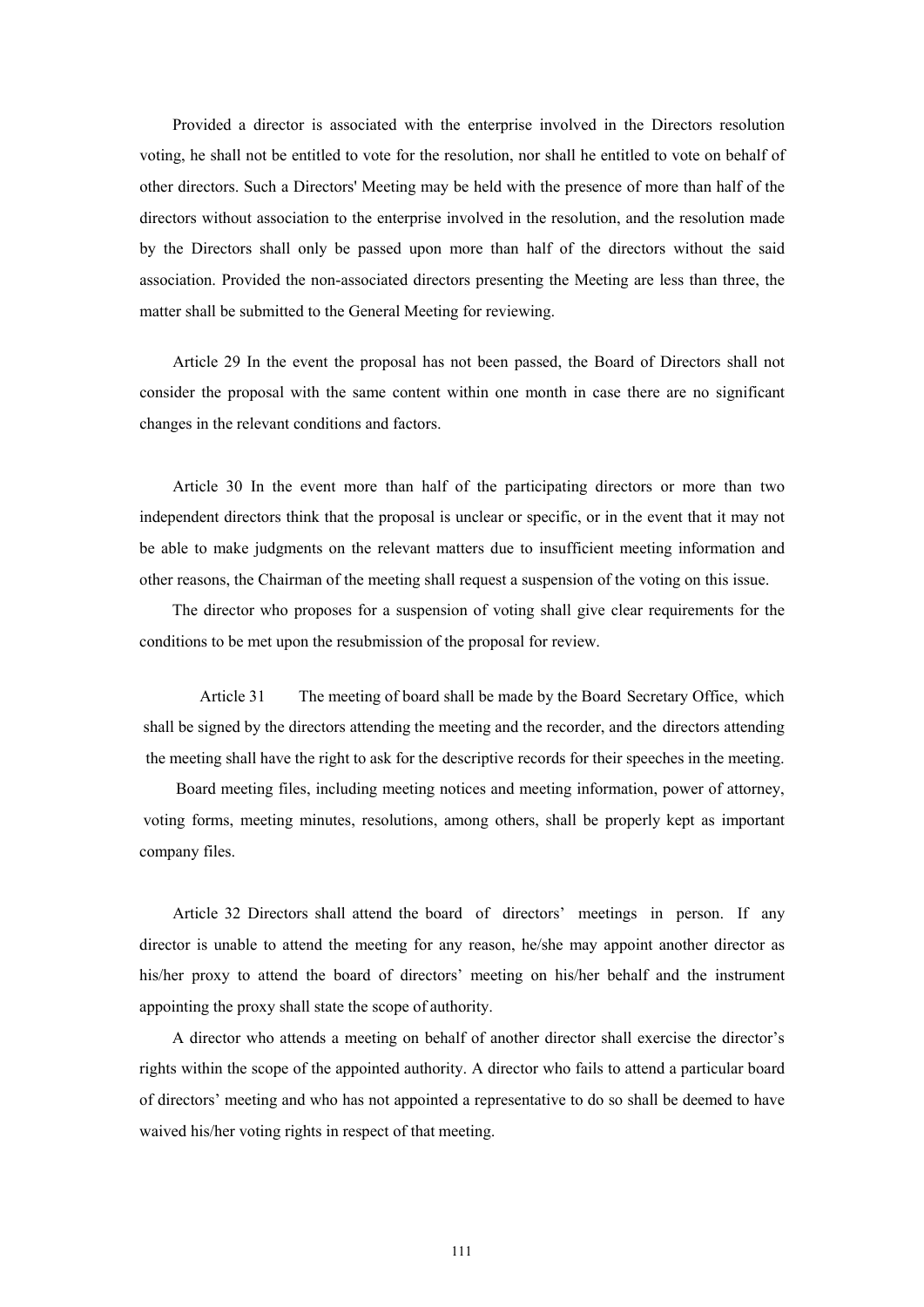With respect to independent director who has failed to attend board of directors' meetings in person for three consecutive times, the board of directors shall propose a replacement of such independent director in the general meeting.

Article 33 The attending directors shall, on their behalf and on the behalf of the directors authorized them to attend the meeting, sign to confirm the minutes and resolutions of the meeting. In the event the director has different opinions on the minutes or resolutions of the meeting, it may make written explanations at the time of signing. It may report to the supervisory department on a timely basis or make a public statement if necessary.

Where a director does not sign to confirm in accordance with the provisions of the preceding paragraph, nor give written explanations to its different opinions, nor report to the supervisory department or make a public statement, the director is deemed to have fully agreed with the contents of the minutes and resolutions of the meeting.

## **Chapter 8 Post-meeting Events**

Article 34 After the meeting, the Secretary to the Board of Directors shall handle the announcement in the designated media in accordance with the relevant laws and regulations and the provisions of the listing rules of the company's stock listing exchange. Before the announcement of the resolution, the attending directors and conference attendees, recording and service personnel are obligated to keep the contents of the resolution confidential.

Article 35 The Chairman of the Board of Directors shall supervise and urge the relevant personnel to implement the resolutions of the Board of Directors, check the implementation of the resolutions, and inform the implementation of the resolutions that have already been formed at the subsequent meeting of the Board of Directors.

During each board meeting, the Chairman shall assign a person to report to the Board of Directors on the implementation and follow-ups of the previous board resolutions. A director shall have the right to question relevant resolution makers of the implementation of the resolutions of the previous Directors' Meetings, and the relevant resolution makers shall reply within 3 working days in writing or give relevant explanation.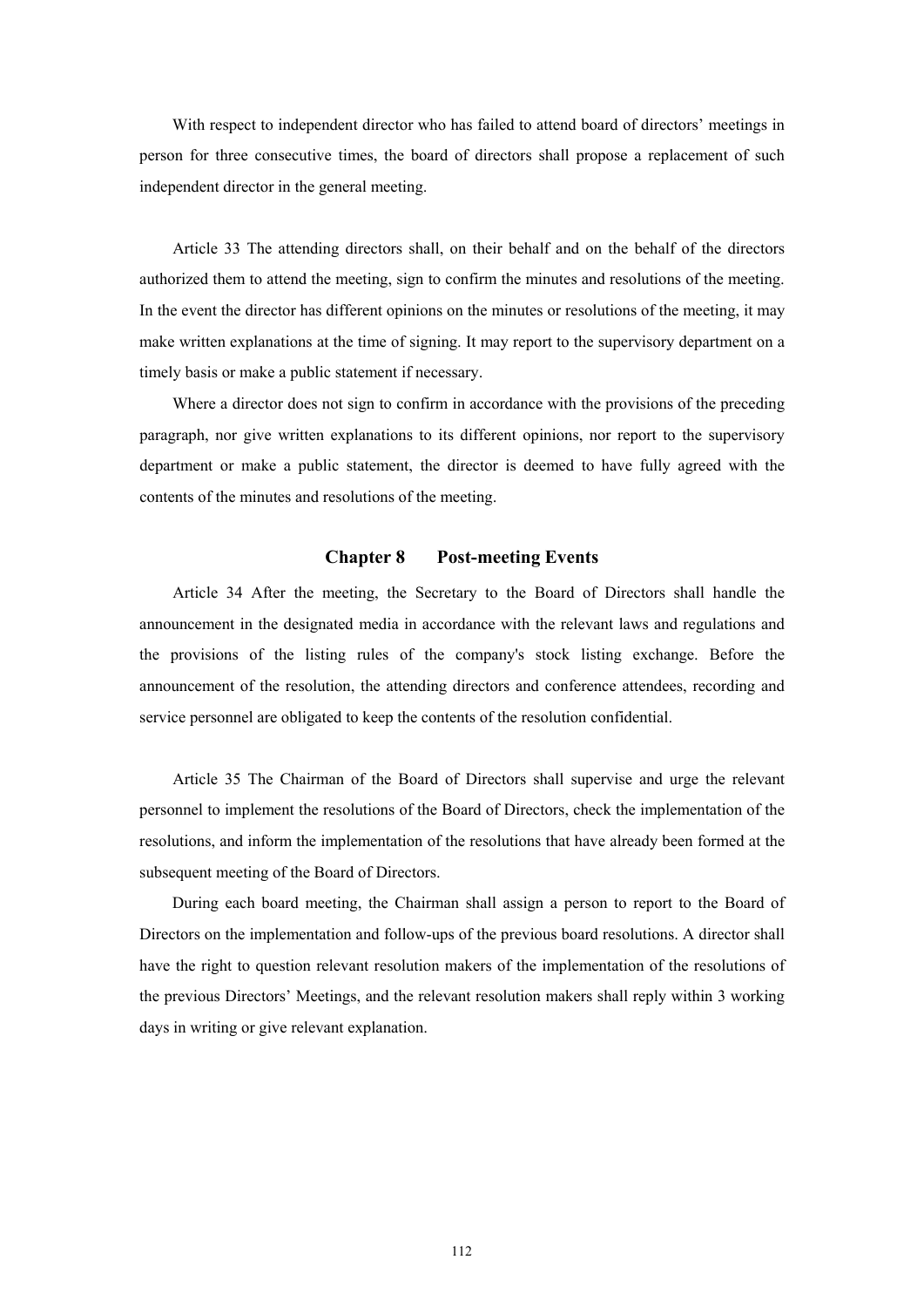## **Chapter 9 Supplementary Provisions**

Article 36 The term "above" as used in these Rules includes the number itself.

Article 37 Matters not covered in this Order of Meeting shall be implemented in accordance with the relevant provisions of laws, regulations and the relevant regulatory documents issued by the regulatory authorities of the State.

Article 38 The authority for the interpretation of this Order of Meeting shall be vested in the board of directors of the Company.

Article 39 This Order of Meeting shall become effective from the date of approval in the general meeting.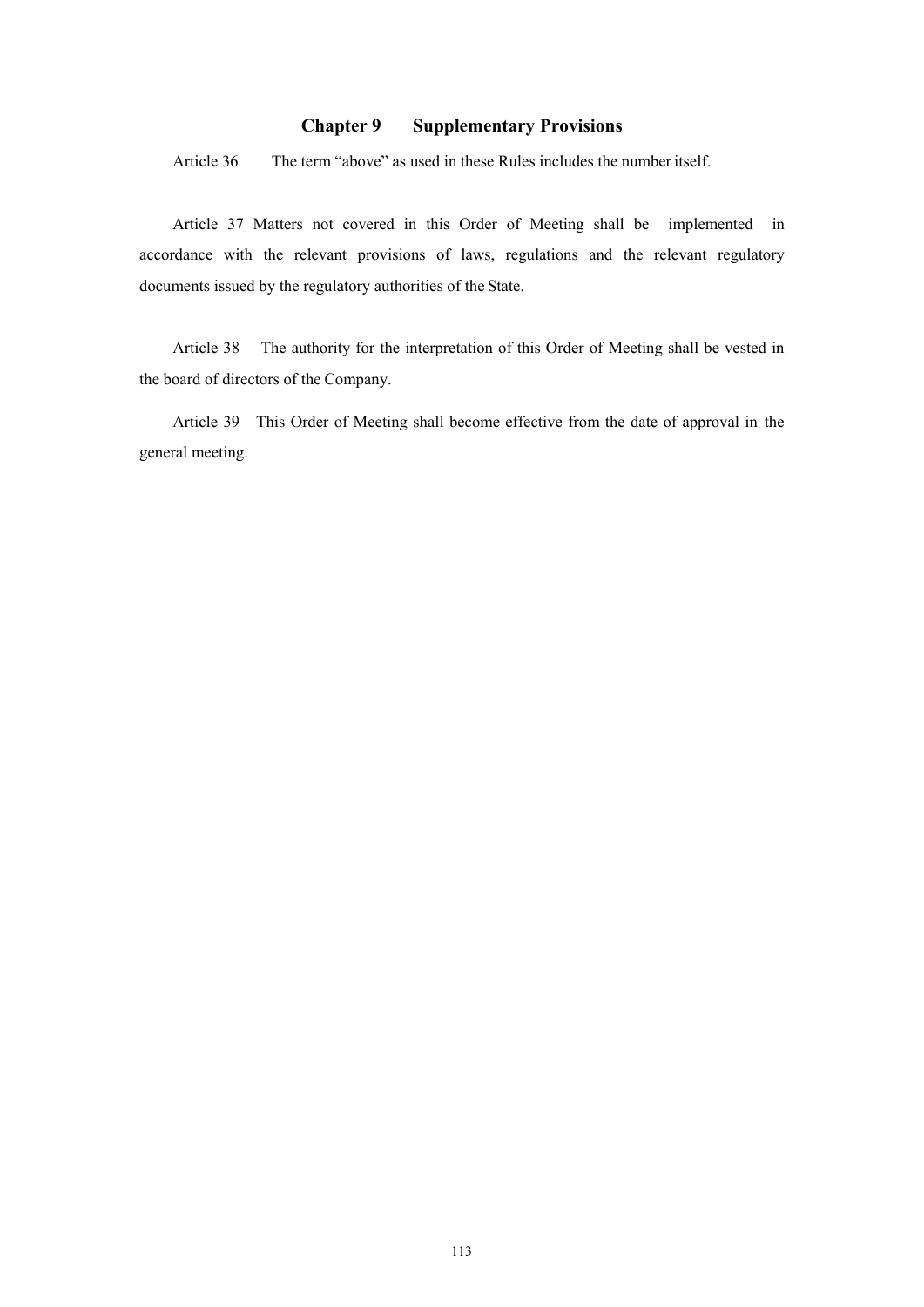## **Order of Meeting for the Supervisory committee of Maanshan Iron & Steel Company Limited**

Article 1 This Order of Meeting is formulated in accordance with the relevant laws, administrative regulations and regulatory documents of the State such as "The Company Law of the People's Republic of China", "The Securities Law of the People's Republic of China" and "Standards for Corporate Governance of Listed Companies", and the relevant provisions of the "Articles of Association of Maanshan Iron & Steel Company Limited" (hereinafter referred to as the "Articles of Association").

Article 2 Scope of the supervisory committee's conduct:

- (1) To review and give written opinions on the Company's periodic reports prepared by the board of directors;
- (2) To examine of the Company's financial affairs;
- (3) To supervise the Company's directors, general manager and other senior management officers in performing their duties to the Company; and to propose an impeachment on directors, general manager and other senior management officers who violate any laws, administrative regulations or the Articles of Association or resolution passed in the shareholders' general meeting;
- (4) If an act for the Company's directors, general manager and other senior management officers is harmful to the interests of the Company, to require them to correct such act;
- (5) To verify financial reports, business reports and profit distribution plans and other financial information proposed by the board of directors to be tabled at the shareholders' general meeting and if in doubt, to appoint any registered accountant or practising auditors in the name of the Company to assist in reviewing them;
- (6) To propose the convening of extraordinary general meetings, and to propose the convening of and to preside over the shareholders' general meeting when the board of directors is unable to perform the duties as stipulated under the Company Law of convening and presiding over the shareholders' general meeting;
- (7) To initiate litigation against the directors, general manager and other senior management officers pursuant to Article 151 of the Company Law;
- (8) To put forward proposed resolutions to the shareholders' general meeting;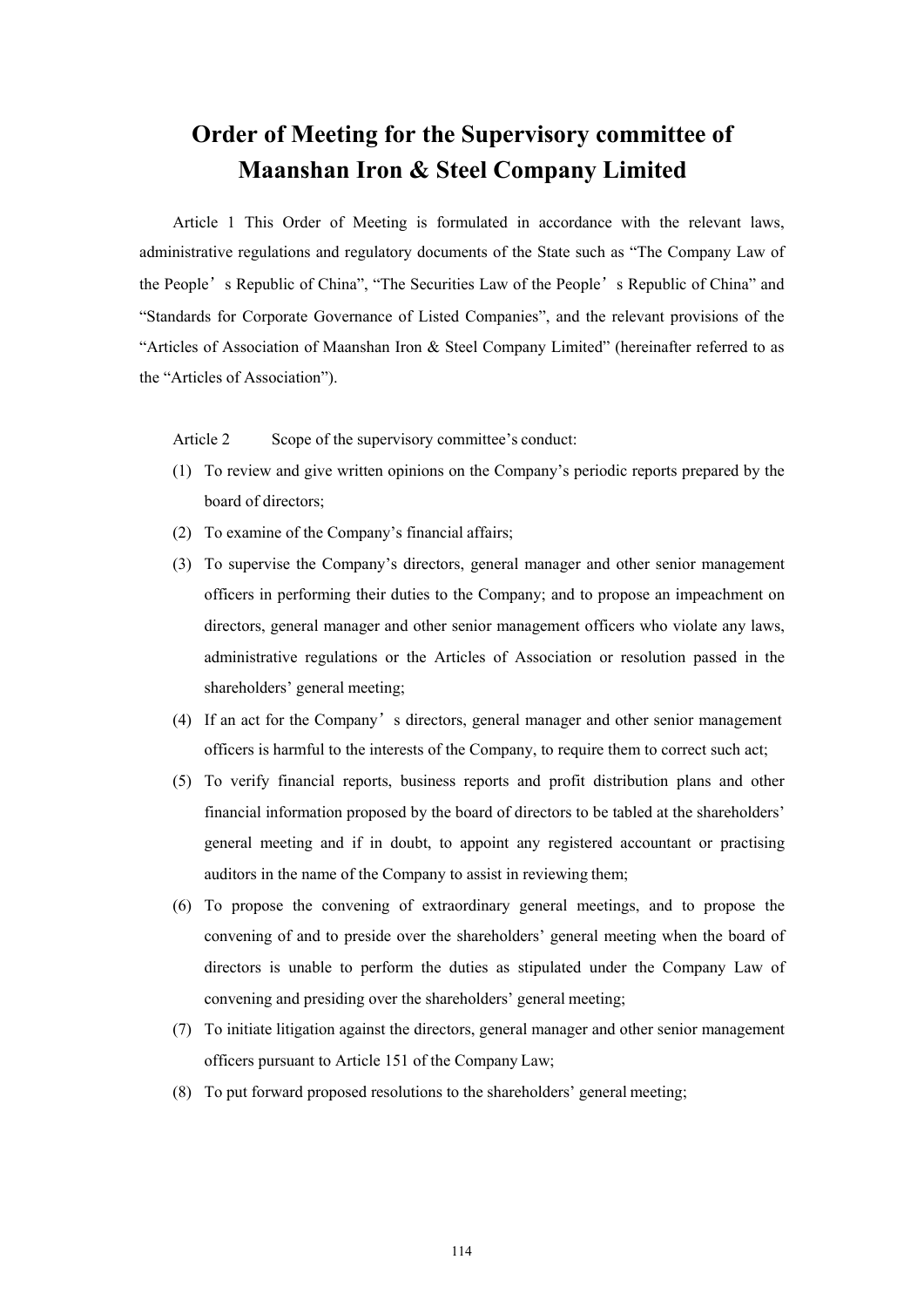(9) To carry out investigation when abnormal operations were found in the Company, and to appoint professional corporations such as certified public accounting firms and legal firms, and so on, to provide assistance to its work if necessary, of which relevant costs will be borne by the Company;

(10) To exercise other functions and powers specified in the Articles of Association.

Article 3 The supervisory committee shall at least convene four meetings each year and the chairman of the supervisory committee shall be responsible for convening the meetings. The supervisory committee shall promptly convene an extraordinary meeting if necessary. If a committee meeting is unable to be held as scheduled for any reason, an announcement shall be made to clarify the reasons.

Article 4 The chairman of the supervisory committee and the supervisor(s) proposing to convene a supervisory committee meeting shall notify the secretary to the supervisory committee the proposal of the meeting and agenda in writing within a reasonable period, so as to ensure that the secretary to the supervisory committee can issue the notice of the supervisory committee meeting before the specified time.

Article 5 The notice of supervisory committee meeting should be given in writing to all supervisors ten days prior to the meeting. The notice of meeting shall include the following: the date, place and duration of thsssse meeting, the reasons for convening the meeting and the matter(s) to be decided at the meeting, and the date on which the notice is issued.

Article 6 If the notice of the supervisory committee meeting is delivered in person, the date of acknowledgement of receipt by the addressee or the person who accepts the service process on behalf of the addressee shall be deemed the date of service; if the notice is sent out by facsimile or email, the date of effective transmission of the facsimile or the email shall be deemed the date of service.

Article 7 If a supervisor or any other person who has the rights to receive the notice of meeting is left out accidentally to be served with the notice or such parties fail to receive the notice of meeting, the meeting and resolution made in the meeting shall not become void thereby.

Article 8 The quorum for meetings of the supervisory committee shall be more than half of the supervisors.